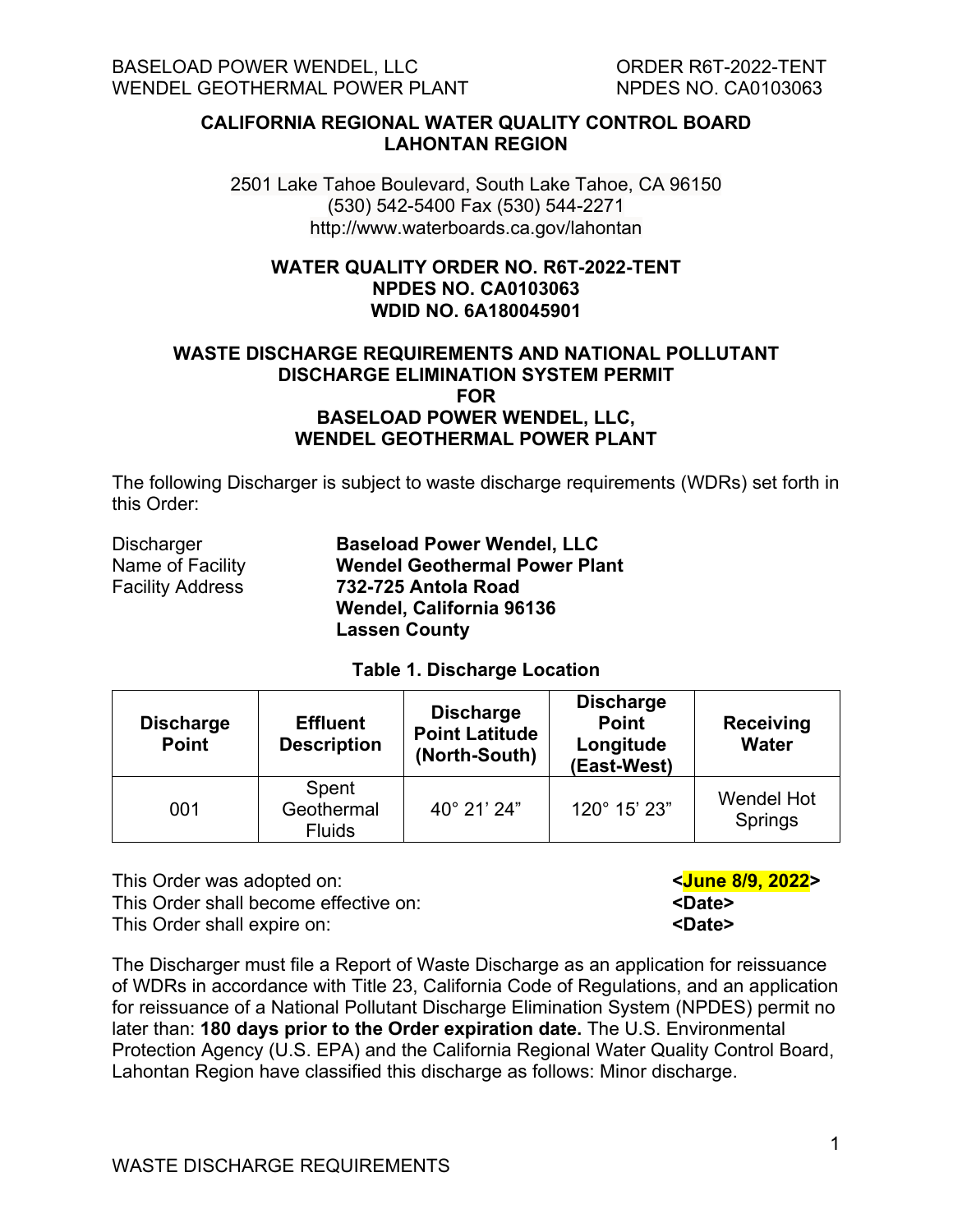I, Michael R Plaziak, Executive Officer, do hereby certify that this Order with all attachments is a full, true, and correct copy of the Order adopted by the California Regional Water Quality Control Board, Lahontan Region, on **<Date>**.

> MICHAEL R. PLAZIAK, PG EXECUTIVE OFFICER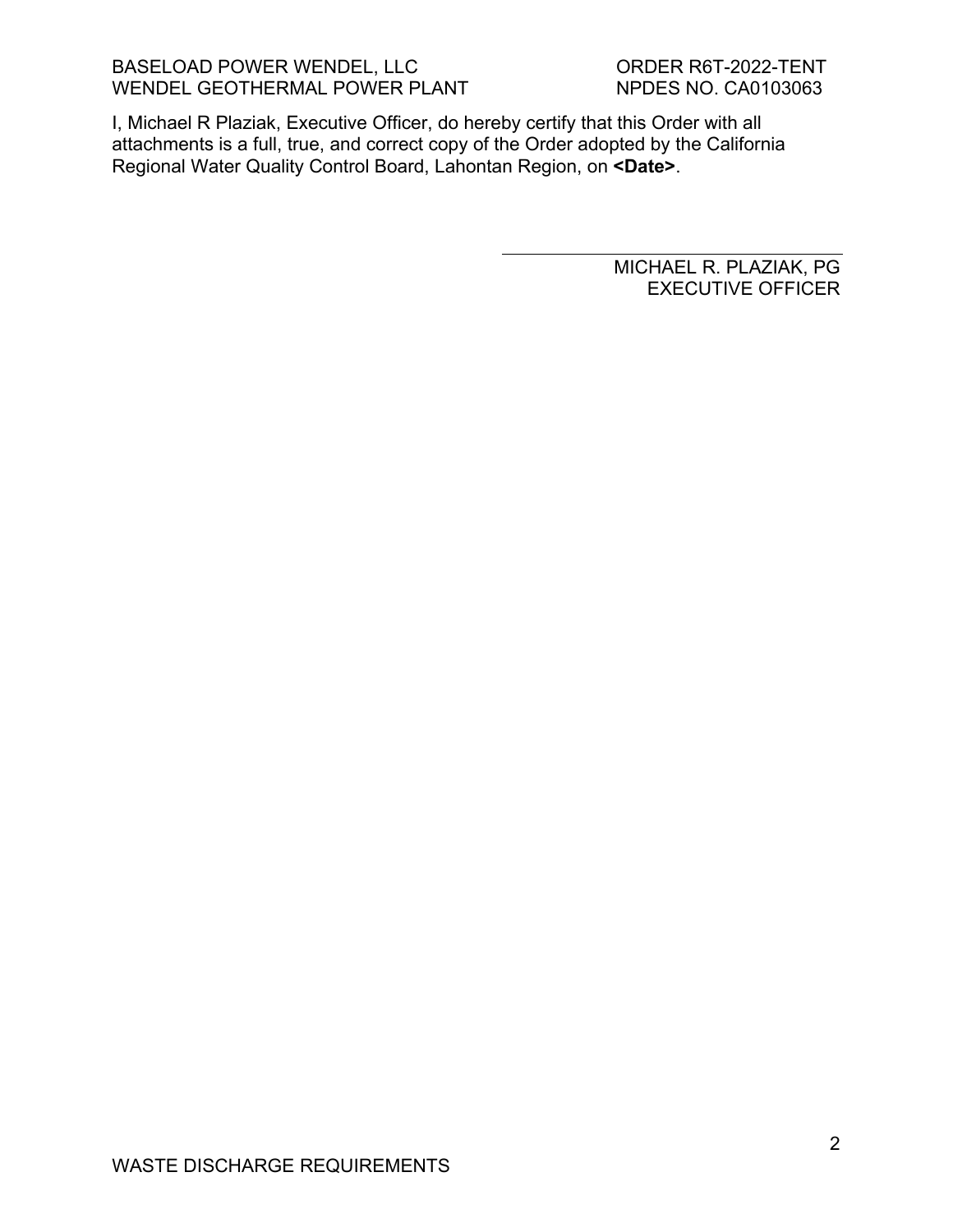## **TABLE OF CONTENTS**

|                                                              | 6  |
|--------------------------------------------------------------|----|
|                                                              |    |
|                                                              |    |
|                                                              |    |
|                                                              |    |
|                                                              |    |
|                                                              |    |
|                                                              |    |
|                                                              |    |
|                                                              |    |
|                                                              | 12 |
|                                                              |    |
| 6.2. Monitoring and Reporting Program (MRP) Requirements  14 |    |
|                                                              |    |
|                                                              |    |

#### **TABLE OF TABLES**

## **TABLE OF ATTACHMENTS**

| ATTACHMENT E – MONITORING AND REPORTING PROGRAM E-1            |  |
|----------------------------------------------------------------|--|
|                                                                |  |
| ATTACHMENT G - BEST MANAGEMENT PRACTICES PLAN REQUIREMENTS G-1 |  |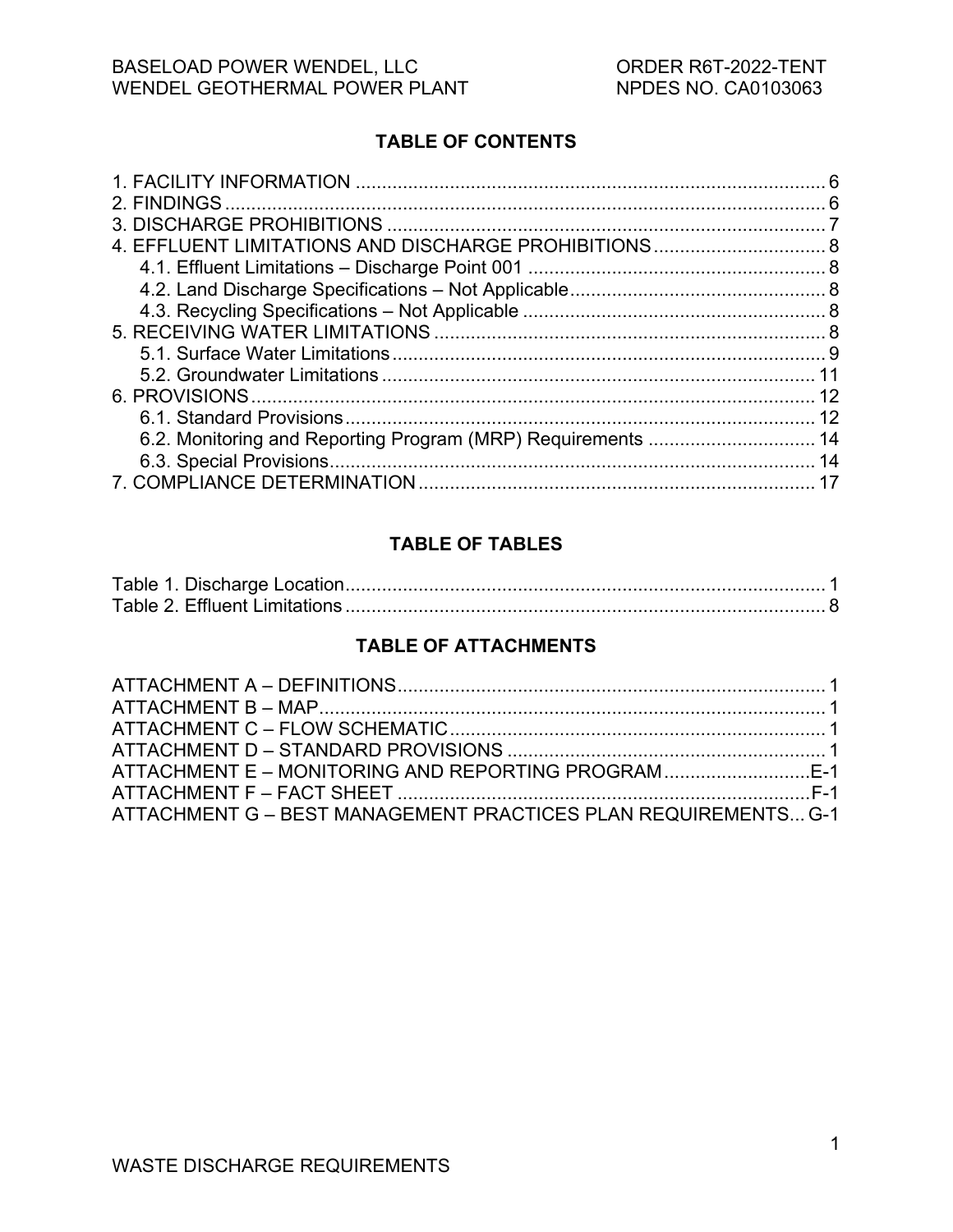#### <span id="page-3-0"></span>**1. FACILITY INFORMATION**

Information describing the Wendel Geothermal Power Plant (Facility) is summarized on the cover page and in sections 1 and 2 of the Fact Sheet (Attachment F). Section 1 of the Fact Sheet also includes information regarding the Facility's permit application.

## <span id="page-3-1"></span>**2. FINDINGS**

The California Regional Water Quality Control Board, Lahontan Region (Lahontan Water Board), finds:

- 2.1. **Legal Authorities.** This Order serves as a Waste Discharge Requirement (WDR) pursuant to article 4, chapter 4, division 7 of the California Water Code (commencing with section 13260). This Order is also issued pursuant to section 402 of the federal Clean Water Act (CWA) and implementing regulations adopted by U.S. EPA and chapter 5.5, division 7 of the Water Code (commencing with section 13370). It shall serve as a National Pollutant Discharge Elimination System (NPDES) permit authorizing the Discharger to discharge into waters of the United States at the discharge location described in Table 1 subject to the WDRs in this Order.
- 2.2. **Background and Rationale for Requirements.** The Lahontan Water Board developed the requirements in this Order based on information submitted as part of the application, through monitoring and reporting programs, and other available information. The Fact Sheet (Attachment F), which contains background information and rationale for the requirements in this Order, is hereby incorporated into and constitutes Findings for this Order. Attachments A through E and G are also incorporated into this Order.

# 2.3. **Provisions and Requirements Implementing State Law.** The

provisions/requirements in subsection 5.2 of this Order are included to implement state law only. These provisions/requirements are not required or authorized under the federal CWA; consequently, violations of these provisions/requirements are not subject to the enforcement remedies that are available for NPDES violations.

- 2.4. **The Right to Access to Clean Water.** Water Code section 106.3 states in part "...every human being has the right to safe, clean, affordable, and accessible water adequate for human consumption, cooking, and sanitary purposes." This Order does not authorize discharges to sources of drinking water and requires monitoring for potential degradation of water quality.
- 2.5 **California Environmental Quality Act.** This action to adopt an NPDES permit is statutorily exempt from the provisions of the California Environmental Quality Act (CEQA, Public Resources Code sections 21000, et seq.), pursuant to section 13389 of the Water Code.
- 2.6 **Notification of Interested Parties.** The Lahontan Water Board has notified the Discharger and interested agencies and persons of its intent to prescribe WDRs for the discharge and has provided them with an opportunity to submit their written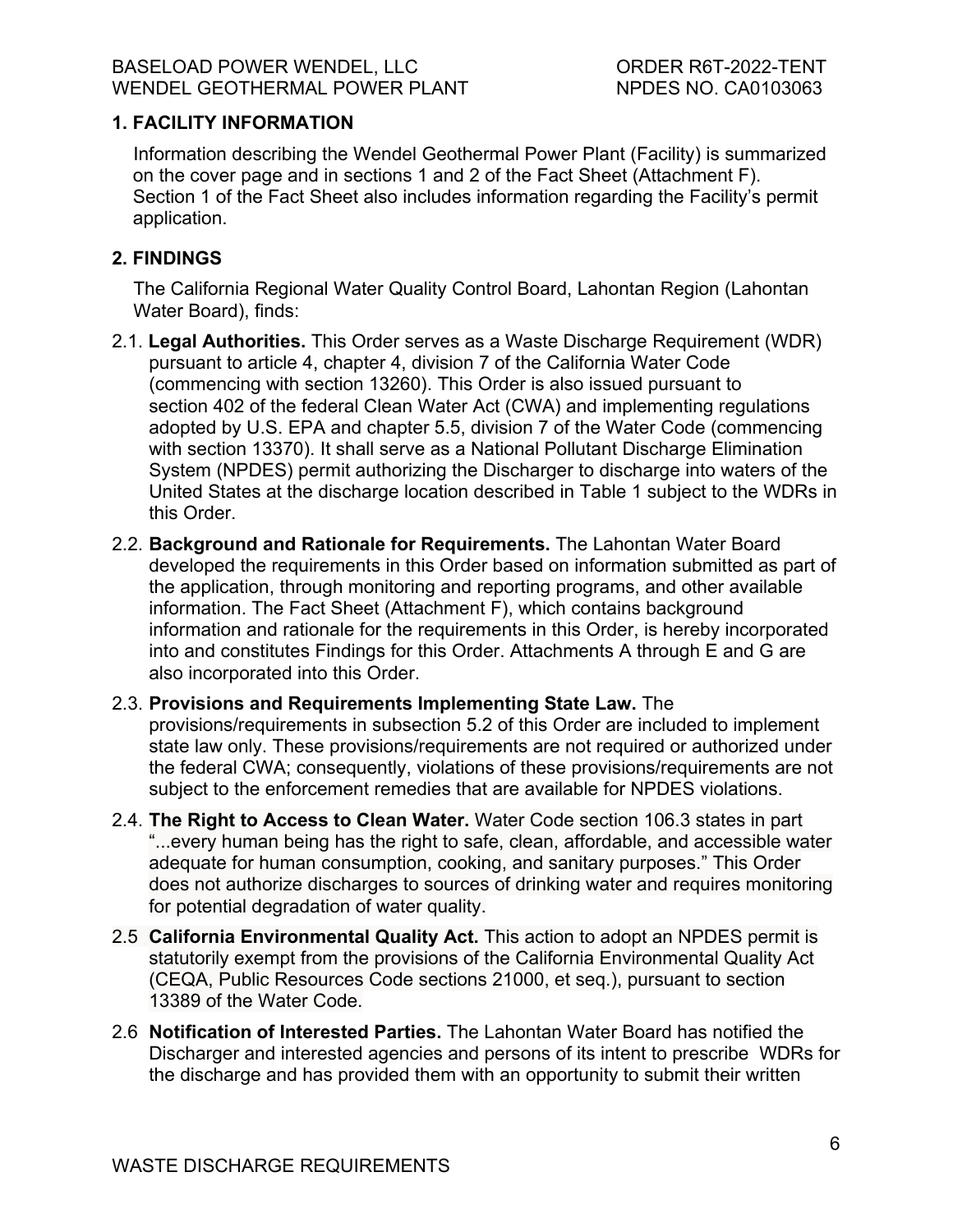comments and recommendations. Details of the notification are provided in the Fact Sheet.

2.7. **Consideration of Public Comment.** The Lahontan Water Board, in a public meeting, heard and considered all comments pertaining to the discharge. Details of the public hearing are provided in the Fact Sheet.

THEREFORE, IT IS HEREBY ORDERED that Order No. R6T-2015-0010 is rescinded upon the effective date of this Order except for enforcement purposes, and, in order to meet the provisions contained in division 7 of the Water Code (commencing with section 13000) and regulations adopted thereunder, and the provisions of the CWA and regulations and guidelines adopted thereunder, the Discharger must comply with the requirements in this Order. This action in no way prevents the Lahontan Water Board from taking enforcement action for past violations of the previous Order.

## <span id="page-4-0"></span>**3. DISCHARGE PROHIBITIONS**

- 3.1. In accordance with the Region-wide and Unit/Area-Specific Prohibitions in section 4.1 of the *Water Quality Control Plan for the Lahontan Region* (Basin Plan), the discharger must comply with the following prohibitions unless a specific exemption is granted in writing by the Lahontan Water Board:
- 3.[1](#page-4-1).1. The discharge of waste<sup>1</sup> that causes violation of any narrative or numeric water quality objective contained in the Basin Plan is prohibited.
- 3.1.2 Where any numeric or narrative water quality objective contained in the Basin Plan is already being violated, the discharge of waste that causes further degradation or pollution is prohibited.
- 3.1.3. The discharge of waste that could affect the quality of waters of the state that is not authorized by the State Water Resources Control Board (State Water Board) or Lahontan Water Board through waste discharge requirements, NPDES permit, cease and desist order, certification of water quality compliance pursuant to CWA section 401, or other appropriate regulatory mechanism is prohibited.
- 3.1.4. The discharge of untreated sewage<sup>[2](#page-4-2)</sup>, garbage, or other solid wastes into surface waters of the Region is prohibited.
- 3.1.5. The discharge of pesticides to surface or ground waters is prohibited.
- 3.2. The discharge of waste (discharge), except to authorized discharge point Discharge Point 001, is prohibited.
- 3.3. The discharge must not cause pollution as defined in section 13050 of the Water Code, or a threatened pollution.

<span id="page-4-1"></span><sup>1</sup> "Waste" is defined in Water Code section 13050 subdivision (d) and includes, but is not limited to, waste earthen materials (such as soil, silt, sand, clay, rock, or other organic or mineral material).

<span id="page-4-2"></span> $^{\text{2}}$  , "Untreated sewage" is that which exceeds secondary treatment standards of the Federal Water Pollution Control Act, which are incorporated in section 4.4 of the Basin Plan.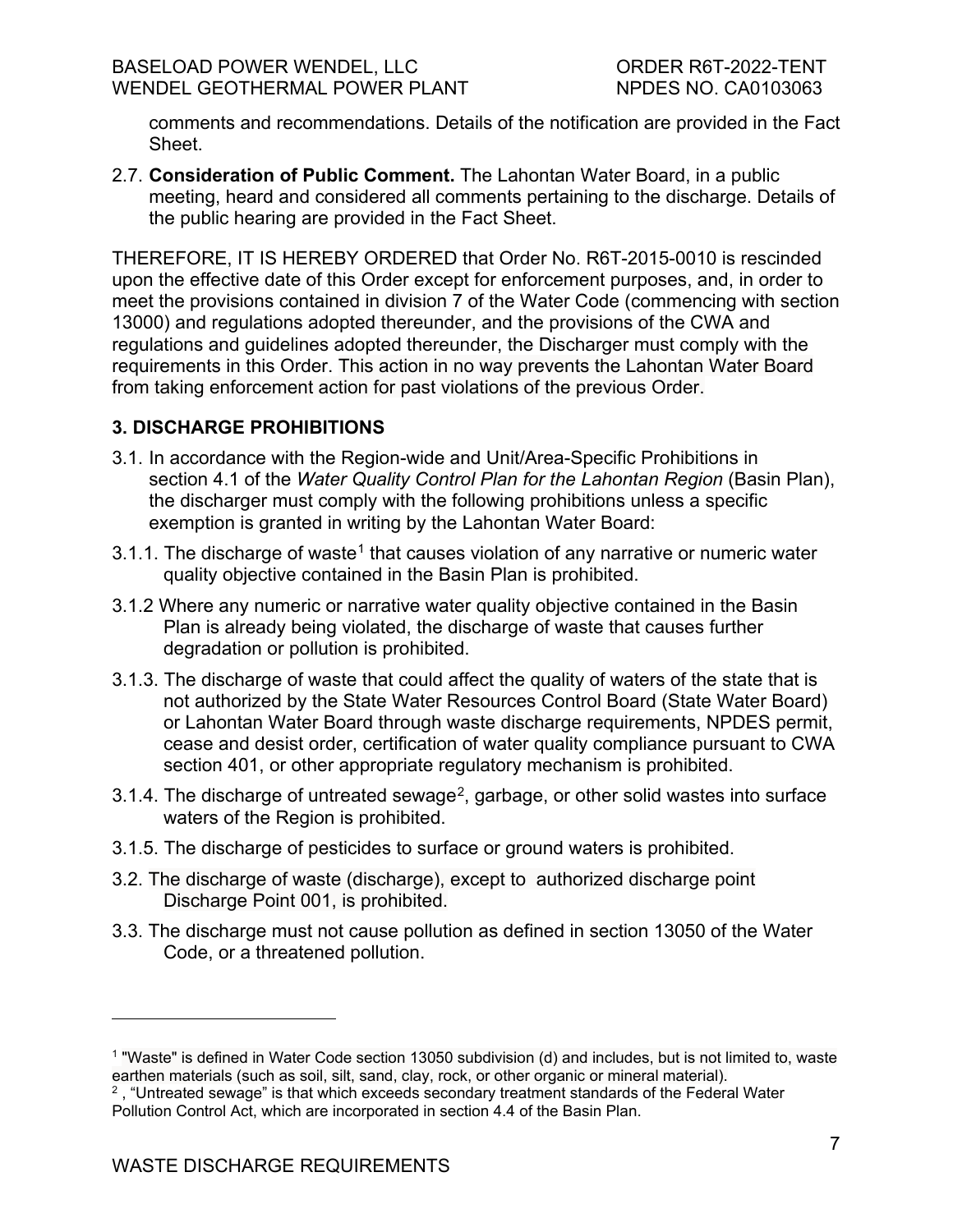- 3.4. Neither the treatment nor the discharge must cause a nuisance as defined in section 13050 of the Water Code.
- 3.5. **Maximum Daily Flow.** Discharges exceeding a maximum daily flow of 1.152 million gallons per day (MGD) are prohibited.
- 3.6. **Petroleum-Based Lubricant.** The discharge of petroleum-based oil lubricants is prohibited.

## <span id="page-5-0"></span>**4. EFFLUENT LIMITATIONS AND DISCHARGE PROHIBITIONS**

- <span id="page-5-1"></span>**4.1. Effluent Limitations – Discharge Point 001**
- <span id="page-5-5"></span>4.1.1. **Final Effluent Limitations – Discharge Point 001**

| <b>Parameter</b>                    | <b>Units</b> | Average<br><b>Monthly</b> | <b>Maximum</b><br><b>Daily</b> | <b>Instantaneous</b><br><b>Minimum</b> | <b>Instantaneous</b><br><b>Maximum</b> |
|-------------------------------------|--------------|---------------------------|--------------------------------|----------------------------------------|----------------------------------------|
| Arsenic, Total<br>Recoverable       | $\mu g/L$    |                           | 270                            |                                        |                                        |
| Copper, Total<br>Recoverable        | $\mu g/L$    |                           | 10                             |                                        |                                        |
| Lead, Total<br>Recoverable          | $\mu g/L$    |                           | 5.8                            |                                        |                                        |
| Mercury,<br>Total<br>Recoverable    | $\mu$ g/L    | --                        | 0.31                           |                                        |                                        |
| Boron, Total<br>Recoverable         | $\mu g/L$    |                           | 5,700                          |                                        |                                        |
| Molybdenum,<br>Total<br>Recoverable | $\mu$ g/L    |                           | 71                             |                                        |                                        |

**Table 2. Effluent Limitations**

4.1.1.1. The Discharger must maintain compliance with the above effluent limitations at Discharge Point 001, with compliance measured at Monitoring Location EFF-001 as described in the Monitoring and Reporting Program, Attachment E.

## **4.1.2. Interim Effluent Limitations – Not Applicable**

<span id="page-5-2"></span>**4.2. Land Discharge Specifications – Not Applicable**

## <span id="page-5-3"></span>**4.3. Recycling Specifications – Not Applicable**

## <span id="page-5-4"></span>**5. RECEIVING WATER LIMITATIONS**

Receiving water limitations are based on water quality objectives contained in the Basin Plan and are a required part of this Order. The discharge must not cause the following in Wendel Hot Springs: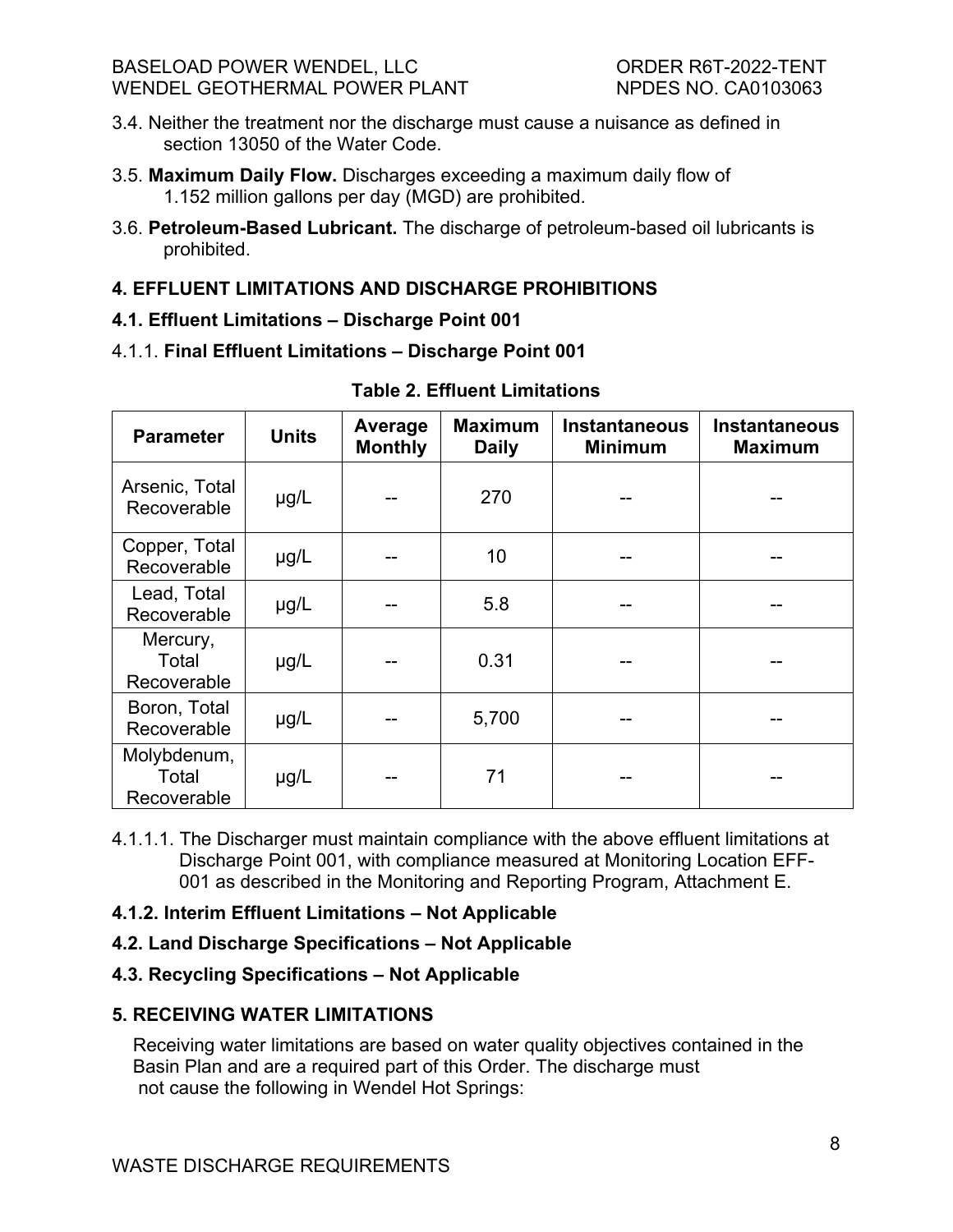### <span id="page-6-0"></span>**5.1. Surface Water Limitations**

- 5.1.1. This Discharger must not cause a violation of any applicable water quality standard for receiving water adopted by the Lahontan Water Board or the State Water Board as required by the Federal Water Pollution Control Act and regulations adopted thereunder.
- 5.1.2. **Water Quality Objectives Which Apply to All Surface Waters:** These narrative and numerical water quality objectives apply to all surface waters (including wetlands) within the Lahontan Region and can be found in chapter 3 of the Basin Plan. The discharge to surface waters of flows generated within, or as a result of, the Facility must not cause a violation of the following water quality objectives for the surface waters of the Susanville Hydrologic Unit:
- 5.1.2.1. **Bacteria, Coliform.** Waters must not contain concentrations of coliform organisms attributable to anthropogenic sources, including human and livestock wastes. The fecal coliform concentration during any 30-day period must not exceed a log mean most probable number (MPN) of 20 per 100 mL, nor must more than 10 percent of all samples collected during any 30-day period exceed 40 MPN per 100 mL. U.S. EPA recommends that the log mean should ideally be based on a minimum of not less than five samples collected as evenly spaced as practicable during any 30-day period (Reference: *Ambient Water Quality Criteria for Bacteria – 1986*, EPA 440/5-84-002, page 2). However, a log mean concentration exceeding 20 MPN per 100 mL for any 30-day period must indicate violation of this objective even if fewer than five samples were collected.
- 5.1.2.2. **Biostimulatory Substances.** Waters must not contain biostimulatory substances in concentrations that promote aquatic growths to the extent that such growths cause nuisance or adversely affect the water for beneficial uses.
- 5.1.2.3. **Chemical Constituents.** Waters must not contain concentrations of chemical constituents in amounts that adversely affect the water for beneficial uses. The receiving water has been designated as agricultural supply (AGR) and must not contain concentrations of chemical constituents in amounts that adversely affect the water for beneficial uses (i.e., agricultural purposes).
- 5.1.2.4. **Color.** Waters must be free of coloration that causes nuisance or adversely affects the water for beneficial uses.
- 5.1.2.5. **Dissolved Oxygen.** The dissolved oxygen concentration, as percent saturation, must not be depressed by more than 10 percent, nor must the minimum dissolved oxygen concentration be less than 80 percent of saturation.
- 5.1.2.6. **Floating Materials.** Waters must not contain floating materials, including solids, liquids, foams, and scum, in concentrations that cause nuisance or adversely affect the water for beneficial uses. For natural high-quality waters, the concentrations of floating material must not be altered to the extent that such alterations are discernible at the 10 percent significance level.
- 5.1.2.7. **Nondegradation of Aquatic Communities and Populations.** All wetlands must be free of substances attributable to wastewater or other discharges that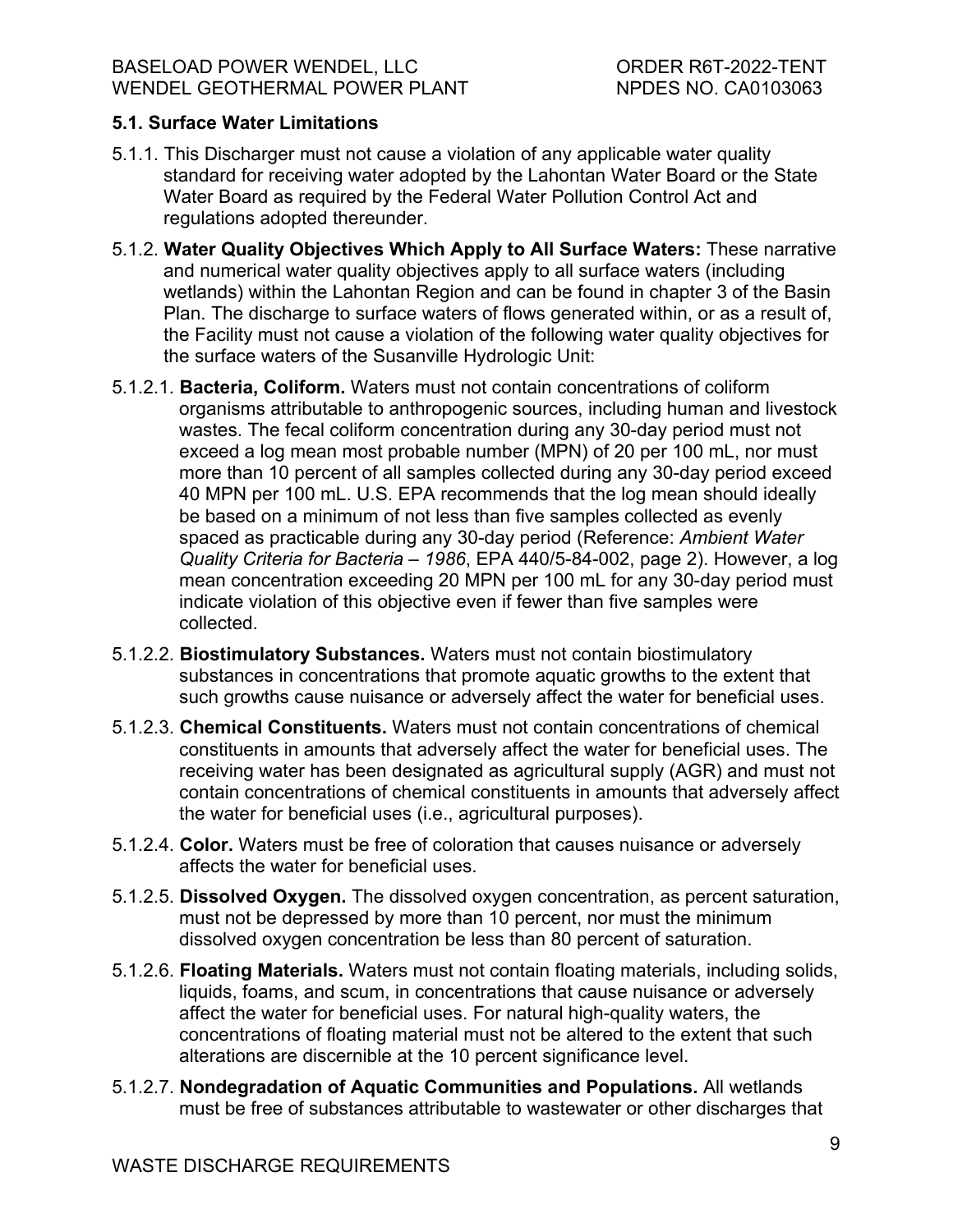produce adverse physiological responses in humans, animals, or plants; or that lead to the presence of undesirable or nuisance aquatic life. All wetlands must be free from activities that would substantially impair the biological community as it naturally occurs due to physical, chemical, and hydrologic processes.

- 5.1.2.8. **Oil and Grease.** Waters must not contain oils, greases, waxes, or other materials in concentrations that result in a visible film or coating on the surface of the water or on objects in the water, that cause nuisance, or that otherwise adversely affect the water for beneficial uses. For natural high quality waters, the concentration of oils, greases, or other film or coat generating substances must not be altered.
- 5.1.2.9. **Radioactivity.** Radionuclides must not be present in concentrations that are deleterious to human, plant, animal, or aquatic life or that result in the accumulation of radionuclides in the food web to an extent that presents a hazard to human, plant, animal, or aquatic life.
- 5.1.2.10. **Sediment.** The suspended sediment load and suspended sediment discharge rate of surface waters must not be altered in such a manner as to cause nuisance or adversely affect the water for beneficial uses.
- 5.1.2.11. **Settleable Materials.** Waters must not contain substances in concentrations that result in deposition of material that causes nuisance or that adversely affects the water for beneficial uses. For natural high-quality waters, the concentration of settleable materials must not be raised by more than 0.1 milliliter per liter.
- 5.1.2.12. **Suspended Material.** Waters must not contain suspended materials in concentrations that cause nuisance or that adversely affect the water for beneficial uses. For natural high-quality waters, the concentration of total suspended materials must not be altered to the extent that such alterations are discernible at the 10 percent significance level.
- 5.1.2.13. **Taste and Odor.** Waters must not contain taste or odor-producing substances in concentrations that impart undesirable tastes or odors to fish or other edible products of aquatic origin, that cause nuisance, or that adversely affect the water for beneficial uses. For naturally high-quality waters, the taste and odor must not be altered.
- 5.1.2.14. **Temperature.** The natural receiving water temperature of all waters must not be altered unless it can be demonstrated to the satisfaction of the Lahontan Water Board that such an alteration in temperature does not adversely affect the water for beneficial uses.
- 5.1.2.15. **Toxicity.** All waters must be maintained free of toxic substances in concentrations that are toxic to, or that produce detrimental physiological responses in human, plant, animal, or aquatic life. Compliance with this objective will be determined by use of indicator organisms, analyses of species diversity, population density, growth anomalies, bioassays of appropriate duration, and/or other appropriate methods as specified by the Lahontan Water Board.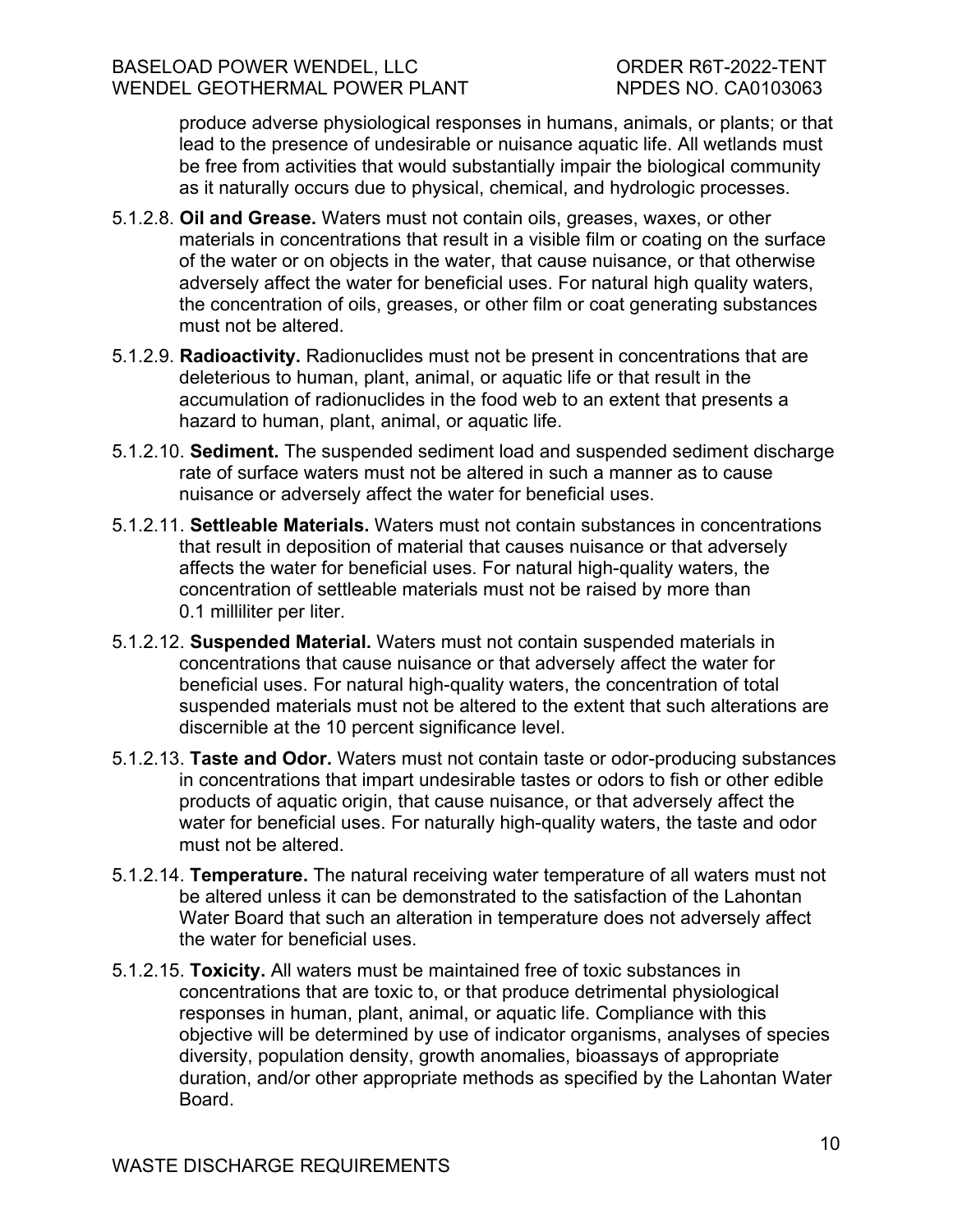The survival of aquatic life in surface waters subjected to a waste discharge, or other controllable water quality factors, must not be less than that for the same water body in areas unaffected by the waste discharge, or when necessary, for other control water that is consistent with the requirements for "experimental water" as defined in *Standard Methods for the Examination of Water and Wastewater* (American Public Health Association, et al. 2012, or subsequent editions).

- 5.1.2.16. **Turbidity.** Waters must be free of changes in turbidity that cause nuisance or adversely affect the water for beneficial uses. Increases in turbidity must not exceed natural levels by more than 10 percent.
- 5.1.3. **Water Quality Objectives Which Apply to Honey Lake:** These numerical water quality objectives apply to Honey Lake and can be found in chapter 3 of the Basin Plan. The discharge to surface waters of flows generated within, or as a result of, the Facility must not cause a violation of the following water quality objectives for the surface waters of the Honey Lake:
- 5.1.3.1. The average value at any given time (based on 3 samples from 3 different locations) must not exceed:
- 5.1.3.1.1. Arsenic (in mg/L) = 37,113 x (lake volume in acre-feet) $-0.98418$
- 5.1.3.1.2. Boron (in mg/L) = 836,820 x (lake volume in acre-feet) $0.98133$
- 5.1.3.1.3. Molybdenum (in mg/L) = 16,667 x (lake volume in acre-feet) $0.97658$
- 5.1.3.2. The pH (based on the average of values from at least 3 samples from 3 different locations) must not at any time be depressed below 8.0 nor raised above 10.0.

#### <span id="page-8-0"></span>**5.2. Groundwater Limitations**

- 5.2.1. The groundwater limitations in this Order are based upon the water quality objectives contained in the Basin Plan (pages 3-13 and 3-14) and are a required part of this Order. Water quality objectives that apply to the Honey Lake Valley Basin include the following:
- 5.2.1.1. **Bacteria, Coliform.** In groundwaters designated as municipal and domestic supply (MUN), the median concentration of coliform organisms over any sevenday period must be less than 1.1 MPN per 100 mL.

#### 5.2.1.2. **Chemical Constituents:**

5.2.1.2.1 Groundwaters designated as MUN must not contain concentrations of chemical constituents in excess of the maximum contaminant level (MCL) or secondary maximum contaminant level (SMCL) based upon drinking water standards specified in the following provisions of Title 22 of the California Code of Regulations, which are incorporated by reference into this Order: Table 64431-A (Inorganic Chemicals), Table 64431-B (Fluoride), Table 64444- A (Organic Chemicals), Table 64449- A (SMCLs-Consumer Acceptance Limits), and Table 64449-B (SMCLs-Ranges). This incorporation-by-reference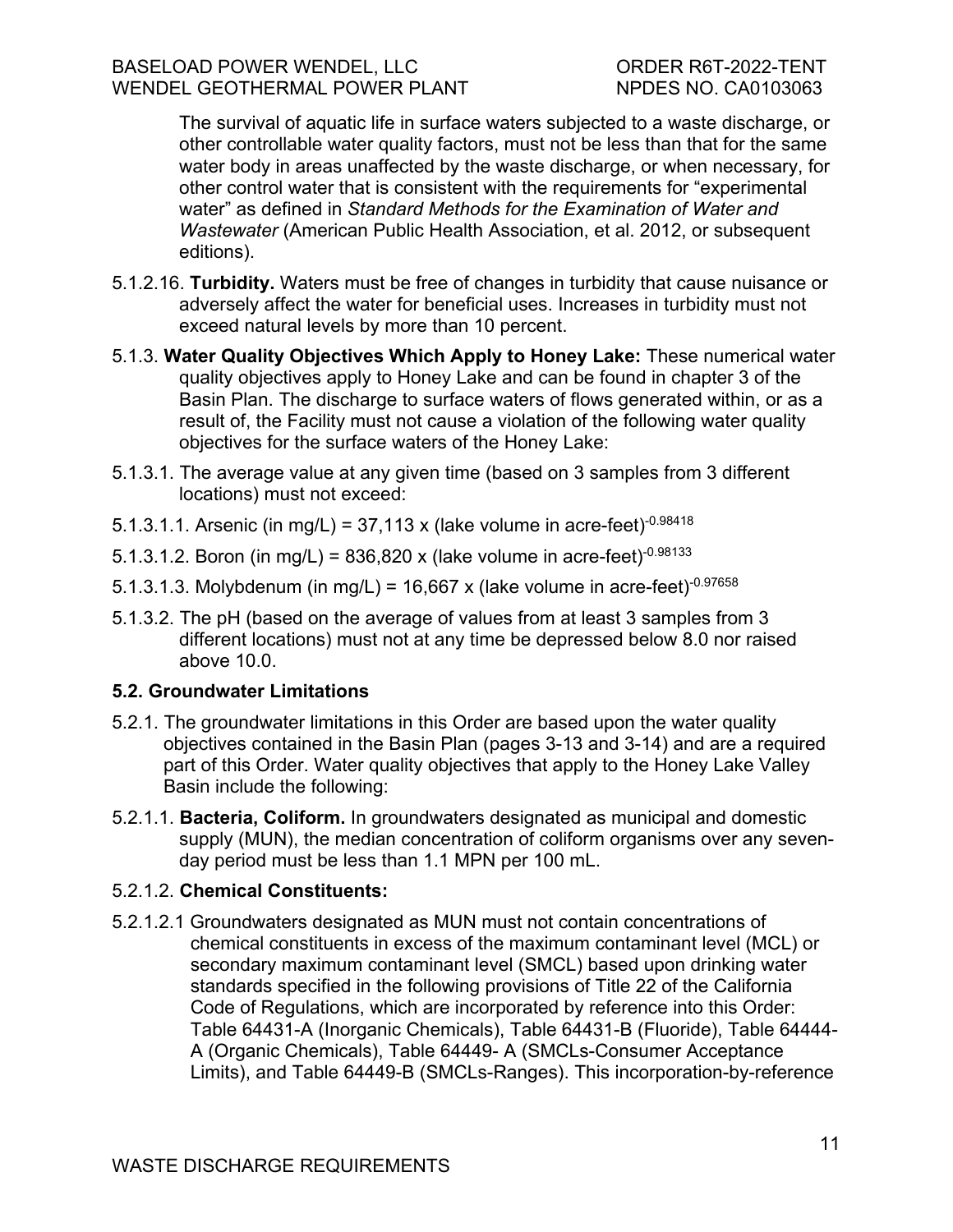is prospective including future changes to the incorporated provisions as the changes take effect.

- 5.2.1.2.2 Groundwaters designated as AGR must not contain concentrations of chemical constituents in amounts that adversely affect the water for beneficial uses (i.e., agricultural purposes).
- 5.2.1.2.3 Groundwaters must not contain chemical constituents that adversely affect the water for beneficial uses.
- 5.2.1.3. **Radioactivity.** Groundwaters designated as MUN must not contain concentrations of radionuclides in excess of the limits specified in Table 4 of section 64443 (Radioactivity) of Title 22 of the California Code of Regulations, which is incorporated by reference into this Order. This incorporation-byreference is prospective including future changes to the incorporated provisions as the changes take effect.
- 5.2.1.4. **Taste and Odor.** Groundwaters must not contain taste- or odor-producing substances in concentrations that cause nuisance or that adversely affect beneficial uses. For groundwaters designated as MUN, at a minimum, concentrations must not exceed adopted SMCLs specified in Table 64449-A (SMCLs-Consumer Acceptance Limits) and Table 64449-B (Secondary Maximum Contaminant Levels Ranges) of Title 22 of the California Code of Regulations, which is incorporated by reference into this Order. This incorporation-by-reference is prospective including future changes to the incorporated provisions as the changes take effect.

## <span id="page-9-0"></span>**6. PROVISIONS**

#### <span id="page-9-1"></span>**6.1. Standard Provisions**

- 6.1.1. The Discharger must comply with all Standard Provisions included in Attachment D.
- 6.1.2. The Discharger must comply with the following provisions. In the event that there is any conflict, duplication, or overlap between provisions specified by this Order, the more stringent provision shall apply:
- 6.1.2.1. Surface waters as used in this Order include, but are not limited to, wetlands and live streams, either perennial or ephemeral, which flow in natural or artificial watercourses, and natural lakes and artificial impoundments of waters within the State of California.
- 6.1.2.2. Groundwaters as used in this Order include, but are not limited to, all subsurface waters being above atmospheric pressure, and the capillary fringe of these waters.
- 6.1.2.3. The requirements prescribed herein do not authorize the commission of any act causing injury to the property of another, nor protect the Discharger from liabilities under federal, state, or local laws, nor guarantee the Discharger a capacity right in the receiving waters.
- 6.1.2.4. All discharges authorized by this Order must be consistent with the terms and conditions of this Order. The discharge of any pollutant more frequently than, or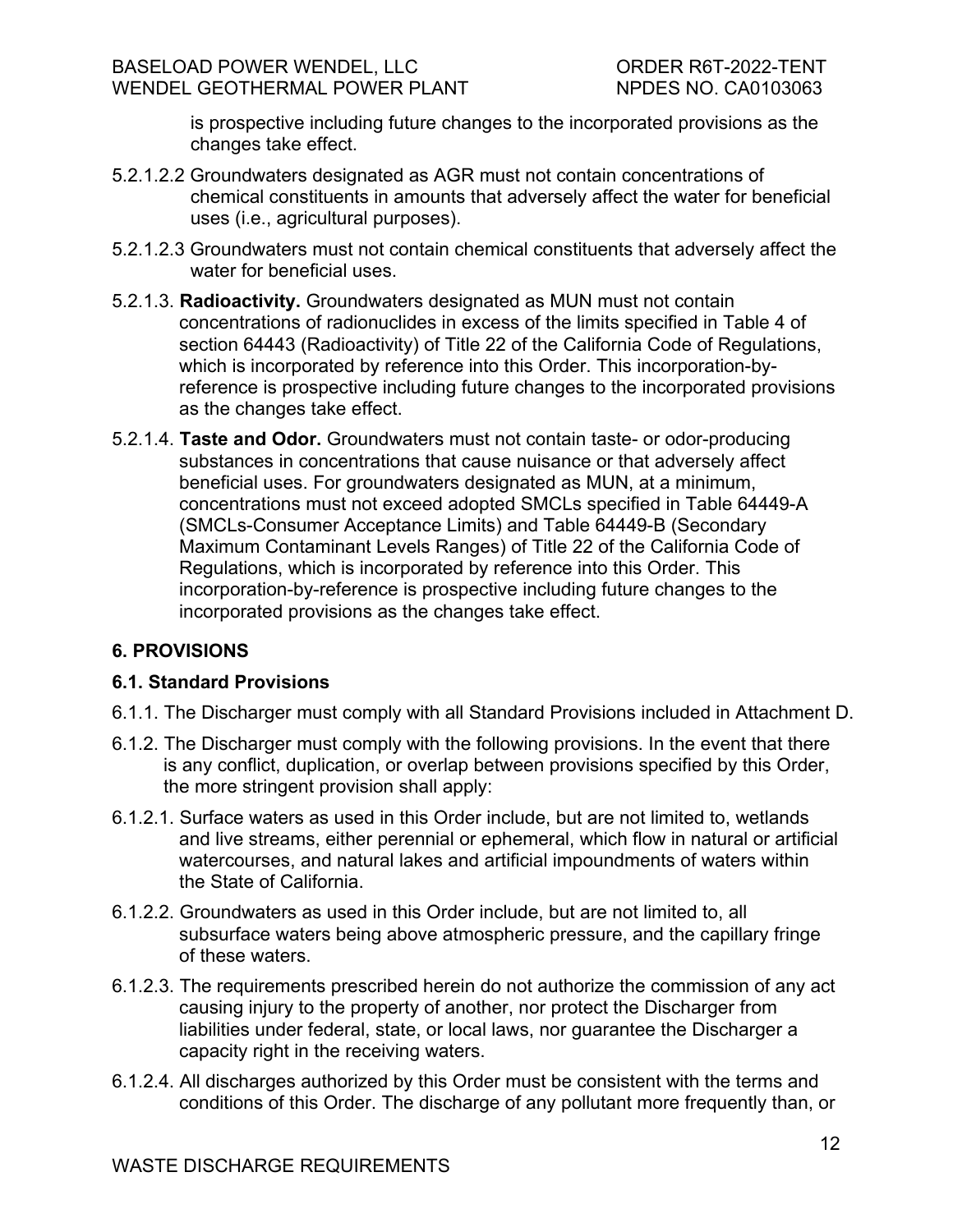at a level in excess of, that identified and authorized by this Order shall constitute a violation of the terms and conditions of this Order.

- 6.1.2.5. Pursuant to Water Code section 13263, subdivision (g), no discharge of waste into the waters of the state, whether or not the discharge is made pursuant to waste discharge requirements, shall create a vested right to continue the discharge. All discharges of waste into waters of the state are privileges, not rights.
- 6.1.2.6. Failure to comply with this Order may constitute a violation of the Water Code and/or the CWA and is grounds for enforcement action or for permit termination, revocation and re-issuance, or modification.
- 6.1.2.7. The Discharger must take all reasonable steps to minimize or prevent any discharge in violation of this Order that has a reasonable likelihood of adversely affecting human health or the environment.
- 6.1.2.8. The Water Code and the CWA provide for civil liability and criminal penalties for violations of the Order limits including imposition of civil liability or referral to the Attorney General.
- 6.1.2.9. A copy of the NPDES permit must be kept and maintained by the Discharger and be available at all times to operating personnel.
- 6.1.2.10. Provisions of the Order are severable. If any provision of the requirements is found invalid, the remainder of the requirements must not be affected.
- 6.1.2.11. In the event the Discharger is unable to comply with any of the conditions of this Order due to:
- 6.1.2.11.1 Breakdown or serious malfunction of water treatment equipment;
- 6.1.2.11.2 Accidents caused by human error or negligence;
- 6.1.2.11.3 Overflows from the system; or
- 6.1.2.11.4 Other causes such as acts of nature.

The Discharger must notify the Lahontan Water Board Executive Officer as soon as the Discharger or the Discharger's agents have knowledge of any discharge in violation of this Order, or any emergency discharge or other discharge of water to the receiving water, in accordance with the notification requirements in the Standard Provisions for NPDES Permits, included in this Order as Attachment D, and with Water Code sections 13267 and 13383.

- 6.1.2.12. Pursuant to Water Code section 13267, subdivision (b), the Discharger must notify the Lahontan Water Board of any substantial change in the volume or character of pollutants introduced into the Facility from the conditions existing at the time of adoption of this Order.
- 6.1.2.13. Adequate notice must include information on the quality and quantity of effluent discharged into the receiving waters for the Facility, as well as any anticipated impact of the change on the quantity or quality of the effluent to be discharged from the Facility. A substantial change in volume is considered an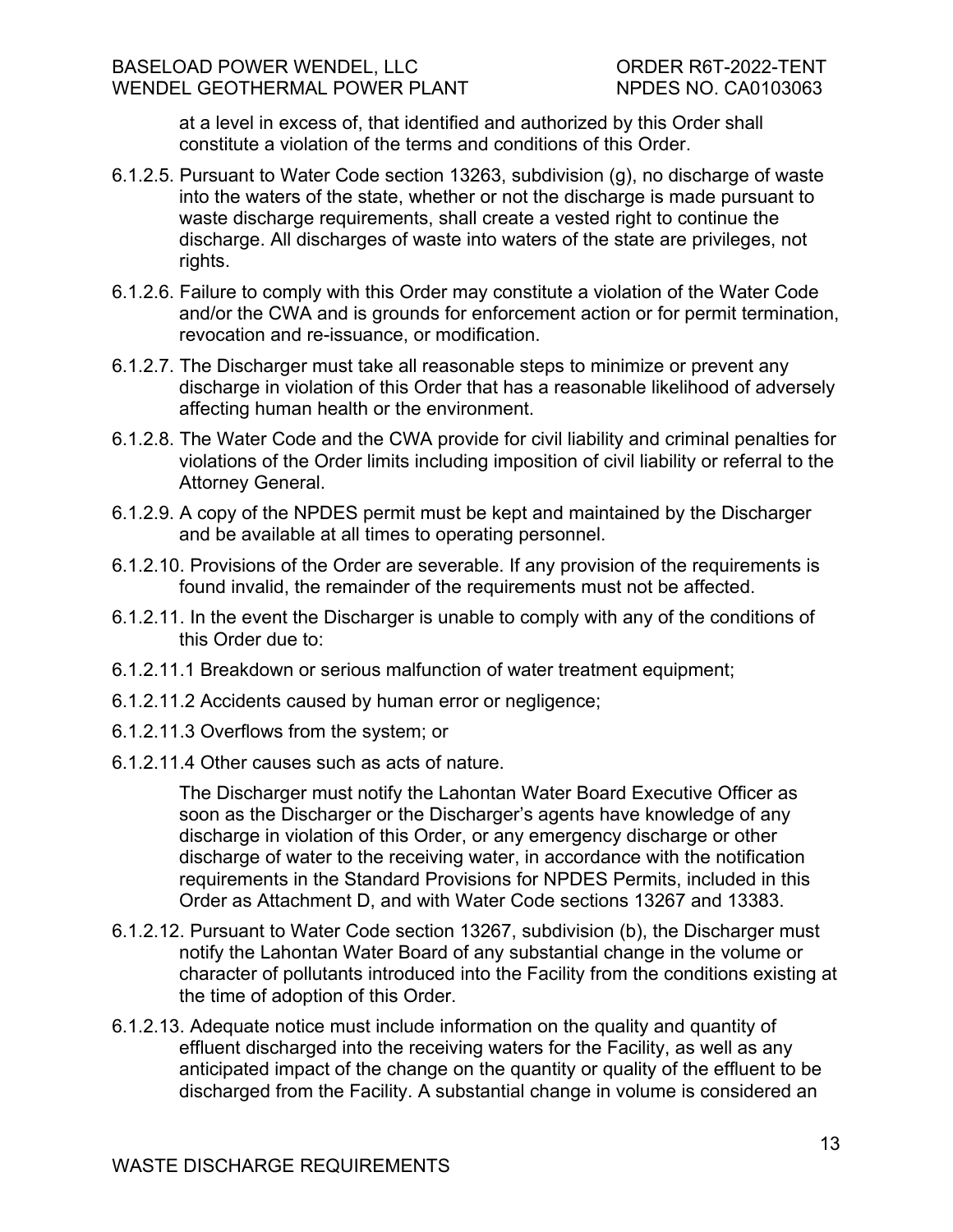increase in excess of 10 percent of the mean daily flow rate. The Discharger must forward a copy of such notice directly to the U.S. EPA Regional Administrator.

- 6.1.2.14. The Discharger must file a Report of Waste Discharge (ROWD) with the Lahontan Water Board at least 180 days before making any material change or proposed change in the character, location, or volume of the discharge.
- 6.1.2.15. Pursuant to Water Code section 13260, subdivision (c), any change in the ownership and/or operation of property subject to the NPDES Permit must be reported to the Lahontan Water Board within 10 days of the change. Notification of applicable NPDES Permit requirements must be furnished in writing to the new owners and/or operators, and a copy of such notification must be sent to the Lahontan Water Board within 10 days of the change.
- 6.1.2.16. If a Discharger becomes aware that any information submitted to the Lahontan Water Board is incorrect, the Discharger must immediately notify the Lahontan Water Board, in writing, and correct that information.
- 6.1.2.17. If the Discharger becomes aware that its NPDES Permit is no longer needed (because the discharge will cease), the Discharger must notify the Lahontan Water Board in writing within 10 days and request that the Order be rescinded.
- 6.1.2.18. Failure to comply with provisions or requirements of this Order, or violation of other applicable laws or regulations governing discharges from this facility, may subject the Discharger to administrative or civil liabilities, criminal penalties, and/or other enforcement remedies to ensure compliance. Additionally, certain violations may subject the Discharger to civil or criminal enforcement from appropriate local, state, or federal law enforcement entities.
- 6.1.2.19. In the event the Discharger does not comply or will be unable to comply for any reason, with any prohibition, maximum daily effluent limitation, or receiving water limitation of this Order, the Discharger must notify the Lahontan Water Board by telephone (530) 542-5400 within 24 hours of having knowledge of such noncompliance and must confirm this notification in writing within five days, unless the Lahontan Water Board waives confirmation. The written notification must state the nature, time, duration, and cause of noncompliance, and must describe the measures being taken to remedy the current noncompliance and prevent recurrence including, where applicable, a schedule of implementation. Other noncompliance requires written notification as above at the time of the normal monitoring report.

## <span id="page-11-0"></span>**6.2. Monitoring and Reporting Program (MRP) Requirements**

The Discharger must comply with the MRP, and future revisions thereto, in Attachment E.

## <span id="page-11-1"></span>**6.3. Special Provisions**

## 6.3.1. **Reopener Provisions**

6.3.1.1. If more stringent applicable water quality standards are promulgated or approved pursuant to section 303 of the Federal Water Pollution Control Act or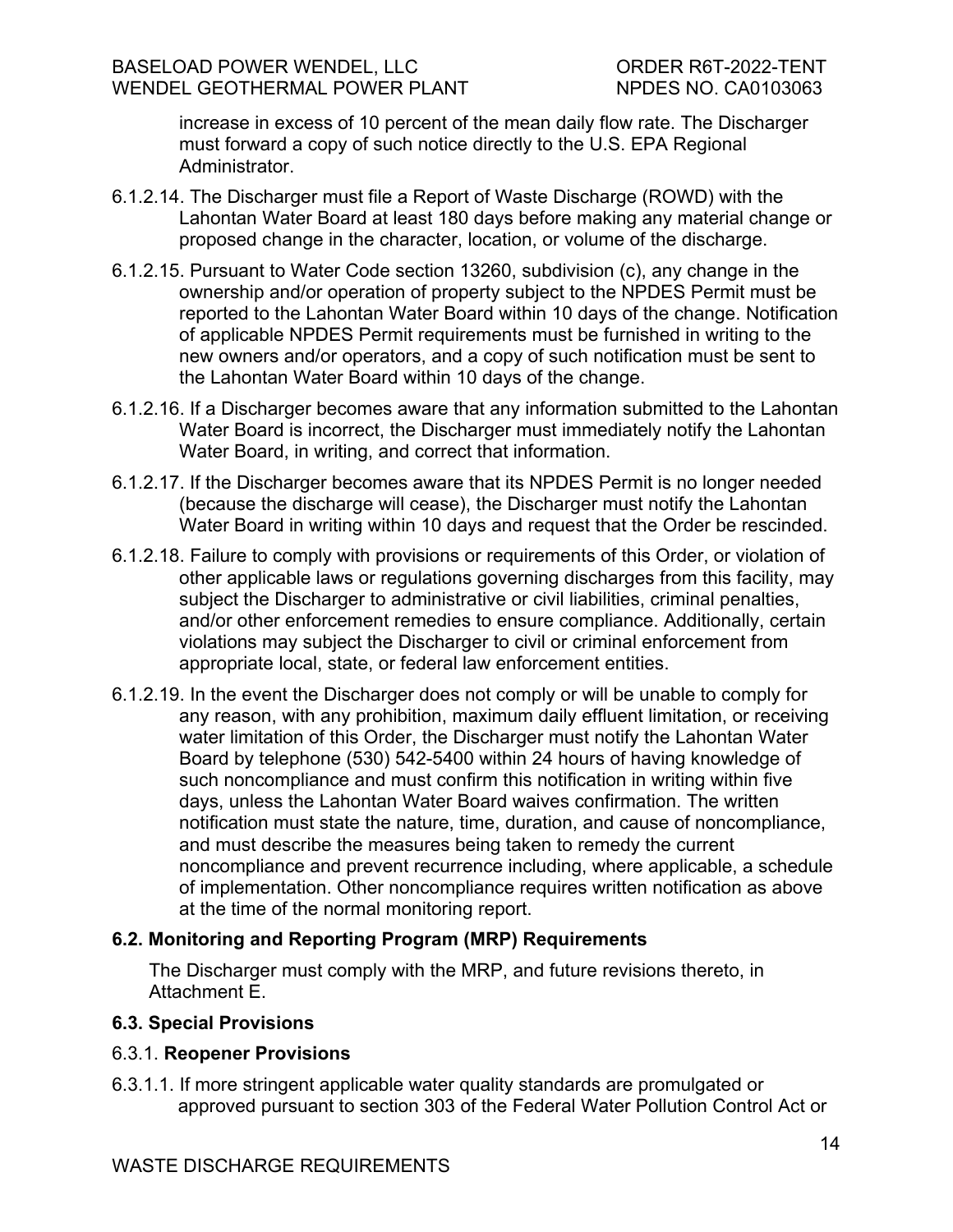amendments thereto, the Lahontan Water Board may revise and modify this Order in accordance with such more stringent standards.

- 6.3.1.2. The Lahontan Water Board may reopen this Order to establish new conditions or effluent limitations should monitoring data, toxicity testing data, or other new information indicate that a constituent is discharged at a level that will do any of the following:
- 6.3.1.2.1. Cause, have reasonable potential to cause, or contribute to an in-stream excursion above any water quality criteria or objective, or
- 6.3.1.2.2. Cause, have reasonable potential to cause, or contribute to a violation of any narrative water quality objective contained in the Basin Plan.
- 6.3.1.3. **Intake Water Credits.** The Discharger submitted information as detailed in section 1.4.4 of the *Policy for Implementation of Toxics Standards for Inland Surface Waters, Enclosed Bays, and Estuaries of California* (SIP) demonstrating that the required conditions are met for intake water credits. As the SIP conditions were met, the Lahontan Water Board included effluent limitations based on the 99th percentile value representing the upper range of the variability between intake and effluent pollutant concentrations, not to exceed the maximum observed intake concentration, due to sampling and analysis variability. To the extent that the characteristics of the influent (and subsequently the effluent) change, the effluent limitations specified in this Order may be modified, if new information is submitted by the Discharger to the Lahontan Water Board.

#### 6.3.2. **Special Studies, Technical Papers and Additional Monitoring Requirements**

## 6.3.2.1. **Intake Water Credit Summary Report for Copper, Lead, and Mercury**

During the term of this permit, the Discharger must conduct a study to confirm conditions for intake water credits in accordance with Section 1.4.4 of the SIP, and prepare a report that will provide the Lahontan Water Board with the data to evaluate the applicability of intake credits to the Facility's discharge for the next permit issuance, reissuance, or renewal. At a minimum and to the satisfaction of the Lahontan Water Board, the report must address the following conditions for intake water credits as detailed in section 1.4.4 of the SIP for copper, lead, and mercury:

- *1.* "*The observed maximum ambient background concentration, as determined in section 1.4.3.1, and the intake water concentration of the pollutant exceeds the most stringent applicable criterion/objective for that pollutant;*
- *2. The intake water credits provided are consistent with any TMDL applicable to the discharge that has been approved by the RWQCB, SWRCB, and U.S. EPA;*
- *3. The intake water is from the same water body as the receiving water body. The discharger may demonstrate this condition by showing that:*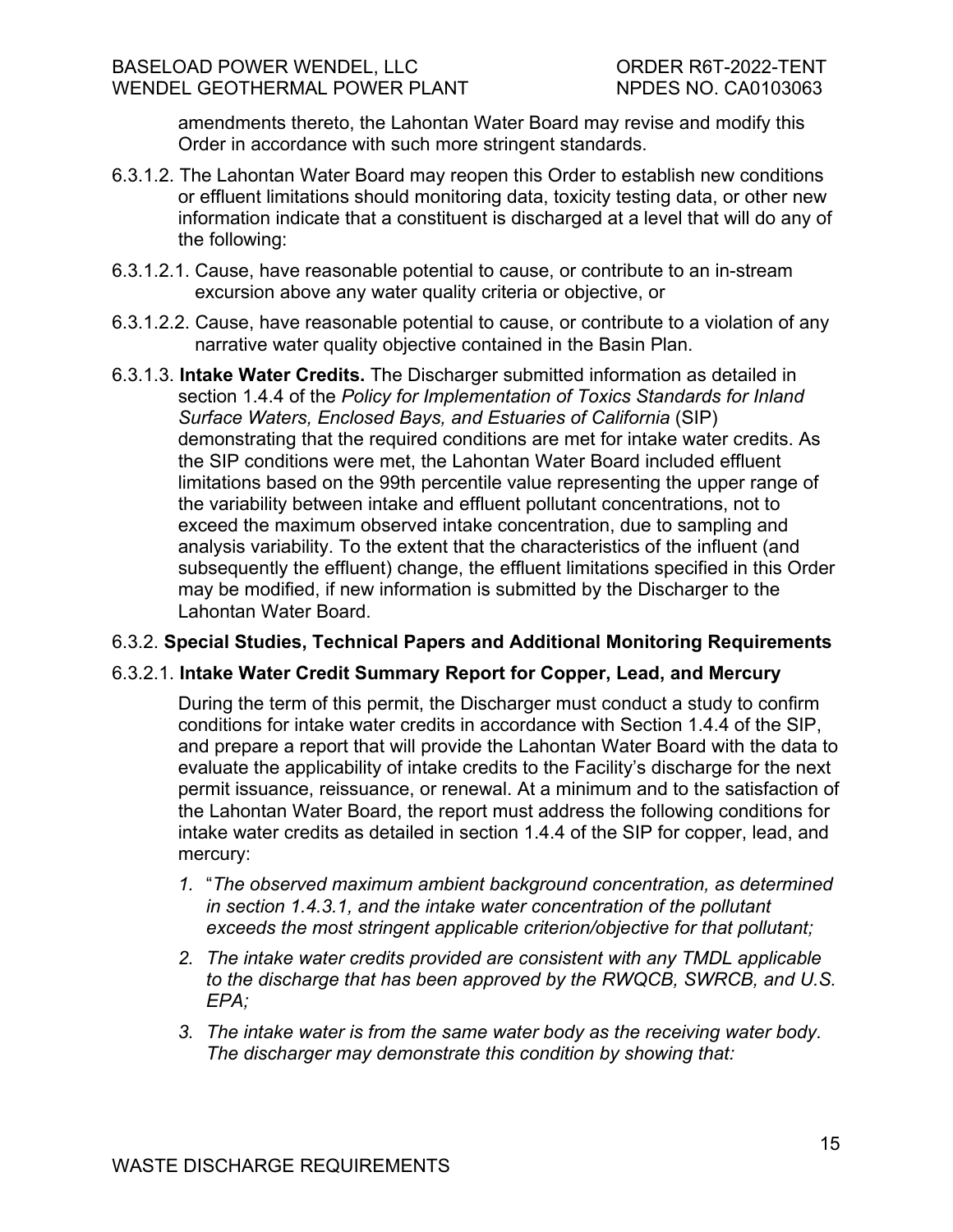- *a. the ambient background concentration of the pollutant in the receiving water, excluding any amount of the pollutant in the facility's discharge, is similar to that of the intake water;*
- *b. there is a direct hydrological connection between the intake and discharge points;*
- *c. the water quality characteristics are similar in the intake and receiving waters; and*
- *d. the intake water pollutant would have reached the vicinity of the discharge point in the receiving water within a reasonable period of time and with the same effect had it not been diverted by the discharger.*

*The RWQCB may also consider other factors when determining whether the intake water is from the same water body as the receiving water body;*

- 4. *The facility does not alter the intake water pollutant chemically or physically in a manner that adversely affects water quality and beneficial uses; and*
- 5. *The timing and location of the discharge does not cause adverse effects on water quality and beneficial uses that would not occur if the intake water pollutant had been left in the receiving water body*."

Lahontan Water Board will consider all historical and current water quality data of the ambient Wendel Hots Springs towards granting intake credits. If the Discharge has or knows of any additional information that it wishes to be considered, please provide that information within this report. The intake credit summary report must be submitted to the Lahontan Water Board no later than **<TWO YEARS AFTER ADOPTION DATE>.**

## 6.3.3. **Best Management Practices and Pollution Prevention**

6.3.3.1. **Best Management Practices Plan.** The Discharger must develop and implement a Best Management Practices (BMP) Plan that includes site-specific plans and procedures implemented and/or to be implemented to prevent the generation and potential release of additional pollutants from the Facility to waters of the state. The BMP Plan must particularly focus on the area and processes associated with the geothermal power plant and be developed in accordance with the requirements contained in Attachment G to this Order. The BMP Plan must be developed to prevent the introduction of chemicals or other substances into the effluent from the Facility and prevent the addition of pollutants from the other non-permitted process waters, spills, or other sources of pollutants at the Facility.

The BMP Plan must be developed and implemented as soon as possible, but no later than 120 days from the effective date of this Order. The Discharger must also submit a copy of the BMP Plan to the Executive Officer within 120 days from the effective date of this Order.

## 6.3.4. **Construction, Operation and Maintenance Specifications – Not Applicable**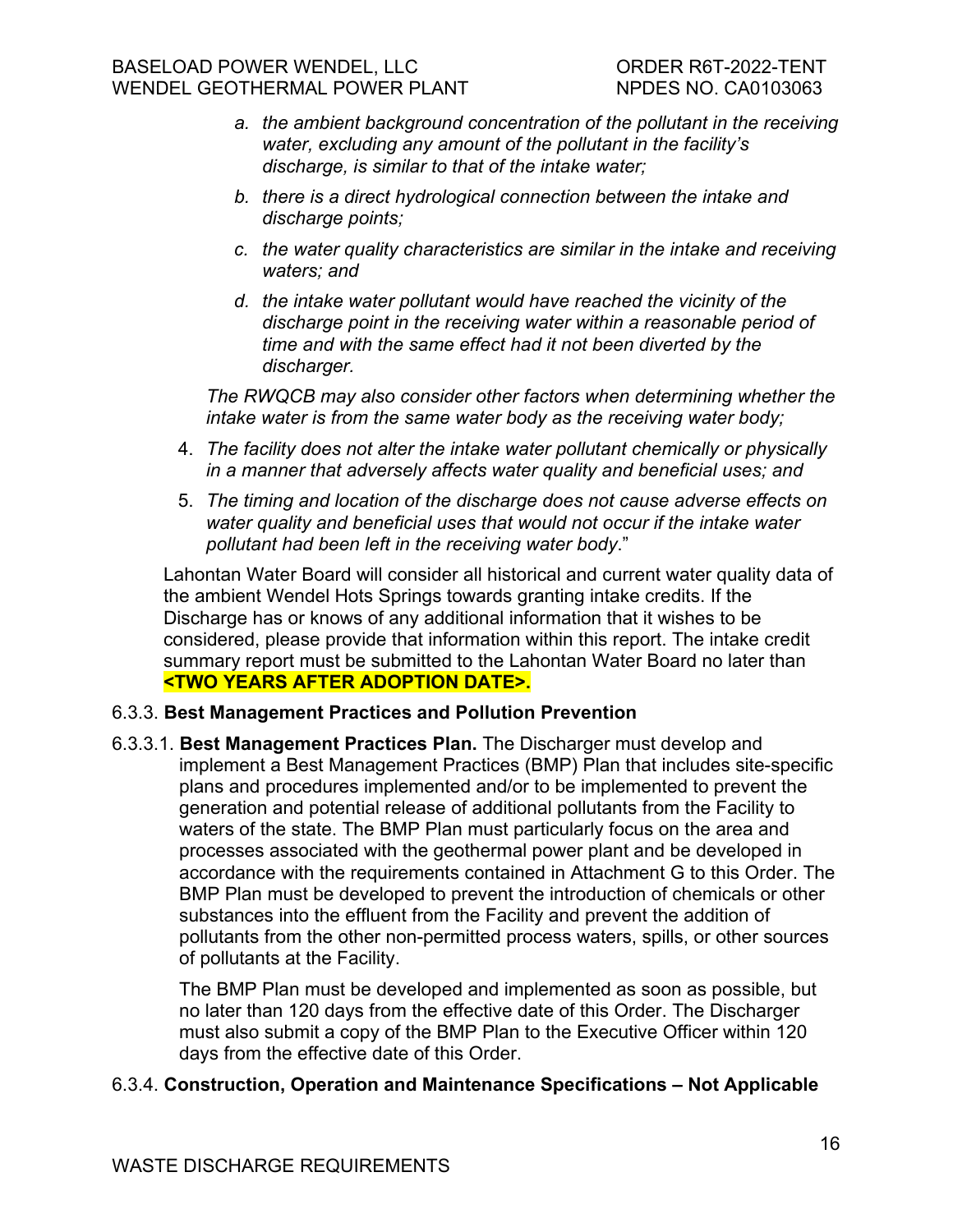#### BASELOAD POWER WENDEL, LLC ORDER R6T-2022-TENT WENDEL GEOTHERMAL POWER PLANT NPDES NO. CA0103063

- **.**6.3.5. **Special Provisions for Publicly-Owned Treatment Works (POTWs) – Not Applicable**
- 6.3.6. **Other Special Provisions – Not Applicable**
- 6.3.7. **Compliance Schedules – Not Applicable**

## <span id="page-14-0"></span>**7. COMPLIANCE DETERMINATION**

## 7.1. **Multiple Sample Data**

When determining compliance with a maximum daily effluent limitation (MDEL) and more than one sample result is available, the Discharger must compute the arithmetic mean unless the data set contains one or more reported determinations of "Detected, but Not Quantified" (DNQ) or "Not Detected" (ND). In those cases, the Discharger must compute the median in place of the arithmetic mean in accordance with the following procedure:

- 7.1.1. The data set shall be ranked from low to high, ranking the reported ND determinations lowest, DNQ determinations next, followed by quantified values (if any). The order of the individual ND or DNQ determinations is unimportant.
- 7.1.2. The median value of the data set must be determined. If the data set has an odd number of data points, then the median is the middle value. If the data set has an even number of data points, then the median is the average of the two values around the middle unless one or both of the points are ND or DNQ, in which case the median value must be the lower of the two data points where DNQ is lower than a value and ND is lower than DNQ.

## 7.2. **Limitation Bases**

## 7.2.1. **Maximum Daily Effluent Limitation (MDEL)**

If a daily discharge exceeds the MDEL for a given parameter, the Discharger will be considered out of compliance for that parameter for that one day only within the reporting period. For any one day during which no sample is taken, no compliance determination can be made for that calendar day.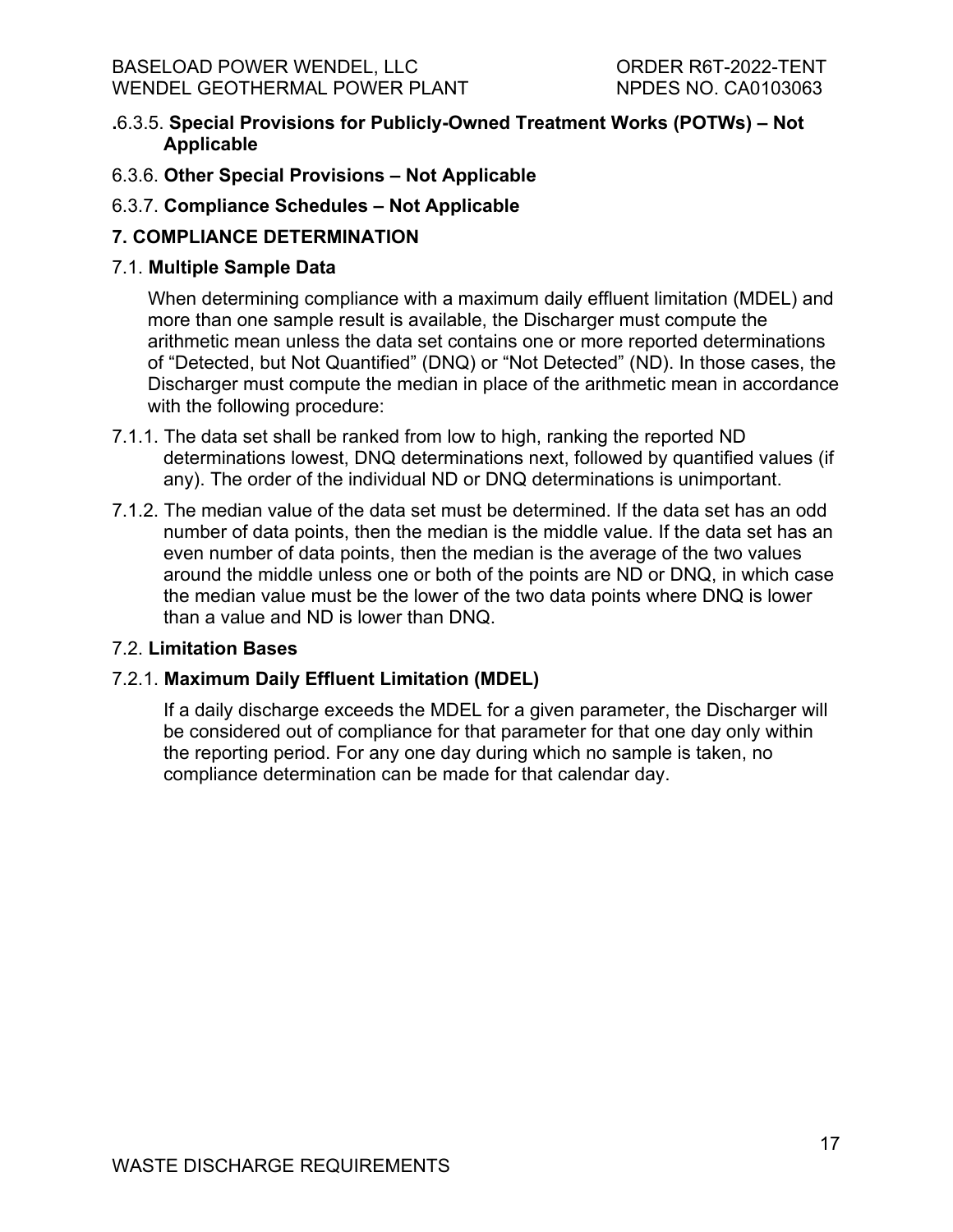#### **ATTACHMENT A – DEFINITIONS**

#### <span id="page-15-0"></span>**Arithmetic Mean (μ)**

Also called the average, is the sum of measured values divided by the number of samples. For ambient water concentrations, the arithmetic mean is calculated as follows:

Arithmetic mean 
$$
(\mu) = \frac{\Sigma x}{n}
$$

where: Σx is the sum of the measured ambient water concentrations, and n is the number of samples.

#### **Average Monthly Effluent Limitation (AMEL)**

The highest allowable average of daily discharges over a calendar month, calculated as the sum of all daily discharges measured during a calendar month divided by the number of daily discharges measured during that month.

#### **Average Weekly Effluent Limitation (AWEL)**

The highest allowable average of daily discharges over a calendar week (Sunday through Saturday), calculated as the sum of all daily discharges measured during a calendar week divided by the number of daily discharges measured during that week.

#### **Best Management Practices (BMPs)**

Schedules of activities, prohibitions of practices, maintenance procedures, and other management practices to prevent or reduce the pollution of surface waters. BMPs also include treatment requirements, operating procedures, and practices to control site runoff, spillage or leaks, and solids or waste disposal.

#### **Bioaccumulative**

Those substances taken up by an organism from its surrounding medium through gill membranes, epithelial tissue, or from food and subsequently concentrated and retained in the body of the organism.

#### **Carcinogenic**

Pollutants are substances that are known to cause cancer in living organisms.

## **Coefficient of Variation (CV)**

CV is a measure of the data variability and is calculated as the estimated standard deviation divided by the arithmetic mean of the observed values.

#### **Daily Discharge**

Daily Discharge is defined as either: (1) the total mass of the constituent discharged over the calendar day (12:00 am through 11:59 pm) or any 24-hour period that reasonably represents a calendar day for purposes of sampling (as specified in the permit), for a constituent with limitations expressed in units of mass or; (2) the unweighted arithmetic mean measurement of the constituent over the day for a constituent with limitations expressed in other units of measurement (e.g., concentration).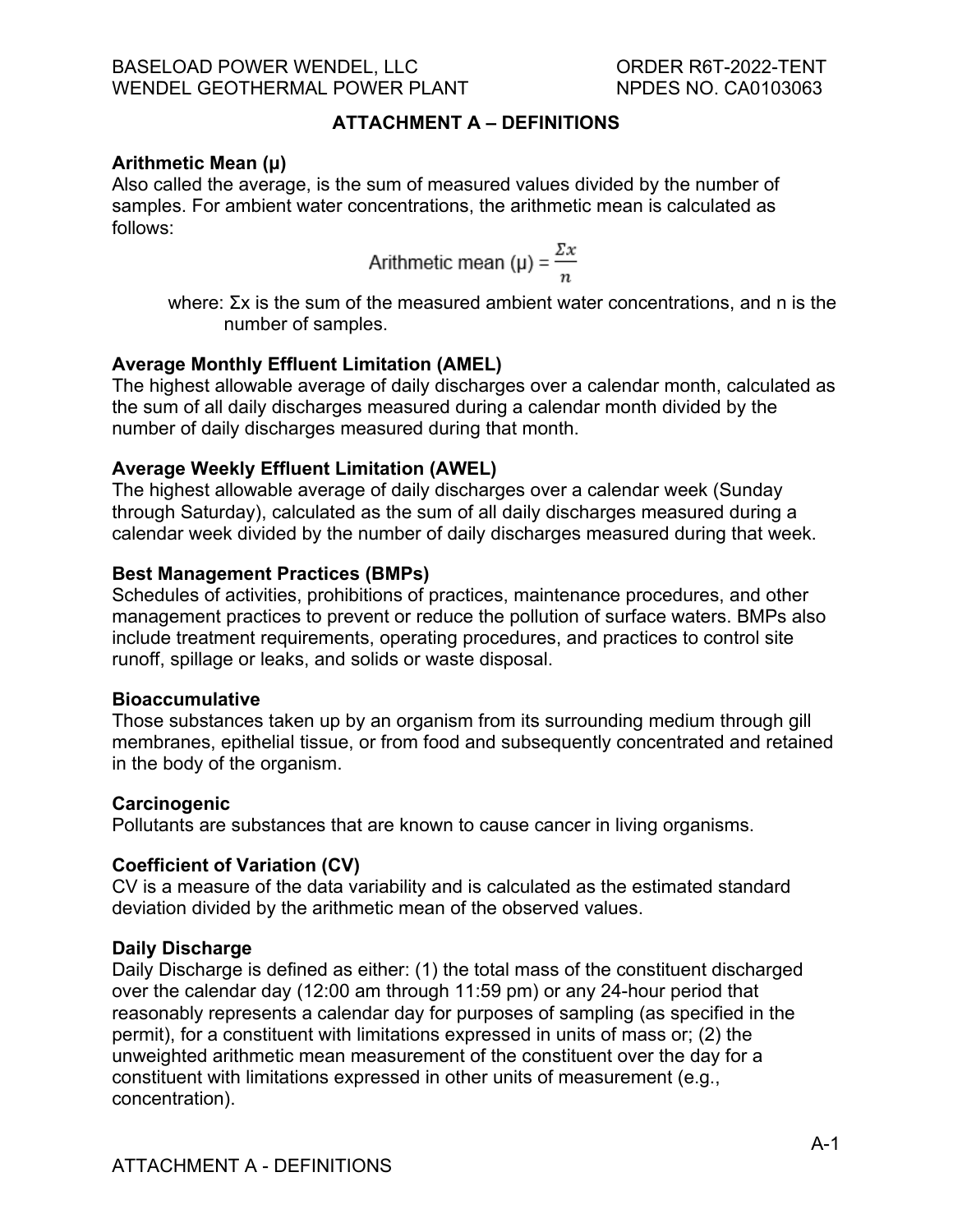#### BASELOAD POWER WENDEL, LLC ORDER R6T-2022-TENT WENDEL GEOTHERMAL POWER PLANT NPDES NO. CA0103063

The daily discharge may be determined by the analytical results of a composite sample taken over the course of one day (a calendar day or other 24-hour period defined as a day) or by the arithmetic mean of analytical results from one or more grab samples taken over the course of the day.

For composite sampling, if 1 day is defined as a 24-hour period other than a calendar day, the analytical result for the 24-hour period will be considered as the result for the calendar day in which the 24-hour period ends.

#### **Detected, but Not Quantified (DNQ)**

DNQ are those sample results less than the RL, but greater than or equal to the laboratory's MDL. Sample results reported as DNQ are estimated concentrations.

#### **Dilution Credit**

Dilution Credit is the amount of dilution granted to a discharge in the calculation of a water quality-based effluent limitation, based on the allowance of a specified mixing zone. It is calculated from the dilution ratio or determined through conducting a mixing zone study or modeling of the discharge and receiving water.

#### **Effluent Concentration Allowance (ECA)**

ECA is a value derived from the water quality criterion/objective, dilution credit, and ambient background concentration that is used, in conjunction with the coefficient of variation for the effluent monitoring data, to calculate a long-term average (LTA) discharge concentration. The ECA has the same meaning as wasteload allocation (WLA) as used in U.S. EPA guidance (Technical Support Document For Water Qualitybased Toxics Control, March 1991, second printing, EPA/505/2-90-001).

#### **Enclosed Bays**

Enclosed Bays means indentations along the coast that enclose an area of oceanic water within distinct headlands or harbor works. Enclosed bays include all bays where the narrowest distance between the headlands or outermost harbor works is less than 75 percent of the greatest dimension of the enclosed portion of the bay. Enclosed bays include, but are not limited to, Humboldt Bay, Bodega Harbor, Tomales Bay, Drake's Estero, San Francisco Bay, Morro Bay, Los Angeles-Long Beach Harbor, Upper and Lower Newport Bay, Mission Bay, and San Diego Bay. Enclosed bays do not include inland surface waters or ocean waters.

#### **Estimated Chemical Concentration**

The estimated chemical concentration that results from the confirmed detection of the substance by the analytical method below the ML value.

#### **Estuaries**

Estuaries means waters, including coastal lagoons, located at the mouths of streams that serve as areas of mixing for fresh and ocean waters. Coastal lagoons and mouths of streams that are temporarily separated from the ocean by sandbars shall be considered estuaries. Estuarine waters shall be considered to extend from a bay or the open ocean to a point upstream where there is no significant mixing of fresh water and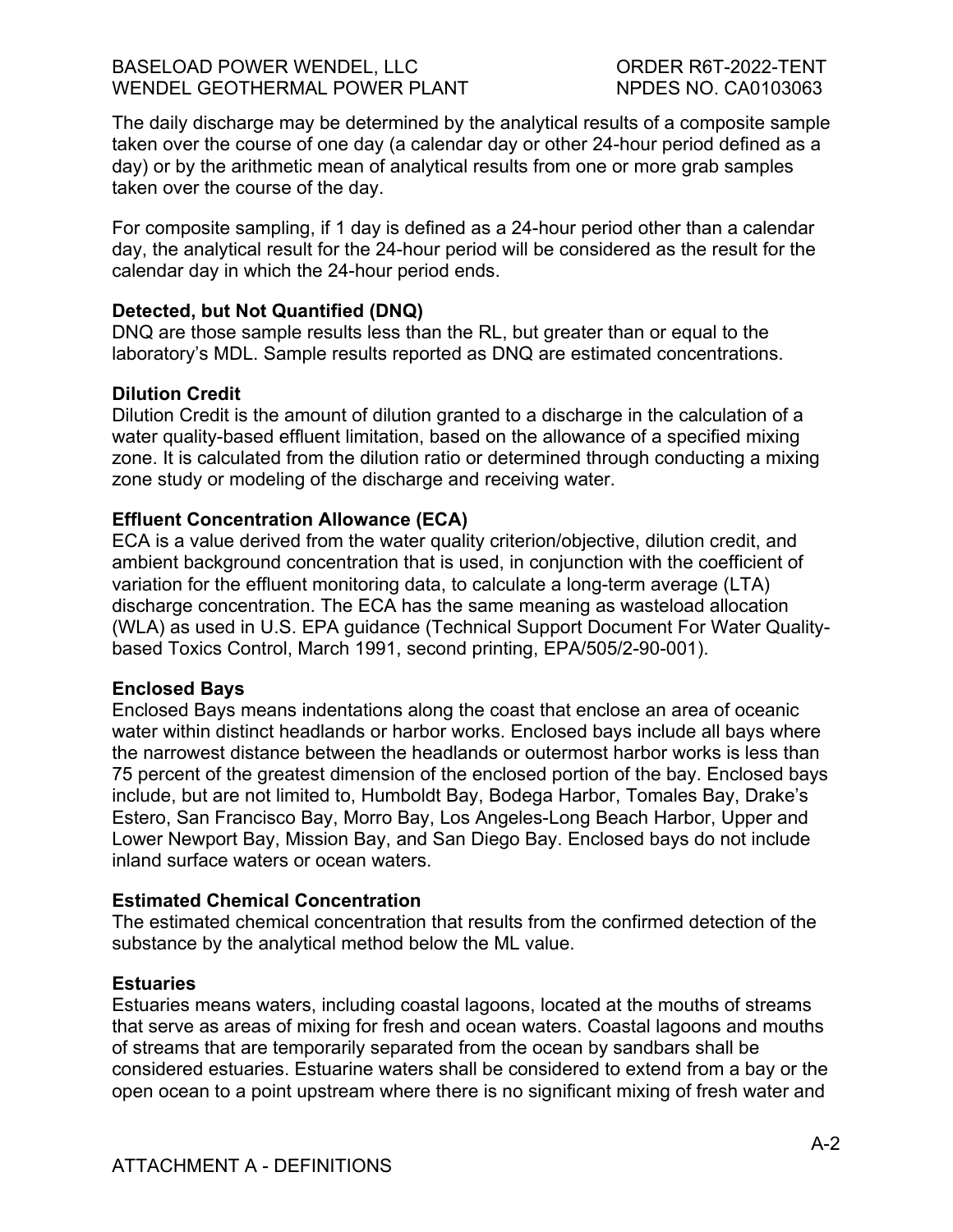seawater. Estuarine waters included, but are not limited to, the Sacramento-San Joaquin Delta, as defined in Water Code section 12220, Suisun Bay, Carquinez Strait downstream to the Carquinez Bridge, and appropriate areas of the Smith, Mad, Eel, Noyo, Russian, Klamath, San Diego, and Otay rivers. Estuaries do not include inland surface waters or ocean waters.

#### **Inland Surface Waters**

All surface waters of the state that do not include the ocean, enclosed bays, or estuaries.

#### **Instantaneous Maximum Effluent Limitation**

The highest allowable value for any single grab sample or aliquot (i.e., each grab sample or aliquot is independently compared to the instantaneous maximum limitation).

#### **Instantaneous Minimum Effluent Limitation**

The lowest allowable value for any single grab sample or aliquot (i.e., each grab sample or aliquot is independently compared to the instantaneous minimum limitation).

#### **Maximum Daily Effluent Limitation (MDEL)**

The highest allowable daily discharge of a pollutant, over a calendar day (or 24-hour period). For pollutants with limitations expressed in units of mass, the daily discharge is calculated as the total mass of the pollutant discharged over the day. For pollutants with limitations expressed in other units of measurement, the daily discharge is calculated as the arithmetic mean measurement of the pollutant over the day.

#### **Median**

The middle measurement in a set of data. The median of a set of data is found by first arranging the measurements in order of magnitude (either increasing or decreasing order)

#### **If the number of measurements (n) is odd, then:**

$$
\text{median} = \frac{X_{(n+1)}}{2}
$$

#### **If n is even, then:**

$$
median = \frac{\frac{X_n + X_n}{2} + 1}{2}
$$

(i.e., the midpoint between the  $(n/2 \text{ and } ((n/2)+1))$ ).

#### **Method Detection Limit (MDL)**

MDL is the minimum concentration of a substance that can be reported with 99 percent confidence that the measured concentration is distinguishable from method blank results, as defined in 40 Code of Federal Regulations (C.F.R.). part 136, Attachment B.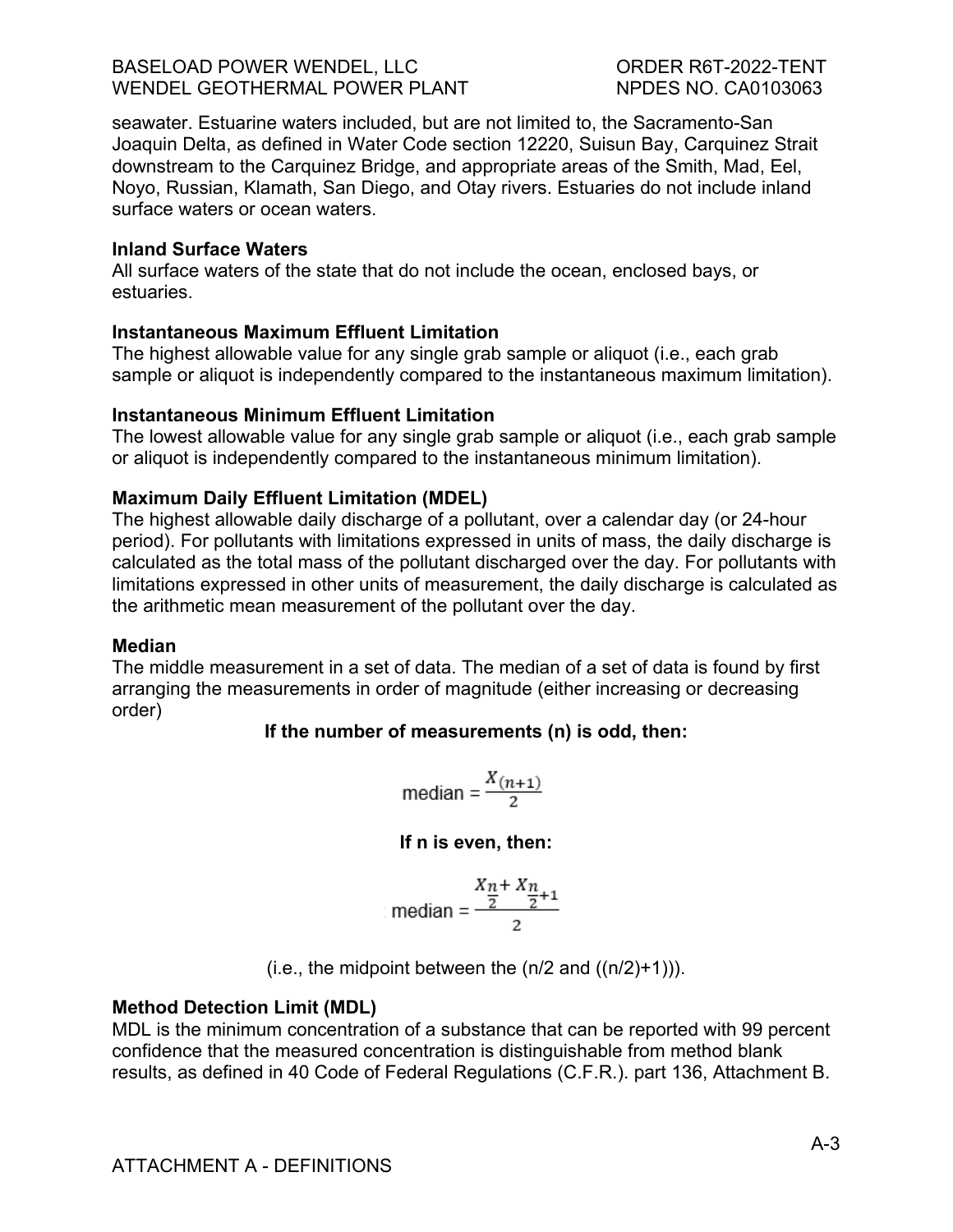#### BASELOAD POWER WENDEL, LLC ORDER R6T-2022-TENT WENDEL GEOTHERMAL POWER PLANT NPDES NO. CA0103063

#### **Minimum Level (ML)**

ML is the concentration at which the entire analytical system must give a recognizable signal and acceptable calibration point. The ML is the concentration in a sample that is equivalent to the concentration of the lowest calibration standard analyzed by a specific analytical procedure, assuming that all the method specified sample weights, volumes, and processing steps have been followed.

#### **Mixing Zone**

Mixing Zone is a limited volume of receiving water that is allocated for mixing with a wastewater discharge where water quality criteria can be exceeded without causing adverse effects to the overall water body.

#### **Not Detected (ND)**

Sample results which are less than the laboratory's MDL.

#### **Persistent Pollutants**

Persistent pollutants are substances for which degradation or decomposition in the environment is nonexistent or very slow.

#### **Pollutant Minimization Program (PMP)**

PMP means waste minimization and pollution prevention actions that include, but are not limited to, product substitution, waste stream recycling, alternative waste management methods, and education of the public and businesses. The goal of the PMP shall be to reduce all potential sources of a priority pollutant(s) through pollutant minimization (control) strategies, including pollution prevention measures as appropriate, to maintain the effluent concentration at or below the water quality-based effluent limitation. Pollution prevention measures may be particularly appropriate for persistent bioaccumulative priority pollutants where there is evidence that beneficial uses are being impacted. The Lahontan Water Board may consider cost effectiveness when establishing the requirements of a PMP. The completion and implementation of a Pollution Prevention Plan, if required pursuant to Water Code section 13263.3(d), shall be considered to fulfill the PMP requirements.

#### **Pollution Prevention**

Pollution Prevention means any action that causes a net reduction in the use or generation of a hazardous substance or other pollutant that is discharged into water and includes, but is not limited to, input change, operational improvement, production process change, and product reformulation (as defined in Water Code section 13263.3). Pollution prevention does not include actions that merely shift a pollutant in wastewater from one environmental medium to another environmental medium, unless clear environmental benefits of such an approach are identified to the satisfaction of the State Water Resources Control Board (State Water Board) or Lahontan Water Board.

#### **Reporting Level (RL)**

The RL is the ML (and its associated analytical method) chosen by the Discharger for reporting and compliance determination from the MLs included in this Order, including an additional factor if applicable as discussed herein. The MLs included in this Order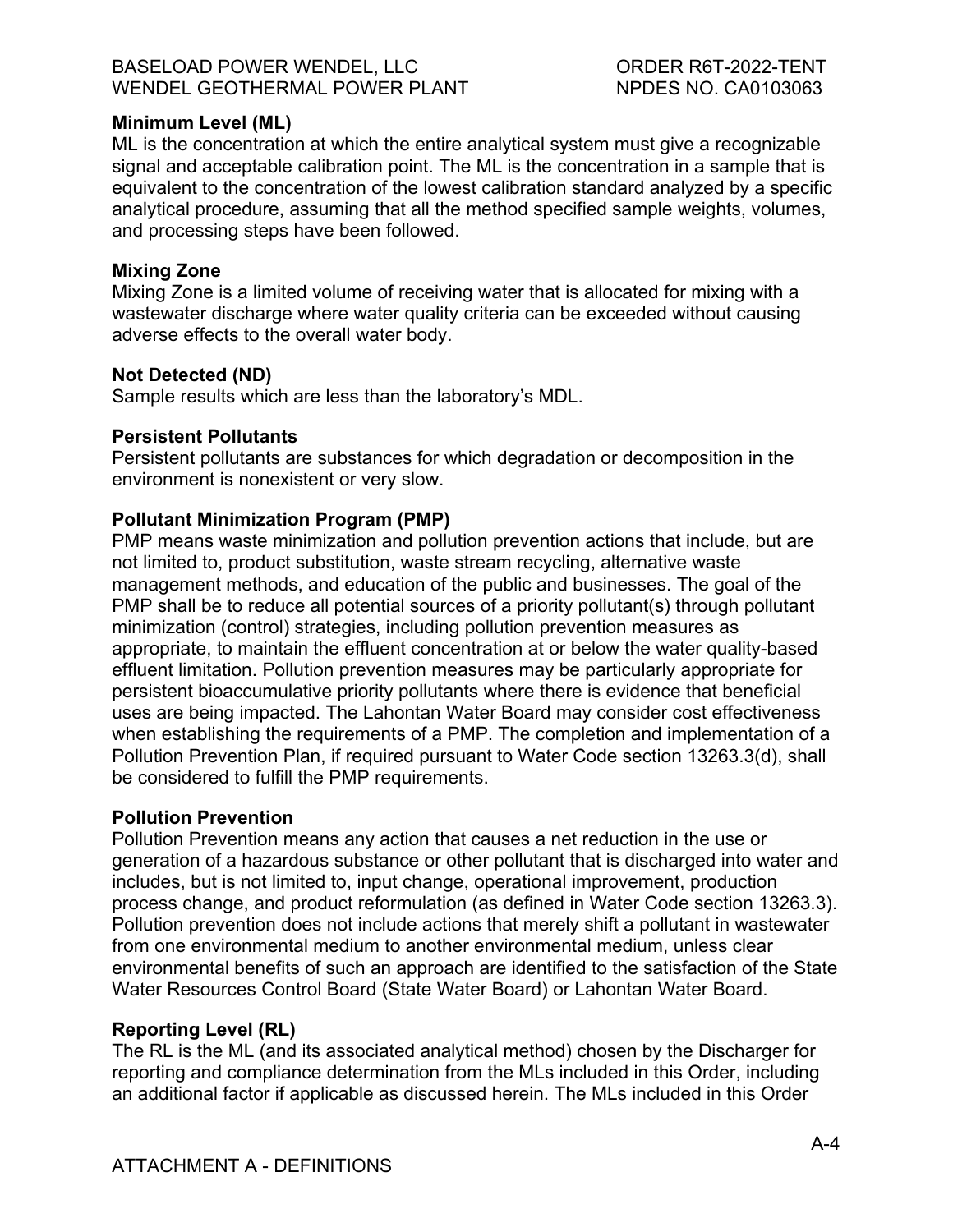#### BASELOAD POWER WENDEL, LLC ORDER R6T-2022-TENT WENDEL GEOTHERMAL POWER PLANT NPDES NO. CA0103063

correspond to approved analytical methods for reporting a sample result that are selected by the Lahontan Water Board either from Appendix 4 of the SIP in accordance with section 2.4.2 of the SIP or established in accordance with section 2.4.3 of the SIP. The ML is based on the proper application of method-based analytical procedures for sample preparation and the absence of any matrix interferences. Other factors may be applied to the ML depending on the specific sample preparation steps employed. For example, the treatment typically applied in cases where there are matrix-effects is to dilute the sample or sample aliquot by a factor of ten. In such cases, this additional factor must be applied to the ML in the computation of the RL.

#### **Source of Drinking Water**

Any water designated as municipal or domestic supply (MUN) in a Lahontan Water Board Basin Plan.

#### **Standard Deviation (σ)**

Standard Deviation is a measure of variability that is calculated as follows:

Standard Deviation (σ) = 
$$
\frac{\Sigma(X-\mu)^2}{(n-1)^{0.5}}
$$

where: x is the observed value;  $\mu$  is the arithmetic mean of the observed values; and n is the number of samples.

## **Toxicity Reduction Evaluation (TRE)**

TRE is a study conducted in a step-wise process designed to identify the causative agents of effluent or ambient toxicity, isolate the sources of toxicity, evaluate the effectiveness of toxicity control options, and then confirm the reduction in toxicity. The first steps of the TRE consist of the collection of data relevant to the toxicity, including additional toxicity testing, and an evaluation of facility operations and maintenance practices, and best management practices. A Toxicity Identification Evaluation (TIE) may be required as part of the TRE, if appropriate. (A TIE is a set of procedures to identify the specific chemical(s) responsible for toxicity. These procedures are performed in three phases (characterization, identification, and confirmation) using aquatic organism toxicity tests.)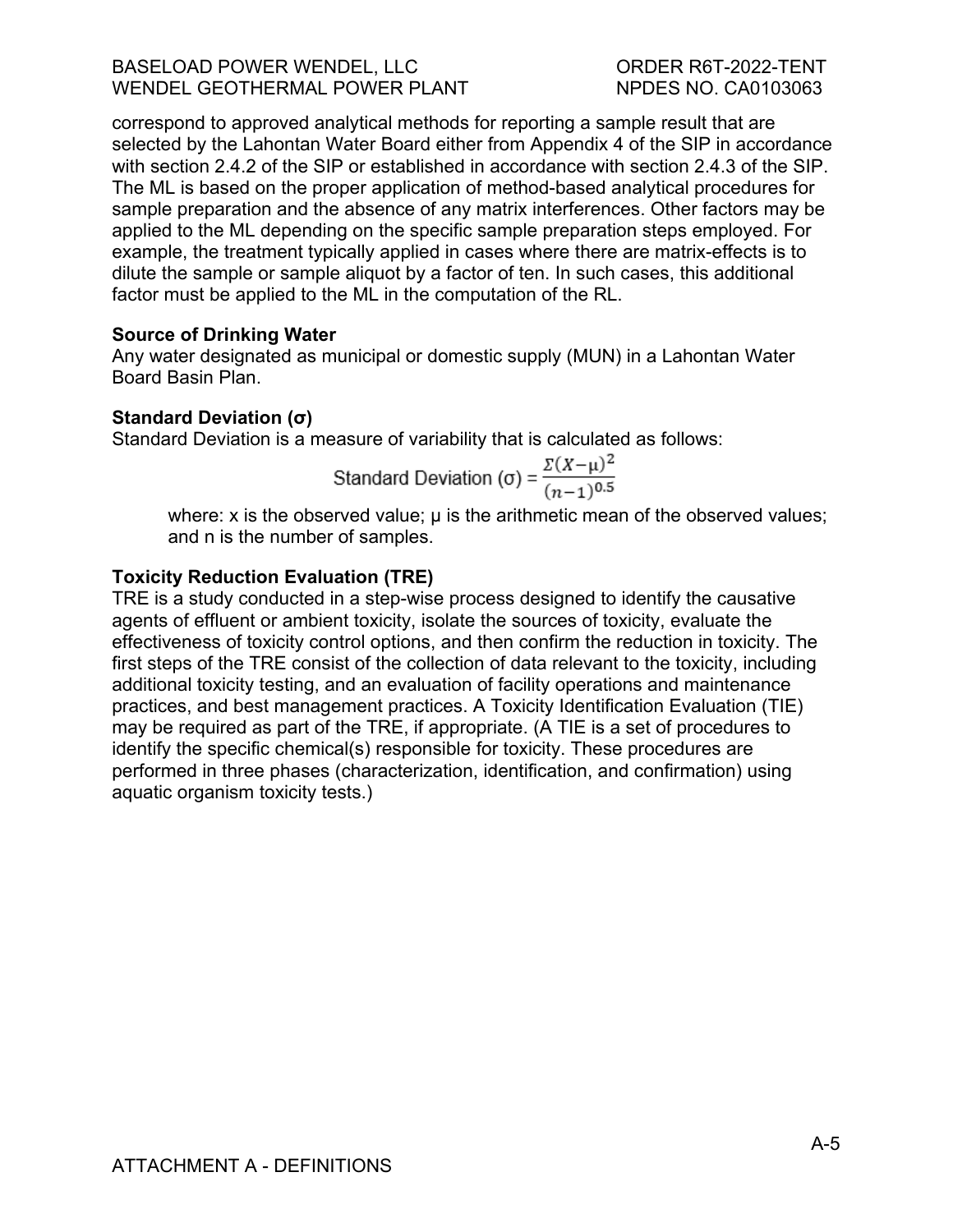## **ATTACHMENT B – MAP**

<span id="page-20-0"></span>**Figure B-1. Wendel Geothermal Power Plant Overview Map**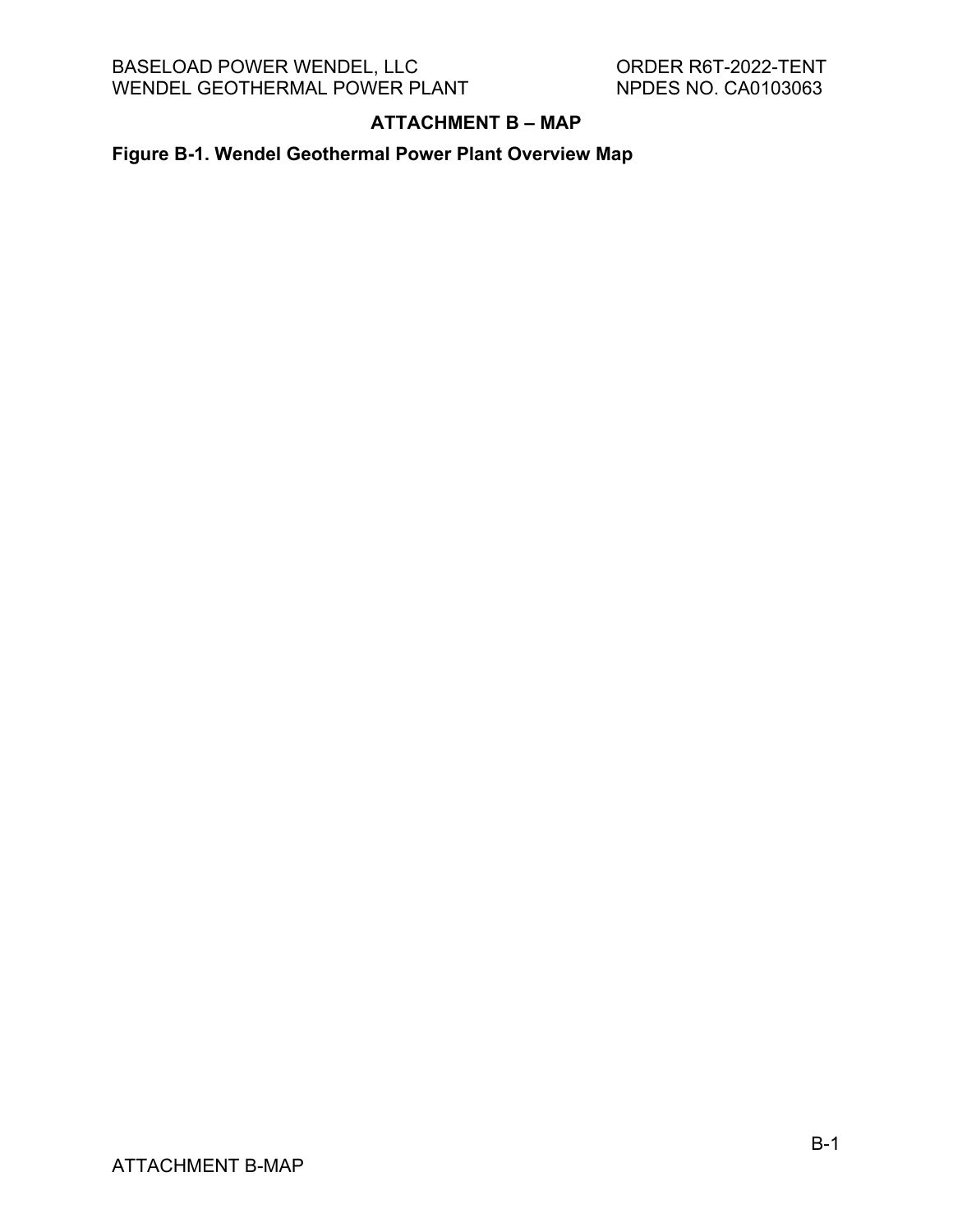#### BASELOAD POWER WENDEL, LLC ORDER R6T-2022-TENT WENDEL GEOTHERMAL POWER PLANT



**Figure B-2. Wendel Geothermal Power Plant Topographical Map**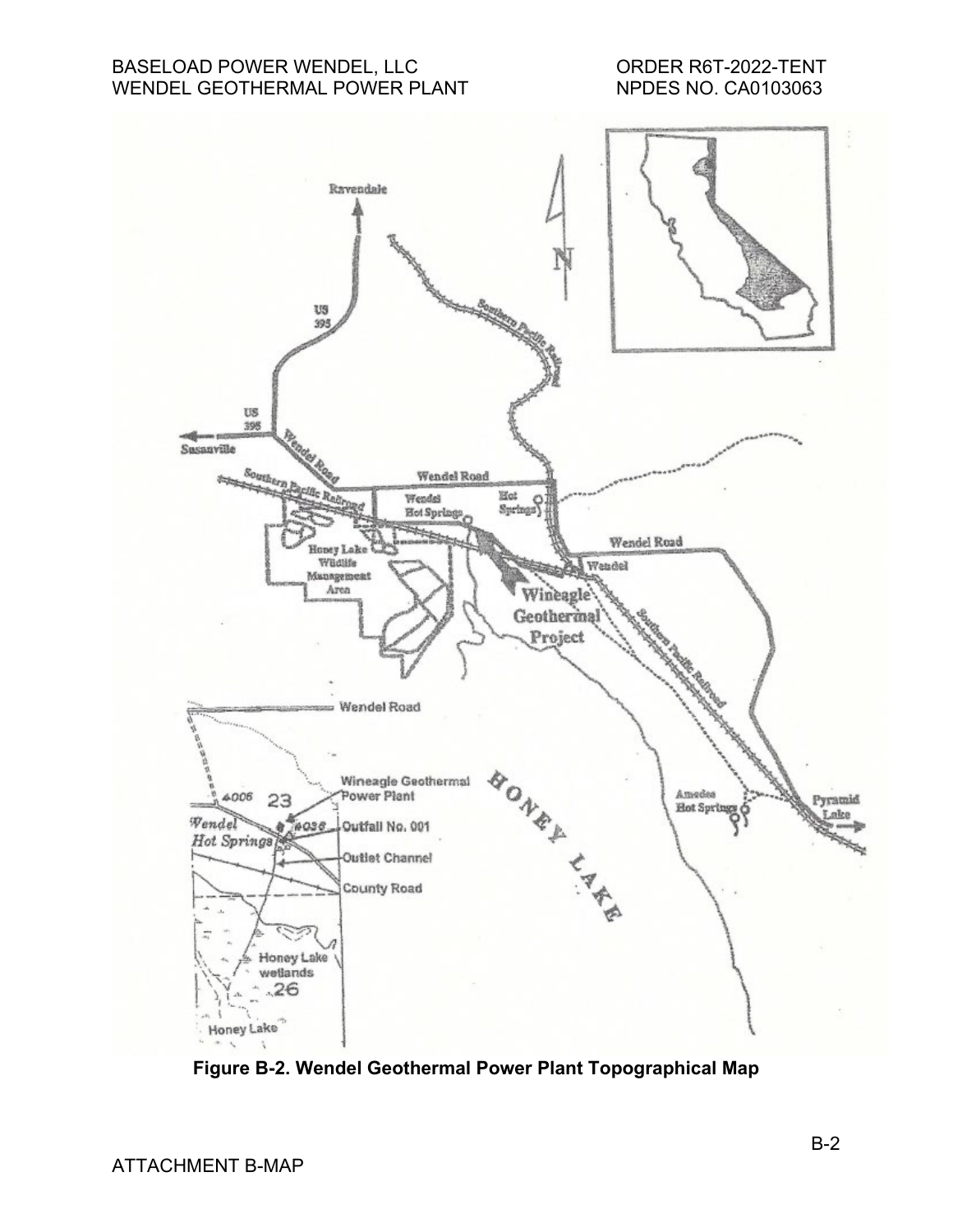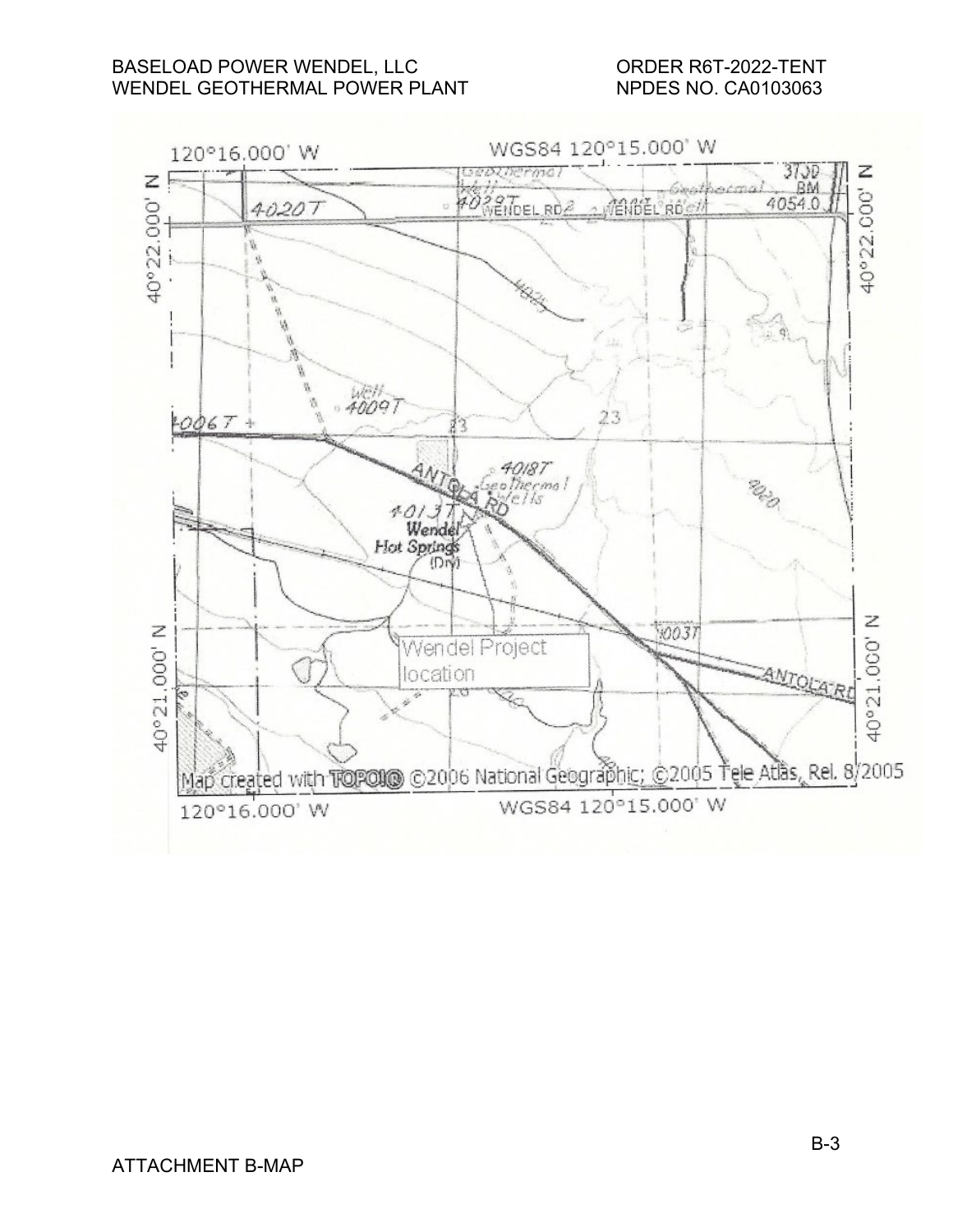#### **ATTACHMENT C – FLOW SCHEMATIC**

<span id="page-23-0"></span>

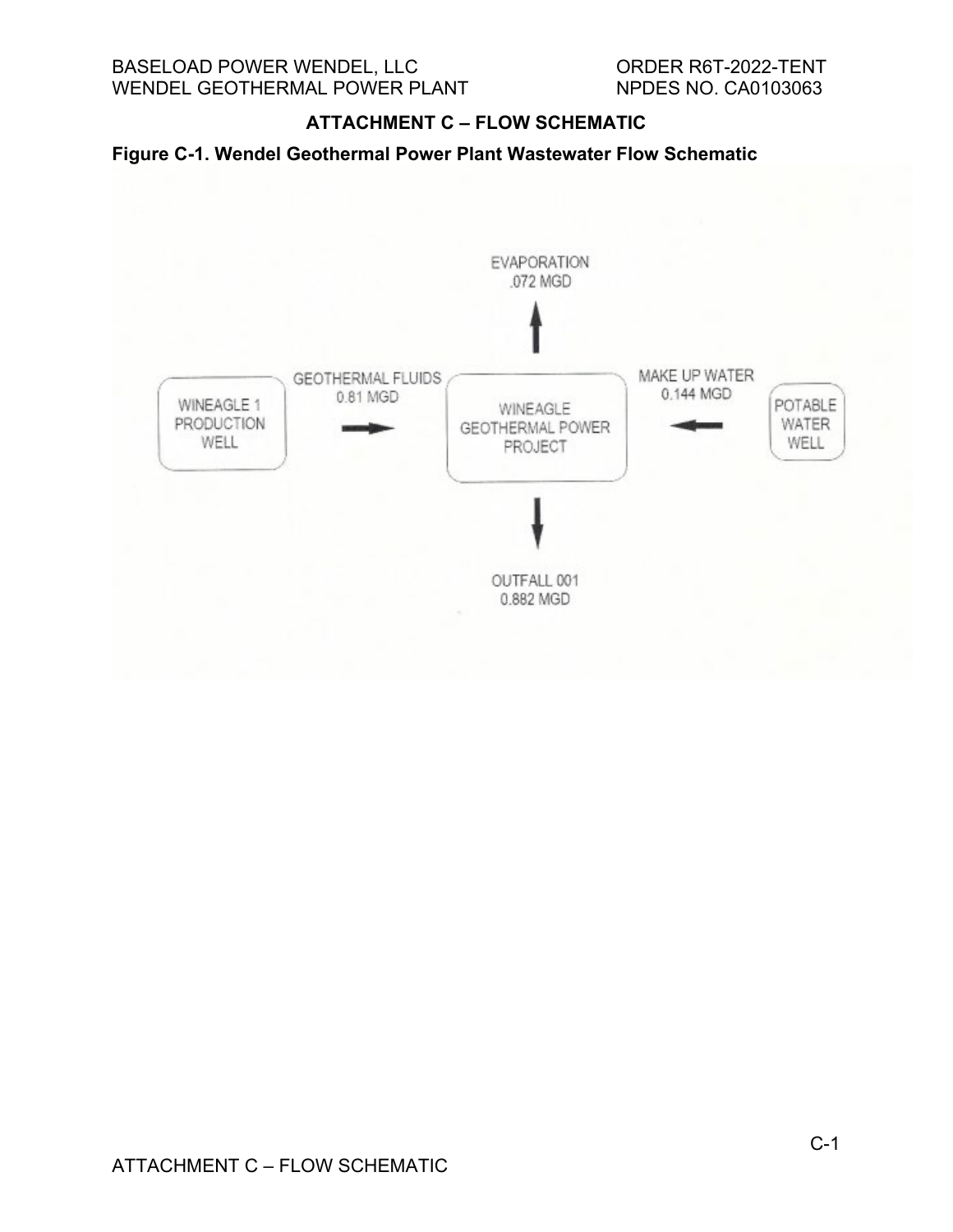#### BASELOAD POWER WENDEL, LLC<br>
WENDEL GEOTHERMAL POWER PLANT<br>
WENDEL GEOTHERMAL POWER PLANT WENDEL GEOTHERMAL POWER PLANT

#### **Figure C-2. Wendel Geothermal Power Plant Process Flow Diagram**

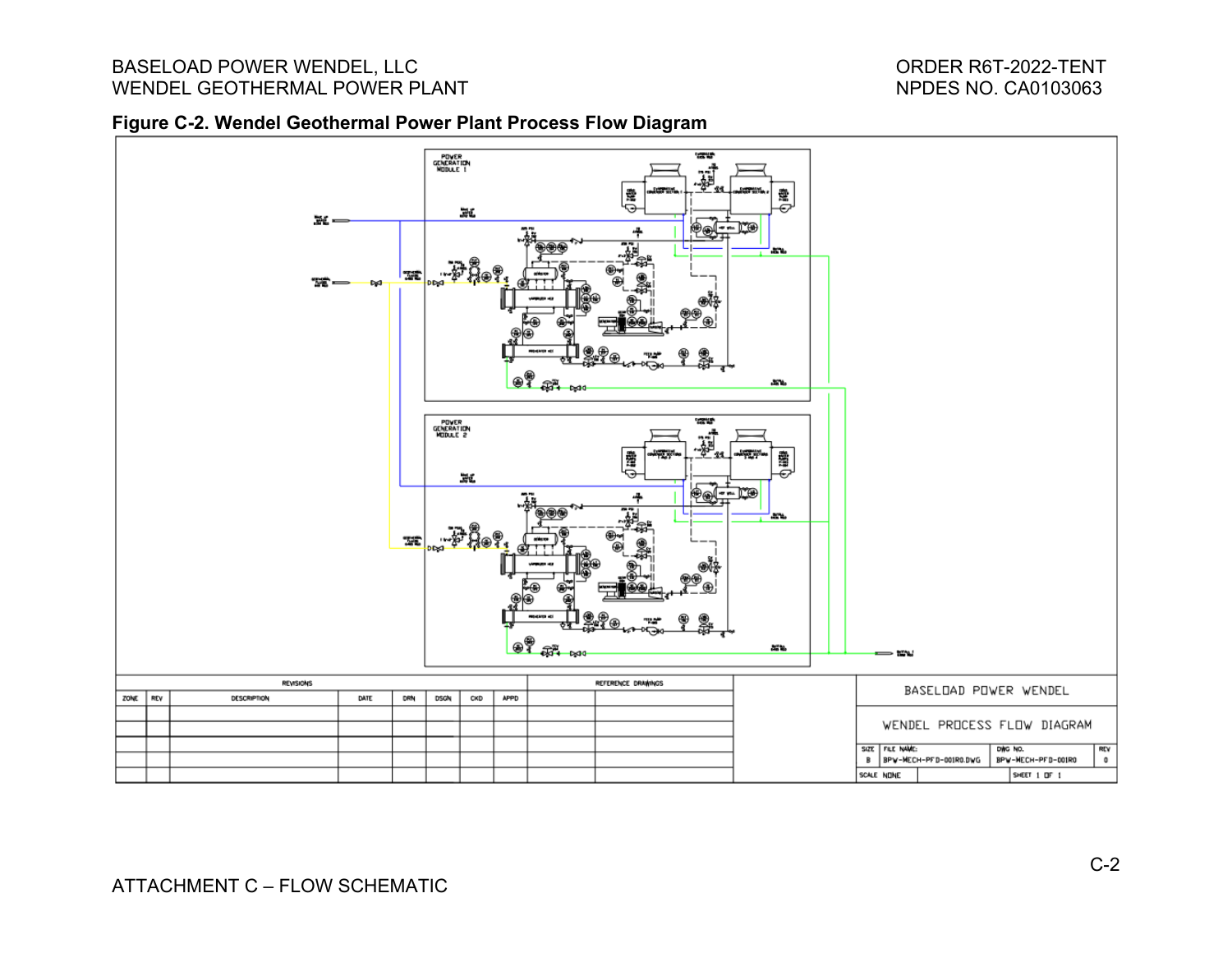## **ATTACHMENT D – STANDARD PROVISIONS**

#### <span id="page-25-0"></span>**1. STANDARD PROVISIONS – PERMIT COMPLIANCE**

#### **1.1. Duty to Comply**

- 1.1.1. The Discharger must comply with all of the terms, requirements, and conditions of this Order. Any noncompliance constitutes a violation of the Clean Water Act (CWA) and the California Water Code and is grounds for enforcement action; permit termination, revocation and reissuance, or modification; denial of a permit renewal application; or a combination thereof. (40 Code of Federal Regulations (C.F.R.) § 122.41(a); Wat. Code, §§ 13261, 13263, 13265, 13268, 13000, 13001, 13304, 13350, 13385)
- 1.1.2. The Discharger must comply with effluent standards or prohibitions established under Section 307(a) of the CWA for toxic pollutants within the time provided in the regulations that establish these standards or prohibitions, even if this Order has not yet been modified to incorporate the requirement. (40 C.F.R. § 122.41(a)(1))

#### **1.2. Need to Halt or Reduce Activity Not a Defense**

It shall not be a defense for a Discharger in an enforcement action that it would have been necessary to halt or reduce the permitted activity in order to maintain compliance with the conditions of this Order. (40 C.F.R. § 122.41(c))

#### **1.3. Duty to Mitigate**

The Discharger must take all reasonable steps to minimize or prevent any discharge in violation of this Order that has a reasonable likelihood of adversely affecting human health or the environment. (40 C.F.R. § 122.41(d))

#### **1.4. Proper Operation and Maintenance**

The Discharger must at all times properly operate and maintain all facilities and systems of treatment and control (and related appurtenances) which are installed or used by the Discharger to achieve compliance with the conditions of this Order. Proper operation and maintenance also includes adequate laboratory controls and appropriate quality assurance procedures. This provision requires the operation of backup or auxiliary facilities or similar systems that are installed by a Discharger only when necessary to achieve compliance with the conditions of this Order. (40 C.F.R. § 122.41(e))

#### **1.5. Property Rights**

- 1.5.1. This Order does not convey any property rights of any sort or any exclusive privileges. (40 C.F.R. § 122.41(g))
- 1.5.2. The issuance of this Order does not authorize any injury to persons or property or invasion of other private rights, or any infringement of state or local law or regulations. (40 C.F.R. § 122.5(c))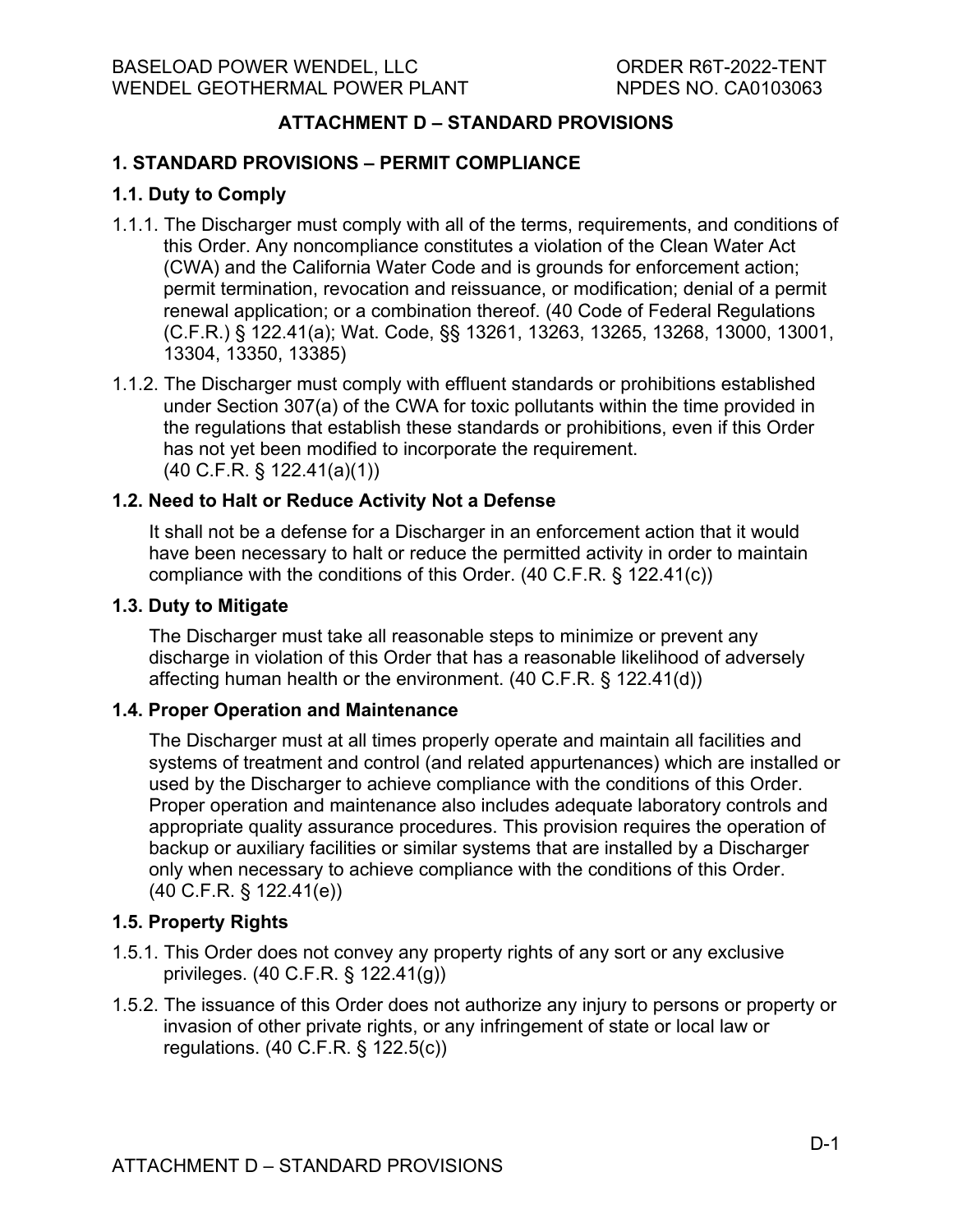## **1.6. Inspection and Entry**

The Discharger must allow the Lahontan Water Board, State Water Board, U.S. EPA, and/or their authorized representatives (including an authorized contractor acting as their representative), upon the presentation of credentials and other documents, as may be required by law, to (33 U.S.C. § 1318(a)(4)(B); 40 C.F.R. § 122.41(i); Wat. Code, §§ 13267, 13383):

- 1.6.1. Enter upon the Discharger's premises where a regulated facility or activity is located or conducted, or where records are kept under the conditions of this Order (33 U.S.C. § 1318(a)(4)(B)(i); 40 C.F.R. § 122.41(i)(1); Wat. Code, §§ 13267, 13383);
- 1.6.2. Have access to and copy, at reasonable times, any records that must be kept under the conditions of this Order (33 U.S.C. § 1318(a)(4)(B)(ii); 40 C.F.R. § 122.41(i)(2); Wat. Code, §§ 13267, 13383);
- 1.6.3. Inspect and photograph, at reasonable times, any facilities, equipment (including monitoring and control equipment), practices, or operations regulated or required under this Order (33 U.S.C. § 1318(a)(4)(B)(ii); 40 C.F.R. § 122.41(i)(3); Wat. Code, §§ 13267, 13383); and
- 1.6.4. Sample or monitor, at reasonable times, for the purposes of assuring Order compliance or as otherwise authorized by the CWA or the Water Code, any substances or parameters at any location. (33 U.S.C. § 1318(a)(4)(B); 40 C.F.R. § 122.41(i)(4); Wat. Code, §§ 13267, 13383)

## **1.7. Bypass**

## 1.7.1. Definitions

- 1.7.1.1. "Bypass" means the intentional diversion of waste streams from any portion of a treatment facility. (40 C.F.R. § 122.41(m)(1)(i))
- 1.7.1.2. "Severe property damage" means substantial physical damage to property, damage to the treatment facilities, which causes them to become inoperable, or substantial and permanent loss of natural resources that can reasonably be expected to occur in the absence of a bypass. Severe property damage does not mean economic loss caused by delays in production. (40 C.F.R. § 122.41(m)(1)(ii))
- 1.7.2. **Bypass not exceeding limitations.** The Discharger may allow any bypass to occur which does not cause exceedances of effluent limitations, but only if it is for essential maintenance to assure efficient operation. These bypasses are not subject to the provisions listed in Standard Provisions – Permit Compliance 1.7.3, 1.7.4, and 1.7.5 below. (40 C.F.R. § 122.41(m)(2))
- 1.7.3. **Prohibition of bypass.** Bypass is prohibited, and the Lahontan Water Board may take enforcement action against a Discharger for bypass, unless (40 C.F.R. § 122.41(m)(4)(i)):
- 1.7.3.1. Bypass was unavoidable to prevent loss of life, personal injury, or severe property damage (40 C.F.R. § 122.41(m)(4)(i)(A));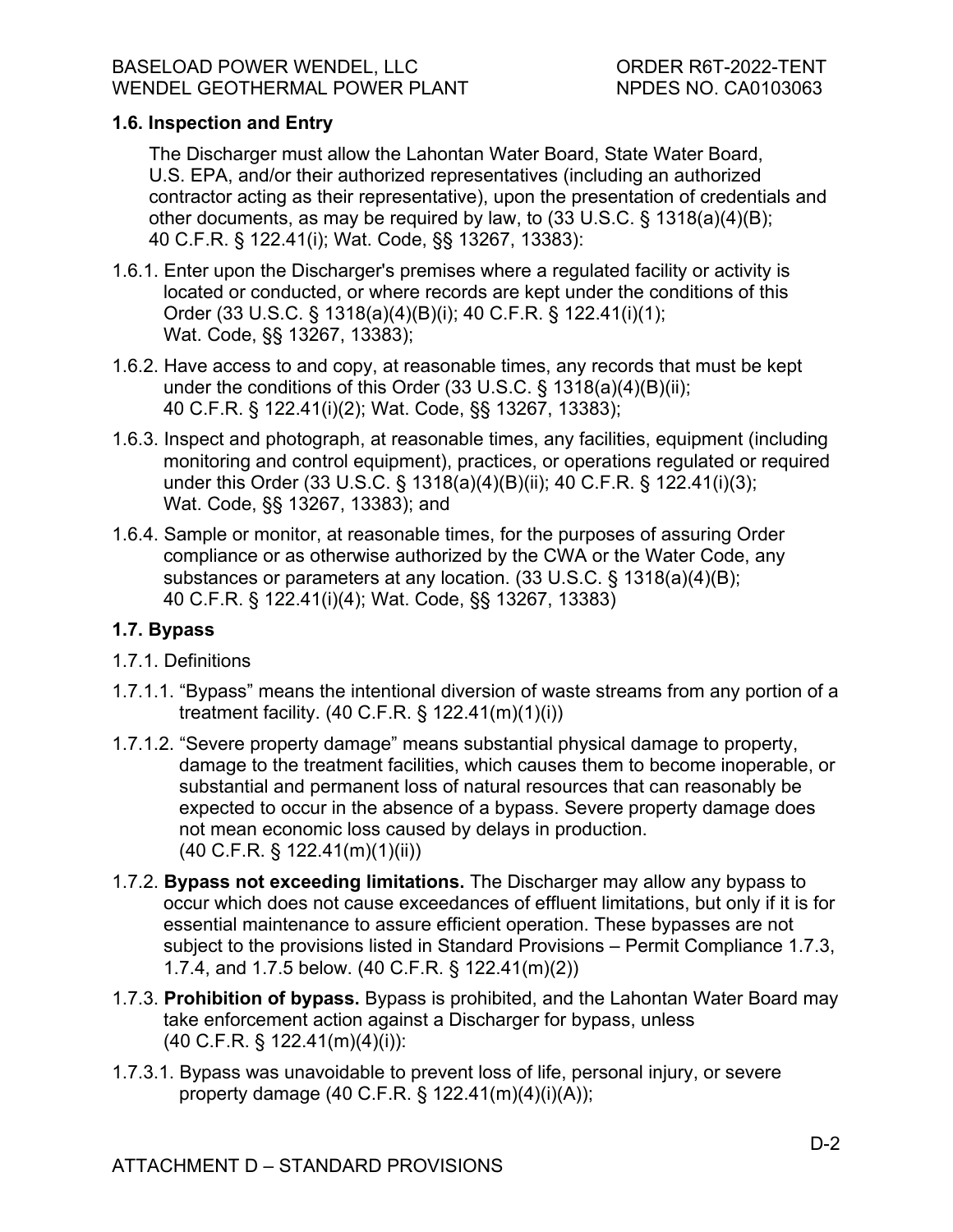- 1.7.3.2. There were no feasible alternatives to the bypass, such as the use of auxiliary treatment facilities, retention of untreated wastes, or maintenance during normal periods of equipment downtime. This condition is not satisfied if adequate back up equipment should have been installed in the exercise of reasonable engineering judgment to prevent a bypass that occurred during normal periods of equipment downtime or preventive maintenance (40 C.F.R. § 122.41(m)(4)(i)(B)); and
- 1.7.3.3. The Discharger submitted notice to the Lahontan Water Board as required under Standard Provisions – Permit Compliance 1.7.5 below. (40 C.F.R. § 122.41(m)(4)(i)(C).)
- 1.7.4. The Lahontan Water Board may approve an anticipated bypass, after considering its adverse effects, if the Lahontan Water Board determines that it will meet the three conditions listed in Standard Provisions – Permit Compliance 1.7.3 above. (40 C.F.R. § 122.41(m)(4)(ii))

## 1.7.5. **Notice**

- 1.7.5.1. **Anticipated bypass.** If the Discharger knows in advance of the need for a bypass, it must submit prior notice, if possible, at least 10 days before the date of the bypass. The notice must be sent to the Lahontan Water Board. As of December 21, 2023, all notices must be submitted electronically to the initial recipient defined in Standard Provisions – Reporting 5.10 below. Notices must comply with 40 C.F.R. part 3, 40 C.F.R. section 122.22, and 40 C.F.R. part 127. (40 C.F.R. § 122.41(m)(3)(i))
- 1.7.5.2. **Unanticipated bypass.** The Discharger must submit a notice of an unanticipated bypass as required in Standard Provisions - Reporting V.E below (24-hour notice). The notice must be sent to the Lahontan Water Board. As of December 21, 2023, all notices must be submitted electronically to the initial recipient defined in Standard Provisions – Reporting 5.10 below. Notices must comply with 40 C.F.R. part 3, 40 C.F.R. section 122.22, and 40 C.F.R. part 127. (40 C.F.R. § 122.41(m)(3)(ii))

## **1.8. Upset**

Upset means an exceptional incident in which there is unintentional and temporary noncompliance with technology-based permit effluent limitations because of factors beyond the reasonable control of the Discharger. An upset does not include noncompliance to the extent caused by operational error, improperly designed treatment facilities, inadequate treatment facilities, lack of preventive maintenance, or careless or improper operation. (40 C.F.R. § 122.41(n)(1))

1.8.1. **Effect of an upset.** An upset constitutes an affirmative defense to an action brought for noncompliance with such technology-based permit effluent limitations if the requirements of Standard Provisions – Permit Compliance 1.8.2 below are met. No determination made during administrative review of claims that noncompliance was caused by upset, and before an action for noncompliance, is final administrative action subject to judicial review. (40 C.F.R. § 122.41(n)(2))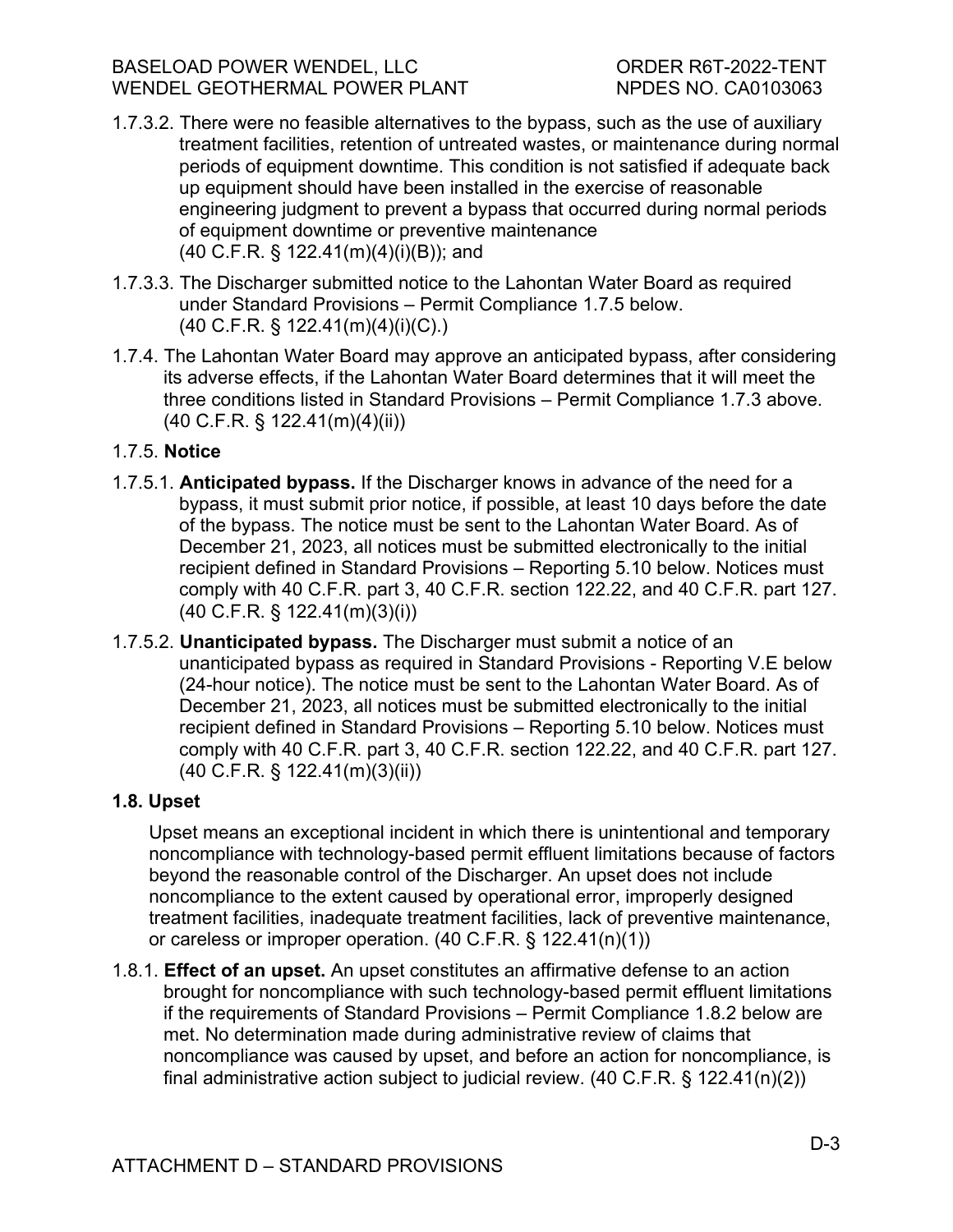- 1.8.2 **Conditions necessary for a demonstration of upset.** A Discharger who wishes to establish the affirmative defense of upset must demonstrate, through properly signed, contemporaneous operating logs or other relevant evidence that (40 C.F.R. § 122.41(n)(3)):
- 1.8.2.1. An upset occurred and that the Discharger can identify the cause(s) of the upset (40 C.F.R. § 122.41(n)(3)(i));
- 1.8.2.2. The permitted facility was, at the time, being properly operated (40 C.F.R. § 122.41(n)(3)(ii));
- 1.8.2.3. The Discharger submitted notice of the upset as required in Standard Provisions – Reporting 5.5.2.2 below (24-hour notice) (40 C.F.R. § 122.41(n)(3)(iii)); and
- 1.8.2.4. The Discharger complied with any remedial measures required under Standard Provisions – Permit Compliance 1.3 above. (40 C.F.R. § 122.41(n)(3)(iv))
- 1.8.3**. Burden of proof.** In any enforcement proceeding, the Discharger seeking to establish the occurrence of an upset has the burden of proof. (40 C.F.R. § 122.41(n)(4))

## **2. STANDARD PROVISIONS – PERMIT ACTION**

#### **2.1. General**

This Order may be modified, revoked and reissued, or terminated for cause. The filing of a request by the Discharger for modification, revocation and reissuance, or termination, or a notification of planned changes or anticipated noncompliance does not stay any Order condition. (40 C.F.R. § 122.41(f))

## **2.2. Duty to Reapply**

If the Discharger wishes to continue an activity regulated by this Order after the expiration date of this Order, the Discharger must apply for and obtain a new permit. (40 C.F.R. § 122.41(b))

#### **2.3. Transfers**

This Order is not transferable to any person except after notice to the Lahontan Water Board. The Lahontan Water Board may require modification or revocation and reissuance of the Order to change the name of the Discharger and incorporate such other requirements as may be necessary under the CWA and the Water Code. (40 C.F.R. §§ 122.41(l)(3), 122.61)

## **3. STANDARD PROVISIONS – MONITORING**

- 3.1. Samples and measurements taken for the purpose of monitoring must be representative of the monitored activity. (40 C.F.R. § 122.41(j)(1))
- 3.2. Monitoring must be conducted according to test procedures approved under 40 C.F.R. part 136 for the analyses of pollutants unless another method is required under 40 C.F.R. chapter 1, subchapter N. Monitoring must be conducted according to sufficiently sensitive test methods approved under 40 C.F.R. part 136 for the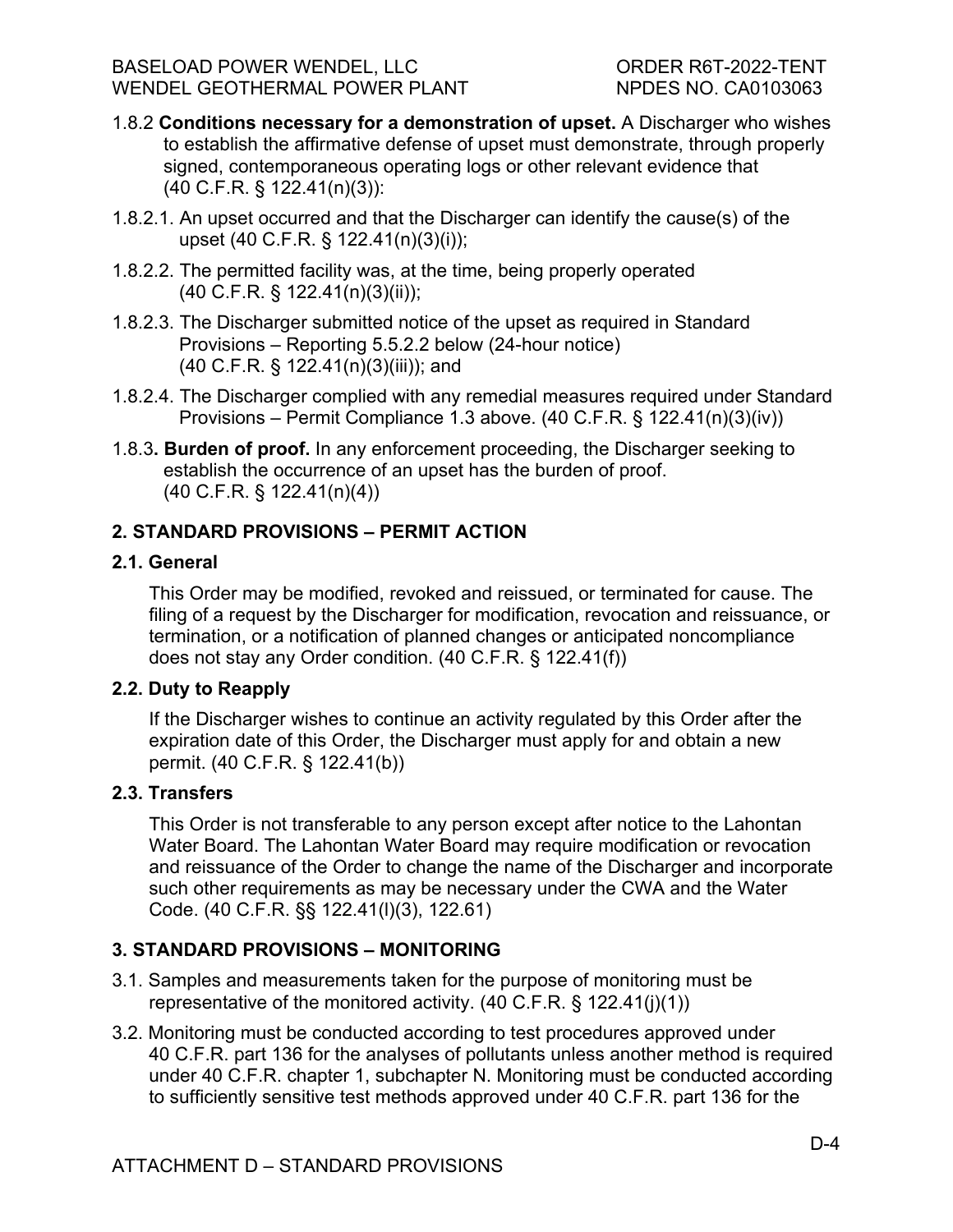analysis of pollutants or pollutant parameters or as required under 40 C.F.R. chapter 1, subchapter N. For the purposes of this paragraph, a method is sufficiently sensitive when:

- 3.2.1. The method minimum level (ML) is at or below the level of the most stringent effluent limitation established in the permit for the measured pollutant or pollutant parameter, and either the method ML is at or below the level of the most stringent applicable water quality criterion for the measured pollutant or pollutant parameter or the method ML is above the applicable water quality criterion but the amount of the pollutant or pollutant parameter in the facility's discharge is high enough that the method detects and quantifies the level of the pollutant or pollutant parameter in the discharge; or
- 3.2.2. The method has the lowest ML of the analytical methods approved under 40 C.F.R. part 136 or required under 40 C.F.R. chapter 1, subchapter N for the measured pollutant or pollutant parameter. In the case of pollutants or pollutant parameters for which there are no approved methods under 40 C.F.R. part 136, or otherwise required under 40 C.F.R. chapter 1, subchapter N, monitoring must be conducted according to a test procedure specified in this Order for such pollutants or pollutant parameters. (40 C.F.R. §§ 122.21(e)(3), 122.41(j)(4), 122.44(i)(1)(iv))

## **4. STANDARD PROVISIONS – RECORDS**

**4.1.** The Discharger must retain records of all monitoring information, including all calibration and maintenance records and all original strip chart recordings for continuous monitoring instrumentation, copies of all reports required by this Order, and records of all data used to complete the application for this Order, for a period of at least three (3) years from the date of the sample, measurement, report or application. This period may be extended by request of the Lahontan Water Board Executive Officer at any time. (40 C.F.R. § 122.41(j)(2))

## **4.2. Records of monitoring information must include:**

- 4.2.1. The date, exact place, and time of sampling or measurements (40 C.F.R. § 122.41(j)(3)(i));
- 4.2.2. The individual(s) who performed the sampling or measurements (40 C.F.R. § 122.41(j)(3)(ii));
- 4.2.3. The date(s) analyses were performed (40 C.F.R. § 122.41(j)(3)(iii));
- 4.2.4. The individual(s) who performed the analyses (40 C.F.R. § 122.41(j)(3)(iv));
- 4.2.5. The analytical techniques or methods used (40 C.F.R. § 122.41(j)(3)(v)); and
- 4.2.6. The results of such analyses. (40 C.F.R. § 122.41(j)(3)(vi))
- **4.3. Claims of confidentiality for the following information will be denied (40 C.F.R. § 122.7(b)):**
- 4.3.1. The name and address of any permit applicant or Discharger (40 C.F.R. § 122.7(b)(1)); and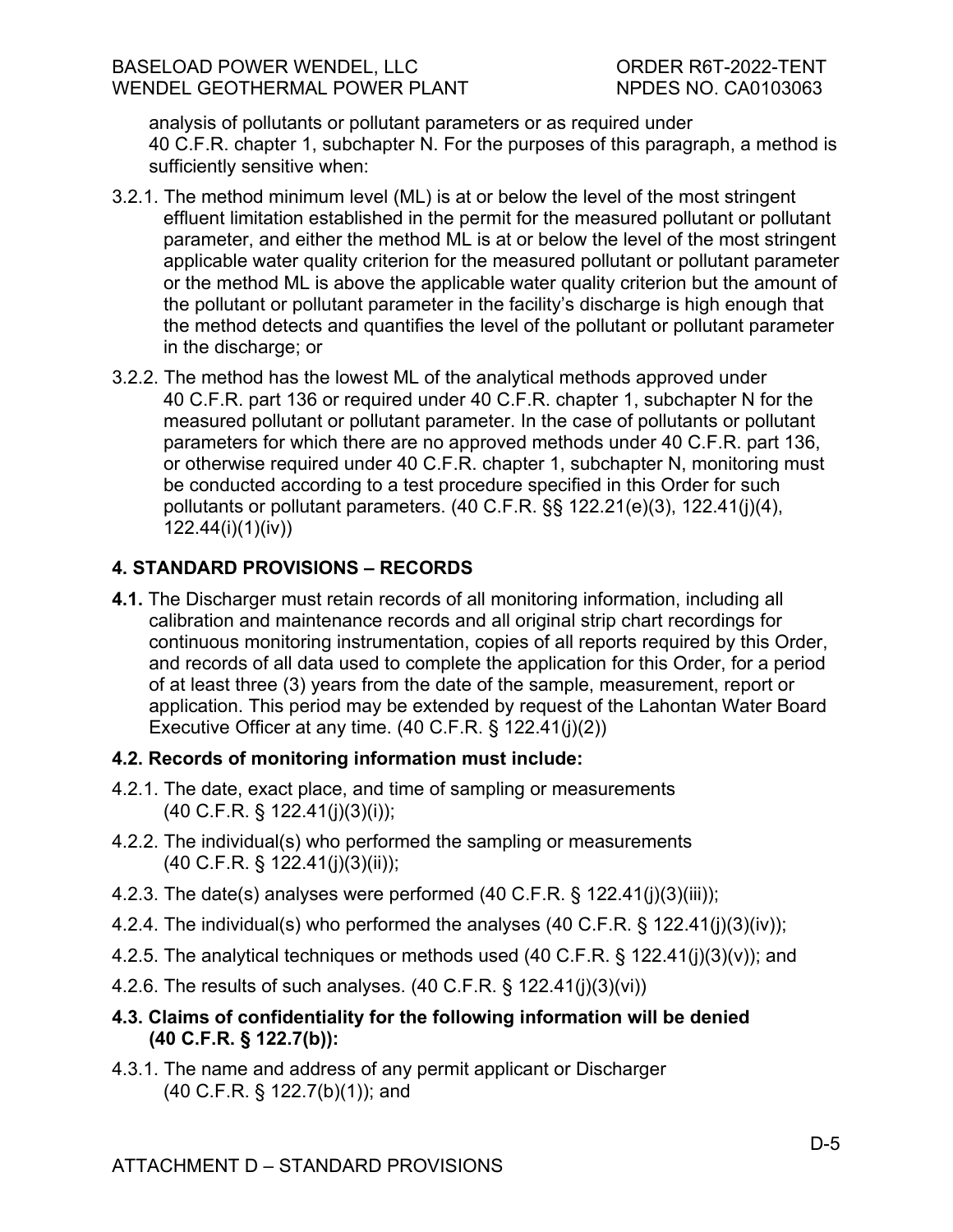4.3.2. Permit applications and attachments, permits and effluent data. (40 C.F.R. § 122.7(b)(2))

## **5. STANDARD PROVISIONS – REPORTING**

#### **5.1. Duty to Provide Information**

The Discharger must furnish to the Lahontan Water Board, State Water Board, or U.S. EPA within a reasonable time, any information which the Lahontan Water Board, State Water Board, or U.S. EPA may request to determine whether cause exists for modifying, revoking and reissuing, or terminating this Order or to determine compliance with this Order. Upon request, the Discharger must also furnish to the Lahontan Water Board, State Water Board, or U.S. EPA copies of records required to be kept by this Order.

(40 C.F.R. § 122.41(h); Wat. Code, §§ 13267, 13383.)

## **5.2. Signatory and Certification Requirements**

- 5.2.1. All applications, reports, or information submitted to the Lahontan Water Board, State Water Board, and/or U.S. EPA must be signed and certified in accordance with Standard Provisions – Reporting 5.2.2, 5.2.3, 5.2.4, 5.2.5, and 5.2.6 below. (40 C.F.R. § 122.41(k).)
- 5.2.2. All permit applications must be signed by a responsible corporate officer. For the purpose of this section, a responsible corporate officer means: (i) A president, secretary, treasurer, or vice-president of the corporation in charge of a principal business function, or any other person who performs similar policy- or decisionmaking functions for the corporation, or (ii) the manager of one or more manufacturing, production, or operating facilities, provided, the manager is authorized to make management decisions which govern the operation of the regulated facility including having the explicit or implicit duty of making major capital investment recommendations, and initiating and directing other comprehensive measures to assure long term environmental compliance with environmental laws and regulations; the manager can ensure that the necessary systems are established or actions taken to gather complete and accurate information for permit application requirements; and where authority to sign documents has been assigned or delegated to the manager in accordance with corporate procedures. (40 C.F.R. § 122.22(a)(1))
- 5.2.3. All reports required by this Order and other information requested by the Lahontan Water Board, State Water Board, or U.S. EPA must be signed by a person described in Standard Provisions – Reporting 5.2.2 above, or by a duly authorized representative of that person. A person is a duly authorized representative only if:
- 5.2.3.1. The authorization is made in writing by a person described in Standard Provisions – Reporting 5.2.2 above (40 C.F.R. § 122.22(b)(1));
- 5.2.3.2. The authorization specifies either an individual or a position having responsibility for the overall operation of the regulated facility or activity such as the position of plant manager, operator of a well or a well field, superintendent,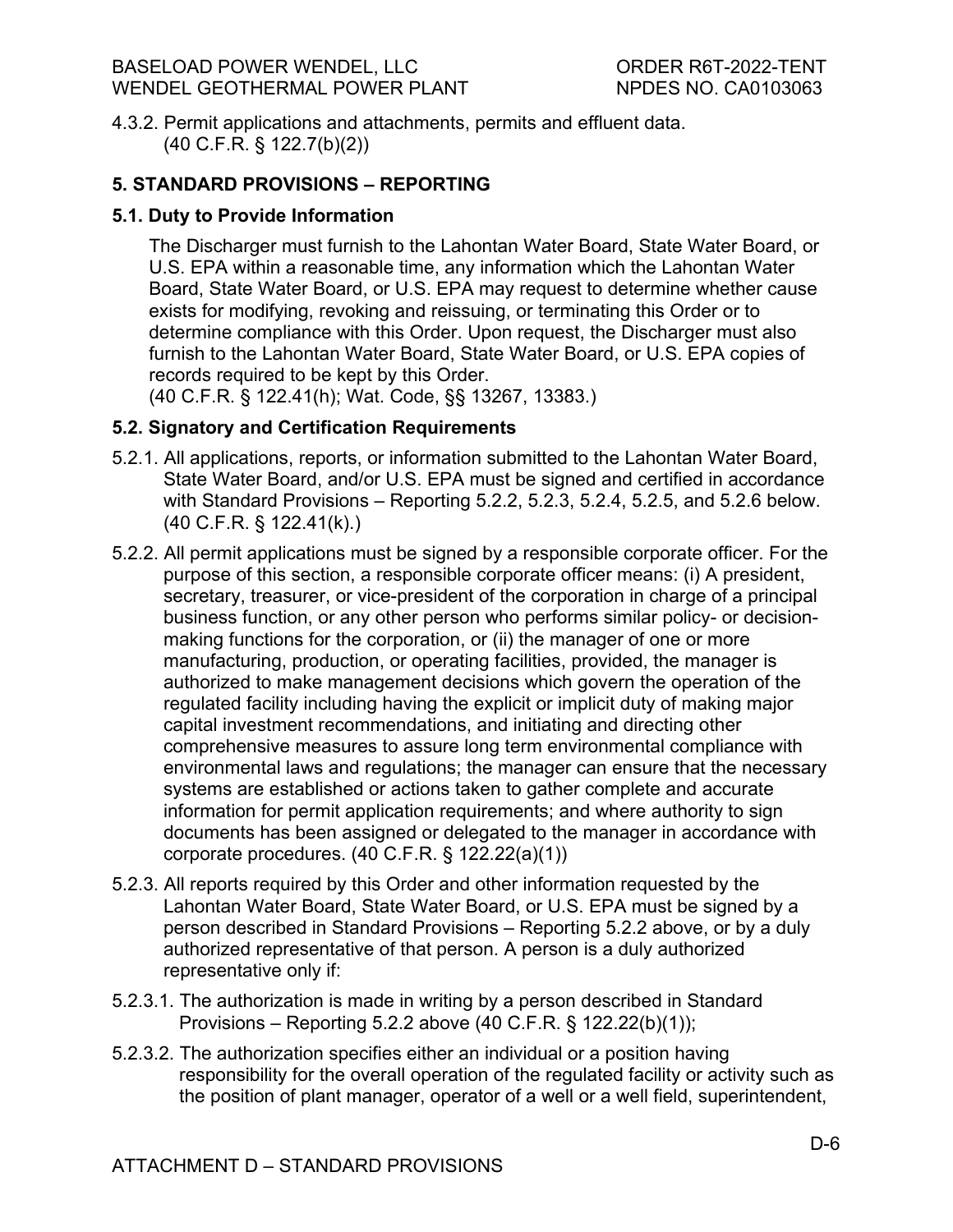position of equivalent responsibility, or an individual or position having overall responsibility for environmental matters for the company. (A duly authorized representative may thus be either a named individual or any individual occupying a named position.) (40 C.F.R. § 122.22(b)(2)); and

- 5.2.3.3. The written authorization is submitted to the Lahontan Water Board and State Water Board. (40 C.F.R. § 122.22(b)(3))
- 5.2.4. If an authorization under Standard Provisions Reporting 5.2.3 above is no longer accurate because a different individual or position has responsibility for the overall operation of the facility, a new authorization satisfying the requirements of Standard Provisions – Reporting 5.2.3 above must be submitted to the Lahontan Water Board and State Water Board prior to or together with any reports, information, or applications, to be signed by an authorized representative. (40 C.F.R. § 122.22(c))
- 5.2.5. Any person signing a document under Standard Provisions Reporting 5.2.2 or 5.2.3 above must make the following certification:

"I certify under penalty of law that this document and all attachments were prepared under my direction or supervision in accordance with a system designed to assure that qualified personnel properly gather and evaluate the information submitted. Based on my inquiry of the person or persons who manage the system or those persons directly responsible for gathering the information, the information submitted is, to the best of my knowledge and belief, true, accurate, and complete. I am aware that there are significant penalties for submitting false information, including the possibility of fine and imprisonment for knowing violations." (40 C.F.R. § 122.22(d))

5.2.6. Any person providing the electronic signature for documents described in Standard Provisions – 5.2.1, 5.2.2, or 5.2.3 that are submitted electronically must meet all relevant requirements of Standard Provisions – Reporting 5.2, and must ensure that all relevant requirements of 40 C.F.R. part 3 (Cross-Media Electronic Reporting) and 40 C.F.R. part 127 (NPDES Electronic Reporting Requirements) are met for that submission. (40 C.F.R § 122.22(e))

## **5.3. Monitoring Reports**

- 5.3.1. Monitoring results must be reported at the intervals specified in the Monitoring and Reporting Program (Attachment E) in this Order. (40 C.F.R. § 122.41(l)(4))
- 5.3.2. Monitoring results must be reported on a Discharge Monitoring Report (DMR) form or forms provided or specified by the Lahontan Water Board or State Water Board. As of December 21, 2016, all reports and forms must be submitted electronically to the initial recipient defined in Standard Provisions – Reporting 5.10 and comply with 40 C.F.R. part 3, 40 C.F.R. section 122.22, and 40 C.F.R. part 127. (40 C.F.R. § 122.41(l)(4)(i))
- 5.3.3. If the Discharger monitors any pollutant more frequently than required by this Order using test procedures approved under 40 C.F.R. part 136, or another method required for an industry-specific waste stream under 40 C.F.R. chapter 1, subchapter N, the results of such monitoring must be included in the calculation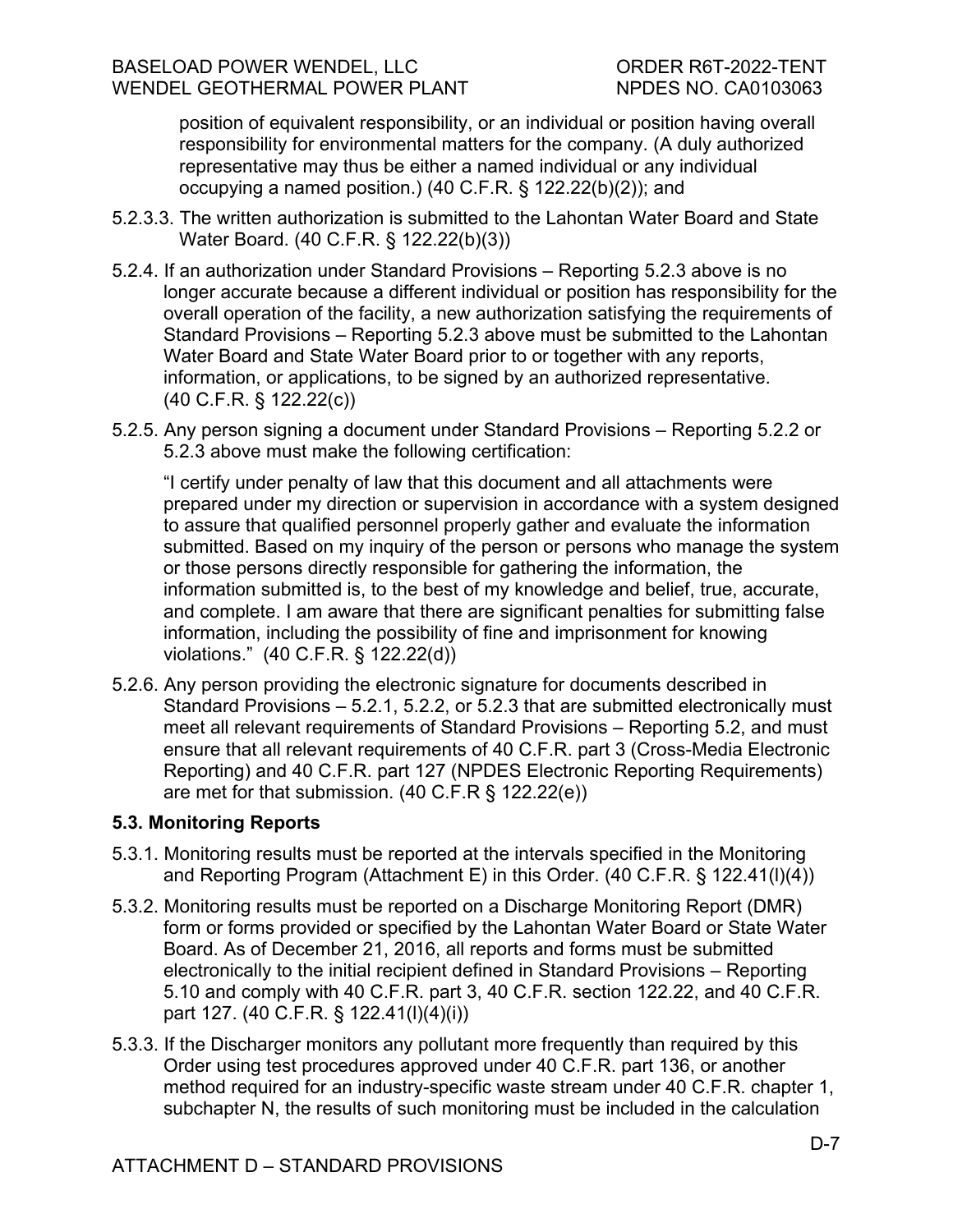and reporting of the data submitted in the DMR or reporting form specified by the Lahontan Water Board or State Water Board. (40 C.F.R. § 122.41(l)(4)(ii))

5.3.4. Calculations for all limitations, which require averaging of measurements, must utilize an arithmetic mean unless otherwise specified in this Order. (40 C.F.R. § 122.41(l)(4)(iii))

#### **5.4. Compliance Schedules**

Reports of compliance or noncompliance with, or any progress reports on, interim and final requirements contained in any compliance schedule of this Order, must be submitted no later than 14 days following each schedule date. (40 C.F.R. § 122.41(l)(5))

#### **5.5. Twenty-Four Hour Reporting**

5.5.1. The Discharger must report any noncompliance which may endanger health or the environment. Any information must be provided orally within 24 hours from the time the Discharger becomes aware of the circumstances. A report must also be provided within five (5) days of the time the Discharger becomes aware of the circumstances. The report must contain a description of the noncompliance and its cause; the period of noncompliance, including exact dates and times, and if the noncompliance has not been corrected, the anticipated time it is expected to continue; and steps taken or planned to reduce, eliminate, and prevent reoccurrence of the noncompliance.

For noncompliance events related to combined sewer overflows, sanitary sewer overflows, or bypass events, these reports must include the data described above (with the exception of time of discovery) as well as the type of event (i.e., combined sewer overflow, sanitary sewer overflow, or bypass event), type of overflow structure (e.g., manhole, combined sewer overflow outfall), discharge volume untreated by the treatment works treating domestic sewage, types of human health and environmental impacts of the event, and whether the noncompliance was related to wet weather.

As of December 21, 2023, all reports related to combined sewer overflows, sanitary sewer overflows, or bypass events must be submitted to the Lahontan Water Board and must be submitted electronically to the initial recipient defined in Standard Provisions – Reporting 5.10 The reports must comply with 40 C.F.R. part 3, 40 C.F.R. section 122.22, and 40 C.F.R. part 127. The Lahontan Water Board may also require the Discharger to electronically submit reports not related to combined sewer overflows, sanitary sewer overflows, or bypass events under this section. (40 C.F.R. § 122.41(l)(6)(i))

- 5.5.2. The following must be included as information that must be reported within 24 hours:
- 5.5.2.1. Any unanticipated bypass that exceeds any effluent limitation in this Order. (40 C.F.R. § 122.41(l)(6)(ii)(A))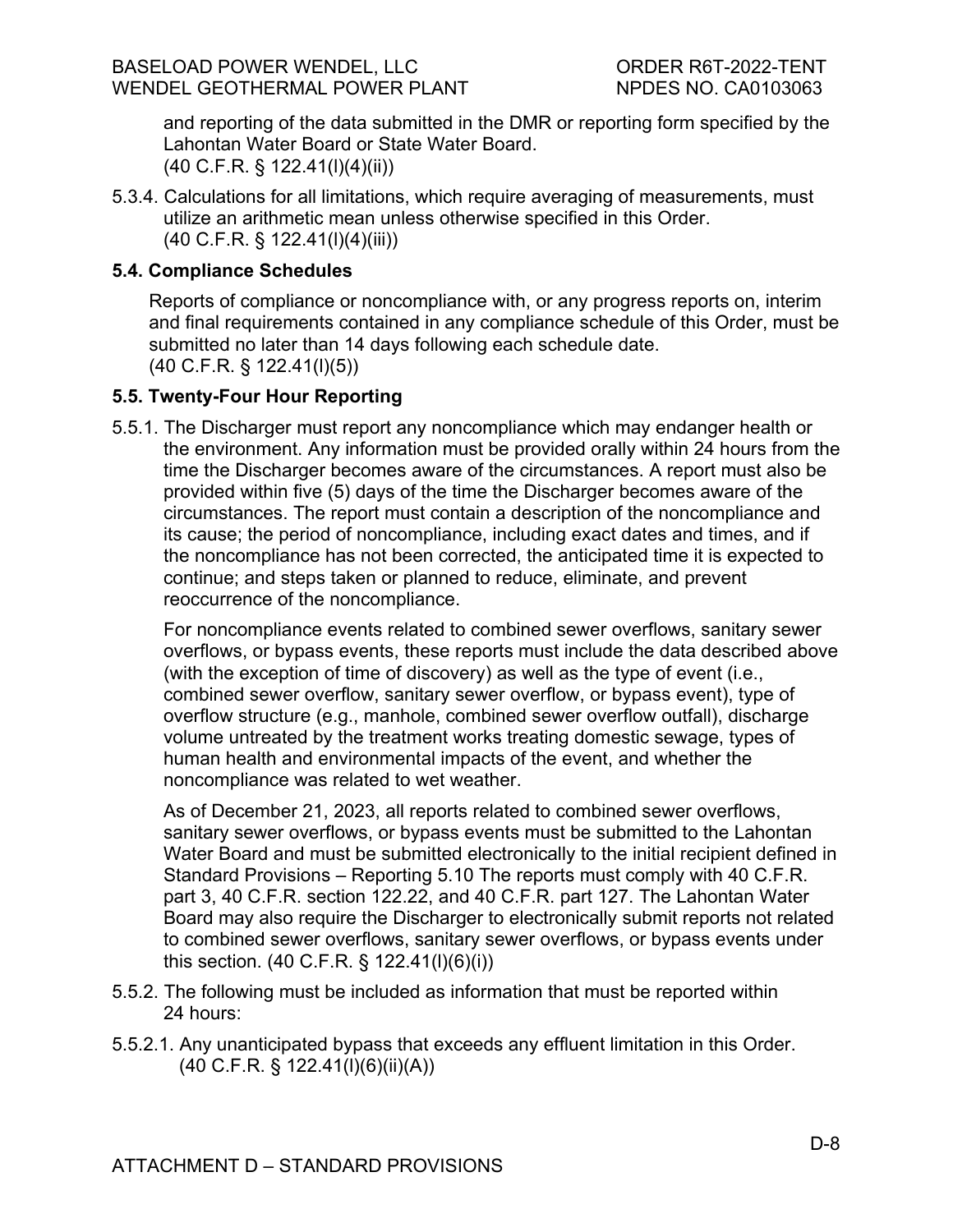- 5.5.2.2. Any upset that exceeds any effluent limitation in this Order. (40 C.F.R. § 122.41(l)(6)(ii)(B))
- 5.5.3. The Lahontan Water Board may waive the above required written report on a case-by-case basis if an oral report has been received within 24 hours. (40 C.F.R. § 122.41(l)(6)(ii)(B))

## **5.6. Planned Changes**

The Discharger must give notice to the Lahontan Water Board as soon as possible of any planned physical alterations or additions to the permitted facility. Notice is required under this provision only when  $(40 \text{ C.F.R.} \S 122.41(I)(1))$ :

- 5.6.1. The alteration or addition to a permitted facility may meet one of the criteria for determining whether a facility is a new source in section 122.29(b) (40 C.F.R. § 122.41(l)(1)(i)); or
- 5.6.2. The alteration or addition could significantly change the nature or increase the quantity of pollutants discharged. This notification applies to pollutants that are subject neither to effluent limitations in this Order nor to notification requirements under section 122.42(a)(1) (see Additional Provisions—Notification Levels 7.1.1). (40 C.F.R. § 122.41(l)(1)(ii))

## **5.7. Anticipated Noncompliance**

The Discharger must give advance notice to the Lahontan Water Board of any planned changes in the permitted facility or activity that may result in noncompliance with this Order's requirements. (40 C.F.R. § 122.41(l)(2))

## **5.8. Other Noncompliance**

The Discharger must report all instances of noncompliance not reported under Standard Provisions – Reporting 5.3, 5.4, and 5.5 above at the time monitoring reports are submitted. The reports must contain the information listed in Standard Provision – Reporting 5.5 above. For noncompliance events related to combined sewer overflows, sanitary sewer overflows, or bypass events, these reports must contain the information described in Standard Provision – Reporting 5.5 and the applicable required data in appendix A to 40 C.F.R. part 127. The Lahontan Water Board may also require the Discharger to electronically submit reports not related to combined sewer overflows, sanitary sewer overflows, or bypass events under this section. (40 C.F.R. § 122.41(l)(7))

## **5.9 Other Information**

When the Discharger becomes aware that it failed to submit any relevant facts in a permit application, or submitted incorrect information in a permit application or in any report to the Lahontan Water Board, State Water Board, or U.S. EPA, the Discharger must promptly submit such facts or information. (40 C.F.R. § 122.41(l)(8))

## **5.10. Initial Recipient for Electronic Reporting Data**

The owner, operator, or the duly authorized representative is required to electronically submit NPDES information specified in appendix A to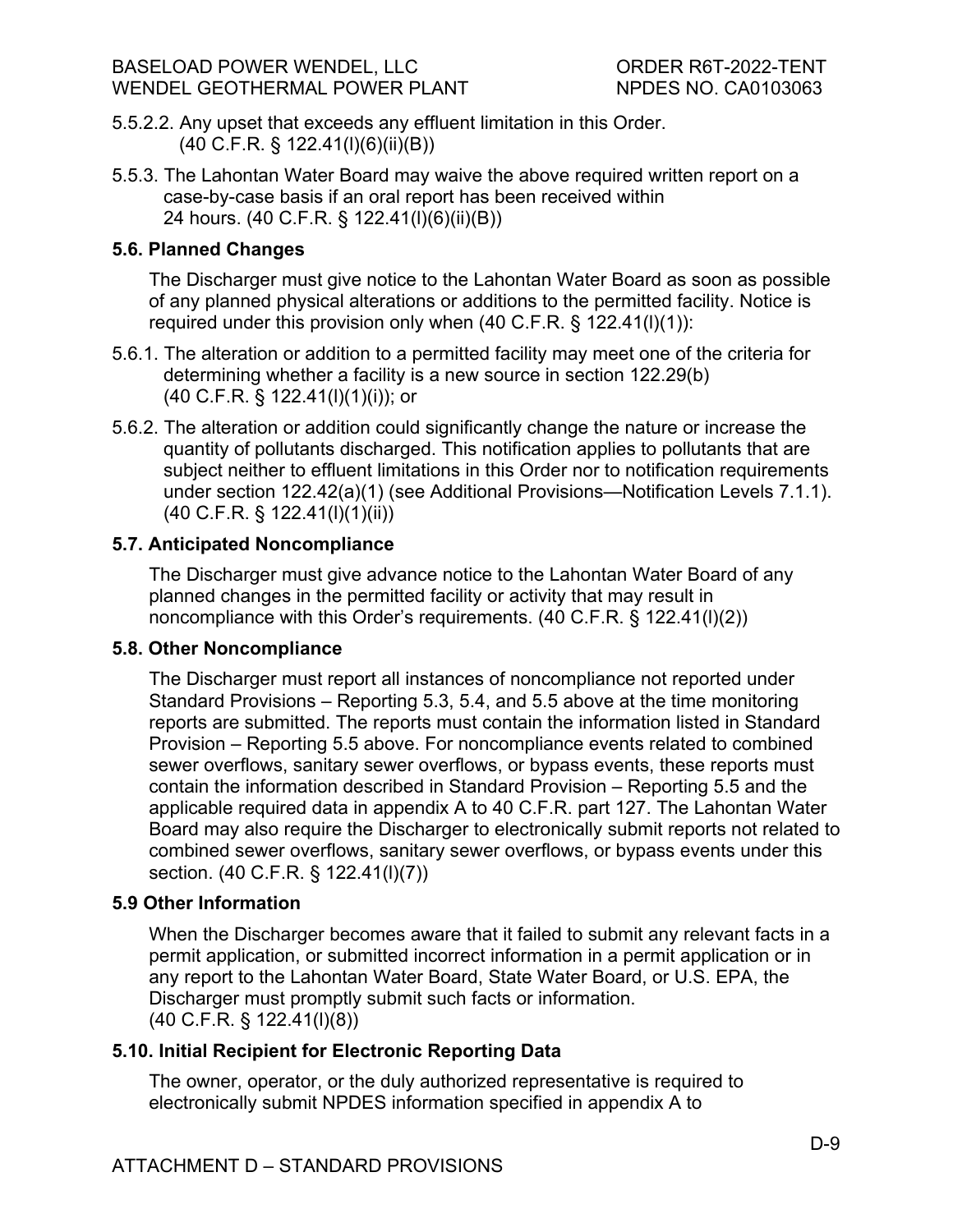40 C.F.R. part 127 to the initial recipient defined in 40 C.F.R. section 127.2(b). U.S. EPA will identify and publish the list of initial recipients on its website and in the Federal Register, by state and by NPDES data group [see 40 C.F.R. section 127.2(c)]. U.S. EPA will update and maintain this listing. (40 C.F.R. § 122.41(l)(9))

## **6. STANDARD PROVISIONS – ENFORCEMENT**

6.1. The Lahontan Water Board is authorized to enforce the terms of this permit under several provisions of the Water Code, including, but not limited to, sections 13268, 13385, 13386, and 13387.

## **7. ADDITIONAL PROVISIONS – NOTIFICATION LEVELS**

## **7.1. Non-Municipal Facilities**

Existing manufacturing, commercial, mining, and silvicultural Dischargers must notify the Lahontan Water Board as soon as they know or have reason to believe (40 C.F.R. § 122.42(a)):

- 7.1.1. That any activity has occurred or will occur that would result in the discharge, on a routine or frequent basis, of any toxic pollutant that is not limited in this Order, if that discharge will exceed the highest of the following "notification levels" (40 C.F.R. § 122.42(a)(1)):
- 7.1.1.1. 100 micrograms per liter (μg/L) (40 C.F.R. § 122.42(a)(1)(i));
- 7.1.1.2. 200 μg/L for acrolein and acrylonitrile; 500 μg/L for 2,4 dinitrophenol and 2-methyl 4,6 dinitrophenol; and 1 milligram per liter (mg/L) for antimony (40 C.F.R. § 122.42(a)(1)(ii));
- 7.1.1.3. Five (5) times the maximum concentration value reported for that pollutant in the Report of Waste Discharge (40 C.F.R. § 122.42(a)(1)(iii)); or
- 7.1.1.4. The level established by the Lahontan Water Board in accordance with section 122.44(f). (40 C.F.R. § 122.42(a)(1)(iv))
- 7.1.2. That any activity has occurred or will occur that would result in the discharge, on a non-routine or infrequent basis, of any toxic pollutant that is not limited in this Order, if that discharge will exceed the highest of the following "notification levels" (40 C.F.R. § 122.42(a)(2)):
- 7.1.2.1. 500 micrograms per liter (μg/L) (40 C.F.R. § 122.42(a)(2)(i));
- 7.1.2.2. 1 milligram per liter (mg/L) for antimony (40 C.F.R. § 122.42(a)(2)(ii));
- 7.1.2.3. Ten (10) times the maximum concentration value reported for that pollutant in the Report of Waste Discharge (40 C.F.R. § 122.42(a)(2)(iii)); or
- 7.1.2.4. The level established by the Lahontan Water Board in accordance with section 122.44(f). (40 C.F.R. § 122.42(a)(2)(iv))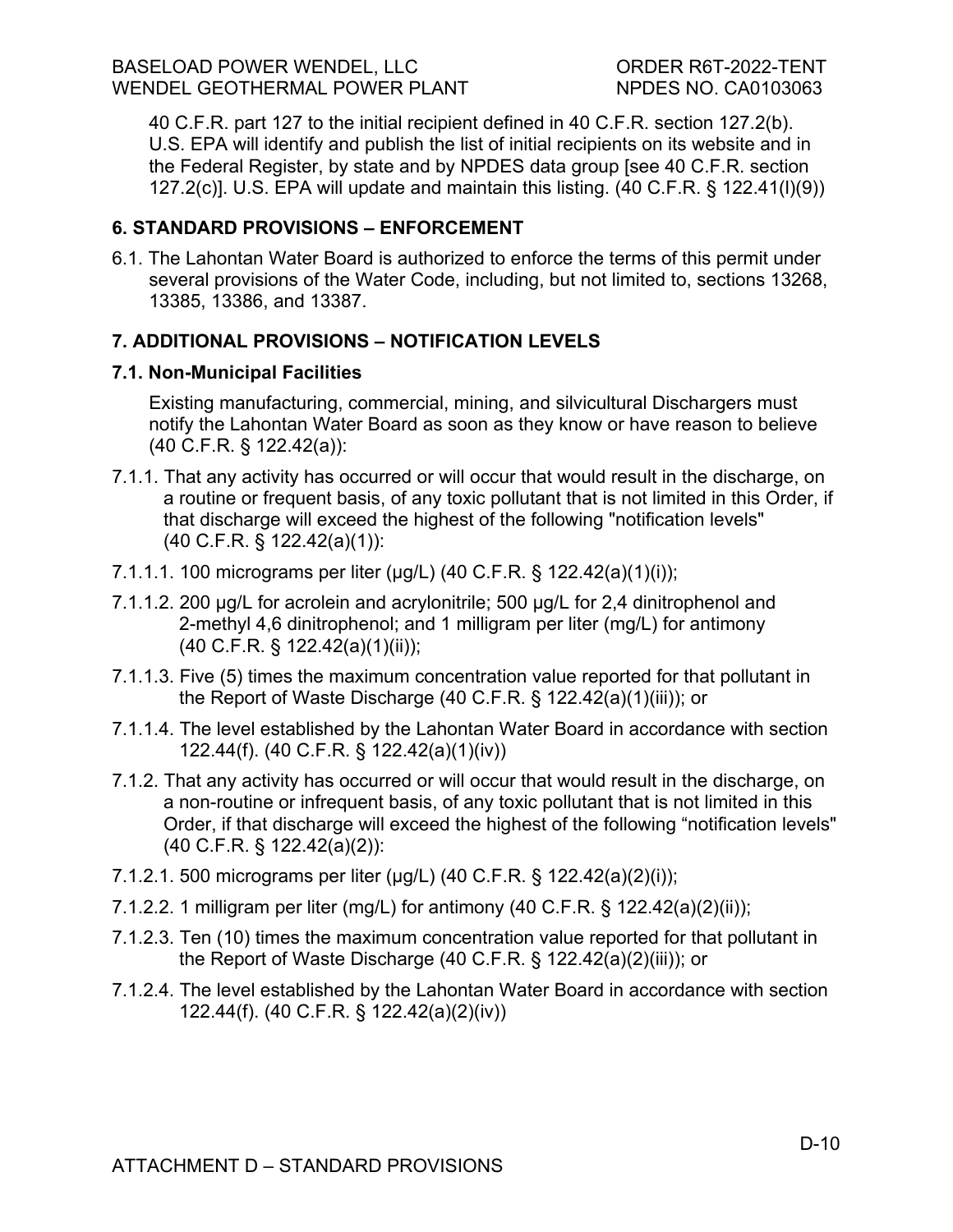#### <span id="page-35-0"></span>**ATTACHMENT E – MONITORING AND REPORTING PROGRAM**

#### **TABLE OF CONTENTS**

| 5. WHOLE EFFLUENT TOXICITY TESTING REQUIREMENTS - NOT APPLICABLE.E- |  |
|---------------------------------------------------------------------|--|
| 6                                                                   |  |
| 6. LAND DISCHARGE MONITORING REQUIREMENTS - NOT APPLICABLE  E-6     |  |
| 7. RECYCLING MONITORING REQUIREMENTS - NOT APPLICABLE E-6           |  |
| 8. RECEIVING WATER MONITORING REQUIREMENTS - NOT APPLICABLE  E-7    |  |
| 9. OTHER MONITORING REQUIREMENTS - NOT APPLICABLE E-7               |  |
|                                                                     |  |
|                                                                     |  |
|                                                                     |  |
|                                                                     |  |
|                                                                     |  |
|                                                                     |  |

#### **TABLE OF TABLES**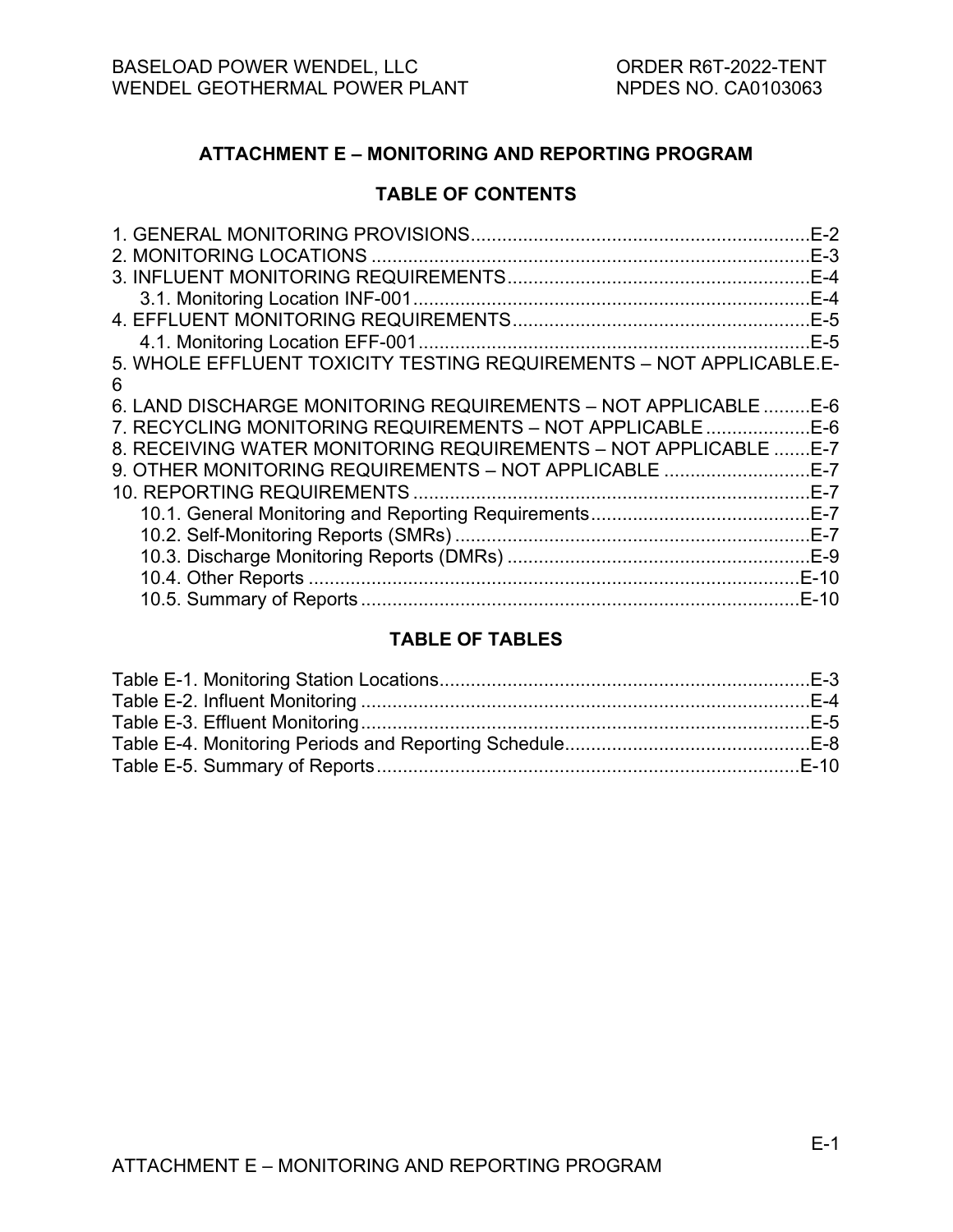# **ATTACHMENT E – MONITORING AND REPORTING PROGRAM**

Section 308 of the federal Clean Water Act (CWA) and sections 122.41(h), (j)-(l), 122.44(i), and 122.48 of title 40 of the Code of Federal Regulations (40 C.F.R.) require that all NPDES permits specify monitoring and reporting requirements. Water Code sections 13267 and 13383 also authorize the Lahontan Water Board to establish monitoring, inspection, entry, reporting, and recordkeeping requirements. This MRP establishes monitoring, reporting, and recordkeeping requirements that implement the federal and California laws and/or regulations.

## **1. GENERAL MONITORING PROVISIONS**

- 1.1. Samples and measurements taken as required herein must be representative of the volume and nature of the monitored discharge. All samples must be taken at the monitoring locations specified below and, unless otherwise specified, before the monitored flow joins or is diluted by any other waste stream, body of water, or substance. Monitoring locations must not be changed without notification to and the approval from the Lahontan Water Board.
- 1.2. Effluent samples must be taken downstream of the last addition of wastes to the treatment or discharge works where a representative sample may be obtained prior to mixing with the receiving waters. Samples must be collected at such a point and in such a manner to ensure a representative sample of the discharge.
- 1.3. Appropriate flow measurement devices and methods consistent with accepted scientific practices must be selected and used to ensure accuracy and reliability for measuring discharge volumes. The flow measurement devices must be installed, calibrated, and maintained to ensure that the accuracy of the measurements is consistent with the accepted capability of that type of device. Devices selected must be capable of measuring flows with a maximum deviation of less than  $\pm 10$ percent from true discharge rates throughout the range of expected discharge volumes.
- 1.4. **Laboratory Certification**: Laboratories analyzing monitoring samples must be certified by the State Water Resources Control Board (State Water Board), in accordance with the provision of Water Code section 13176, and must include quality assurance/quality control data with their reports. In the event a certified laboratory is not available to the Discharger, analyses performed by a non-certified laboratory or using field test kits will be accepted provided that a Quality Assurance/Quality Control Program (QA/QC) is instituted by the laboratory and approved by the Executive Officer. Documentation of QA/QC protocols and adherence to the protocols must be kept in the laboratory or at the site for field test kits and must be available for inspection by Lahontan Water Board staff. The QA/QC Program must conform to U.S. EPA guidelines or to procedures approved by the Lahontan Water Board. Supplemental field testing for constituents that could be analyzed by a certified laboratory may be done in the field with test kits and meters provided:
- 1.4.1. Samples collected at the minimum-required monitoring frequencies are performed by a certified lab,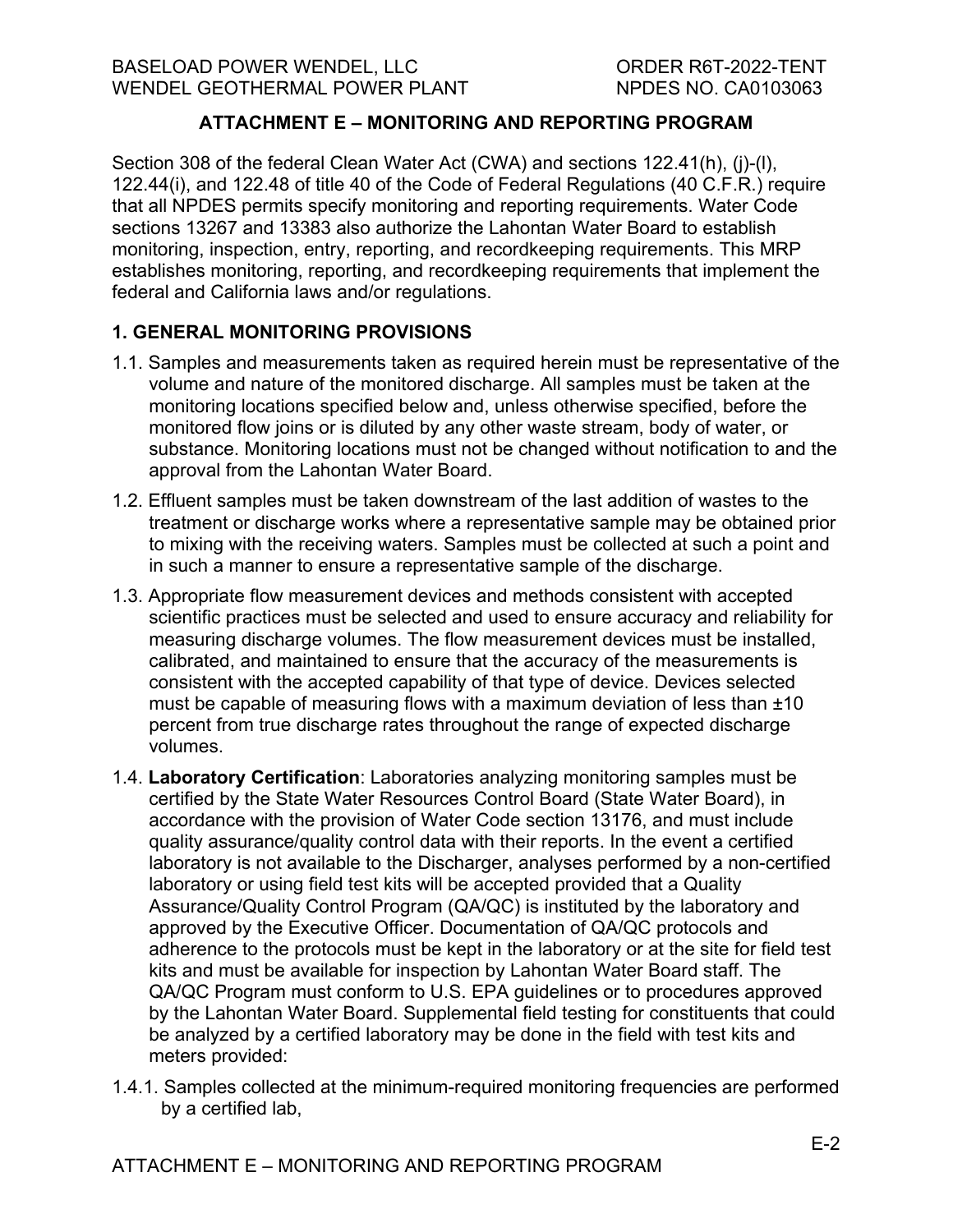#### BASELOAD POWER WENDEL, LLC ORDER R6T-2022-TENT WENDEL GEOTHERMAL POWER PLANT NPDES NO. CA0103063

- 1.4.2. A QA/QC program approved by the Executive Officer or Designee is followed,
- 1.4.3. Detection limits, accuracy, and precision of the kits and meters meet U.S. EPA and Surface Water Ambient Monitoring Program (SWAMP) standards, and
- 1.4.4. All results for field testing must be reported to the Lahontan Water Board in semiannual self-monitoring reports (SMRs). Supporting QA/QC data must be determined using an established program and retained onsite and reported if requested.
- 1.5. All monitoring instruments and devices used by the Discharger to fulfill the prescribed monitoring program must be properly maintained and calibrated as necessary to ensure their continued accuracy. All flow measurement devices must be calibrated at least once per year to ensure continued accuracy of the devices.
- 1.6. Monitoring results, including noncompliance, must be reported at intervals and in a manner specified in this Monitoring and Reporting Program (MRP).
- 1.7. The results of all monitoring required by this Order must be reported to the Lahontan Water Board and must be submitted in such a format as to allow direct comparison with the limitations and requirements of this Order. Unless otherwise specified, discharge flows must be reported in terms of the monthly average and the daily maximum discharge flows.

# **2. MONITORING LOCATIONS**

The Discharger must establish the following monitoring locations to demonstrate compliance with the effluent limitations, discharge specifications, and other requirements in this Order:

| <b>Discharge</b><br><b>Point Name</b> | <b>Monitoring Location</b><br><b>Monitoring Location Description</b><br><b>Name</b> |                                                                                                                                                                                                                                                                                                                                |
|---------------------------------------|-------------------------------------------------------------------------------------|--------------------------------------------------------------------------------------------------------------------------------------------------------------------------------------------------------------------------------------------------------------------------------------------------------------------------------|
|                                       | <b>INF-001</b>                                                                      | At the wellhead prior to the heat<br>exchange process.                                                                                                                                                                                                                                                                         |
| 001                                   | EFF-001                                                                             | A location where a representative<br>sample of the effluent from the Facility<br>can be collected, uninfluenced by any<br>surfacing geothermal springs; from the<br>discharge pipe into the receiving water<br>and prior to mixing in the receiving<br>water channel.<br>Latitude: 40° 21' 24" N<br>Longitude: -120° 15' 23" W |

The North latitude and West longitude information in Table E-1 are approximate for administrative purposes.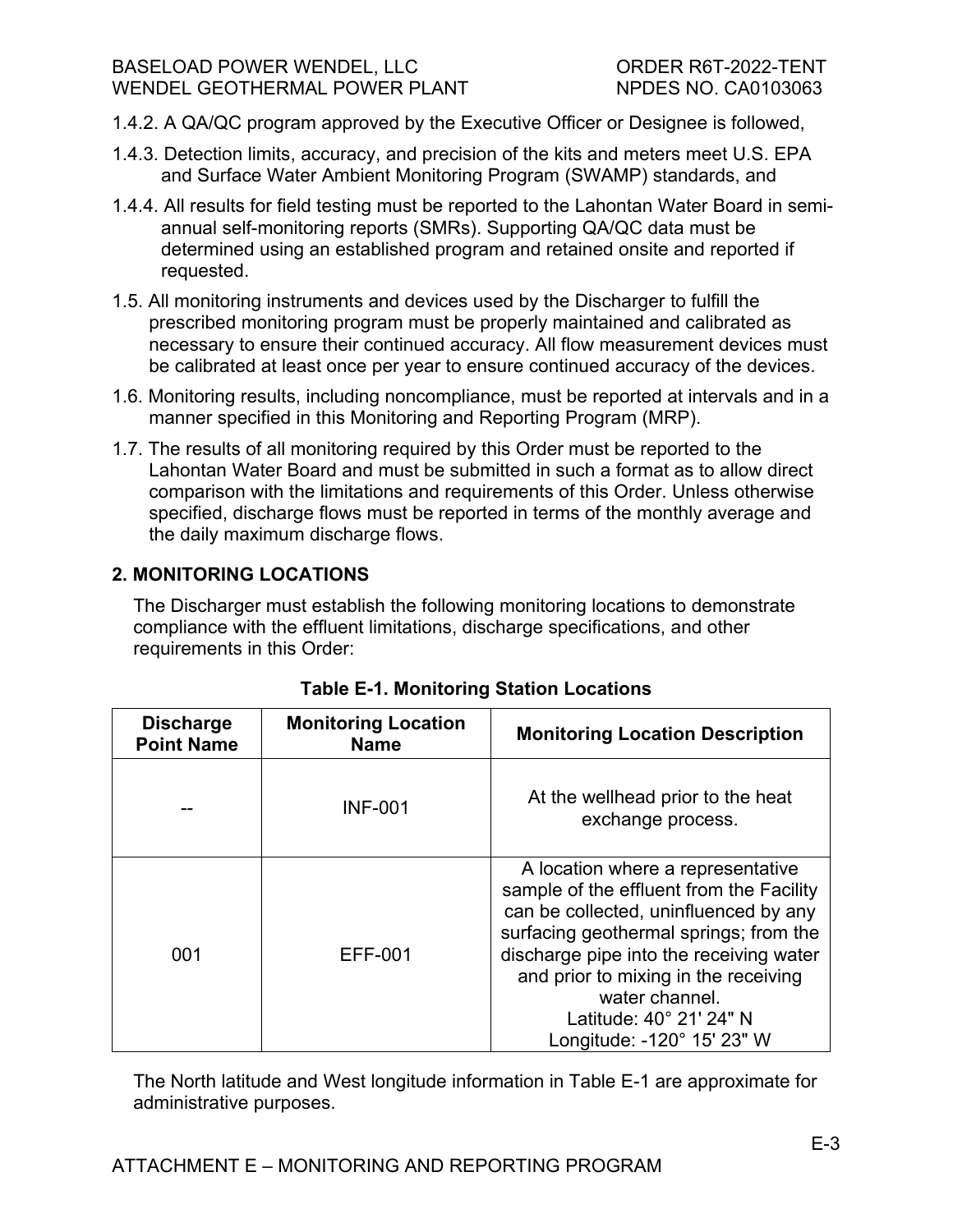## **3. INFLUENT MONITORING REQUIREMENTS**

#### **3.1. Monitoring Location INF-001**

| <b>Parameter</b>                                     | <b>Units</b>              | <b>Sample Type</b> | <b>Minimum</b><br><b>Sampling</b><br><b>Frequency</b> | <b>Required</b><br><b>Analytical</b><br><b>Test</b><br><b>Method</b> |
|------------------------------------------------------|---------------------------|--------------------|-------------------------------------------------------|----------------------------------------------------------------------|
| Flow                                                 | <b>MGD</b>                | Meter              | Continuous                                            |                                                                      |
| pH                                                   | <b>Standard</b><br>units  | Grab               | $2$ /Year $1$                                         | $\overline{2}$                                                       |
| Arsenic, Total<br>Recoverable                        | µg/L                      | Grab               | $2$ /Year $^{1,3}$                                    | 2,4                                                                  |
| Bis (2-Ethylhexyl)<br>Phthalate                      | $\mu$ g/L                 | Grab               | $2$ /Year $^{1,3}$                                    | 2,4,5                                                                |
| Copper, Total<br>Recoverable                         | $\mu$ g/L                 | Grab               | $2$ /Year $^{1,3}$                                    | 2,4                                                                  |
| Lead, Total<br>Recoverable                           | $\mu$ g/L                 | Grab               | $2$ /Year $^{1,3}$                                    | 2,4                                                                  |
| Mercury, Total<br>Recoverable                        | $\mu$ g/L                 | Grab               | $2$ /Year $1,3$                                       | 2,4                                                                  |
| Zinc, Total<br>Recoverable                           | $\mu$ g/L                 | Grab               | $2$ /Year $^{1,3}$                                    | 2,4                                                                  |
| <b>Remaining Priority</b><br>Pollutants <sup>6</sup> | $\mu$ g/L                 | Grab               | 3,7                                                   | 2,4                                                                  |
| Boron, Total<br>Recoverable                          | µg/L                      | Grab               | $2$ /Year $1$                                         | $\overline{2}$                                                       |
| Hardness (as<br>$CaCO3$ )                            | mg/L                      | Grab               | $2$ /Year $^{1,3}$                                    | $\overline{2}$                                                       |
| Molybdenum,<br><b>Total Recoverable</b>              | µg/L                      | Grab               | $2$ /Year $1$                                         | $\overline{2}$                                                       |
| Temperature                                          | $\mathrm{P}F/\mathrm{P}C$ | Grab               | $2$ /Year $^{1,8}$                                    | $\overline{2}$                                                       |

#### **Table E-2. Influent Monitoring**

#### **Table E-2 Notes:**

- 1. Pollutants must be sampled in May and November, concurrent with effluent samples.
- 2. Pollutants must be analyzed using the analytical methods described in 40 C.F.R. part 136.
- 3. Hardness must be sampled concurrently with priority pollutants.
- 4. For priority pollutant constituents the reporting level (RL) must be consistent with sections 2.4.2 and 2.4.3 of the *Policy for Implementation of Toxics Standards for Inland Surface Waters, Enclosed Bays, and Estuaries of California* (SIP). If more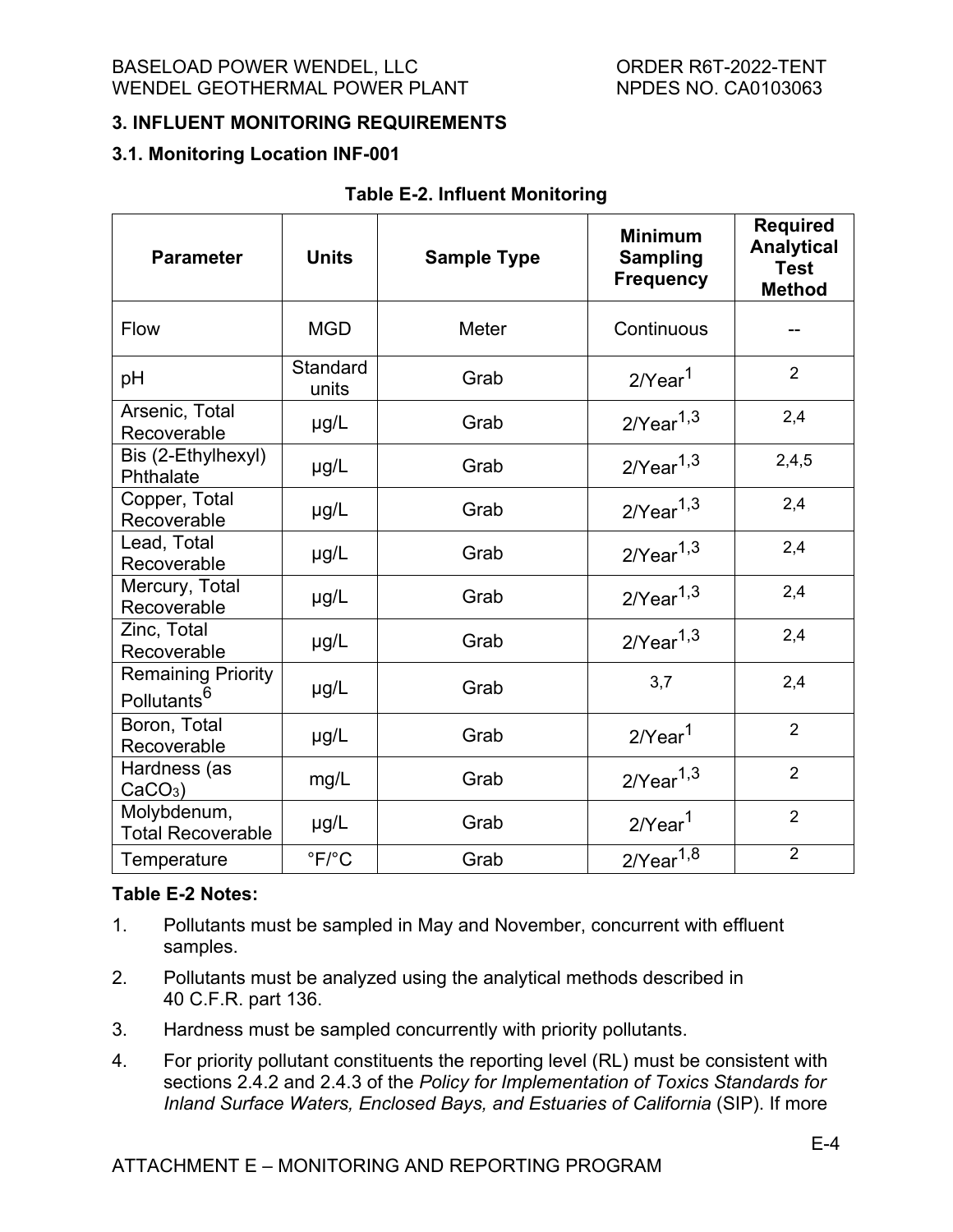than one analytical test method is listed for a given pollutant, the Discharger must select the lowest minimum levels (MLs) specified in Appendix 4 of the SIP.

- 5. In order to verify if bis (2-ethylhexyl) phthalate is truly present, the Discharger must take steps to assure that sample containers, sampling apparatus, and analytical equipment are not sources of the detected contaminant.
- 6. The Discharger must monitor for all priority pollutants that are not monitored 2/Year. A list of all 126 priority pollutants can be found in Appendix 4 of the SIP.
- 7. Pollutants must be sampled in May and November during the fourth year following the adoption date of this Order.
- 8. Temperature must be measured and recorded during any sample collection.
- 3.1.1. The Discharger must monitor geothermal fluid at the wellhead prior to the heat exchange process at Monitoring Location INF-001 as described above. If more than one analytical test method is listed for a given parameter, the Discharger must select from the listed methods and corresponding ML.

## **4. EFFLUENT MONITORING REQUIREMENTS**

## **4.1. Monitoring Location EFF-001**

| <b>Parameter</b>                                     | <b>Units</b>             | <b>Sample Type</b> | <b>Minimum</b><br><b>Sampling</b><br><b>Frequency</b> | <b>Required</b><br><b>Analytical Test</b><br><b>Method and</b><br>(Minimum<br>Level, units),<br>respectively |
|------------------------------------------------------|--------------------------|--------------------|-------------------------------------------------------|--------------------------------------------------------------------------------------------------------------|
| <b>Flow</b>                                          | <b>MGD</b>               | Meter              | Continuous                                            |                                                                                                              |
| pH                                                   | <b>Standard</b><br>units | Grab               | $2$ /Year $1$                                         | $\overline{2}$                                                                                               |
| Arsenic, Total<br>Recoverable                        | $\mu$ g/L                | Grab               | $2$ /Year $1,3$                                       | 2,4                                                                                                          |
| Bis (2-Ethylhexyl)<br>Phthalate                      | $\mu$ g/L                | Grab               | $2$ /Year $1,3$                                       | 2,4,5                                                                                                        |
| Copper, Total<br>Recoverable                         | $\mu$ g/L                | Grab               | $2/Year^{1,3}$                                        | 2,4                                                                                                          |
| Lead, Total<br>Recoverable                           | $\mu$ g/L                | Grab               | $2/Year^{1,3}$                                        | 2,4                                                                                                          |
| Mercury, Total<br>Recoverable                        | $\mu$ g/L                | Grab               | $2$ /Year $1,3$                                       | 2,4                                                                                                          |
| Zinc, Total<br>Recoverable                           | $\mu$ g/L                | Grab               | $2$ /Year $1,3$                                       | 2,4                                                                                                          |
| <b>Remaining Priority</b><br>Pollutants <sup>6</sup> | $\mu$ g/L                | Grab               | 3,7                                                   | 2,4                                                                                                          |

**Table E-3. Effluent Monitoring**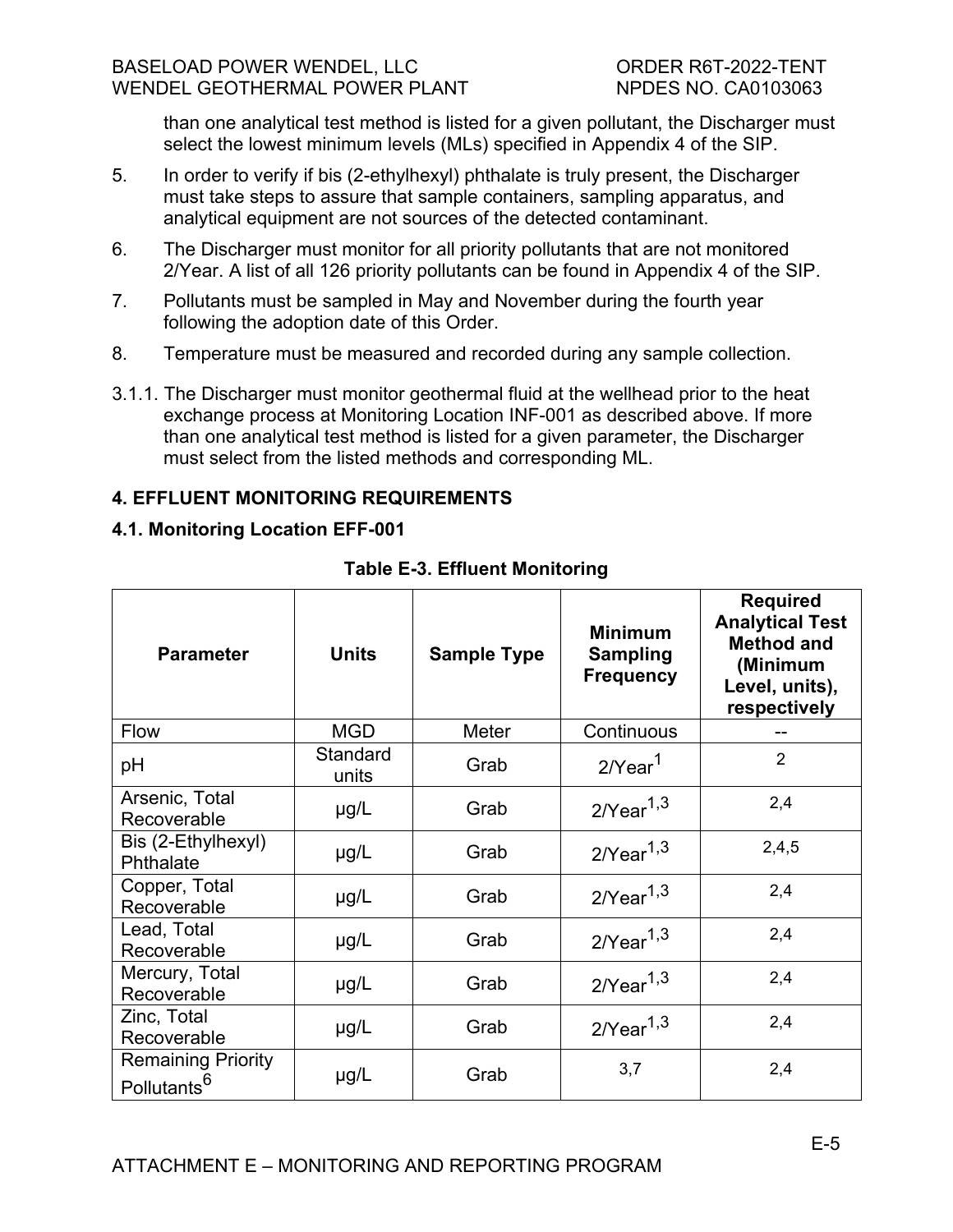## BASELOAD POWER WENDEL, LLC ORDER R6T-2022-TENT WENDEL GEOTHERMAL POWER PLANT NPDES NO. CA0103063

| <b>Parameter</b>                 | <b>Units</b>             | <b>Sample Type</b> | <b>Minimum</b><br><b>Sampling</b><br><b>Frequency</b> | <b>Required</b><br><b>Analytical Test</b><br><b>Method and</b><br>(Minimum<br>Level, units),<br>respectively |
|----------------------------------|--------------------------|--------------------|-------------------------------------------------------|--------------------------------------------------------------------------------------------------------------|
| Boron, Total<br>Recoverable      | $\mu$ g/L                | Grab               | $2$ <i>Near</i> <sup>1</sup>                          | 2,4                                                                                                          |
| Hardness (as<br>$CaCO3$ )        | mg/L                     | Grab               | $2$ /Year $1$                                         | 2                                                                                                            |
| Molybdenum, Total<br>Recoverable | $\mu$ g/L                | Grab               | $2$ /Year $1$                                         | 2                                                                                                            |
| Temperature                      | $\degree$ F/ $\degree$ C | Grab               | $2$ /Year $^{1,8}$                                    | 2                                                                                                            |

### **Table E-3 Notes:**

- 1. Pollutants must be sampled in May and November, concurrent with influent samples.
- 2. Pollutants must be analyzed using the analytical methods described in 40 C.F.R. part 136.
- 3. Hardness must be sampled concurrently with priority pollutants.
- 4. For priority pollutant constituents the RL must be consistent with sections 2.4.2 and 2.4.3 of the SIP. If more than one analytical test method is listed for a given pollutant, the Discharger must select the lowest MLs specified in Appendix 4 of the SIP.
- 5. In order to verify if bis (2-ethylhexyl) phthalate is truly present, the Discharger must take steps to assure that sample containers, sampling apparatus, and analytical equipment are not sources of the detected contaminant.6. The Discharger must monitor for all priority pollutants that are not monitored 2/Year. A list of all 126 priority pollutants can be found in Appendix 4 of the SIP.
- 7. Pollutants must be sampled in May and November during the fourth year following the adoption date of this Order.
- 8. Temperature must be measured and recorded during any sample collection.
- 4.1.1. The Discharger must monitor effluent from the Facility at Monitoring Location EFF-001 as described above. If more than one analytical test method is listed for a given parameter, the Discharger must select from the listed methods and corresponding ML.

## **5. WHOLE EFFLUENT TOXICITY TESTING REQUIREMENTS – NOT APPLICABLE**

# **6. LAND DISCHARGE MONITORING REQUIREMENTS – NOT APPLICABLE**

# **7. RECYCLING MONITORING REQUIREMENTS – NOT APPLICABLE**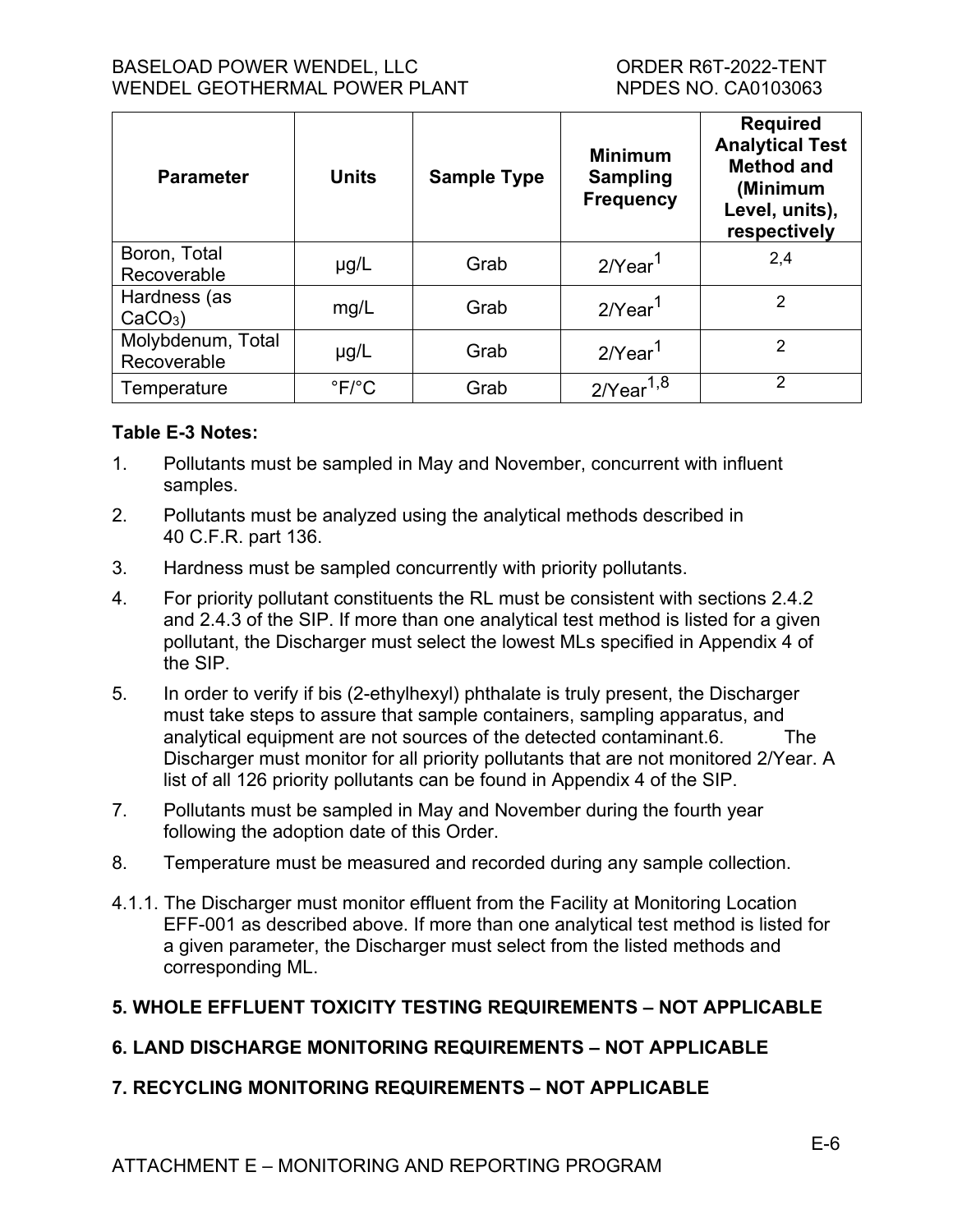## **8. RECEIVING WATER MONITORING REQUIREMENTS – NOT APPLICABLE**

#### **9. OTHER MONITORING REQUIREMENTS – NOT APPLICABLE**

#### **10. REPORTING REQUIREMENTS**

#### **10.1. General Monitoring and Reporting Requirements**

The Discharger must comply with all Standard Provisions (Attachment D) related to monitoring, reporting, and recordkeeping.

- 10.1.1. The Discharger must submit a summary annual monitoring report. The report must contain all data collected for the year in a table, and both tabular and graphical summaries of the monitoring data obtained during the previous year(s).
- 10.1.2. The Discharger must calculate and report the result of compliance with maximum daily effluent limitations, as necessary. Additional samples may be collected to demonstrate compliance.
- 10.1.3. The Discharger must report to the Lahontan Water Board any toxic chemical release data it reports to the State Emergency Response Commission within 15 days of reporting the data to the Commission pursuant to section 313 of the "Emergency Planning and Community Right to Know Act of 1986."
- 10.1.4. For each parameter with an effluent limitation listed in this Order, the Discharger must determine and report compliance with respect to the effluent limitation. The Discharger must determine and report compliance with respect to each receiving water limitation specified in the Order. For parameters with no monitoring required, the Discharger must report "Not Determined."
- 10.1.5. As part of the Report of Waste Discharge (ROWD) submitted in accordance with the cover page of this Order and Table E-5, below, the Discharger must provide all reported data in an Excel tabular format that can be used to evaluate compliance with interim and/or final effluent limitations and conduct a reasonable potential analysis. Electronic submittal of data is required to be uploaded into the State Water Board's California Integrated Water Quality System (CIWQS) Program. If the State Water Board's Permit Entry Tool does not allow data to be submitted, it must be provided separately

## **10.2. Self-Monitoring Reports (SMRs)**

10.2.1. The Discharger must electronically submit SMRs using the State Water Board's [CIWQS Program website](http://www.waterboards.ca.gov/water_issues/programs/ciwqs/)

(http://www.waterboards.ca.gov/water\_issues/programs/ciwqs). The CIWQS website will provide additional information for SMR submittal in the event there will be a planned service interruption for electronic submittal.

10.2.2. The Discharger must report in the SMR the results for all monitoring specified in this MRP under sections 3 through 9. The Discharger must submit semiannual SMRs including the results of all required monitoring using U.S. EPA-approved test methods or other test methods specified in this Order. SMRs are to include all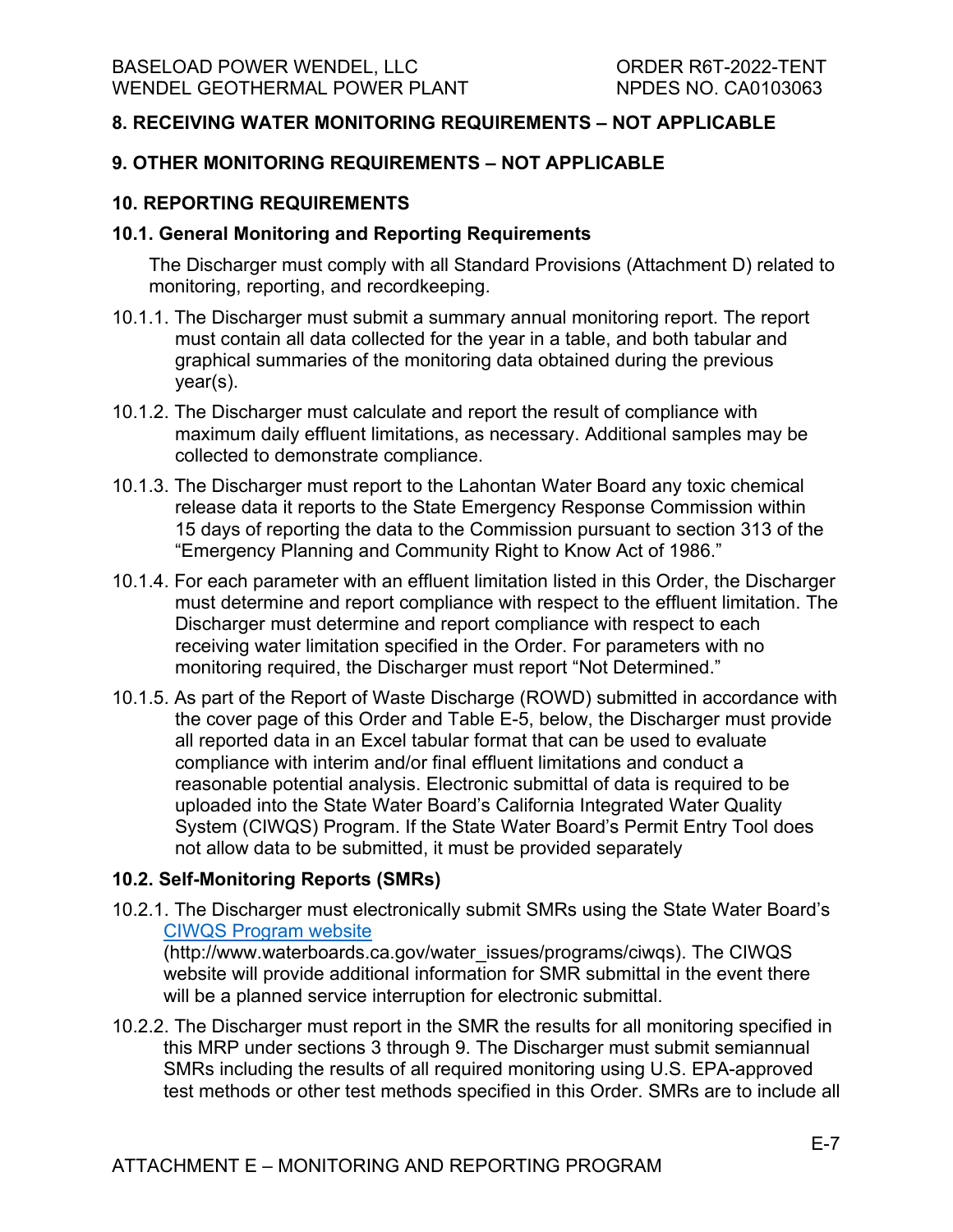new monitoring results obtained since the last SMR was submitted. If the Discharger monitors any pollutant more frequently than required by this Order, the results of this monitoring must be included in the calculations and reporting of the data submitted in the SMR.

10.2.3. Monitoring periods and reporting for all required monitoring must be completed according to the following schedule:

| <b>Sampling</b><br><b>Frequency</b> | <b>Monitoring Period</b><br><b>Begins On</b> | <b>Monitoring Period</b>                                | <b>SMR Due Date</b>                         |
|-------------------------------------|----------------------------------------------|---------------------------------------------------------|---------------------------------------------|
| Continuous                          | Permit effective date                        | All                                                     | Submit with semi-<br>annual SMR             |
| Semiannually                        | Permit effective date                        | 1 January through 30 June<br>1 July through 31 December | 1 August<br>1 February of<br>following year |

## **Table E-4. Monitoring Periods and Reporting Schedule**

- 10.2.4. **Reporting Protocols.** The Discharger must report with each sample result the applicable RL and the current Method Detection Limit (MDL), as determined by the procedure in 40 C.F.R. part 136. The Discharger must report the results of analytical determinations for the presence of chemical constituents in a sample using the following reporting protocols:
- 10.2.4.1. Sample results greater than or equal to the RL must be reported as measured by the laboratory (i.e., the measured chemical concentration in the sample).
- 10.2.4.2. Sample results less than the RL, but greater than or equal to the laboratory's MDL, must be reported as "Detected, but Not Quantified," or DNQ. The estimated chemical concentration of the sample must also be reported. For the purposes of data collection, the laboratory must write the estimated chemical concentration next to DNQ. The laboratory may, if such information is available, include numerical estimates of the data quality for the reported result. Numerical estimates of data quality may be percent accuracy (± a percentage of the reported value), numerical ranges (low to high), or any other means considered appropriate by the laboratory.
- 10.2.4.3. Sample results less than the laboratory's MDL must be reported as "Not Detected," or ND.
- 10.2.4.4. Dischargers are to instruct laboratories to establish calibration standards so that the ML value (or its equivalent if there is differential treatment of samples relative to calibration standards) is the lowest calibration standard. At no time is the Discharger to use analytical data derived from extrapolation beyond the lowest point of the calibration curve.
- 10.2.5. **Compliance Determination.** Compliance with effluent limitations for priority pollutants must be determined using sample reporting protocols defined above and in Attachment A. For purposes of reporting and administrative enforcement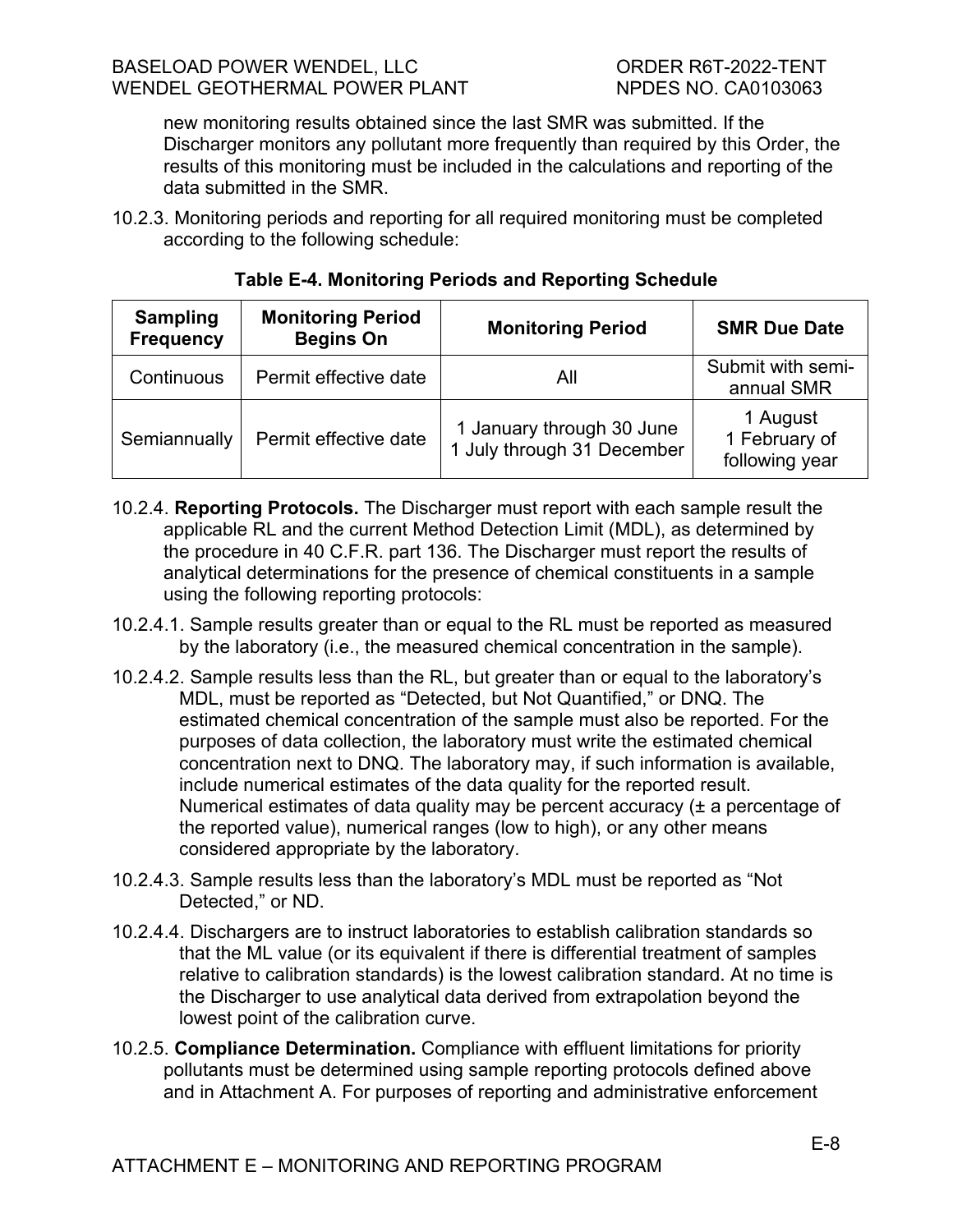by the Lahontan Water Board and State Water Board, the Discharger must be deemed out of compliance with effluent limitations if the concentration of the priority pollutant in the monitoring sample is greater than the effluent limitation and greater than or equal to the RL.

- 10.2.6. **Multiple Sample Data.** When determining compliance with a maximum daily effluent limitation for priority pollutants and more than one sample result is available, the Discharger must compute the arithmetic mean unless the data set contains one or more reported determinations of "Detected, but Not Quantified" (DNQ) or "Not Detected" (ND). In those cases, the Discharger must compute the median in place of the arithmetic mean in accordance with the following procedure:
- 10.2.6.1. The data set must be ranked from low to high, ranking the reported ND determinations lowest, DNQ determinations next, followed by quantified values (if any). The order of the individual ND or DNQ determinations is unimportant.
- 10.2.6.2. The median value of the data set must be determined. If the data set has an odd number of data points, then the median is the middle value. If the data set has an even number of data points, then the median is the average of the two values around the middle unless one or both of the points are ND or DNQ, in which case the median value must be the lower of the two data points where DNQ is lower than a value and ND is lower than DNQ.
- 10.2.7. The Discharger must submit SMRs in accordance with the following requirements:
- 10.2.7.1. The Discharger must arrange all reported data in a tabular format. The data must be summarized to clearly illustrate whether the facility is operating in compliance with interim and/or final effluent limitations. The Discharger is not required to duplicate the submittal of data that is entered in a tabular format within CIWQS. When electronic submittal of data is required and CIWQS does not provide for entry into a tabular format within the system, the Discharger must electronically submit the data in a tabular format as an attachment.
- 10.2.7.2. The Discharger must attach a cover letter to the SMR. The information contained in the cover letter must clearly identify violations of the waste discharge requirements; discuss corrective actions taken or planned; and the proposed time schedule for corrective actions. Identified violations must include a description of the requirement that was violated and a description of the violation.

## **10.3. Discharge Monitoring Reports (DMRs)**

10.4.1. DMRs are U.S. EPA reporting requirements. The Discharger must electronically certify and submit DMRs together with SMRs using Electronic Self-Monitoring Reports module eSMR 2.5 or any upgraded version. Electronic DMR submittal must be in addition to electronic SMR submittal. Information about electronic DMR submittal is available at the [DMR website](http://www.waterboards.ca.gov/water_issues/programs/discharge_monitoring) at:

(http://www.waterboards.ca.gov/water\_issues/programs/discharge\_monitoring).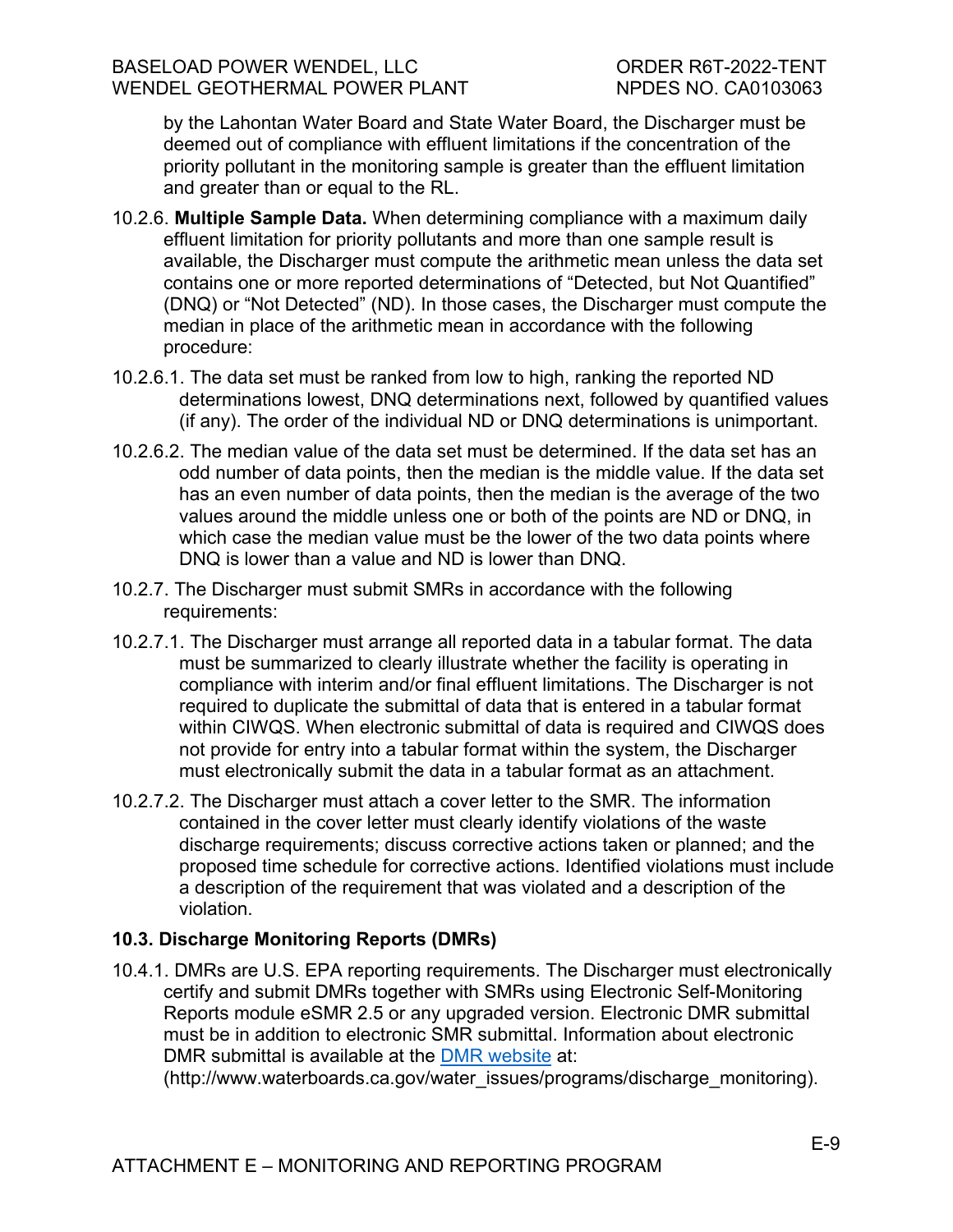## **10.4. Other Reports**

- 10.4.1. The Discharger must report the results of any special studies and best management practices (BMPs) required by the Special Provisions in section 6.3 of the Order. The Discharger must submit reports with the first semiannual SMR scheduled to be submitted on or immediately following the report due date.
- 10.4.2. The Discharger must submit a copy of the BMP Plan, as required by Special Provision 6.3.3.1, to the Executive Officer within 120 days from the effective date of this Order.

## 10.4.4. **Operation and Maintenance:**

A summary of any operational problems and maintenance activities must be submitted to the Lahontan Water Board with each semiannual SMR. This summary must discuss:

- 10.4.4.1. Any modification to plant operations.
- 10.4.4.2. Any maintenance conducted on the plant.
- 10.4.4.3. Any problems occurring with plant operations.
- 10.4.4.4. The calibration of any flow measuring devices.
- 10.4.5. **Report of Waste Discharge (ROWD).** The Discharger must file a ROWD in accordance with title 23, California Code of Regulations, as application for reissuance of waste discharge requirements no later than specified in Table 3 of the Order. The ROWD must include a delimited formatted file, such as Excel®, that contains all monitored data that include, for each value, constituent, measurement date, measured value, MDL/RDL, and measurement units, and analysis method (for the previous permit cycle). In addition, the ROWD will also include annual average flow at Monitoring Locations EFF-001. The data date range is from **<ORDER ADOPTION DATE>** through the month before the ROWD due date.

## **10.5. Summary of Reports**

The following table summarizes all reports the Discharger is required to submit.

| <b>Report Name</b>                                              | <b>Location of</b><br><b>Requirement</b> | <b>Monitoring Period</b>                                      | <b>Due Date</b>                                            |
|-----------------------------------------------------------------|------------------------------------------|---------------------------------------------------------------|------------------------------------------------------------|
| Semiannual Influent<br>and Effluent<br><b>Monitoring Report</b> | MRP sections 3<br>and 4                  | 1 January through 30<br>June<br>1 July through 31<br>December | 1 August<br>1 February of<br>following year                |
| <b>Intake Credit</b><br><b>Summary Report</b>                   | Order section 6.3.2                      | N/A                                                           | <2 YEARS<br><b>AFTER ORDER</b><br><b>ADOPTION</b><br>DATE> |

**Table E-5. Summary of Reports**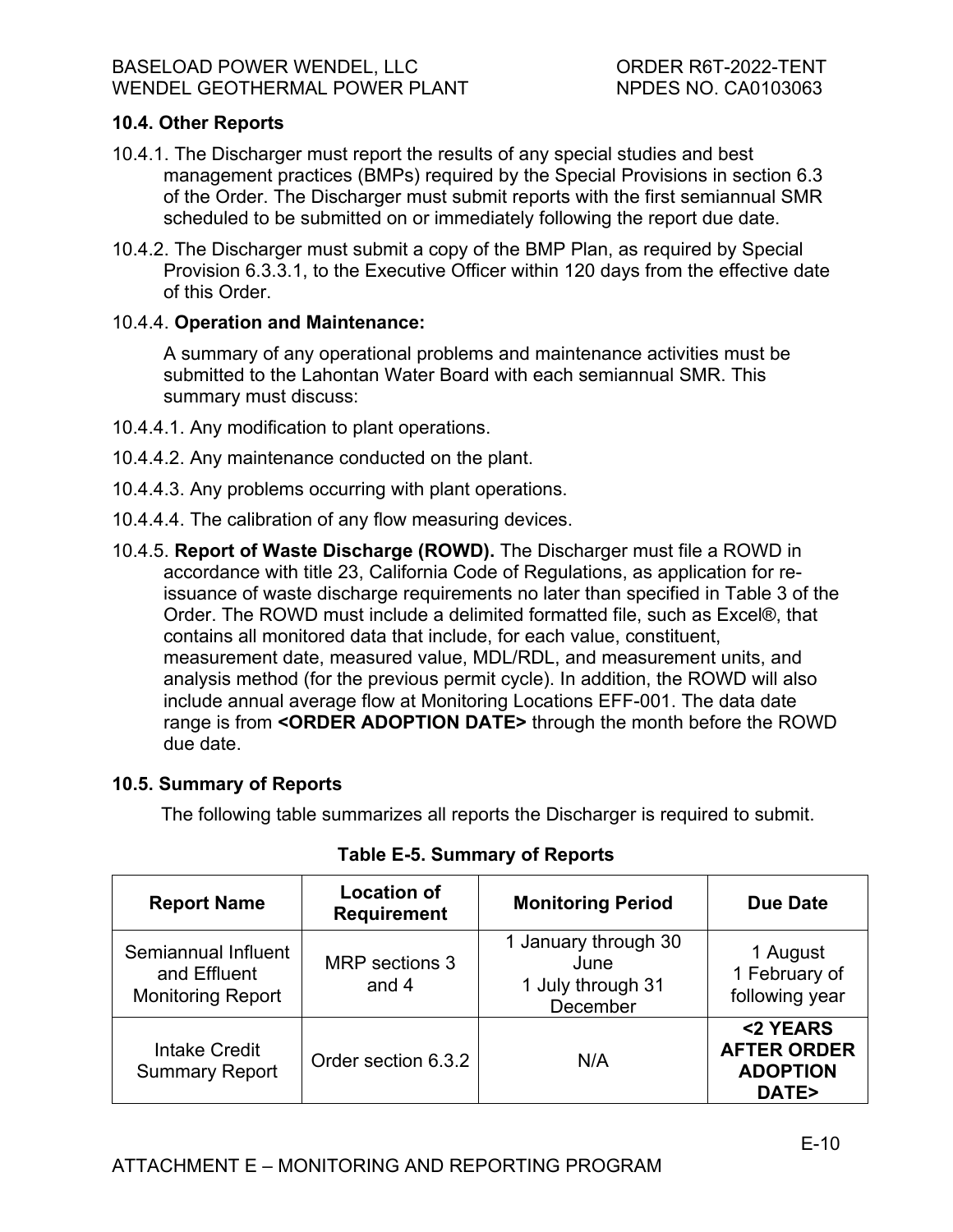### BASELOAD POWER WENDEL, LLC<br>
WENDEL GEOTHERMAL POWER PLANT
WENDEL GEOTHERMAL
NER PLANT
UNERER SURFALL TOWER PLANT
UNER WENDEL GEOTHERMAL POWER PLANT

| <b>Report Name</b>                         | <b>Location of</b><br><b>Requirement</b> | <b>Monitoring Period</b>                                      | <b>Due Date</b>                                             |
|--------------------------------------------|------------------------------------------|---------------------------------------------------------------|-------------------------------------------------------------|
| <b>BMP Plan</b>                            | Order section<br>6.3.3.1                 | N/A                                                           | <120 DAYS<br><b>AFTER ORDER</b><br><b>ADOPTION</b><br>DATE> |
| Operation and<br>Maintenance<br>Summary    | <b>MRP</b> section<br>10.4.3             | 1 January through 30<br>June<br>1 July through 31<br>December | Submit with<br>semiannual SMR                               |
| <b>Report of Waste</b><br>Discharge (ROWD) | <b>MRP</b> section<br>10.4.5             | N/A                                                           | 180 days before<br>expiration date                          |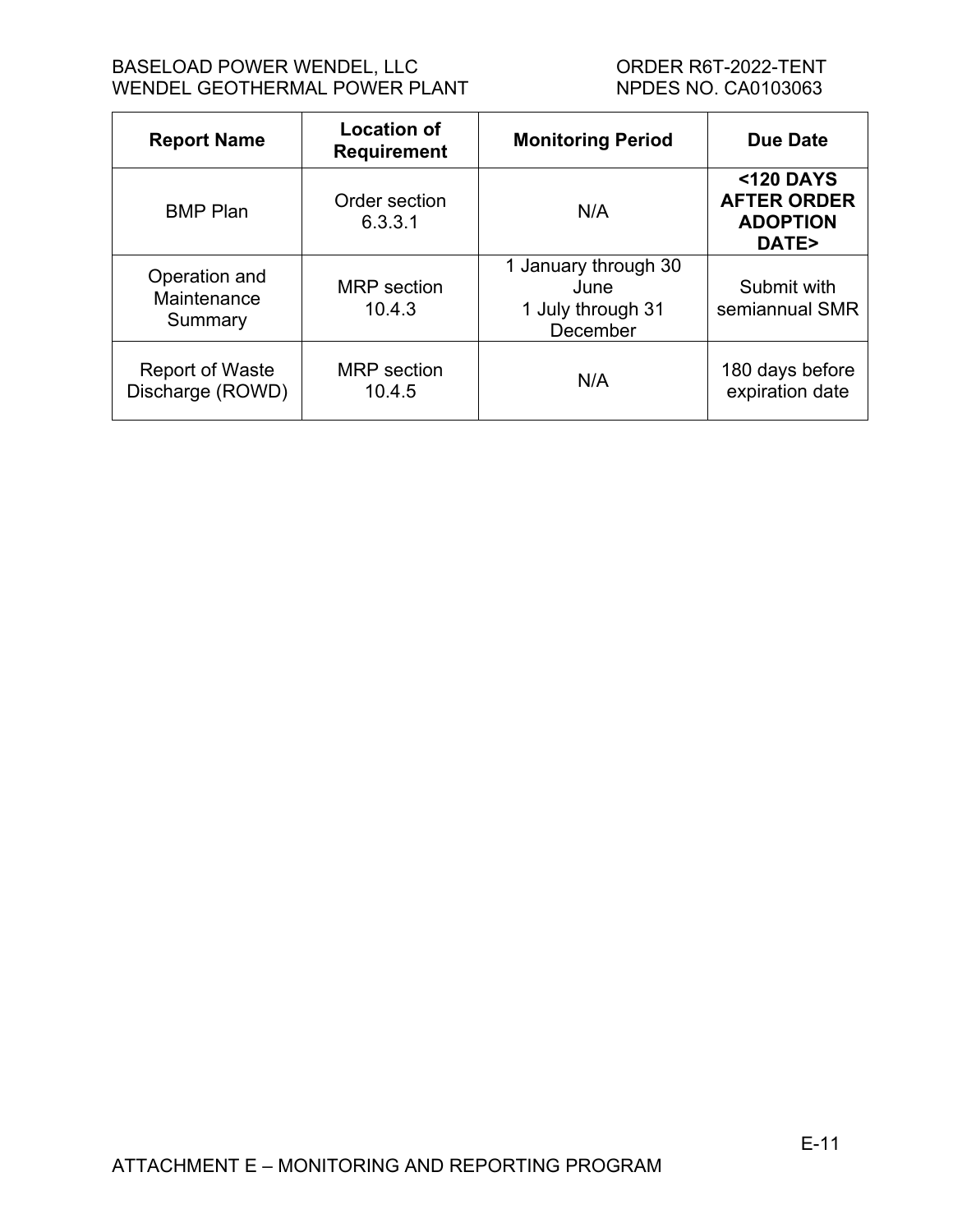### **ATTACHMENT F – FACT SHEET**

| 2.1. Description of Wastewater and Biosolids Treatment and Controls F-5 |  |
|-------------------------------------------------------------------------|--|
|                                                                         |  |
|                                                                         |  |
|                                                                         |  |
|                                                                         |  |
|                                                                         |  |
|                                                                         |  |
|                                                                         |  |
| 3.3. State and Federal Laws, Regulations, Policies, and PlansF-7        |  |
|                                                                         |  |
|                                                                         |  |
| 4. RATIONALE FOR EFFLUENT LIMITATIONS AND DISCHARGE SPECIFICATIONS      |  |
|                                                                         |  |
|                                                                         |  |
|                                                                         |  |
|                                                                         |  |
|                                                                         |  |
|                                                                         |  |
|                                                                         |  |
|                                                                         |  |
|                                                                         |  |
|                                                                         |  |
|                                                                         |  |
|                                                                         |  |
|                                                                         |  |
|                                                                         |  |
| 7. RATIONALE FOR MONITORING AND REPORTING REQUIREMENTS F-35             |  |
|                                                                         |  |
|                                                                         |  |
| 7.3. Whole Effluent Toxicity Testing Requirements - Not ApplicableF-36  |  |
|                                                                         |  |
|                                                                         |  |
|                                                                         |  |
|                                                                         |  |
|                                                                         |  |
|                                                                         |  |
|                                                                         |  |
|                                                                         |  |
|                                                                         |  |
|                                                                         |  |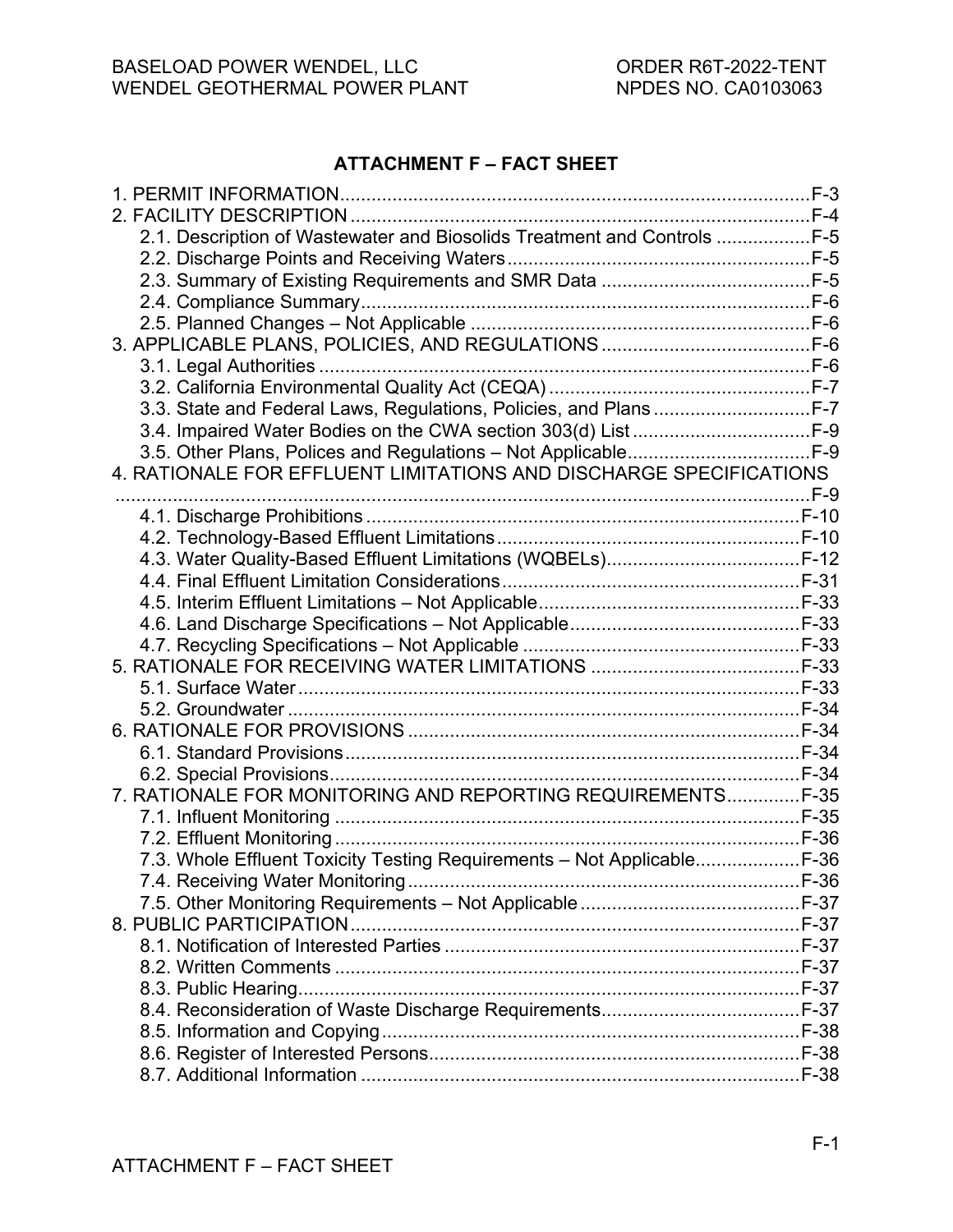# **TABLE OF TABLES**

| Table F-4. Reasonable Potential Analysis Summary for Discharge Point 001  F-15         |  |
|----------------------------------------------------------------------------------------|--|
| Table F-5. Comparison of Influent Pollutant Concentrations to Applicable Water Quality |  |
|                                                                                        |  |
|                                                                                        |  |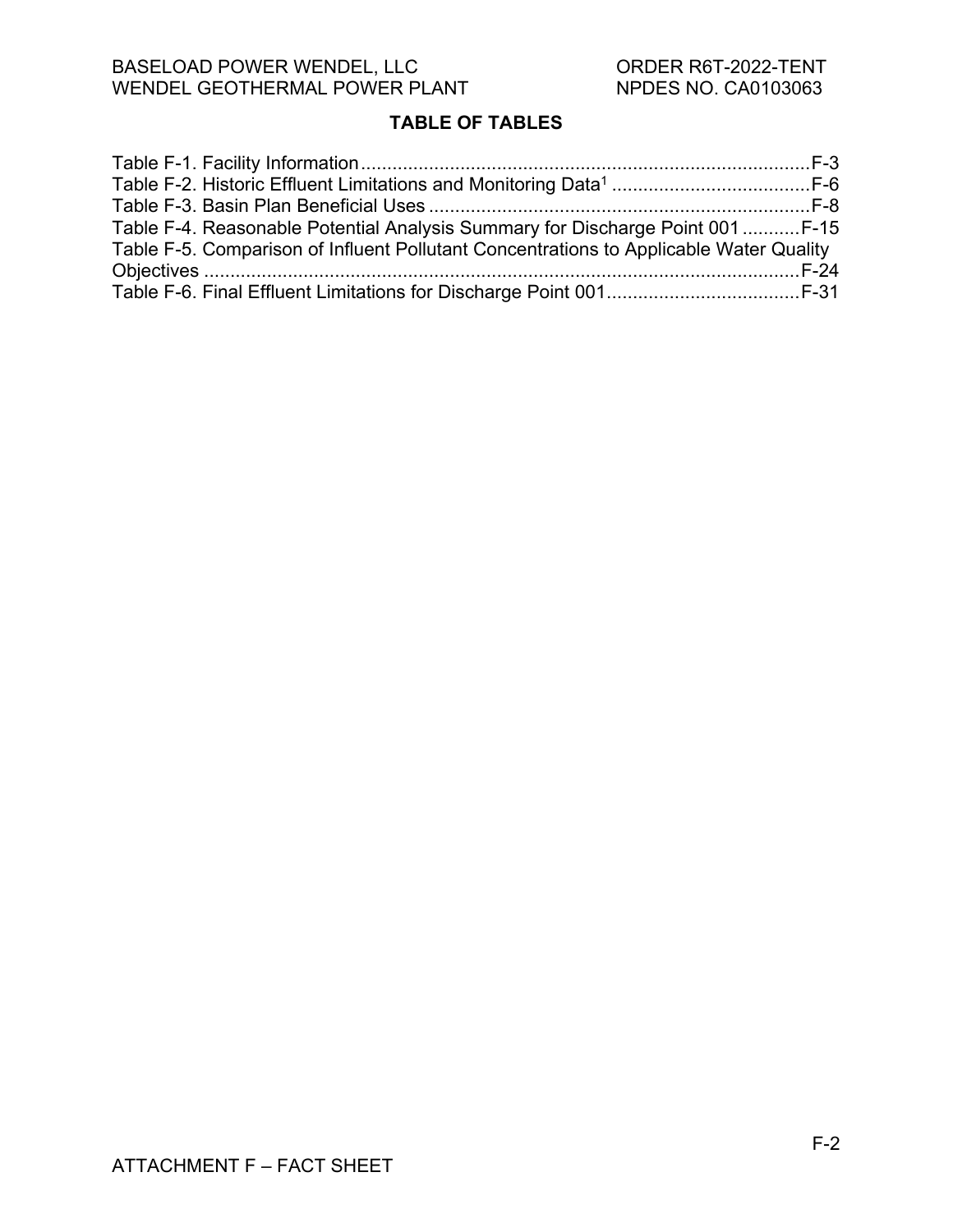## **ATTACHMENT F – FACT SHEET**

As described in section II.B of this Order, the Lahontan Water Board incorporates this Fact Sheet as findings of the Lahontan Water Board supporting the issuance of this Order. This Fact Sheet includes the legal requirements and technical rationale that serve as the basis for the requirements of this Order.

This Order has been prepared under a standardized format to accommodate a broad range of discharge requirements for Dischargers in California. Only those sections or subsections of this Order that are specifically identified as "not applicable" have been determined not to apply to this Discharger. Sections or subsections of this Order not specifically identified as "not applicable" are fully applicable to this Discharger.

### <span id="page-48-0"></span>**1. PERMIT INFORMATION**

<span id="page-48-1"></span>The following table summarizes administrative information related to the facility.

| <b>WDID</b>                                               | 6A180045901                                       |
|-----------------------------------------------------------|---------------------------------------------------|
| <b>Discharger</b>                                         | <b>Baseload Power Wendel, LLC</b>                 |
| Name of Facility                                          | <b>Wendel Geothermal Power Plant</b>              |
| <b>Facility Address</b>                                   | 732-725 Antola Road<br>Wendel, CA 96136<br>Lassen |
| <b>Facility Contact,</b><br><b>Title and Phone</b>        | Larry Bandt, Project Manager, (775) 233-3641      |
| <b>Authorized Person</b><br>to Sign and Submit<br>Reports | Alexander Hilling, President, 46-73-772-4020      |
| <b>Mailing Address</b>                                    | Ingmar Bergmans Gata 2, 114 34 Stockholm, Sweden  |
| <b>Billing Address</b>                                    | <b>SAME</b>                                       |
| <b>Type of Facility</b>                                   | Geothermal Power Production (SIC Code 4961)       |
| Major or Minor<br>Facility                                | Minor                                             |
| <b>Threat to Water</b><br>Quality                         | 3                                                 |
| Complexity                                                | $\mathsf{C}$                                      |
| Pretreatment<br>Program                                   | Not Applicable                                    |
| Recycling<br>Requirements                                 | Not Applicable                                    |

## **Table F-1. Facility Information**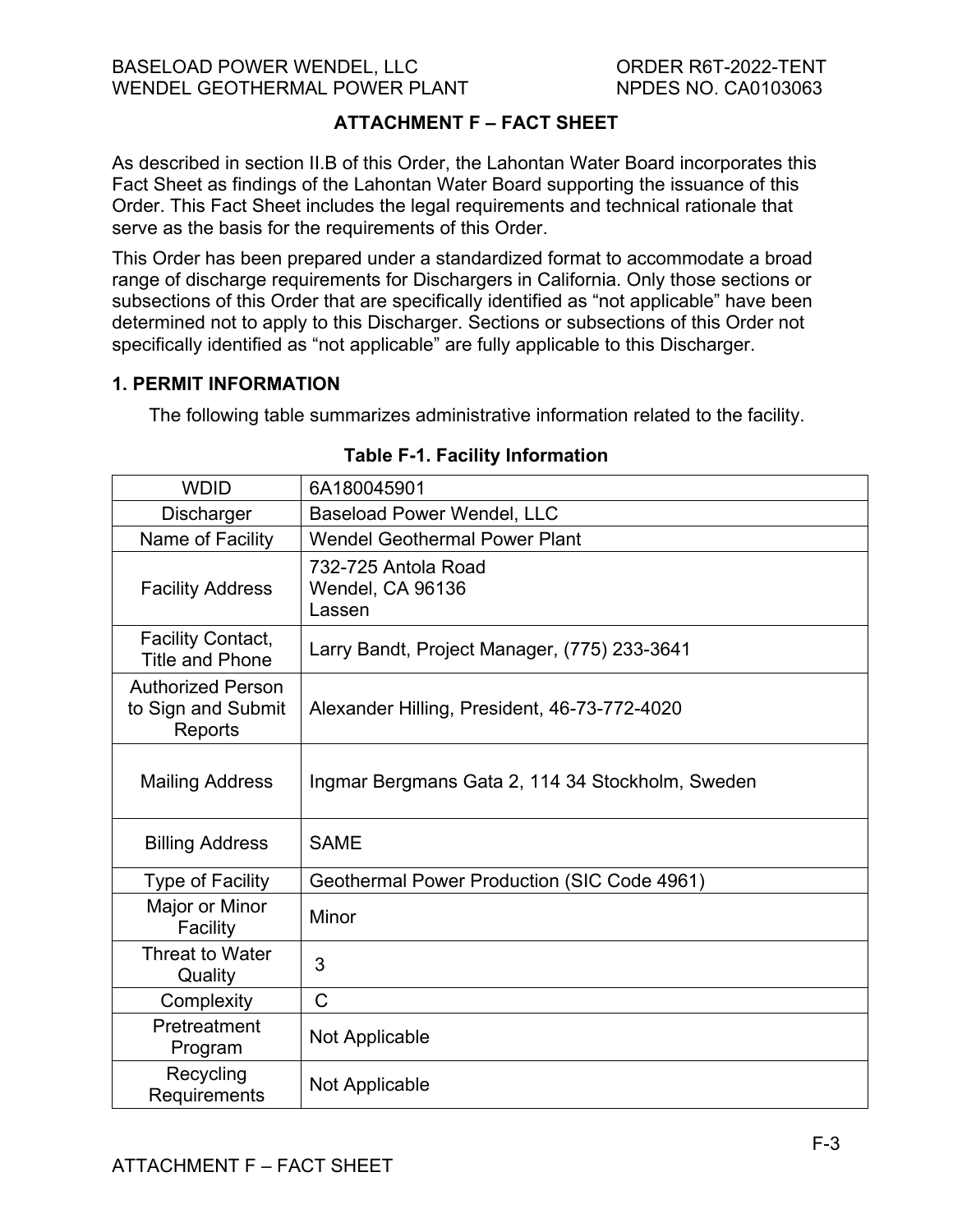| <b>Facility Permitted</b><br><b>Flow</b> | 1.152 million gallons per day (MGD) |
|------------------------------------------|-------------------------------------|
| <b>Facility Design Flow</b>              | 1.152 MGD                           |
| Watershed                                | Susanville Hydrologic Unit          |
| <b>Receiving Water</b>                   | <b>Wendel Hot Springs</b>           |
| <b>Receiving Water</b><br>Туре           | Inland surface water                |

1.1. Baseload Power Wendel, LLC (hereinafter Discharger) is the owner and operator of Wendel Geothermal Power Plant (hereinafter Facility), a geothermal power production plant. Northern Cross Land and Cattle Co. owns the property at 732-725 Antola Road on which the Facility is located.

For the purposes of this Order, references to the "discharger" or "permittee" in applicable federal and state laws, regulations, plans, or policy are held to be equivalent to references to the Discharger herein.

- 1.2. The Facility discharges wastewater to a natural channel that historically drained Wendel Hot Springs, a water of the United States, within the Susanville Hydrologic Unit. The Facility was previously regulated by Order R6T-2015-0010 and National Pollutant Discharge Elimination System (NPDES) Permit No. CA0103063 adopted on March 11, 2015 and expired on April 30, 2020. Attachment B provides maps of the area around the Facility. Attachment C provides flow schematics of the Facility.
- 1.3. The Discharger filed a Report of Waste Discharge (ROWD) and submitted an application for issuance of its waste discharge requirements (WDRs) and NPDES permit on January 11, 2021. Supplemental information was requested on February 10, 2021 and March 30, 2021 and received on February 22, 2021, March 3, 2021, March 10, 2021, June 16, 2021, and August 18, 2021**.** The application was deemed complete on August 23, 2021**.** A site visit was conducted on May 19th, 2021, to observe operations and collect additional data to develop permit limitations and requirements for waste discharge.
- 1.4. Regulations at 40 C.F.R. section 122.46 limit the duration of NPDES permits to a fixed term not to exceed five years. However, pursuant to California Code of Regulations, title 23, section 2235.4, the terms and conditions of an expired permit are automatically continued pending reissuance of the permit if the Discharger complies with all federal NPDES requirements for continuation of expired permits.

## <span id="page-49-0"></span>**2. FACILITY DESCRIPTION**

The Facility is located in Lassen County, California, approximately 20 miles east of the City of Susanville. The Facility lies within Section 22, T30N, R15E, MDB&M near the Wendel Hot Springs in Honey Lake Valley, as shown in Attachment B.

The Facility was placed into operation in 1986 and is currently entered in a Power Purchase Agreement with Lassen Municipal Utility District for the sale of California certified renewable energy. The Facility pumps thermally heated groundwater from the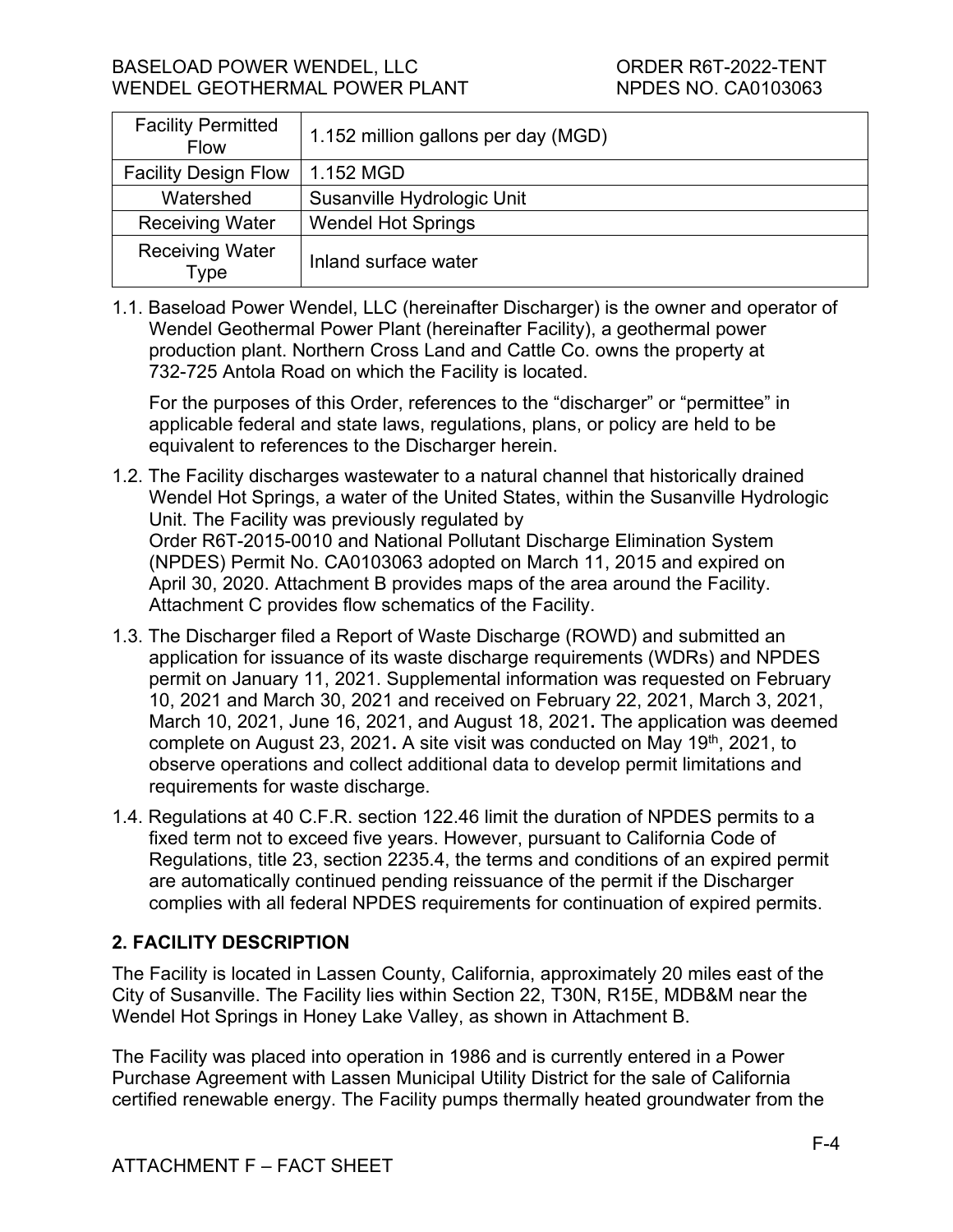#### BASELOAD POWER WENDEL, LLC ORDER R6T-2022-TENT WENDEL GEOTHERMAL POWER PLANT NPDES NO. CA0103063

Wendel geothermal reservoir from a depth of approximately 1,500 feet below the ground surface. A maximum flow of 800 gallons per minute (gpm) of geothermal fluid is pumped from a single production well, Wineagle #1, to a 700-kilowatt Rankine-cycle power plant. Heat is extracted through a heat exchange process and no chemicals are added to the flow by the Discharger (e.g., for scale control or to prevent pipe fouling) other than chemicals that may be scavenged from internal Facility piping or machinery. The spent geothermal fluids discharge through Discharge Point 001 to a natural channel that historically drained the Wendel Hot Springs. The discharge temperature is approximately 71°C (160°F) or less. Attachment C provides a flow schematic of the production well at the Facility.

### <span id="page-50-0"></span>**2.1. Description of Wastewater and Biosolids Treatment and Controls**

The geothermal fluid discharged from the power plant through Discharge Point 001 is not treated prior to discharge.

### <span id="page-50-1"></span>**2.2. Discharge Points and Receiving Waters**

The Facility is located near the northern margin of Honey Lake. The Honey Lake Valley Basin is a portion of the Basin and Range Geomorphic Province and is situated between the granitic Sierra Nevada mountain range to the southwest and the basaltic (volcanic) Modoc Plateau to the north. Local faults in the vicinity of the Facility reportedly trend in a north-northwest direction. Honey Lake is a relatively shallow terminal remnant of Lake Lahontan, which formerly covered vast portions of the region. Near the Facility, the granitic basement rocks are overlain by volcanic rock and sedimentary deposits. The groundwaters of Honey Lake Valley are recharged by precipitation, snowmelt, and seepage from streams and irrigation. Geothermal waters are related to the fault system and are reportedly associated with a deep aquifer underlying a non-thermal aquifer.

On June 15, 2021, the Discharger conducted a test to calculate the artesian flow from the Wineagle #1 geothermal well for comparison to the Facility's pumping rate. The flow test determined that the Facility pumps thermally heated groundwater from the Wendel geothermal reservoir at a rate (800 gpm) well below the artesian flow of the Wineagle #1 geothermal well (1,402 gpm).

The discharge point for the effluent to the receiving water channel is located at latitude 40° 21' 24" N and longitude 120° 15' 23" W (Discharge Point 001), within the Susan River Hydrologic Area (Department of Water Resources Hydrologic Unit No. 637.20).

## <span id="page-50-2"></span>**2.3. Summary of Existing Requirements and SMR Data**

Effluent limitations contained in the existing Order for discharges from Discharge Point 001 (Monitoring Location EFF-001) and representative monitoring data are as follows. The Facility did not discharge during the term of the previous Order; therefore, Table F-2 includes effluent monitoring data collected by Regional Water Board staff in addition to data provided with the permit application.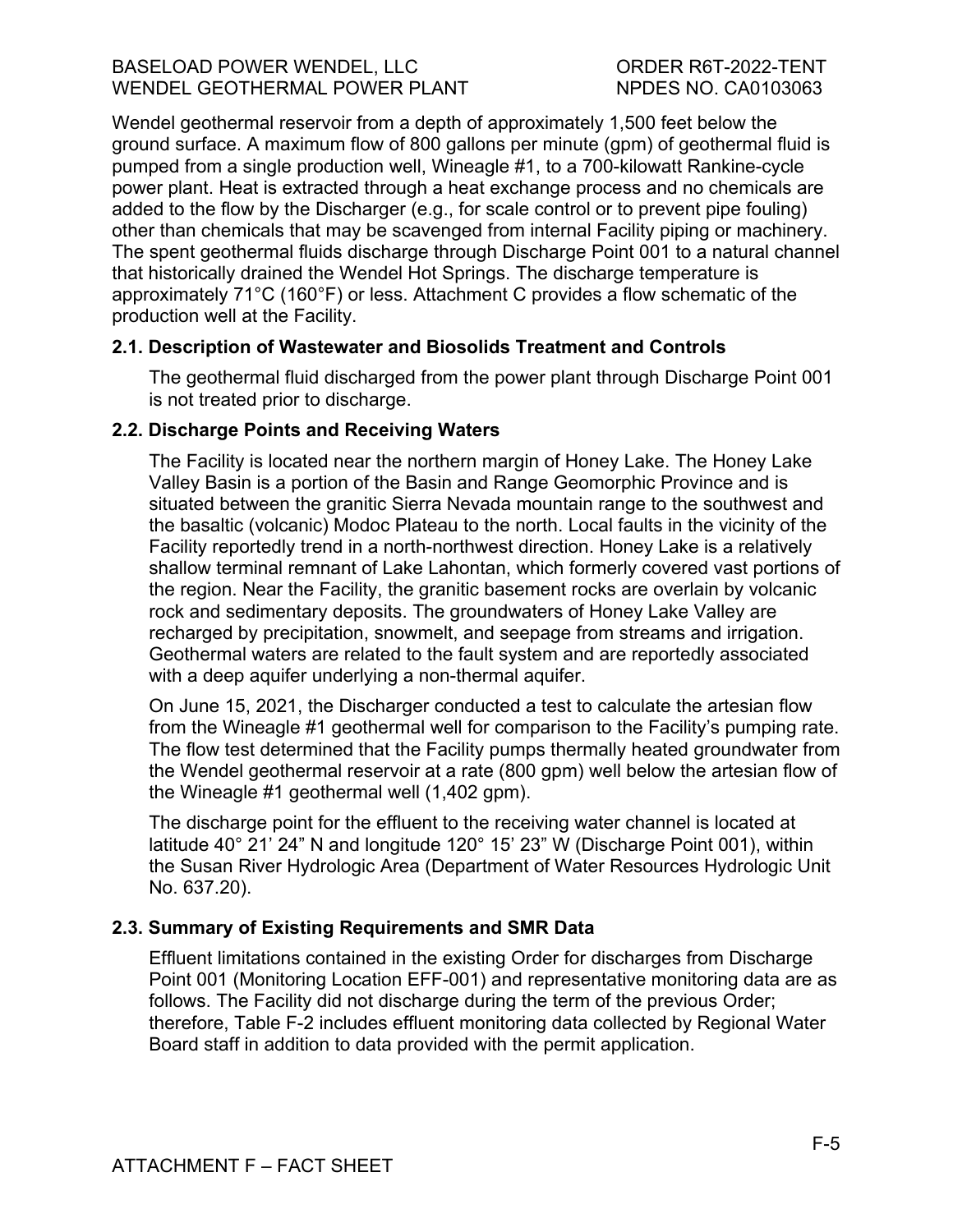<span id="page-51-4"></span>

| <b>Parameter</b>                    | <b>Units</b> | Average<br><b>Monthly</b> | Average<br><b>Weekly</b> | <b>Maximum</b><br><b>Daily</b> | <b>Highest</b><br>Average<br><b>Monthly</b><br><b>Discharge</b> | <b>Highest</b><br>Average<br><b>Weekly</b><br><b>Discharge</b> | <b>Highest</b><br><b>Daily</b><br><b>Discharge</b> |
|-------------------------------------|--------------|---------------------------|--------------------------|--------------------------------|-----------------------------------------------------------------|----------------------------------------------------------------|----------------------------------------------------|
| <b>Flow</b>                         | <b>MGD</b>   | --                        | --                       | 1.152                          | --                                                              |                                                                | <b>NA</b>                                          |
| Arsenic, Total<br>Recoverable       | $\mu$ g/L    | --                        |                          | 270                            |                                                                 |                                                                | 210                                                |
| Boron, Total<br>Recoverable         | $\mu$ g/L    | --                        | --                       | 5,900                          |                                                                 |                                                                | 5800                                               |
| Copper, Total<br>Recoverable        | $\mu$ g/L    |                           |                          | 19                             |                                                                 |                                                                | $\overline{7}$                                     |
| Lead, Total<br>Recoverable          | $\mu$ g/L    | --                        |                          | 18                             |                                                                 |                                                                | <b>ND</b>                                          |
| Mercury,<br>Total<br>Recoverable    | $\mu$ g/L    |                           |                          | 0.77                           |                                                                 |                                                                | 1.2                                                |
| Molybdenum,<br>Total<br>Recoverable | $\mu$ g/L    |                           |                          | 73                             |                                                                 |                                                                | 62                                                 |

**Table F-2. Historic Effluent Limitations and Monitoring Data1**

## **Table F-2 Notes:**

NA is Not Available

ND is Not Detected

1. Table F-2 includes monitoring data collected by the Discharger on November 18, 2020 and reported in the ROWD.

## <span id="page-51-0"></span>**2.4. Compliance Summary**

The Discharger was not subject to any enforcement actions during the term of Order R6T-2015-0010.

## <span id="page-51-1"></span>**2.5. Planned Changes – Not Applicable**

# <span id="page-51-2"></span>**3. APPLICABLE PLANS, POLICIES, AND REGULATIONS**

The requirements contained in this Order are based on the requirements and authorities described in this section.

## <span id="page-51-3"></span>**3.1. Legal Authorities**

This Order serves as WDRs pursuant to article 4, chapter 4, division 7 of the California Water Code (commencing with section 13260). This Order is also issued pursuant to section 402 of the federal Clean Water Act (CWA) and implementing regulations adopted by the U.S. EPA and chapter 5.5, division 7 of the Water Code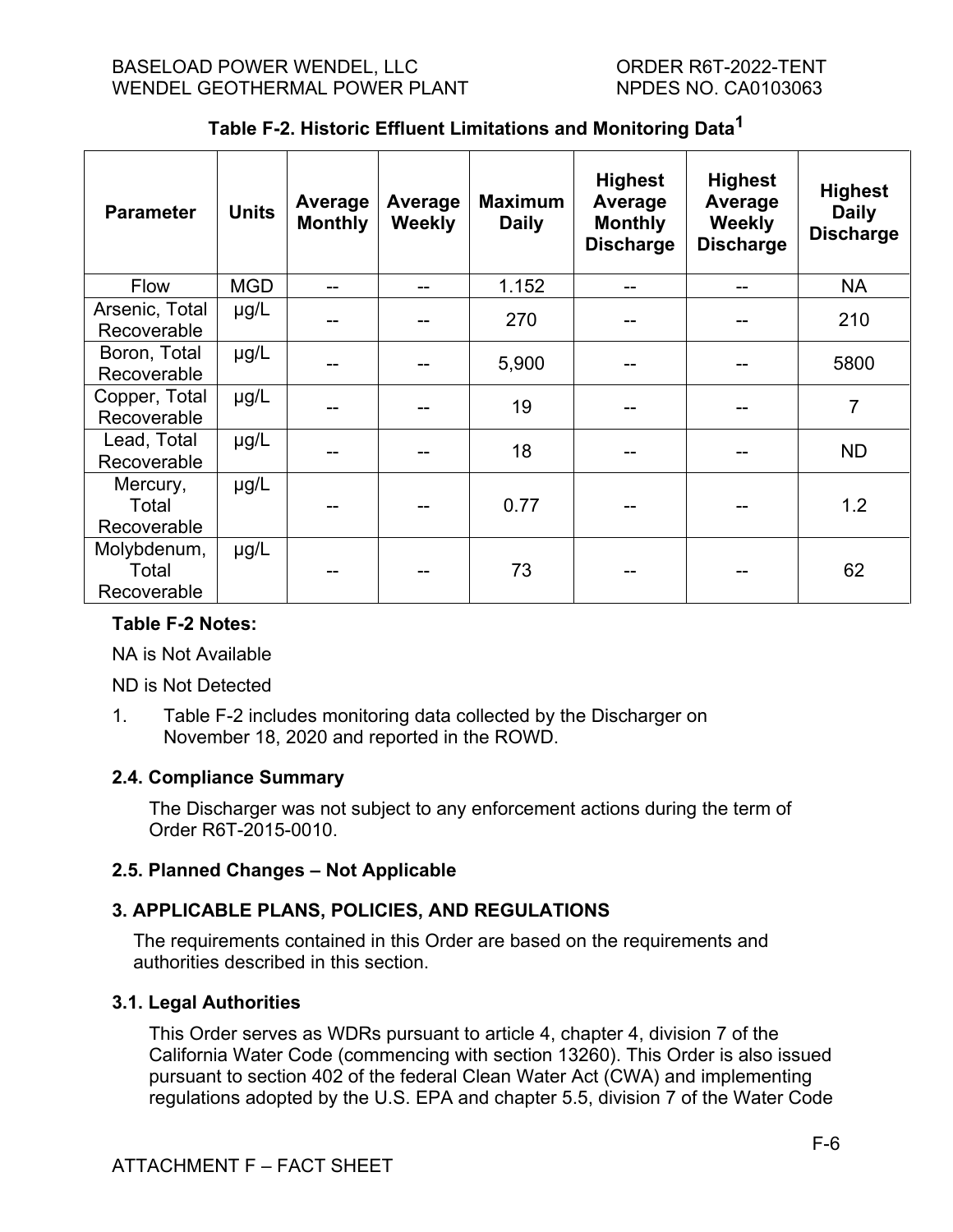(commencing with section 13370). It shall serve as an NPDES permit authorizing the Discharger to discharge into waters of the United States at the discharge location described in Table 1 subject to the WDRs in this Order.

## <span id="page-52-0"></span>**3.2. California Environmental Quality Act (CEQA)**

Under Water Code section 13389, this action to adopt an NPDES permit is exempt from CEQA, (commencing with section 21100) of division 13 of the Public Resources Code. This action also involves the re-issuance of WDRs for an existing facility with a discharge to groundwater of the Honey Lake Valley Basin and, as such, is also exempt from CEQA as an existing facility for which no expansion of its existing use is being permitted pursuant to title 14, California Code of Regulations, section 15301.

## <span id="page-52-1"></span>**3.3. State and Federal Laws, Regulations, Policies, and Plans**

3.3.1. **Water Quality Control Plan.** The Lahontan Water Board adopted *The Water Quality Control Plan for the Lahontan Region* (hereinafter Basin Plan) on March 31, 1995 that designates beneficial uses, establishes water quality objectives, and contains implementation programs and policies to achieve those objectives for all waters addressed through the plan. Requirements in this Order implement the Basin Plan. In addition, the Basin Plan implements State Water Board Resolution 88-63, which established state policy that all waters, with certain exceptions, should be considered suitable or potentially suitable for municipal or domestic supply (MUN). However, the Basin Plan does not designate municipal uses for Wendel Hot Springs based on a Use Attainability Analysis and a U.S. EPA-approved Basin Plan amendment that removed this potential surface water use after consideration of Resolution 88-63 criteria and federal water quality standards regulations.

The Basin Plan also identifies beneficial uses of groundwater that are applicable to all groundwater in the Lahontan Region. Beneficial uses of specific groundwater basins in the Lahontan Region are designated in Table 2-2 of the Basin Plan. The Facility is located within the Honey Lake Valley Basin. Unless otherwise designated by the Lahontan Water Board, all groundwaters are considered suitable, or potentially suitable, for MUN.

Thus, the beneficial uses applicable to Wendel Hot Springs in the Susanville Hydrologic Unit and groundwater in the Honey Lake Valley Basin are as follows.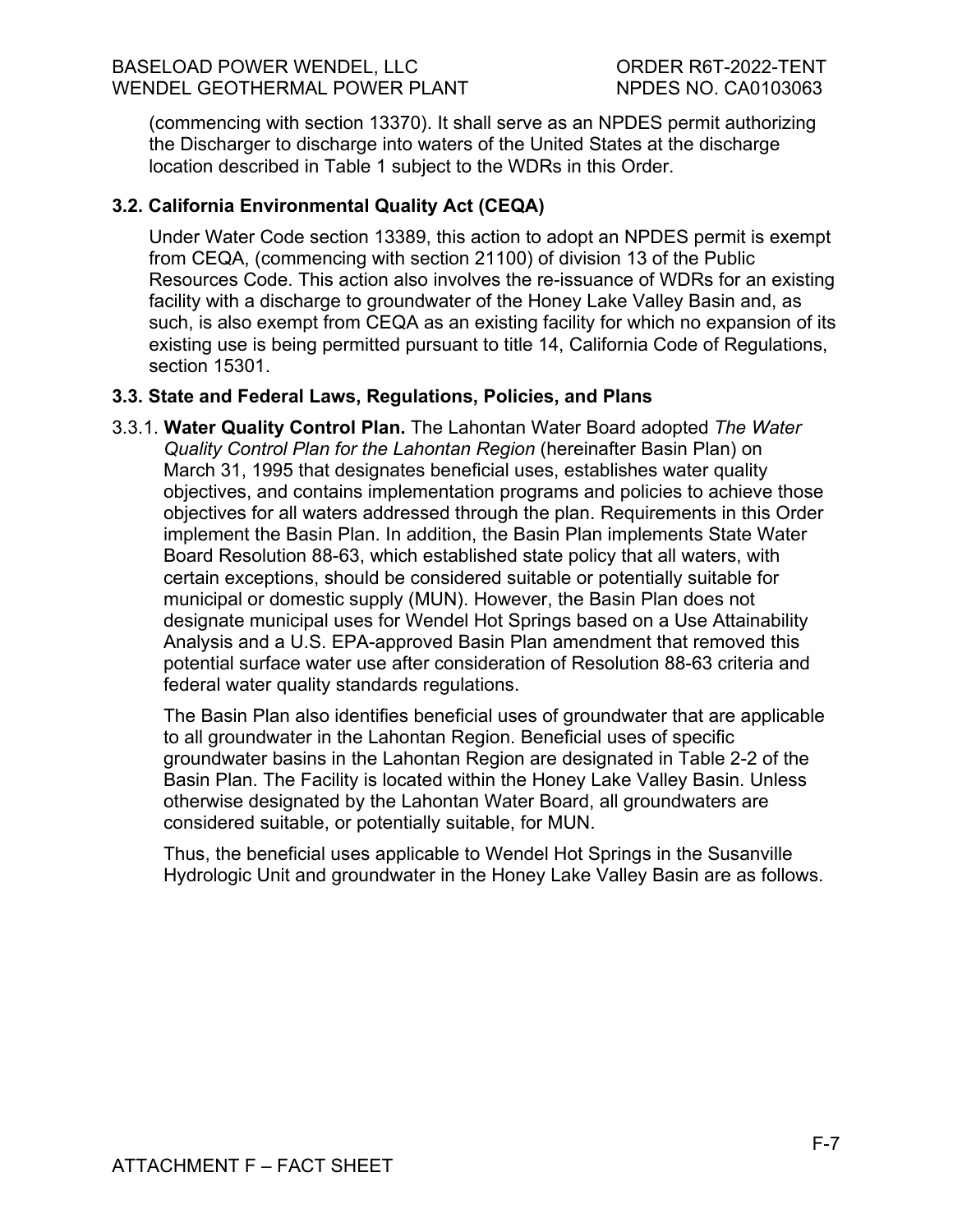<span id="page-53-0"></span>

| <b>Discharge</b><br><b>Point</b> | <b>Receiving Water Name</b> | <b>Beneficial Use(s)</b>                                                                                                                                                                                                                                                                      |
|----------------------------------|-----------------------------|-----------------------------------------------------------------------------------------------------------------------------------------------------------------------------------------------------------------------------------------------------------------------------------------------|
| 001                              | <b>Wendel Hot Springs</b>   | Agricultural Supply (AGR);<br><b>Groundwater Recharge</b><br>(GWR); Freshwater Replenishment<br>(FRSH); Hydropower<br>Generation (POW); Water Contact<br>Recreation (REC-1);<br>Non-Contact Water Recreation (REC-<br>2); Wildlife Habitat<br>(WILD); and Water Quality<br>Enhancement (WQE). |
|                                  | Honey Lake Valley Basin     | Agricultural Supply (AGR);<br>Freshwater Replenishment (FRSH);<br>Industrial Service Supply (IND);<br><b>Municipal and Domestic Supply</b><br>(MUN); Wildlife Habitat (WILD).                                                                                                                 |

## **Table F-3. Basin Plan Beneficial Uses**

- 3.3.2. **National Toxics Rule (NTR) and California Toxics Rule (CTR).** U.S. EPA adopted the NTR on December 22, 1992, and later amended it on May 4, 1995 and November 9, 1999. About forty criteria in the NTR applied in California. On May 18, 2000, U.S. EPA adopted the CTR. The CTR promulgated new toxics criteria for California and, in addition, incorporated the previously adopted NTR criteria that were applicable in the state. The CTR was amended on February 13, 2001. These rules contain federal water quality criteria for priority pollutants.
- **3.3.3. State Implementation Policy.** On March 2, 2000, the State Water Board adopted the *Policy for Implementation of Toxics Standards for Inland Surface Waters, Enclosed Bays, and Estuaries of California* (State Implementation Policy or SIP). The SIP became effective on April 28, 2000, with respect to the priority pollutant criteria promulgated for California by the U.S. EPA through the NTR and to the priority pollutant objectives established by the Lahontan Water Board in the Basin Plan. The SIP became effective on May 18, 2000, with respect to the priority pollutant criteria promulgated by the U.S. EPA through the CTR. The State Water Board adopted amendments to the SIP on February 24, 2005, that became effective on July 13, 2005. The SIP establishes implementation provisions for priority pollutant criteria and objectives and provisions for chronic toxicity control. Requirements of this Order implement the SIP.
- 3.3.4. **Antidegradation Policy.** Federal regulation 40 C.F.R. section 131.12 requires that the state water quality standards include an antidegradation policy consistent with the federal policy. The State Water Board established California's antidegradation policy in State Water Board Resolution 68-16 ("Statement of Policy with Respect to Maintaining High Quality of Waters in California").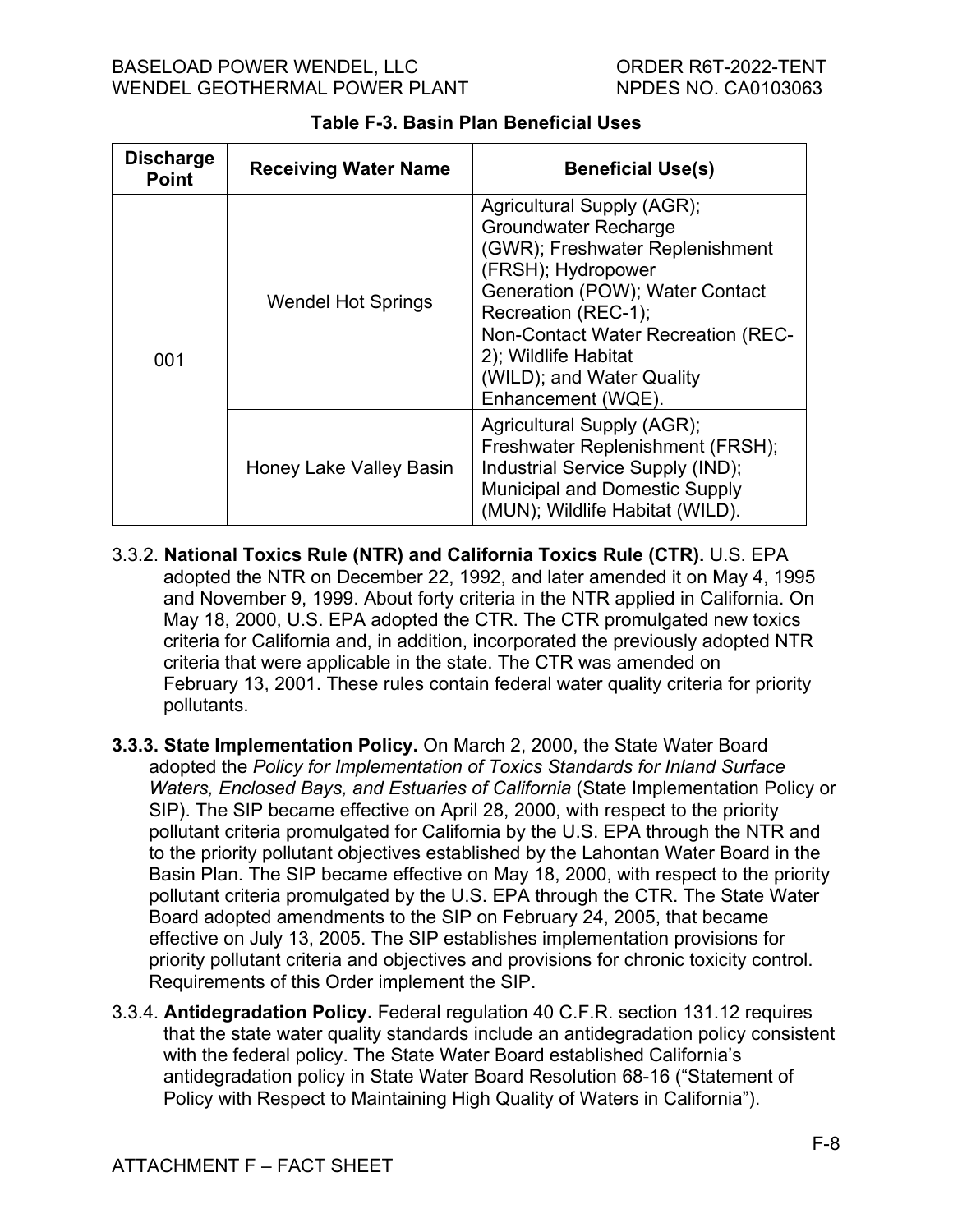Resolution 68-16 is deemed to incorporate the federal antidegradation policy where the federal policy applies under federal law. Resolution 68 16 requires that existing water quality be maintained unless degradation is justified based on specific findings. The Lahontan Water Board's Basin Plan implements, and incorporates by reference, both the State and federal antidegradation policies. The permitted discharge must be consistent with the antidegradation provision of 40 C.F.R. section 131.12 and State Water Board Resolution 68-16.

- 3.3.5. **Anti-Backsliding Requirements.** Sections 402(o) and 303(d)(4) of the CWA and federal regulations at 40 C.F.R. section 122.44(l) restrict backsliding in NPDES permits. These anti-backsliding provisions require that effluent limitations in a reissued permit must be as stringent as those in the previous permit, with some exceptions in which limitations may be relaxed.
- 3.3.6. **Endangered Species Act Requirements.** This Order does not authorize any act that results in the taking of a threatened or endangered species or any act that is now prohibited, or becomes prohibited in the future, under either the California Endangered Species Act (Fish and Game Code, §§ 2050 to 2097) or the Federal Endangered Species Act (16 U.S.C.A. §§ 1531 to 1544). This Order requires compliance with effluent limits, receiving water limits, and other requirements to protect the beneficial uses of waters of the state. The Discharger is responsible for meeting all requirements of the applicable Endangered Species Act.

## <span id="page-54-0"></span>**3.4. Impaired Water Bodies on the CWA section 303(d) List**

U.S. EPA approved the State's 2014 and 2016 CWA section 303(d) list of impaired water bodies on April 6, 2018, prepared pursuant to CWA section 303(d), which requires identification of specific water bodies where it is expected that water quality standards will not be met after implementation of technology-based effluent limitations on point sources. The Lahontan Water Board plans to adopt Total Maximum Daily Loads (TMDLs) for applicable pollutants in impaired water bodies on the 303(d) list where it has not done so already. TMDLs establish waste load allocations (WLAs) for point sources and load allocations for non-point sources and are established to achieve the water quality standards for the impaired water bodies.

Wendel Hot Springs is not listed as an impaired water body. However, both Honey Lake and the Honey Lake Area Wetlands, which both ultimately receive discharges from the Facility, are listed on the 2018 CWA section 303(d) list as impaired. Honey Lake is listed as impaired for arsenic and salinity/TDS/chlorides; the sources for both impairments are unknown. The Honey Lake Area Wetlands is listed for metals and the source of impairment is unknown. TMDLs for both Honey Lake and the Honey Lake Area Wetlands impairments are planned for completion by 2031.

## <span id="page-54-1"></span>**3.5. Other Plans, Polices and Regulations – Not Applicable**

# <span id="page-54-2"></span>**4. RATIONALE FOR EFFLUENT LIMITATIONS AND DISCHARGE SPECIFICATIONS**

The CWA requires point source dischargers to control the amount of conventional, non-conventional, and toxic pollutants that are discharged into the waters of the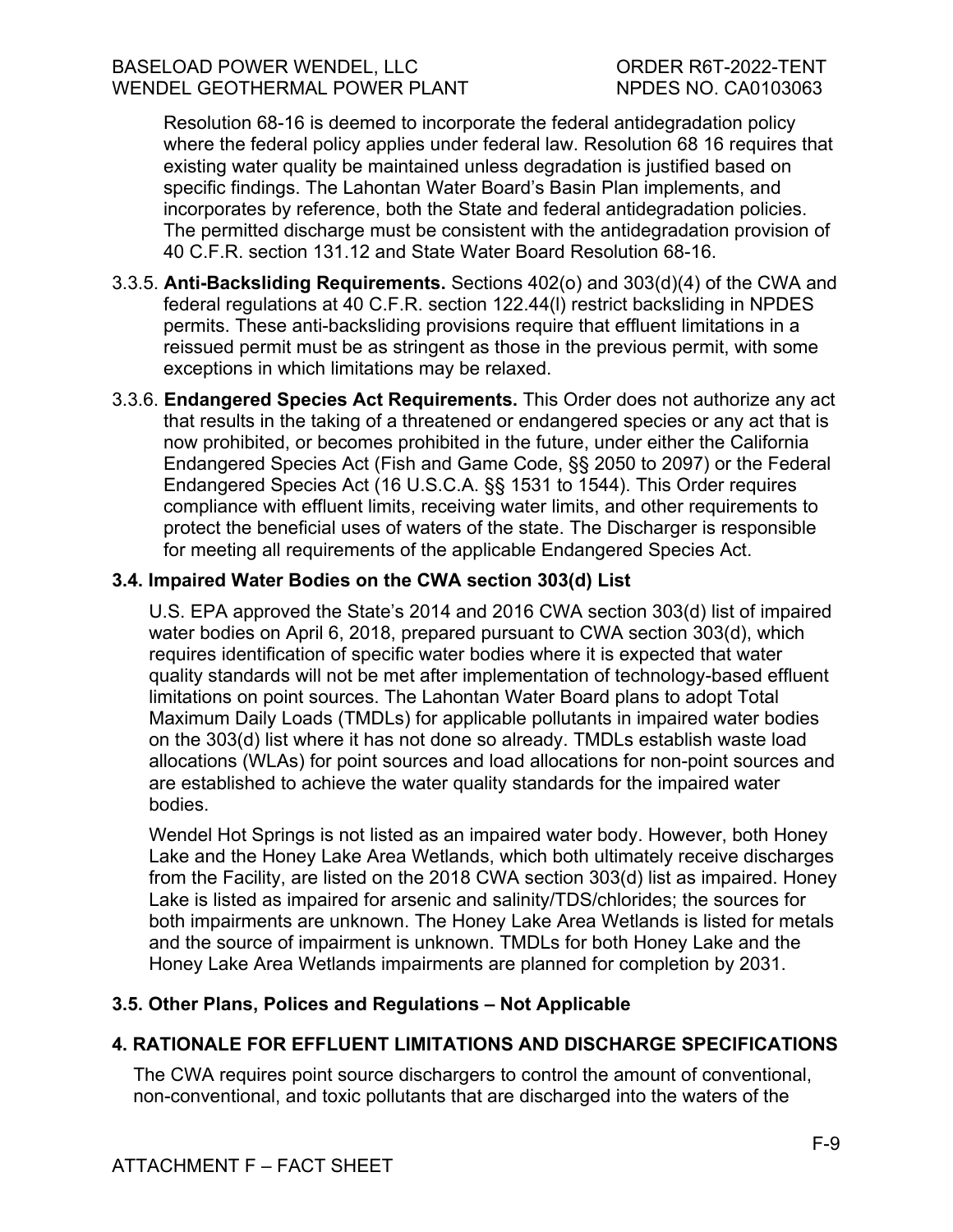United States. The control of pollutants discharged is established through effluent limitations and other requirements in NPDES permits. There are two principal bases for effluent limitations in the Code of Federal Regulations:

40 C.F.R. section 122.44(a) requires that permits include applicable technologybased limitations and standards; and 40 C.F.R. section 122.44(d) requires that permits include water quality-based effluent limitations to attain and maintain applicable numeric and narrative water quality criteria to protect the beneficial uses of the receiving water.

## <span id="page-55-0"></span>**4.1. Discharge Prohibitions**

- 4.1.1. The discharge prohibitions established in this Order are from waste discharge prohibitions in the Basin Plan that apply to the entire Lahontan Region (section 4.1) or based on discharge prohibitions specified in the Water Code.
- 4.1.2. Consistent with the Region-wide prohibition established in section 4.1 of the Basin Plan, this Order prohibits the discharge of pesticides to surface or groundwaters. Exemptions may be granted by the Water Board provided that specific exemption criteria specified in section 4.1 of the Basin Plan are satisfied.
- 4.1.3. This maximum daily flow prohibition in section 3.1.8 of the Order is based on the design flow of the Facility. Order R6T-2015-0010 included flow as an effluent limit based on the Facility design flow. Flow is not a pollutant and therefore has been changed from an effluent limit to a discharge prohibition in this Order, which is an equivalent level of regulation. This Order is not less stringent because compliance with flow as a discharge prohibition will be calculated the same way as the previous Order.
- 4.1.4. This Order prohibits the discharge of petroleum-based oil lubricants. To prevent the addition of petroleum-based chemicals into the effluent from the Facility, the Discharger is required to use non-petroleum-based pump oil lubricants. The ROWD did not identify the use or discharge of petroleum-based products from the Facility. The Discharger's planned use of a lubricant during pump operation was identified by Lahontan Water Board staff during an inspection in May 2021. In the Notice of Complete ROWD letter issued to the Discharger in August 2021, the Lahontan Water Board requested the Discharger research and utilize a nonpetroleum-based pump lubricant. On February 23, 2022, the Discharger supplied information concluding that food grade machinery oil would be a suitable alternative.

# <span id="page-55-1"></span>**4.2. Technology-Based Effluent Limitations**

# 4.2.1. **Scope and Authority**

Section 301(b) of the CWA and implementing U.S. EPA permit regulations at 40 C.F.R. section 122.44 require that permits include conditions meeting applicable technology-based requirements at a minimum, and any more stringent effluent limitations necessary to meet applicable water quality standards. The discharge authorized by this Order must meet minimum federal technology-based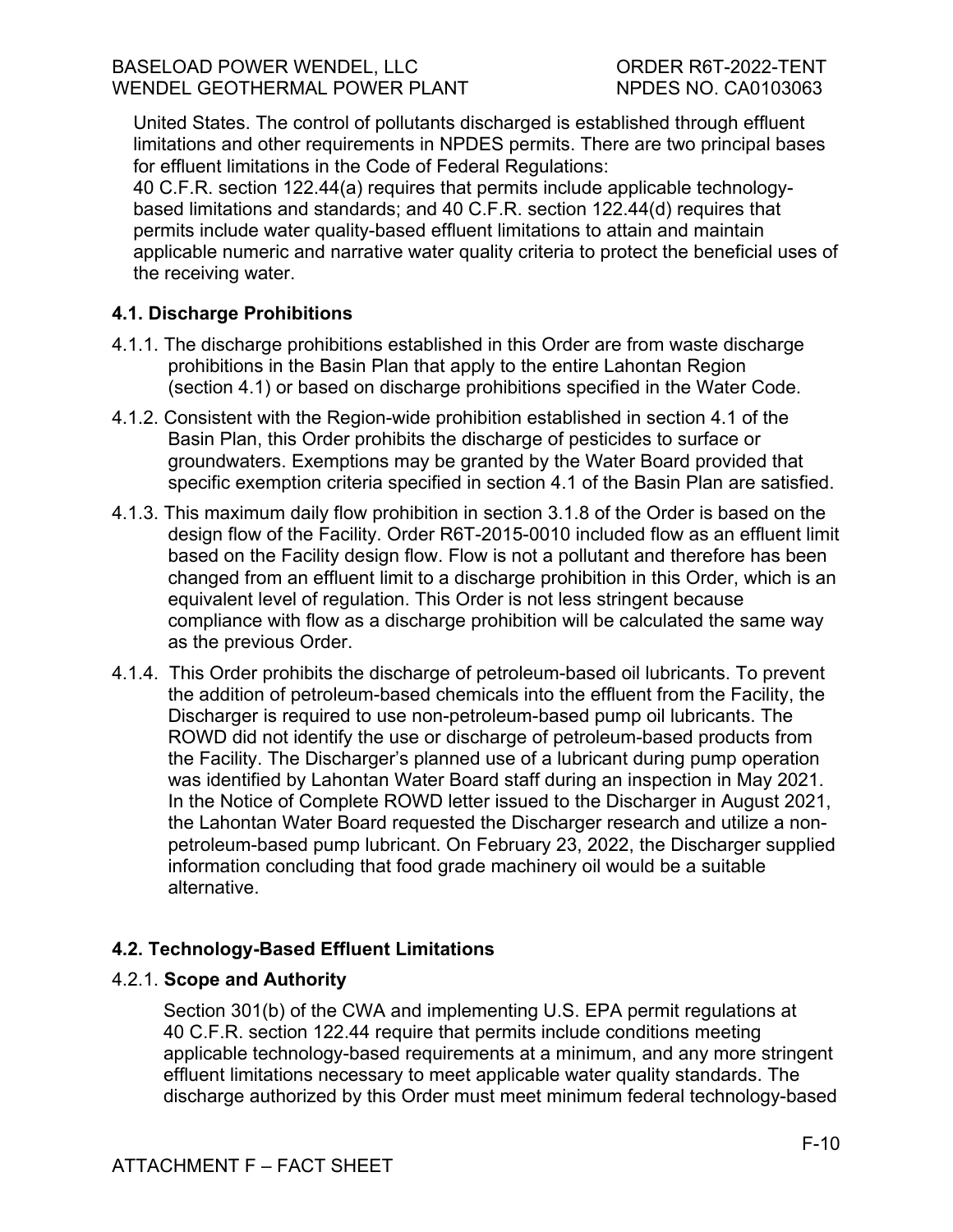requirements based on Best Professional Judgment (BPJ) in accordance with 40 C.F.R. section 125.3.

The CWA requires that technology-based effluent limitations be established based on several levels of controls:

- 4.2.1.1. Best practicable treatment control technology (BPT) represents the average of the best existing performance by well-operated facilities within an industrial category or subcategory. BPT standards apply to toxic, conventional, and nonconventional pollutants.
- 4.2.1.2. Best available technology economically achievable (BAT) represents the best existing performance of treatment technologies that are economically achievable within an industrial point source category. BAT standards apply to toxic and non-conventional pollutants.
- 4.2.1.3. Best conventional pollutant control technology (BCT) represents the control from existing industrial point sources of conventional pollutants including biochemical oxygen demand, total suspended solids, fecal coliform, pH, and oil and grease. The BCT standard is established after considering a two-part reasonableness test. The first test compares the relationship between the costs of attaining a reduction in effluent discharge and the resulting benefits. The second test examines the cost and level of reduction of pollutants from the discharge from publicly owned treatment works to the cost and level of reduction of such pollutants from a class or category of industrial sources. Effluent limitations must be reasonable under both tests.
- 4.2.1.4. New source performance standards (NSPS) represent the best available demonstrated control technology standards. The intent of NSPS guidelines is to set limitations that represent state-of-the-art treatment technology for new sources.

The CWA requires U.S. EPA to develop effluent limitations, guidelines and standards (ELGs) representing application of BPT, BAT, BCT, and NSPS. Section 402(a)(1) of the CWA and 40 C.F.R. section 125.3 authorize the use of BPJ to derive technology-based effluent limitations on a case-by-case basis where ELGs are not available for certain industrial categories and/or pollutants of concern. Where BPJ is used, the Lahontan Water Board must consider specific factors outlined in 40 C.F.R. section 125.3.

## 4.2.2. **Applicable Technology-Based Effluent Limitations**

There are no ELGs applicable to discharges associated with geothermal power plants. Therefore technology-based effluent limitations will be established for Discharge Point 001 based on BPJ, as described further below.

4.2.1.2. Best Management Practices Plan. Due to the lack of national ELGs for discharges from the geothermal power plant and pursuant to 40 C.F.R. section 122.44(k), the Discharger is required to develop and implement a Best Management Practices (BMP) Plan. The BMP Plan, based on BPJ, will serve as the equivalent of technology-based effluent limitations, to carry out the purposes and intent of the CWA. The Discharger is specifically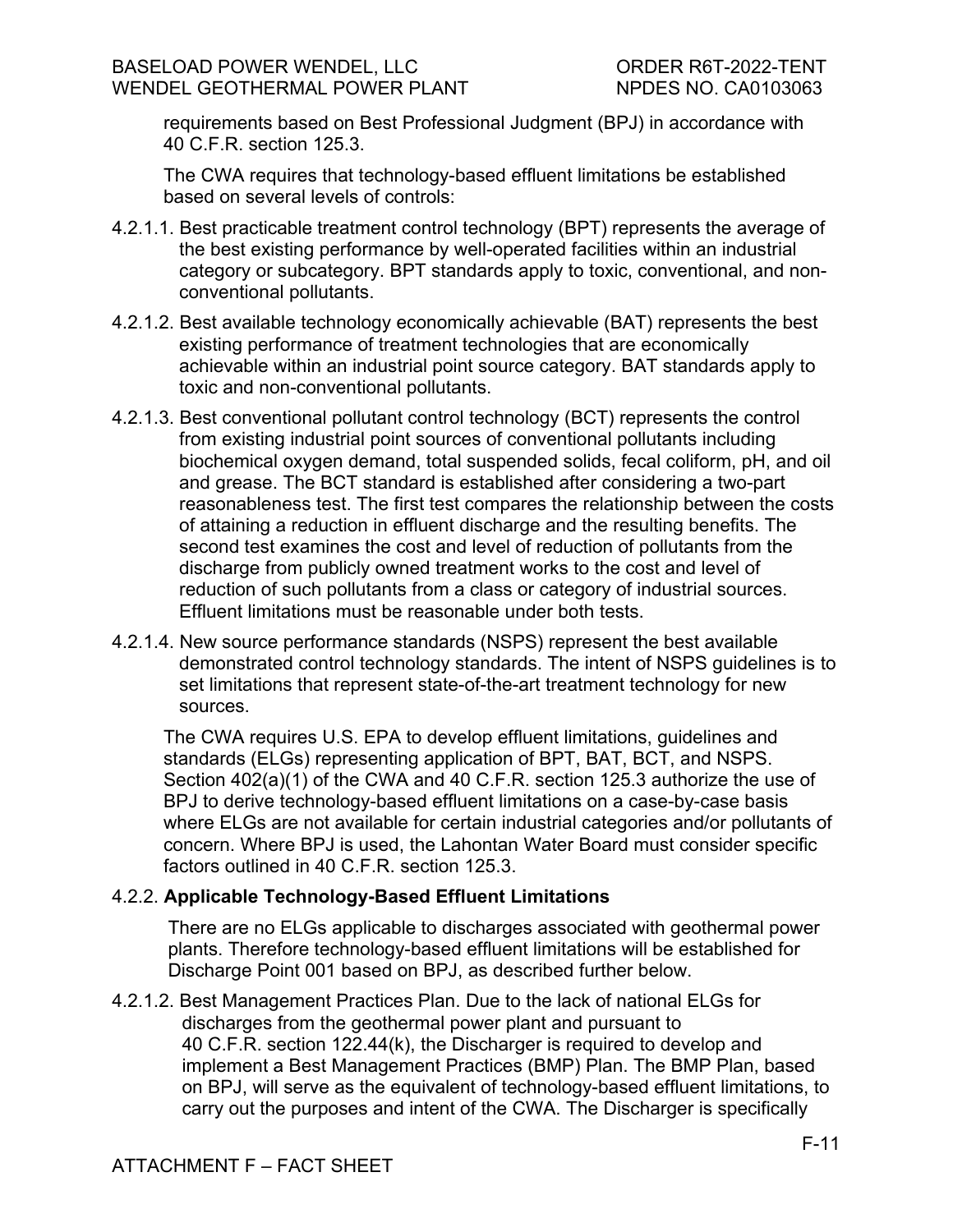required to develop and implement a BMP Plan in accordance with the requirements specified in Attachment G. The purpose of the BMP Plan will be to prevent the introduction of chemicals or other substances into the Facility and prevent the addition of pollutants from other non-permitted process waters, spills, or other potential sources of pollutants at the Facility. The BMP Plan must include site-specific plans and procedures implemented and/or to be implemented to prevent pollutants from being discharged to Wendel Hot Springs.

## <span id="page-57-0"></span>**4.3. Water Quality-Based Effluent Limitations (WQBELs)**

#### 4.3.1. **Scope and Authority**

CWA section 301(b) and 40 C.F.R. section 122.44(d) require that permits include limitations more stringent than applicable federal technology-based requirements where necessary to achieve applicable water quality standards.

Section 122.44(d)(1)(i) of 40 C.F.R. requires that permits include effluent limitations for all pollutants that are or may be discharged at levels that have the reasonable potential to cause or contribute to an exceedance of a water quality standard, including numeric and narrative objectives within a standard. Where reasonable potential has been established for a pollutant, but there is no numeric criterion or objective for the pollutant, water quality-based effluent limitations (WQBELs) must be established using: (1) U.S. EPA criteria guidance under CWA section 304(a), supplemented where necessary by other relevant information; (2) an indicator parameter for the pollutant of concern; or (3) a calculated numeric water quality criterion, such as a proposed state criterion or policy interpreting the state's narrative criterion, supplemented with other relevant information, as provided in section 122.44(d)(1)(vi).

The process for determining reasonable potential and calculating WQBELs when necessary is intended to protect the designated uses of the receiving water as specified in the Basin Plan and achieve applicable water quality objectives and criteria that are contained in other state plans and policies, or any applicable water quality criteria contained in the CTR and NTR.

#### 4.3.2. **Applicable Beneficial Uses and Water Quality Criteria and Objectives**

The Basin Plan designates beneficial uses, establishes water quality objectives, and contains implementation programs and policies to achieve those objectives for all waters addressed through the plan. In addition, the Basin Plan implements State Water Board Resolution No. 88-63, which established state policy that all waters, with certain exceptions, should be considered suitable or potentially suitable for municipal or domestic supply.

The federal CWA section 101(a)(2), states: *"it is the national goal that wherever attainable, an interim goal of water quality which provides for the protection and propagation of fish, shellfish, and wildlife, and for recreation in and on the water be achieved by July 1, 1983."* Federal Regulations, developed to implement the requirements of the CWA, create a rebuttable presumption that all waters be designated as fishable and swimmable. Federal Regulations,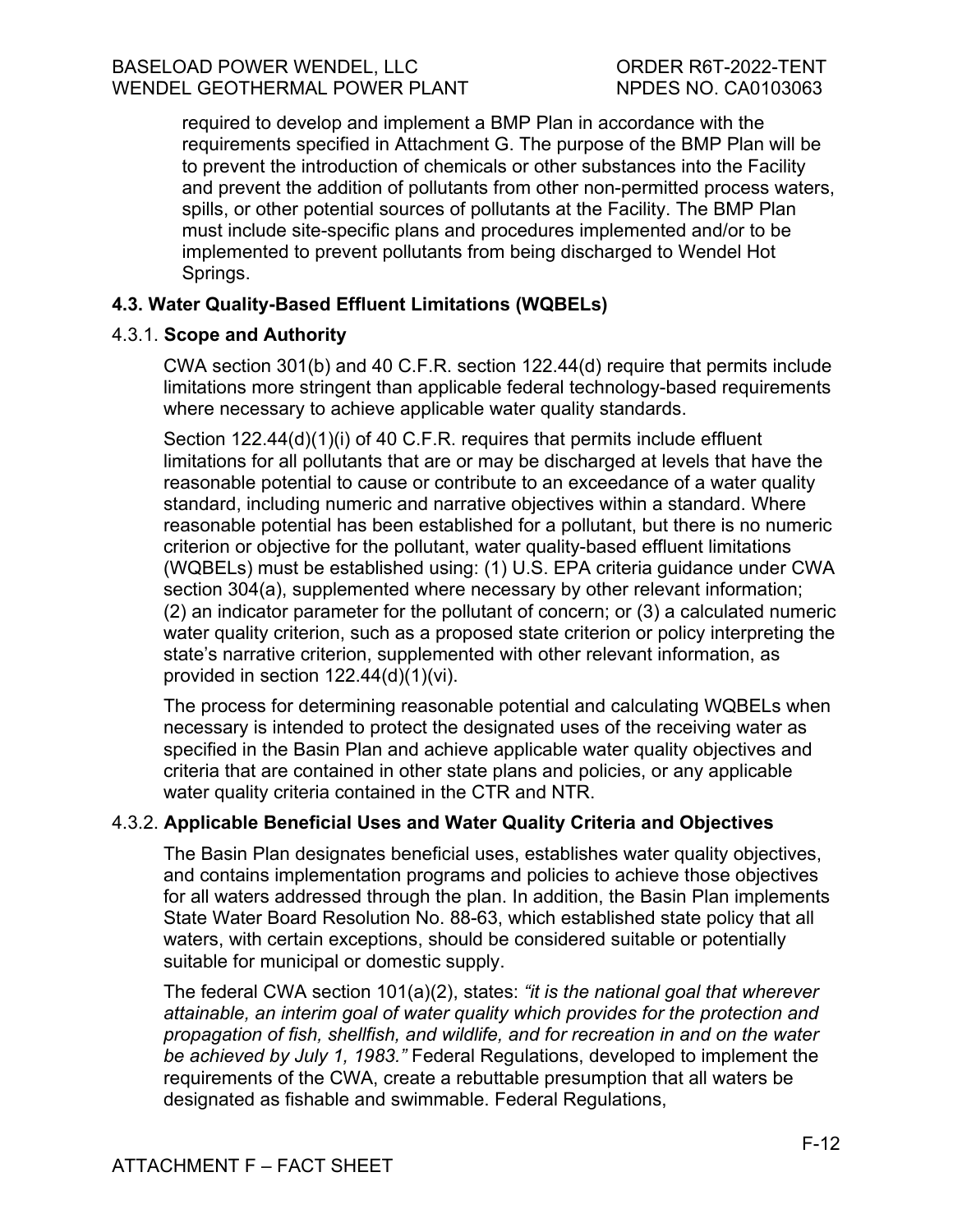#### BASELOAD POWER WENDEL, LLC ORDER R6T-2022-TENT WENDEL GEOTHERMAL POWER PLANT NPDES NO. CA0103063

40 C.F.R. sections 131.2 and 131.10, require that all waters of the State be regulated to protect the beneficial uses of public water supply, protection and propagation of fish, shellfish and wildlife, recreation in and on the water, agricultural, industrial and other purposes including navigation. 40 C.F.R. section 131.3(e) defines existing beneficial uses as those uses actually attained after November 28, 1975, whether or not they are included in the water quality standards. Federal regulation, 40 C.F.R. section 131.10 requires that uses be obtained by implementing effluent limitations, requires that all downstream uses be protected and states that in no case shall a state adopt waste transport or waste assimilation as a beneficial use for any waters of the United States.

- 4.3.2.1. **Receiving Water and Beneficial Uses.** The Facility discharges wastewater to the Wendel Hot Springs, a water of the United States. The beneficial uses applicable to the Wendel Hot Springs are presented in Table F-3.
- 4.3.2.2. **Water Quality Objectives.** The water quality objectives applicable to the receiving water for this discharge are from the Basin Plan; the CTR, established by U.S. EPA at 40 C.F.R. section 131.38; and the NTR, established by U.S. EPA at 40 C.F.R. section 131.36. Some pollutants have water quality objectives established by more than one of these sources.
- 4.3.2.2.1 **Basin Plan.** The Basin Plan specifies numeric and narrative water quality objectives for pollutants in order to protect beneficial uses. The narrative toxicity objective states, "*All waters shall be maintained free of toxic substances in concentrations that are toxic to, or that produce detrimental physiological responses in human, plant, animal, or aquatic life*." The Chemical Constituents provisions in the Basin Plan also states, "*Water designated as AGR shall not contain concentrations of chemical constituents in amounts that adversely affect the water for beneficial uses (i.e., agricultural purposes)*." Effluent limitations and provisions contained in this Order are designed to implement these objectives, based on available information.
- 4.3.2.2.2 **CTR.** The CTR specifies numeric aquatic life criteria for 23 priority toxic pollutants and numeric human health criteria for 57 priority toxic pollutants. These criteria apply to all inland surface waters and enclosed bays and estuaries. Human health criteria are further identified as for "water and organisms" or for "organisms only."
- 4.3.2.2.3 **NTR.** The NTR establishes numeric aquatic life criteria for selenium and numeric human health criteria for 33 toxic organic pollutants.

## 4.3.3. **Determining the Need for WQBELs**

Assessing whether a pollutant has reasonable potential to exceed a water quality objective in the water body is the fundamental step in determining whether or not a WQBEL is required.

#### 4.3.3.1. **Reasonable Potential Analysis Methodology**

According to SIP section 1.3, the RPA begins with identifying the observed maximum effluent concentration (MEC) for each pollutant based on effluent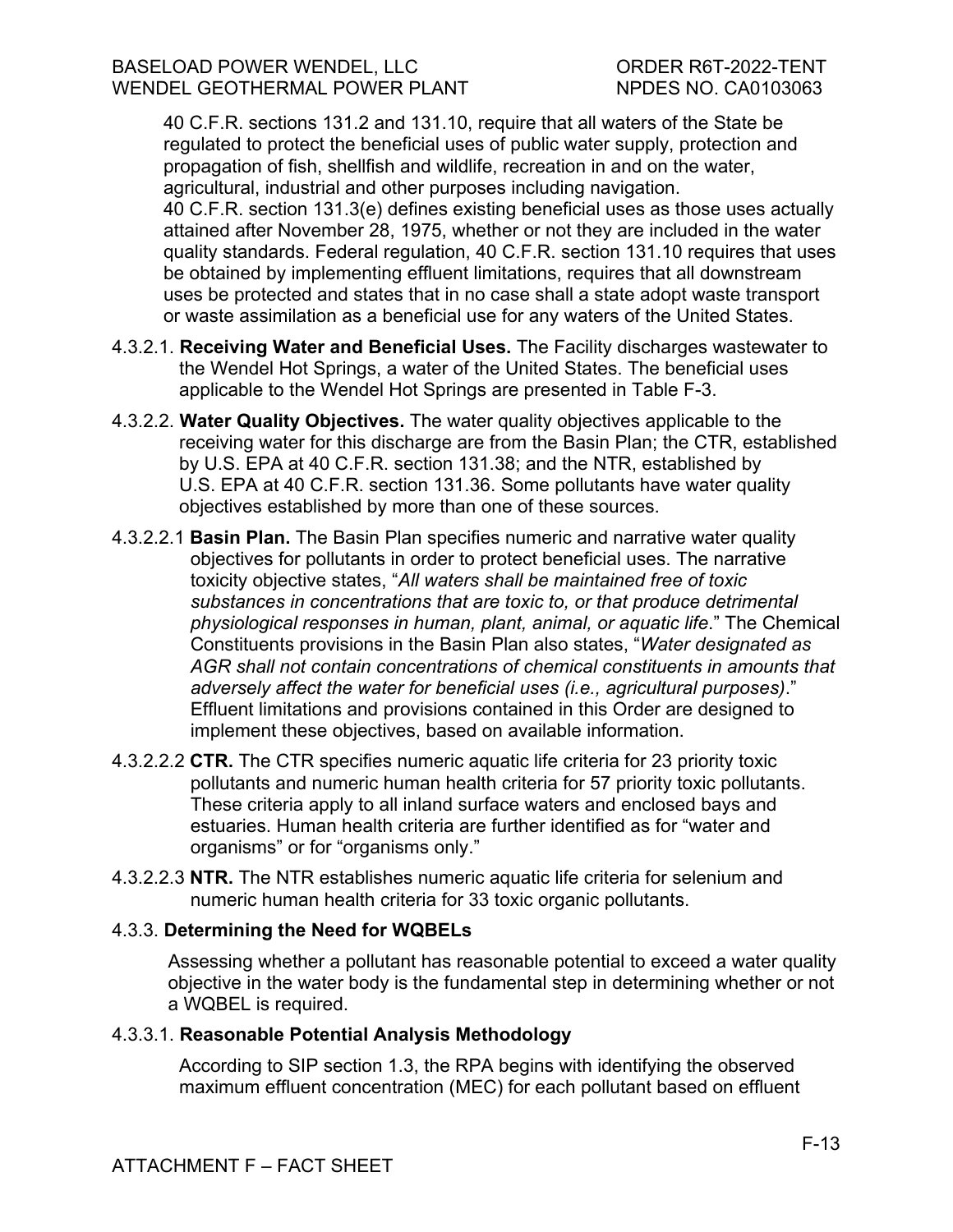concentration data. There are three triggers in determining reasonable potential:

- 4.3.3.1.1. Trigger 1 is activated if the MEC is greater than or equal to the lowest applicable water quality objective (MEC  $\geq$  water quality objective), which has been adjusted, if appropriate, for pH, hardness, and translator data. If the MEC is greater than or equal to the adjusted water quality objective, then that pollutant has reasonable potential, and a WQBEL is required.
- 4.3.3.1.2. Trigger 2 is activated if the observed maximum ambient background concentration (B) is greater than the adjusted water quality objective (B > water quality objective) and the pollutant is detected in any of the effluent samples.
- 4.3.3.1.3. Trigger 3 is activated if a review of other information determines that a WQBEL is required to protect beneficial uses, even though both MEC and B are less than the water quality objective.

To maintain consistency in methodology for permitting discharges of various constituents, the Lahontan Water Board used the same procedures required by the SIP for CTR constituents to evaluate reasonable potential and, where necessary, develop WQBELs for non-CTR constituents. For constituents with no promulgated numeric water quality criteria or objectives, the Lahontan Water Board interpreted narrative objectives from the Basin Plan to establish the basis for reasonable potential and effluent limitation calculations.

#### 4.3.3.2. **Data and Information Used for the RPA**

The following describes the data used to perform an RPA for discharges from Discharge Point 001.

- 4.3.3.2.1. **Effluent Data.** Effluent monitoring data reported in the Discharger's ROWD, one additional sample collected on November 18, 2020, and the nature of the discharge from Discharge Point 001 were analyzed to determine if the discharge has reasonable potential.
- 4.3.3.2.2. **Hardness.** Some freshwater metal objectives are hardness dependent. The lower the hardness, the more stringent the resulting criterion is. Effluent hardness data was not collected by the Discharger during the term of Order R6T-2015-0010; therefore, hardness data collected during the term of previous Order R6T-2009-0006 was used to determine water quality objectives for hardness-dependent metals for this Order. Effluent hardness data collected during the term of previous Order R6T-2009-0006 ranged from 39.9 mg/L (as CaCO3) to 47.4 mg/L (as CaCO3). The low end of the range was conservatively used to determine the objectives for this Order.
- 4.3.3.2.3. **Ambient Background Data.** The ambient receiving waters for the discharges are remnants of the former Wendel Hot Springs, and associated wetlands and channels on the margins of, or terminating at, Honey Lake. No upstream (i.e., ambient background) receiving water data has been collected. Order R6T-2015-0010 required monitoring of the influent, which is considered representative of the natural geothermal fluid prior to heat exchange within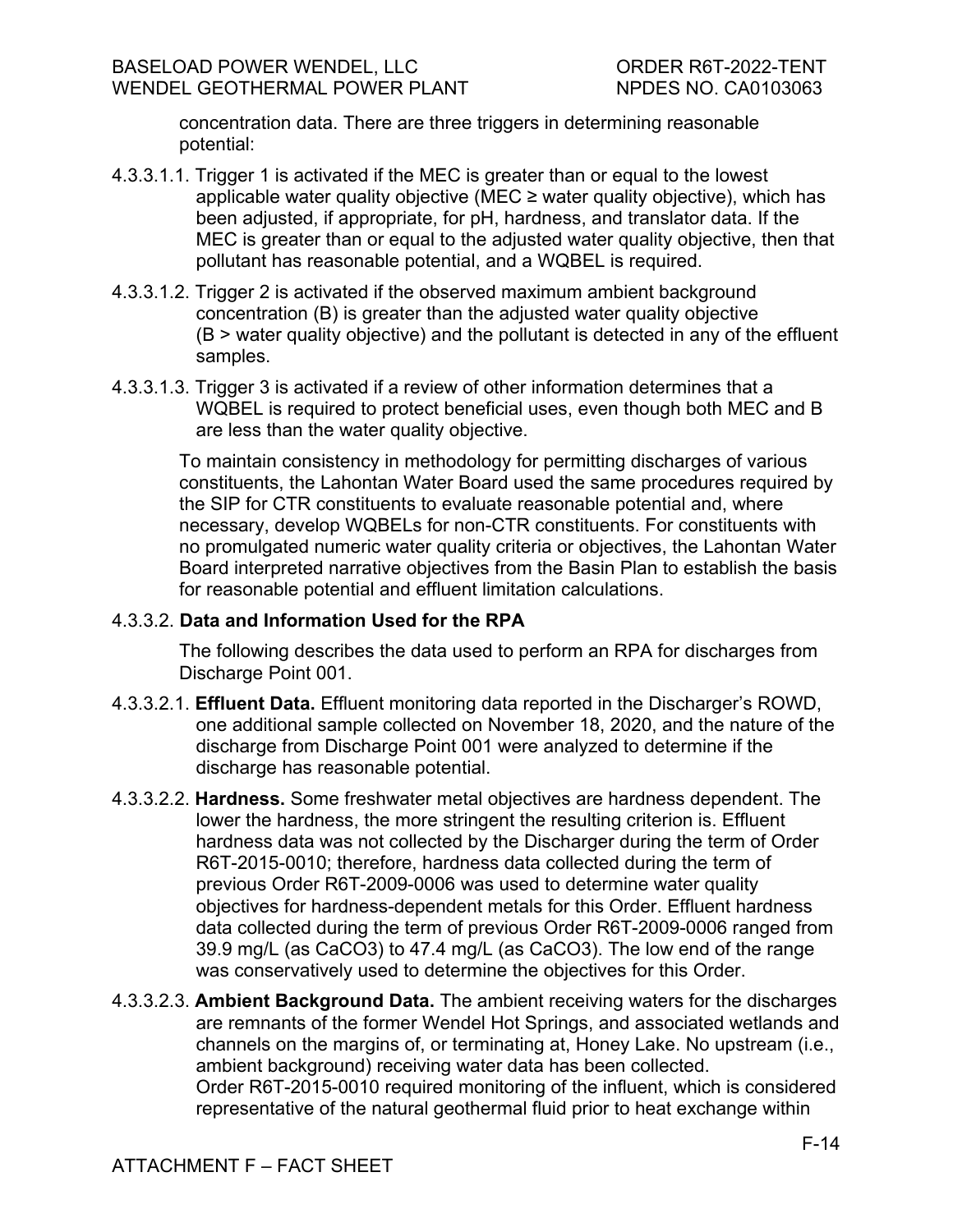the Facility. Consistent with Order R6T-2015-0010, influent data was used to represent ambient background data for the purposes of determining whether a reasonable potential exists based on Trigger 2.

- 4.3.3.2.4. **Assimilative Capacity/Mixing Zone.** The Discharger has not provided an approved dilution/mixing zone study that meets the requirements in section 1.4.2.2 of the SIP; therefore, the worst-case dilution is assumed to be zero to provide protection of the receiving water beneficial uses. The impact of assuming zero assimilative capacity within the receiving water is that effluent limitations are applied end-of-pipe, with no allowance for dilution within the receiving water.
- 4.3.3.3. **Reasonable Potential Analysis.** The MECs and the most stringent applicable water quality objectives used in the RPA are presented in the following table, along with the RPA results for each pollutant. Reasonable potential was not determined for all pollutants because there are no water quality objectives for all pollutants, and monitoring data are unavailable for others. Based on a review of the influent and effluent data collected, the pollutants that exhibit reasonable potential by Trigger 1 are arsenic, bis (2-ethylhexyl) phthalate, boron, copper, mercury, and molybdenum.

| CTR#            | <b>Priority Pollutants</b> | Governing<br><b>Water</b><br><b>Quality</b><br><b>Objective</b><br>$(\mu g/L)$ | <b>MEC or</b><br><b>Minimum</b><br>$DL$ (µg/L) | <b>Maximum</b><br><b>Background</b><br>or Minimum<br>DL $(\mu g/L)^{1,2}$ | <b>RPA Results<sup>3</sup></b>                 |
|-----------------|----------------------------|--------------------------------------------------------------------------------|------------------------------------------------|---------------------------------------------------------------------------|------------------------------------------------|
| 1               | Antimony                   | 4,300                                                                          | $5$                                            | $\overline{4}$                                                            | No Limit                                       |
| $\overline{2}$  | Arsenic                    | 150                                                                            | 210                                            | 210                                                                       | <b>Limit Required</b>                          |
| 3               | <b>Beryllium</b>           | No Criteria                                                                    | $5$                                            | $\overline{2}$                                                            | Undetermined                                   |
| 4               | Cadmium                    | 1.2                                                                            | $5$                                            | Not<br>Available                                                          | No Limit                                       |
| 5a              | Chromium (III)             | 98                                                                             | $5$                                            | 2                                                                         | No Limit                                       |
| 5 <sub>b</sub>  | Chromium (VI)              | 11                                                                             | <b>Not</b><br>Available                        | 0.2                                                                       | No Limit                                       |
| 6               | Copper                     | 4.3                                                                            | $\overline{7}$                                 | 280 (DNQ)                                                                 | <b>Limit Required</b>                          |
| $\overline{7}$  | Lead                       | 0.99                                                                           | $5$                                            | 24 (DNQ)                                                                  | No Limit, see<br>section<br>4.3.3.3.2<br>below |
| 8               | Mercury                    | 0.012                                                                          | 1.2                                            | 39                                                                        | <b>Limit Required</b>                          |
| 9               | <b>Nickel</b>              | 24                                                                             | 5                                              | Not<br>Available                                                          | No Limit                                       |
| 10 <sup>1</sup> | Selenium                   | 5                                                                              | $25$                                           | <b>Not</b><br>Available                                                   | No Limit                                       |
| 11              | Silver                     | 0.84                                                                           | $5$                                            | Not<br>Available                                                          | No Limit                                       |

## <span id="page-60-0"></span>**Table F-4. Reasonable Potential Analysis Summary for Discharge Point 001**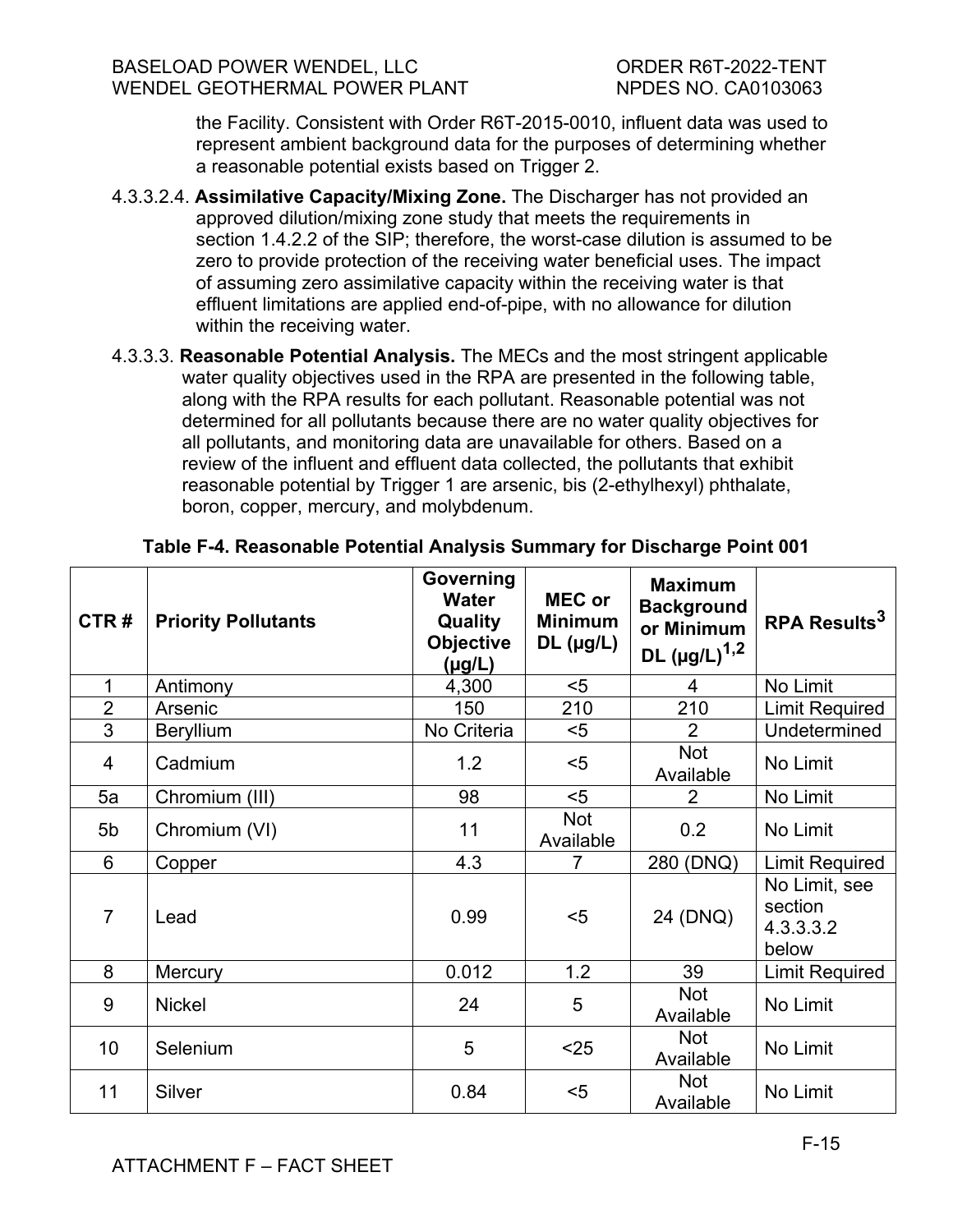#### BASELOAD POWER WENDEL, LLC<br>
WENDEL GEOTHERMAL POWER PLANT
WENDEL GEOTHERMAL
NER PLANT
UNERER SURFALL TOWER PLANT
UNER WENDEL GEOTHERMAL POWER PLANT

| CTR#            | <b>Priority Pollutants</b>  | Governing<br><b>Water</b><br>Quality<br><b>Objective</b><br>$(\mu g/L)$ | <b>MEC or</b><br><b>Minimum</b><br>$DL$ (µg/L) | <b>Maximum</b><br><b>Background</b><br>or Minimum<br>DL $(\mu g/L)^{1,2}$ | RPA Results <sup>3</sup> |
|-----------------|-----------------------------|-------------------------------------------------------------------------|------------------------------------------------|---------------------------------------------------------------------------|--------------------------|
| 12              | Thallium                    | 6.3                                                                     | 2.5                                            | <b>Not</b><br>Available                                                   | No Limit                 |
| 13              | Zinc                        | 55                                                                      | $50$                                           | Not<br>Available                                                          | No Limit                 |
| 14              | Cyanide                     | 5.2                                                                     | < 0.005                                        | <b>Not</b><br>Available                                                   | No Limit                 |
| 15              | Asbestos                    | No Criteria                                                             | < 0.9                                          | <b>Not</b><br>Available                                                   | Undetermined             |
| 16              | 2,3,7,8 TCDD                | 0.0000000<br>14                                                         | < 0.00000<br>0368                              | <b>Not</b><br>Available                                                   | No Limit                 |
| 17              | Acrolein                    | 780                                                                     | $<$ 1                                          | 1.9                                                                       | No Limit                 |
| 18              | Acrylonitrile               | 0.66                                                                    | 2.4                                            | $<$ 4                                                                     | No Limit                 |
| 19              | Benzene                     | 71                                                                      | 8.5                                            | $0.15$ (DNQ)                                                              | No Limit                 |
| 20              | <b>Bromoform</b>            | 360                                                                     | < 0.67                                         | < 0.25                                                                    | No Limit                 |
| 21              | <b>Carbon Tetrachloride</b> | 4.4                                                                     | < 0.05                                         | < 0.088                                                                   | No Limit                 |
| 22              | Chlorobenzene               | 21,000                                                                  | < 0.05                                         | < 0.13                                                                    | No Limit                 |
| 23              | Chlorodibromomethane        | 34                                                                      | < 0.05                                         | < 0.088                                                                   | No Limit                 |
| 24              | Chloroethane                | No Criteria                                                             | < 0.057                                        | < 0.12                                                                    | Undetermined             |
| 25              | 2-Chloroethylvinyl ether    | No Criteria                                                             | < 0.2                                          | Not<br>Available                                                          | Undetermined             |
| 26              | Chloroform                  | No Criteria                                                             | < 0.05                                         | < 0.098                                                                   | Undetermined             |
| 27              | Dichlorobromomethane        | 46                                                                      | < 0.05                                         | < 0.49                                                                    | No Limit                 |
| 28              | 1,1-Dichloroethane          | No Criteria                                                             | < 0.051                                        | < 0.086                                                                   | Undetermined             |
| 29              | 1,2-Dichloroethane          | 99                                                                      | < 0.068                                        | < 0.11                                                                    | No Limit                 |
| 30              | 1,1-Dichloroethylene        | 3.2                                                                     | < 0.05                                         | < 0.14                                                                    | No Limit                 |
| 31              | 1,2-Dichloropropane         | 39                                                                      | < 0.05                                         | < 0.14                                                                    | No Limit                 |
| 32              | 1,3-Dichloropropylene       | 1,700                                                                   | < 0.05                                         | Not<br>Available                                                          | No Limit                 |
| 33              | Ethylbenzene                | 29,000                                                                  | 0.32<br>(DNQ)                                  | < 0.077                                                                   | No Limit                 |
| 34              | <b>Methyl Bromide</b>       | 4,000                                                                   | < 0.077                                        | < 0.18                                                                    | No Limit                 |
| 35              | <b>Methyl Chloride</b>      | No Criteria                                                             | < 0.055                                        | < 0.12                                                                    | Undetermined             |
| 36              | Methylene Chloride          | 1,600                                                                   | < 0.055                                        | < 0.14                                                                    | No Limit                 |
| $\overline{37}$ | 1,1,2,2-Tetrachloroethane   | 11                                                                      | 0.066                                          | < 0.092                                                                   | No Limit                 |
| 38              | Tetrachloroethylene         | 8.9                                                                     | < 0.05                                         | < 0.11                                                                    | No Limit                 |
| 39              | <b>Toluene</b>              | 200,000                                                                 | 3.1                                            | < 0.11                                                                    | No Limit                 |
| 40              | 1,2-Trans-Dichloroethylene  | 140,000                                                                 | < 0.056                                        | < 0.12                                                                    | No Limit                 |
| 41              | 1,1,1-Trichloroethane       | No Criteria                                                             | < 0.05                                         | < 0.083                                                                   | Undetermined             |
| 42              | 1,1,2-Trichloroethane       | 42                                                                      | < 0.05                                         | < 0.1                                                                     | No Limit                 |
| 43              | Trichloroethylene           | 81                                                                      | < 0.081                                        | < 0.1                                                                     | No Limit                 |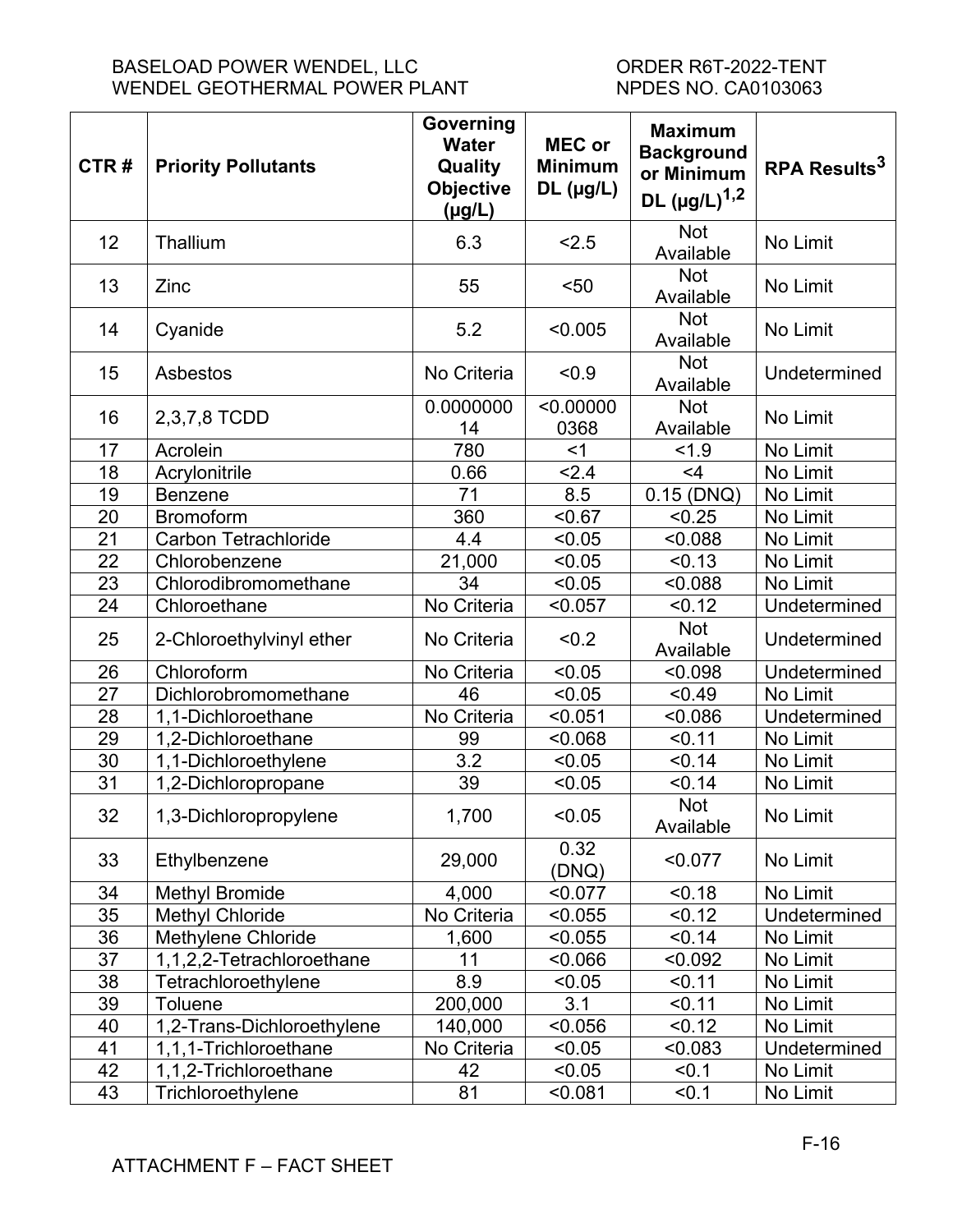### BASELOAD POWER WENDEL, LLC ORDER R6T-2022-TENT WENDEL GEOTHERMAL POWER PLANT NPDES NO. CA0103063

| CTR# | <b>Priority Pollutants</b> | Governing<br><b>Water</b><br>Quality<br><b>Objective</b><br>$(\mu g/L)$ | <b>MEC or</b><br><b>Minimum</b><br>$DL$ (µg/L) | <b>Maximum</b><br><b>Background</b><br>or Minimum<br>DL $(\mu g/L)^{1,2}$ | RPA Results <sup>3</sup> |
|------|----------------------------|-------------------------------------------------------------------------|------------------------------------------------|---------------------------------------------------------------------------|--------------------------|
| 44   | <b>Vinyl Chloride</b>      | 525                                                                     | < 0.059                                        | < 0.1                                                                     | No Limit                 |
| 45   | 2-Chlorophenol             | 400                                                                     | < 0.2                                          | <b>Not</b><br>Available                                                   | No Limit                 |
| 46   | 2,4-Dichlorophenol         | 790                                                                     | < 0.23                                         | <b>Not</b><br>Available                                                   | No Limit                 |
| 47   | 2,4-Dimethylphenol         | 2,300                                                                   | < 0.2                                          | <b>Not</b><br>Available                                                   | No Limit                 |
| 48   | 2-methyl-4,6-Dinitrophenol | 765                                                                     | < 0.24                                         | <b>Not</b><br>Available                                                   | No Limit                 |
| 49   | 2,4-Dinitrophenol          | 14,000                                                                  | < 0.2                                          | <b>Not</b><br>Available                                                   | No Limit                 |
| 50   | 2-Nitrophenol              | No Criteria                                                             | < 0.2                                          | <b>Not</b><br>Available                                                   | Undetermined             |
| 51   | 4-Nitrophenol              | No Criteria                                                             | < 0.3                                          | <b>Not</b><br>Available                                                   | Undetermined             |
| 52   | 3-Methyl-4-Chlorophenol    | No Criteria                                                             | < 0.2                                          | <b>Not</b><br>Available                                                   | Undetermined             |
| 53   | Pentachlorophenol          | 8.2                                                                     | < 0.4                                          | <b>Not</b><br>Available                                                   | No Limit                 |
| 54   | Phenol                     | 4,600,000                                                               | 3.3                                            | Not<br>Available                                                          | No Limit                 |
| 55   | 2,4,6-Trichlorophenol      | 6.5                                                                     | < 0.2                                          | <b>Not</b><br>Available                                                   | No Limit                 |
| 56   | Acenaphthene               | 2,700                                                                   | < 0.2                                          | <b>Not</b><br>Available                                                   | No Limit                 |
| 57   | Acenaphthylene             | No Criteria                                                             | < 0.2                                          | <b>Not</b><br>Available                                                   | Undetermined             |
| 58   | Anthracene                 | 110,000                                                                 | < 0.2                                          | Not<br>Available                                                          | No Limit                 |
| 59   | <b>Benzidine</b>           | 0.00054                                                                 | 1.6                                            | Not<br>Available                                                          | No Limit                 |
| 60   | Benzo(a)Anthracene         | 0.049                                                                   | < 0.21                                         | Not<br>Available                                                          | No Limit                 |
| 61   | Benzo(a)Pyrene             | 0.049                                                                   | < 0.2                                          | <b>Not</b><br>Available                                                   | No Limit                 |
| 62   | Benzo(b)Fluoranthene       | 0.049                                                                   | < 0.24                                         | Not<br>Available                                                          | No Limit                 |
| 63   | Benzo(ghi)Perylene         | No Criteria                                                             | < 0.33                                         | <b>Not</b><br>Available                                                   | Undetermined             |
| 64   | Benzo(k)Fluoranthene       | 0.049                                                                   | < 0.3                                          | Not<br>Available                                                          | No Limit                 |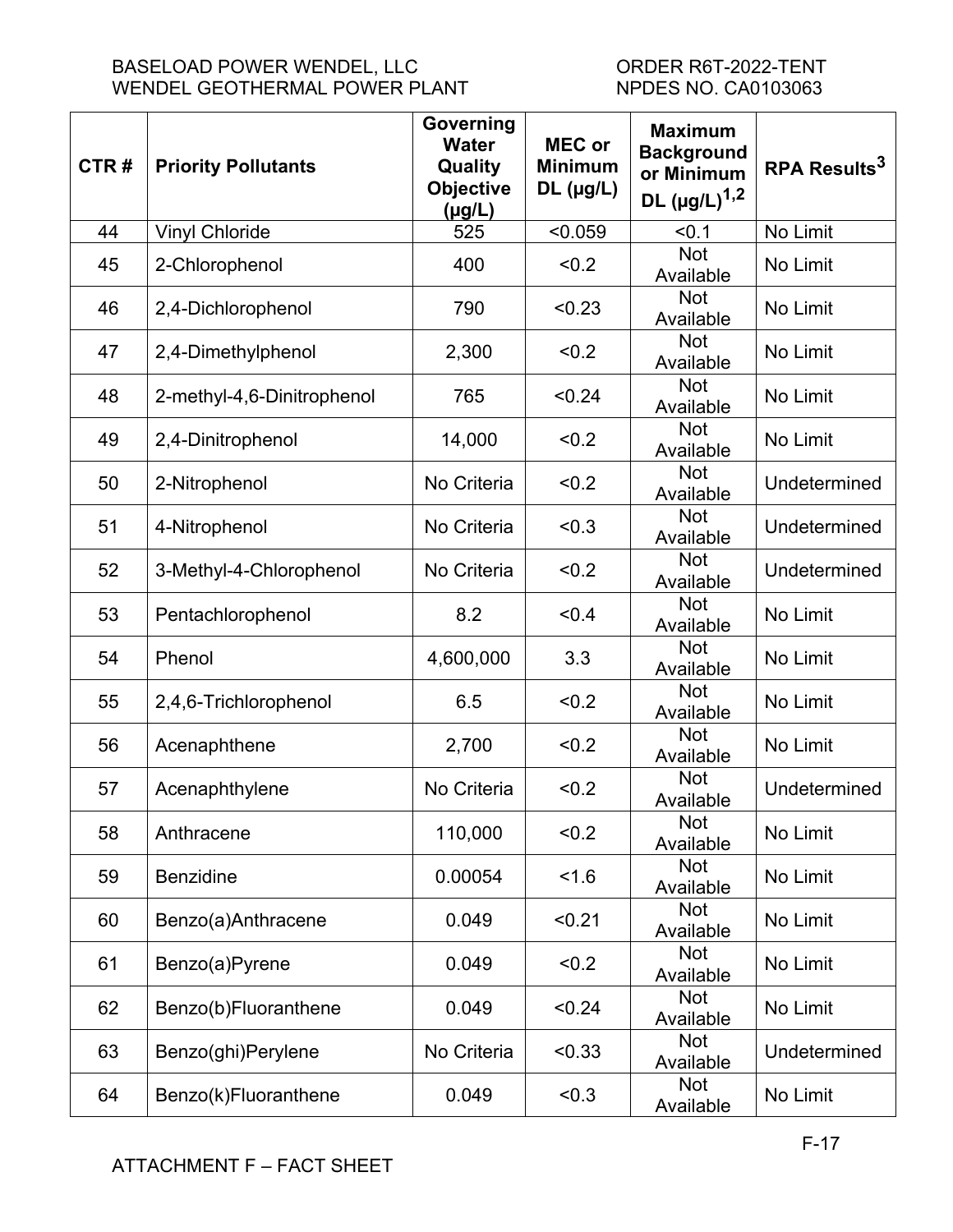| CTR# | <b>Priority Pollutants</b>   | Governing<br><b>Water</b><br>Quality<br><b>Objective</b><br>$(\mu g/L)$ | <b>MEC or</b><br><b>Minimum</b><br>$DL$ (µg/L) | <b>Maximum</b><br><b>Background</b><br>or Minimum<br>DL $(\mu g/L)^{1,2}$ | RPA Results <sup>3</sup> |
|------|------------------------------|-------------------------------------------------------------------------|------------------------------------------------|---------------------------------------------------------------------------|--------------------------|
| 65   | Bis(2-Chloroethoxy)Methane   | No Criteria                                                             | < 0.2                                          | <b>Not</b><br>Available                                                   | Undetermined             |
| 66   | Bis(2-Chloroethyl)Ether      | 1.4                                                                     | < 0.31                                         | Not<br>Available                                                          | No Limit                 |
| 67   | Bis(2-Chloroisopropyl)Ether  | 170,000                                                                 | < 0.2                                          | <b>Not</b><br>Available                                                   | No Limit                 |
| 68   | Bis(2-Ethylhexyl)Phthalate   | 5.9                                                                     | 30                                             | <b>Not</b><br>Available                                                   | No Limit <sup>4</sup>    |
| 69   | 4-Bromophenyl Phenyl Ether   | No Criteria                                                             | < 0.2                                          | <b>Not</b><br>Available                                                   | Undetermined             |
| 70   | <b>Butylbenzyl Phthalate</b> | 5,200                                                                   | < 0.2                                          | <b>Not</b><br>Available                                                   | No Limit                 |
| 71   | 2-Chloronaphthalene          | 4,300                                                                   | < 0.2                                          | <b>Not</b><br>Available                                                   | No Limit                 |
| 72   | 4-Chlorophenyl Phenyl Ether  | No Criteria                                                             | < 0.2                                          | <b>Not</b><br>Available                                                   | Undetermined             |
| 73   | Chrysene                     | 0.049                                                                   | < 0.2                                          | <b>Not</b><br>Available                                                   | No Limit                 |
| 74   | Dibenzo(a,h)Anthracene       | 0.049                                                                   | < 0.34                                         | <b>Not</b><br>Available                                                   | No Limit                 |
| 75   | 1,2-Dichlorobenzene          | 17,000                                                                  | < 0.05                                         | < 0.11                                                                    | No Limit                 |
| 76   | 1,3-Dichlorobenzene          | 2,600                                                                   | < 0.05                                         | < 0.11                                                                    | No Limit                 |
| 77   | 1,4-Dichlorobenzene          | 2,600                                                                   | < 0.05                                         | < 0.15                                                                    | No Limit                 |
| 78   | 3,3 Dichlorobenzidine        | 0.080                                                                   | < 0.53                                         | <b>Not</b><br>Available                                                   | No Limit                 |
| 79   | <b>Diethyl Phthalate</b>     | 120,000                                                                 | < 0.2                                          | <b>Not</b><br>Available                                                   | No Limit                 |
| 80   | <b>Dimethyl Phthalate</b>    | 2,900,000                                                               | < 0.2                                          | <b>Not</b><br>Available                                                   | No Limit                 |
| 81   | Di-n-Butyl Phthalate         | 12,000                                                                  | < 0.2                                          | <b>Not</b><br>Available                                                   | No Limit                 |
| 82   | 2,4-Dinitrotoluene           | 9.1                                                                     | < 0.4                                          | <b>Not</b><br>Available                                                   | No Limit                 |
| 83   | 2,6-Dinitrotoluene           | No Criteria                                                             | < 0.2                                          | <b>Not</b><br>Available                                                   | Undetermined             |
| 84   | Di-n-Octyl Phthalate         | No Criteria                                                             | < 0.21                                         | <b>Not</b><br>Available                                                   | Undetermined             |
| 85   | 1,2-Diphenylhydrazine        | 0.54                                                                    | < 0.2                                          | Not<br>Available                                                          | No Limit                 |
| 86   | Fluoranthene                 | 370                                                                     | < 0.28                                         | <b>Not</b><br>Available                                                   | No Limit                 |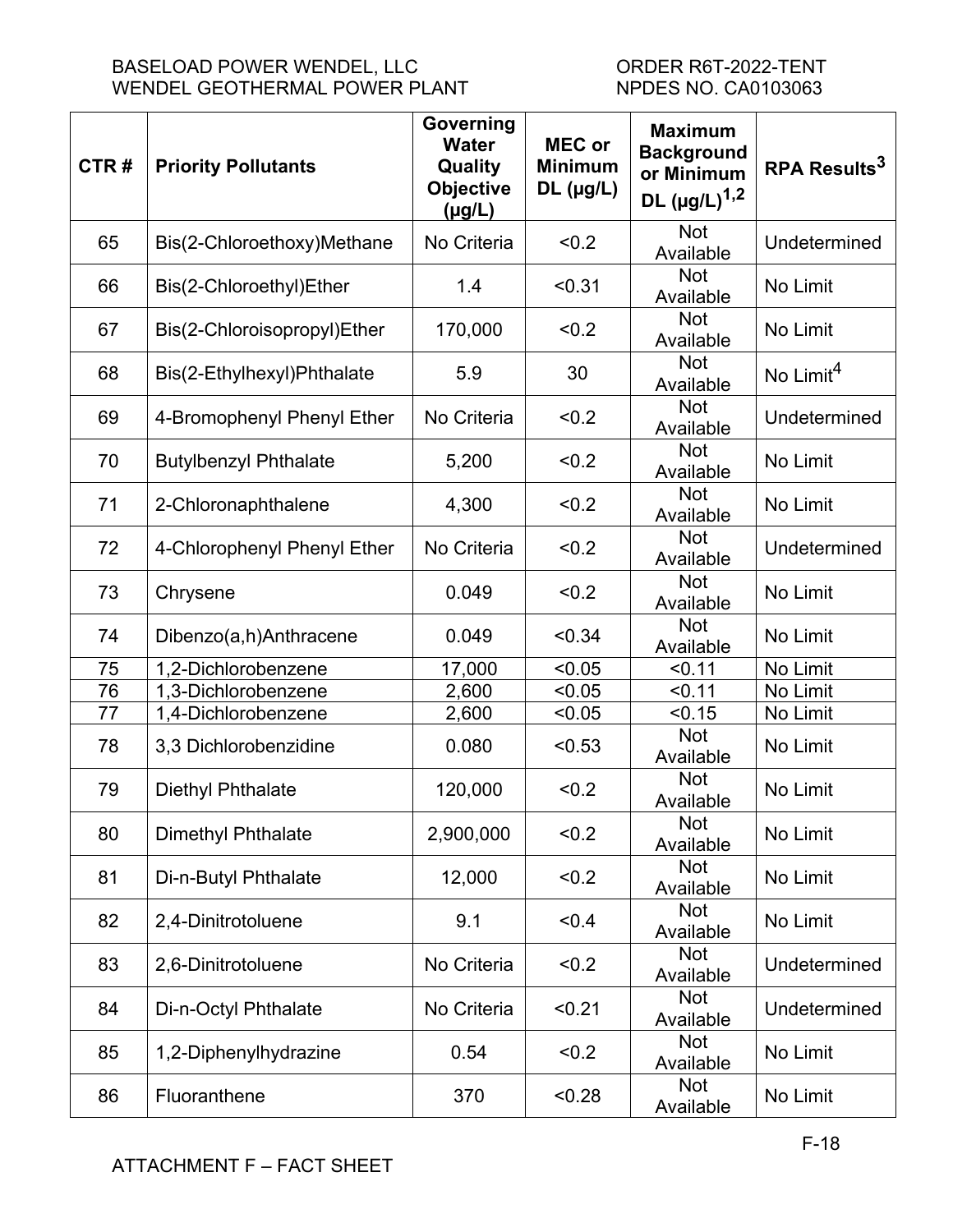| CTR# | <b>Priority Pollutants</b> | Governing<br><b>Water</b><br>Quality<br><b>Objective</b><br>$(\mu g/L)$ | <b>MEC or</b><br><b>Minimum</b><br>$DL$ (µg/L) | <b>Maximum</b><br><b>Background</b><br>or Minimum<br>DL $(\mu g/L)^{1,2}$ | RPA Results <sup>3</sup> |
|------|----------------------------|-------------------------------------------------------------------------|------------------------------------------------|---------------------------------------------------------------------------|--------------------------|
| 87   | Fluorene                   | 14,000                                                                  | < 0.2                                          | <b>Not</b><br>Available                                                   | No Limit                 |
| 88   | Hexachlorobenzene          | 0.00077                                                                 | < 0.25                                         | Not<br>Available                                                          | No Limit                 |
| 89   | Hexachlorobutadiene        | 50                                                                      | < 0.2                                          | < 0.36                                                                    | No Limit                 |
| 90   | Hexachlorocyclopentadiene  | 17,000                                                                  | < 0.31                                         | <b>Not</b><br>Available                                                   | No Limit                 |
| 91   | Hexachloroethane           | 8.9                                                                     | < 0.2                                          | Not<br>Available                                                          | No Limit                 |
| 92   | Indeno(1,2,3-cd)Pyrene     | 0.049                                                                   | < 0.29                                         | <b>Not</b><br>Available                                                   | No Limit                 |
| 93   | Isophorone                 | 600                                                                     | < 0.2                                          | <b>Not</b><br>Available                                                   | No Limit                 |
| 94   | Naphthalene                | No Criteria                                                             | < 0.2                                          | < 0.32                                                                    | Undetermined             |
| 95   | Nitrobenzene               | 1,900                                                                   | < 0.2                                          | <b>Not</b><br>Available                                                   | No Limit                 |
| 96   | N-Nitrosodimethylamine     | 8.1                                                                     | 1.2                                            | <b>Not</b><br>Available                                                   | No Limit                 |
| 97   | N-Nitrosodi-n-Propylamine  | 1.4                                                                     | < 0.21                                         | <b>Not</b><br>Available                                                   | No Limit                 |
| 98   | N-Nitrosodiphenylamine     | 16                                                                      | < 0.2                                          | Not<br>Available                                                          | No Limit                 |
| 99   | Phenanthrene               | No Criteria                                                             | < 0.2                                          | Not<br>Available                                                          | Undetermined             |
| 100  | Pyrene                     | 11,000                                                                  | < 0.22                                         | Not<br>Available                                                          | No Limit                 |
| 101  | 1,2,4-Trichlorobenzene     | No Criteria                                                             | < 0.2                                          | < 0.29                                                                    | Undetermined             |
| 102  | Aldrin                     | 0.00014                                                                 | < 0.0011                                       | <b>Not</b><br>Available                                                   | No Limit                 |
| 103  | alpha-BHC                  | 0.013                                                                   | < 0.0016                                       | <b>Not</b><br>Available                                                   | No Limit                 |
| 104  | beta-BHC                   | 0.046                                                                   | < 0.0018                                       | Not<br>Available                                                          | No Limit                 |
| 105  | gamma-BHC                  | 0.063                                                                   | < 0.0015                                       | Not<br>Available                                                          | No Limit                 |
| 106  | delta-BHC                  | No Criteria                                                             | < 0.0014                                       | <b>Not</b><br>Available                                                   | Undetermined             |
| 107  | Chlordane                  | 0.00059                                                                 | < 0.068                                        | <b>Not</b><br>Available                                                   | No Limit                 |
| 108  | $4,4'$ -DDT                | 0.00059                                                                 | < 0.00082                                      | <b>Not</b><br>Available                                                   | No Limit                 |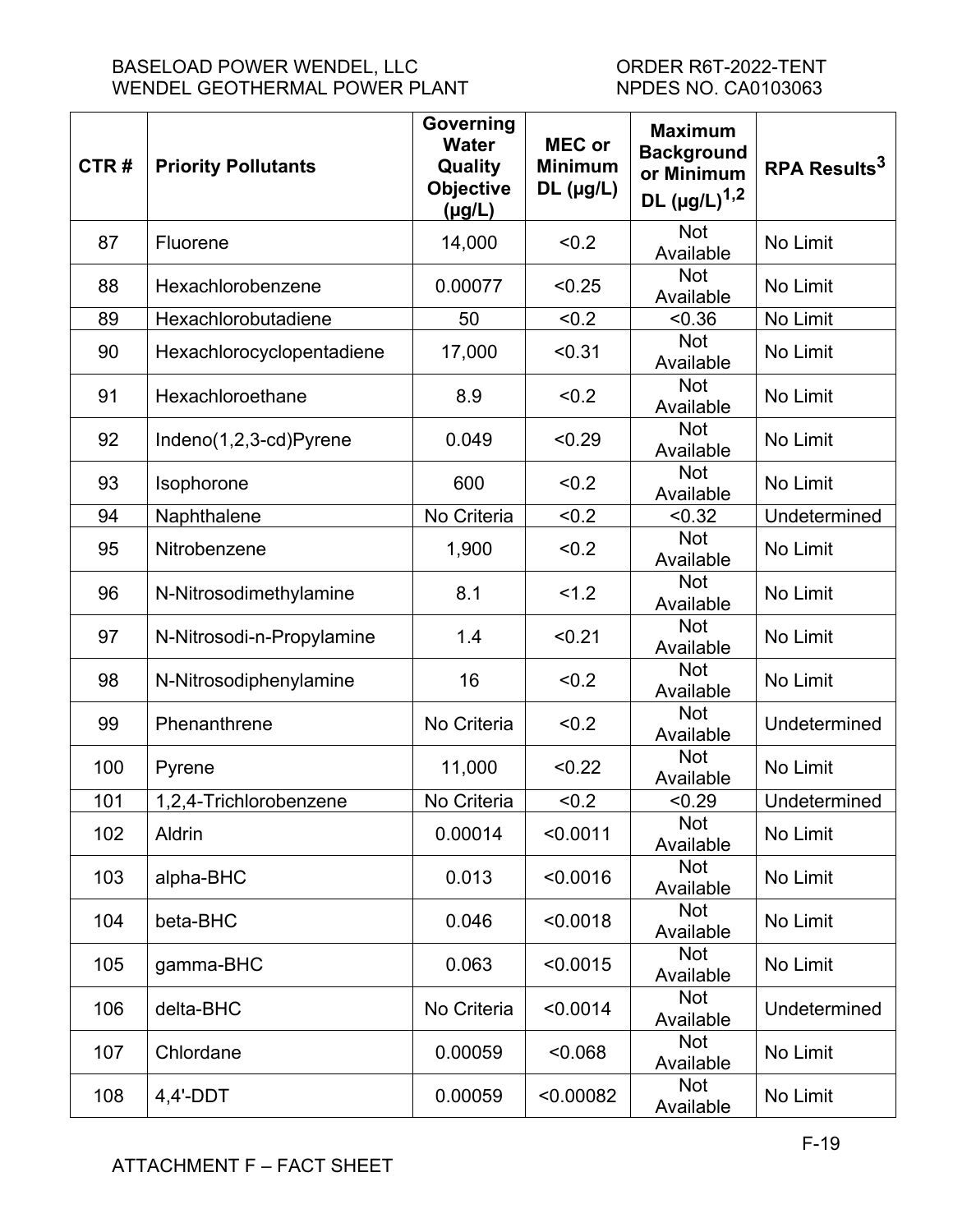| CTR#           | <b>Priority Pollutants</b> | Governing<br><b>Water</b><br>Quality<br><b>Objective</b><br>$(\mu g/L)$ | <b>MEC or</b><br><b>Minimum</b><br>$DL$ (µg/L) | <b>Maximum</b><br><b>Background</b><br>or Minimum<br>DL $(\mu g/L)^{1,2}$ | RPA Results <sup>3</sup> |
|----------------|----------------------------|-------------------------------------------------------------------------|------------------------------------------------|---------------------------------------------------------------------------|--------------------------|
| 109            | 4,4'-DDE                   | 0.00059                                                                 | < 0.00081                                      | <b>Not</b><br>Available                                                   | No Limit                 |
| 110            | $4,4'-DDD$                 | 0.00084                                                                 | < 0.0012                                       | <b>Not</b><br>Available                                                   | No Limit                 |
| 111            | <b>Dieldrin</b>            | 0.00014                                                                 | < 0.00078                                      | <b>Not</b><br>Available                                                   | No Limit                 |
| 112            | alpha-Endosulfan           | 0.056                                                                   | < 0.00081                                      | <b>Not</b><br>Available                                                   | No Limit                 |
| 113            | beta-Endolsulfan           | 0.056                                                                   | < 0.0014                                       | <b>Not</b><br>Available                                                   | No Limit                 |
| 114            | <b>Endosulfan Sulfate</b>  | 240                                                                     | < 0.001                                        | <b>Not</b><br>Available                                                   | No Limit                 |
| 115            | Endrin                     | 0.036                                                                   | < 0.00093                                      | <b>Not</b><br>Available                                                   | No Limit                 |
| 116            | <b>Endrin Aldehyde</b>     | 0.81                                                                    | < 0.001                                        | <b>Not</b><br>Available                                                   | No Limit                 |
| 117            | Heptachlor                 | 0.00021                                                                 | < 0.00095                                      | <b>Not</b><br>Available                                                   | No Limit                 |
| 118            | <b>Heptachlor Epoxide</b>  | 0.00011                                                                 | < 0.0016                                       | <b>Not</b><br>Available                                                   | No Limit                 |
| $119 -$<br>125 | PCBs <sup>5</sup>          | 0.00017                                                                 | < 0.11                                         | <b>Not</b><br>Available                                                   | No Limit                 |
| 126            | Toxaphene                  | 0.00020                                                                 | < 0.57                                         | <b>Not</b><br>Available                                                   | No Limit                 |
|                | Ammonia, as N (mg/L)       | 0.37                                                                    | 0.2                                            | <b>Not</b><br>Available                                                   | No Limit                 |
|                | <b>Boron</b>               | 700                                                                     | 5,800                                          | 5,700 (DNQ)                                                               | <b>Limit Required</b>    |
|                | Molybdenum                 | 10                                                                      | 62                                             | 68 (DNQ)                                                                  | <b>Limit Required</b>    |

## **Table F-4 Notes:**

- 1. The MEC and maximum background concentration are the actual detected concentrations unless preceded by a "<" sign, in which case the value shown is the minimum detection level (DL).
- 2. The MEC or maximum background concentration is "Not Available" when there are no influent monitoring data for the constituent.
- 3. RPA Results
	- = Limit Required, if MEC > WQO, B > WQO and MEC is detected, or Trigger 3;
	- = No Limit, if MEC and B are < WQO or all effluent data are undetected; or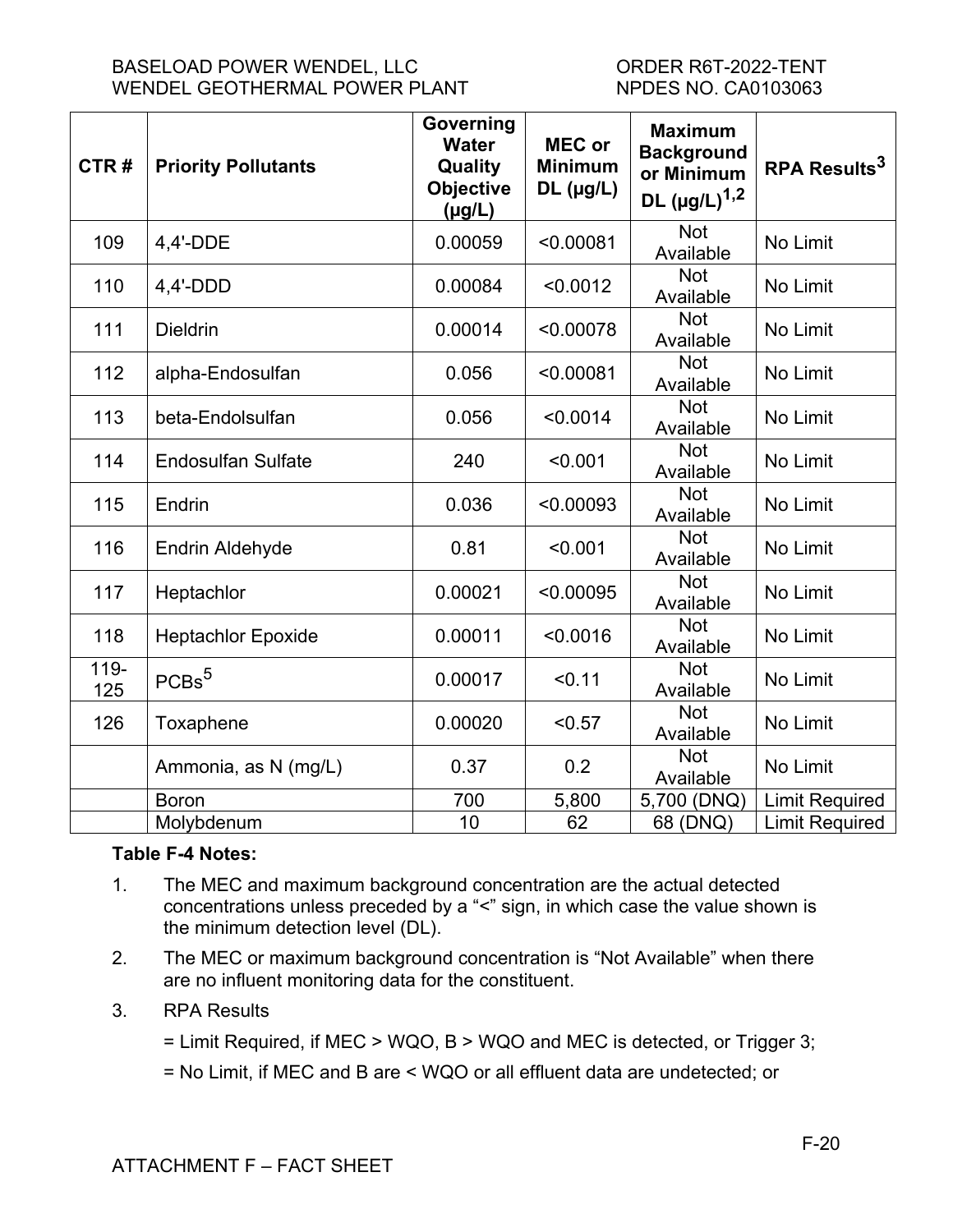appropriate effluent limitation.

= Undetermined (Ud), if no criteria have been promulgated or there are insufficient data.

- 4. See section 4.3.3.3.1, below, for a discussion of the RPA results for bis (2-ethylhexyl) phthalate.
- 5. Total PCBs includes the sum of the following congeners: PCB-1016, PCB-1221, PCB-1232, PCB-1242, PCB1248, PCB-1254, and PCB-1260.
- 4.3.3.3.1. **Bis (2-Ethylhexyl) Phthalate.** Although reasonable potential for bis (2-ethylexyl) phthalate was indicted by Trigger 1 (the MEC is greater than the applicable water quality objective), effluent limitations are not being established at this time. Bis (2-ethylhexyl) phthalate is commonly used as a plasticizer and, therefore, needs to be sampled with glass containers to avoid false positive results. Neither the Discharger's ROWD nor the lab reports for the November 18, 2020 sampling event indicated whether steps were taken to assure that sample containers, sampling apparatus, and analytical equipment were not sources of the detected contaminant. Furthermore, no influent data for bis (2-ethylexyl) phthalate was available for comparison to the November 18, 2020 sample. Section 1.3, step 8 of the SIP allows the Lahontan Water Board to require additional monitoring for a pollutant in place of an effluent limitation if data are unavailable or insufficient. Instead of effluent limitations, influent and effluent monitoring for bis (2 ethylhexyl) phthalate will be required semiannually. Furthermore, this Order requires the Discharger to take steps to assure that sample containers, sampling apparatus, and analytical equipment are not sources of the detected contaminant. Should monitoring results indicate that the discharge has the reasonable potential to cause or contribute to an exceedance of a water quality standard, this Order may be reopened and modified by adding an
- 4.3.3.3.2. **Lead.** Although influent and effluent data collected since the issuance of Order R6T-2015-0010 indicate that no reasonable potential exists for lead, this Order retains effluent limitations for total recoverable lead. The maximum observed influent concentration for lead was 24 μg/L based on a May 19, 2021 sample collected by the Lahontan Water Board. Based on ten influent samples collected prior to the adoption of Order R6T-2015-0010, the maximum observed influent concentration for lead was 5.8 μg/L. According to the laboratory reports corresponding to the May 19, 2021 influent lead sample, the influent lead result of 24 μg/L is an estimated value and due to the sample matrix, the reporting level was raised.

The single effluent lead sample collected on November 18, 2020 was nondetect; however, the reporting level (RL) was 5 μg/L, which is greater than the governing water quality objective of 0.99 μg/L. As described in section 3.2 of Attachment D to this Order (Standard Provisions), monitoring must be conducted according to sufficiently sensitive test methods approved under 40 C.F.R. part 136 for the analysis of pollutants or pollutant parameters. A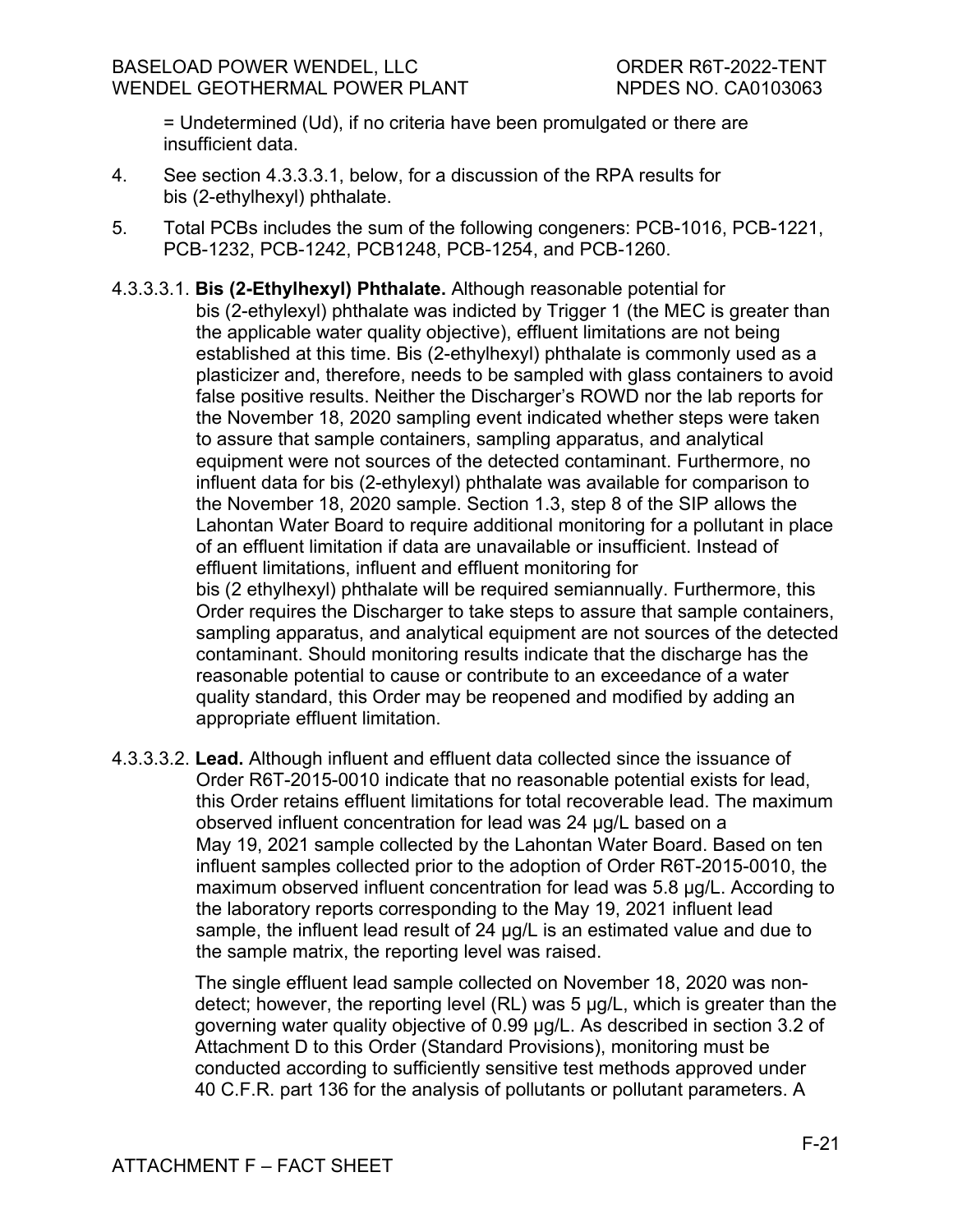#### BASELOAD POWER WENDEL, LLC ORDER R6T-2022-TENT WENDEL GEOTHERMAL POWER PLANT NPDES NO. CA0103063

method is sufficiently sensitive when the method minimum level (ML) is at or below the level of the most stringent effluent limitation established in the permit for the measured pollutant, and either the method ML is at or below the level of the most stringent applicable water quality criterion for the measured pollutant or the method ML is above the applicable water quality criterion but the amount of the pollutant in the Facility's discharge is high enough that the method detects and quantifies the level of the pollutant in the discharge. The RL for the November 18, 2020 effluent lead sample was greater than the governing water quality objective and the result was non-detect; therefore, the November 18, 2020 effluent monitoring event for lead was not conducted according to sufficiently sensitive test methods approved under 40 C.F.R. part 136.

Section 1.2 of the SIP states, "*The RWQCB shall have discretion to consider if any data are inappropriate or insufficient for use in implementing this Policy*." The May 19, 2021 influent sample result for lead is an estimated value and appears to be an outlier compared to the remainder of the influent data collected since 2009. Additionally, the November 18, 2020 effluent monitoring event for lead was not conducted according to sufficiently sensitive test methods approved under 40 C.F.R. part 136. Therefore, the Lahontan Water Board concludes that the influent and effluent lead samples collected on May 19, 2021 and November 18, 2020, respectively, are insufficient for use in the RPA and effluent limitations for lead have been retained in this Order.

#### 4.3.4. **WQBEL Calculations**

#### 4.3.4.1. **Pollutants That Did Not Demonstrate Reasonable Potential**

WQBELs are not included in this Order for constituents that do not demonstrate reasonable potential or where it was undetermined whether WQBELs were necessary (e.g., where the reported detection levels are higher than the applicable criteria/objectives). However, monitoring during the term of this Order for those pollutants is required in accordance with section 1.3 of the SIP. If concentrations of these constituents are found to have increased significantly, the Discharger will be required to investigate the sources of the increases. Remedial measures are required if the increases pose a threat to receiving water quality.

For those constituents where the reported laboratory detection levels were higher than the applicable criteria/objectives, the analysis was not conducted according to the sufficiently sensitive methods rule. Section 3.2 of Attachment D to this Order (Standard Provisions), requires that monitoring must be conducted according to sufficiently sensitive test methods approved under 40 C.F.R. part 136 for the analysis of pollutants or pollutant parameters. A method is sufficiently sensitive when the method minimum level (ML), is at or below the level of the most stringent effluent limitation established in the permit for the measured pollutant, and either the method ML is at or below the level of the most stringent applicable water quality criterion for the measured pollutant or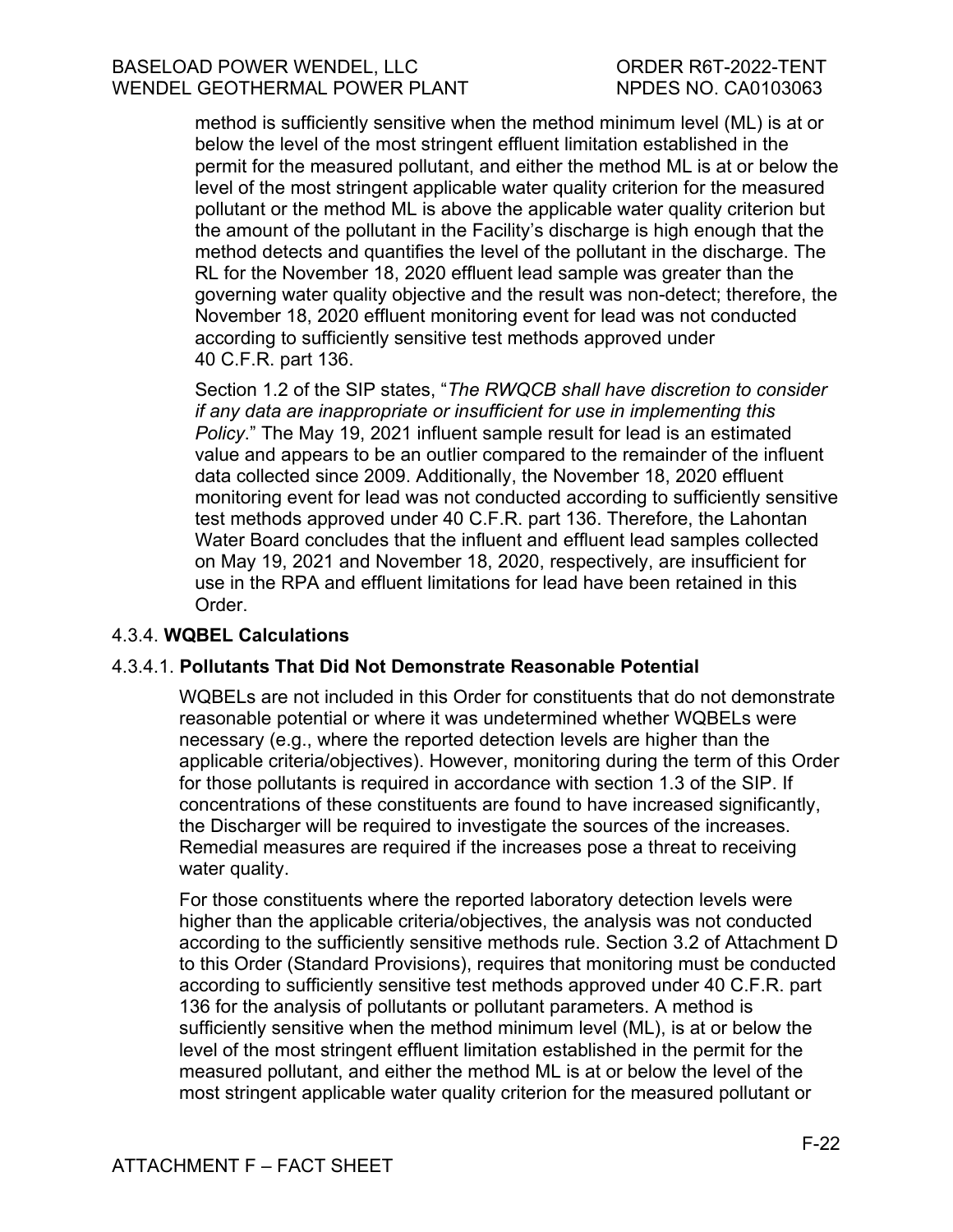the method ML is above the applicable water quality criterion but the amount of the pollutant in the Facility's discharge is high enough that the method detects and quantifies the level of the pollutant in the discharge. The Discharger is responsible for ensuring that the reported results are conducted in a manner that complies with the sufficiently sensitive methods.

#### 4.3.4.2. **Pollutants with Reasonable Potential**

This Order includes WQBELs for arsenic, boron, copper, lead, mercury, and molybdenum for discharges from Discharge Point 001. WQBELs for these parameters were calculated based on the allowance on intake credits, as described below.

4.3.4.2.1. **SIP Intake Water Credit Requirements.** SIP section 1.4.4 provides for intake water credits under specific circumstances. When met, a discharger may discharge a mass or concentration of a pollutant that is no greater than the mass or concentration found in its intake water (e.g., the discharger may add a mass of the pollutant to its waste stream if it also removes an equal or greater mass prior to discharge, resulting in no net addition of the pollutant). This Order provides intake water credits for arsenic, boron, copper, lead, mercury, and molybdenum discharges from Discharge Point 001, which comply with the SIP requirements.

> In accordance with section 1.4.4 of the SIP, the Lahontan Water Board may consider pollutants in intake water on a pollutant-by-pollutant and discharge by-discharge basis when establishing WQBELs provided that the Discharger has demonstrated to the satisfaction of the Lahontan Water Board that five specified conditions are met. A previous discharger submitted a May 2005 report, *A Review of Arsenic Levels in Intake and Discharge Waters at the Wineagle Power Plant, Lassen County, California* (GeothermEx, Inc.), addressing the SIP conditions. Upon review of this report, the Lahontan Water Board concurred that the SIP conditions were met for intake credits for arsenic, as well as the non-CTR constituents boron and molybdenum. Previous Order R6T-2009-0006 required a previous discharger to develop and submit an Intake Water Credit Summary Report to characterize the quality of the intake water and wastewater discharge. The previous discharger submitted a January 2011 report, *Wendel Energy Operations 1, LLC "Wineagle" Intake Water Credit Summary Report* (Oski Energy, LLC), which evaluated intake and effluent water quality from four monitoring events between 2009 and 2010. After review of these reports and available data, the Lahontan Water Board concurs that the discharge meets the conditions, as outlined in the SIP, for intake credits for arsenic, boron, copper, lead, mercury, and molybdenum discharges from Discharge Point 001; specifically:

> *Condition 1. The observed maximum ambient background concentration, as determined in section 1.4.3.1 of the SIP, and the intake water concentration of the pollutant exceeds the most stringent applicable criterion/objective for that pollutant.*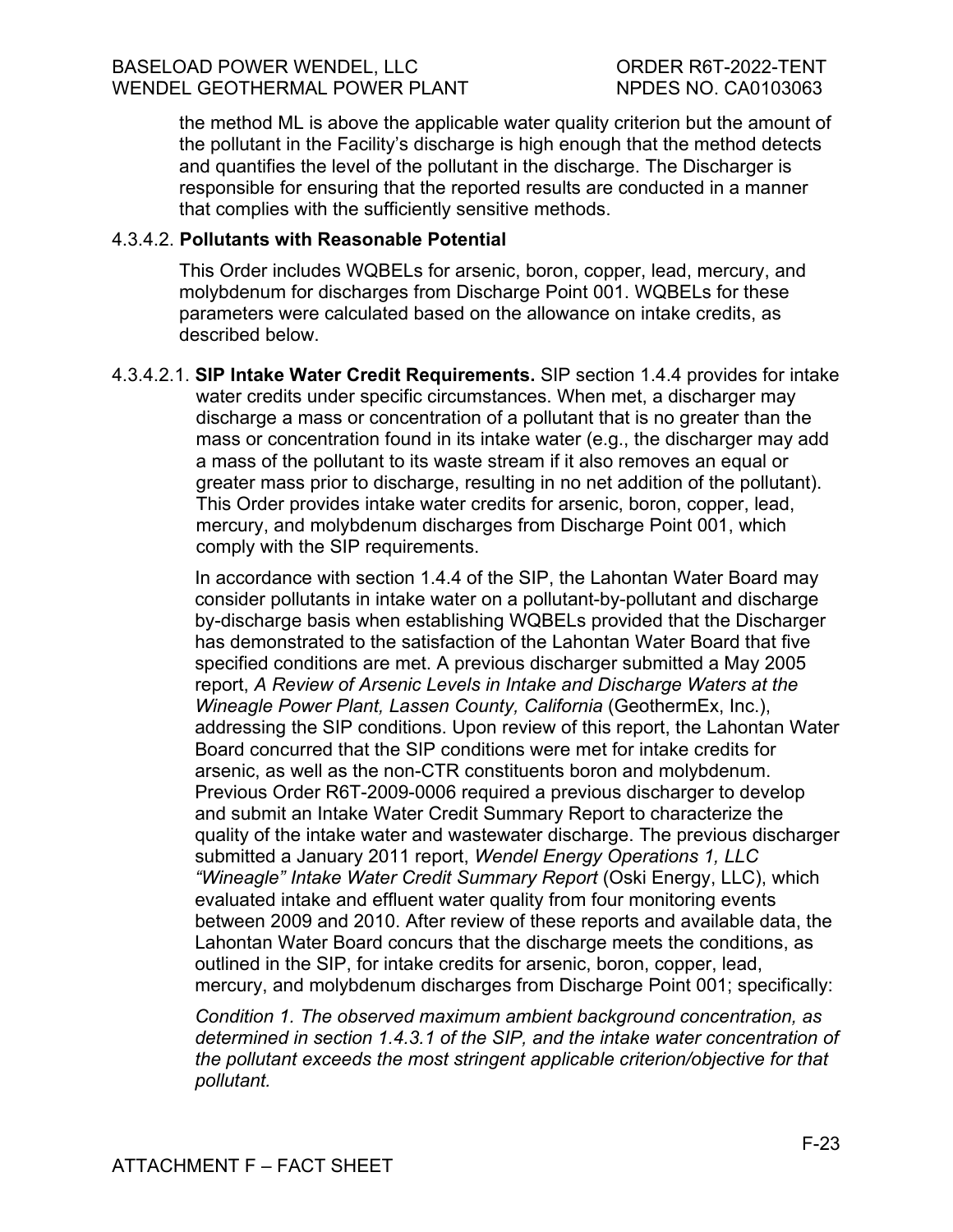Table F-5 represents influent and effluent data collected at the Facility since Order R6T-2009-0006 was issued.

#### <span id="page-69-0"></span>**Table F-5. Comparison of Influent Pollutant Concentrations to Applicable Water Quality Objectives**

| <b>Parameter</b>              | <b>Sample</b><br><b>Date</b> | <b>Reported</b><br><b>Influent</b><br><b>Concentration</b><br>(µg/L) | <b>Reported</b><br><b>Effluent</b><br><b>Concentration</b><br>(µg/L) | <b>Most</b><br><b>Stringent</b><br><b>Objective</b><br>$(\mu g/L)$ |
|-------------------------------|------------------------------|----------------------------------------------------------------------|----------------------------------------------------------------------|--------------------------------------------------------------------|
| Arsenic, Total<br>Recoverable | 5/21/2009                    | 170                                                                  | 162                                                                  | 150                                                                |
| Arsenic, Total<br>Recoverable | 11/18/2009                   | 199                                                                  | 177                                                                  | 150                                                                |
| Arsenic, Total<br>Recoverable | 6/3/2010                     | 214                                                                  | 159                                                                  | 150                                                                |
| Arsenic, Total<br>Recoverable | 11/3/2010                    | 200                                                                  | 180                                                                  | 150                                                                |
| Arsenic, Total<br>Recoverable | 5/9/2011                     | 187                                                                  | 156                                                                  | 150                                                                |
| Arsenic, Total<br>Recoverable | 11/10/2011                   | 157                                                                  | 170                                                                  | 150                                                                |
| Arsenic, Total<br>Recoverable | 5/9/2012                     | 290                                                                  | 202                                                                  | 150                                                                |
| Arsenic, Total<br>Recoverable | 11/28/2012                   | 249                                                                  | 144                                                                  | 150                                                                |
| Arsenic, Total<br>Recoverable | 5/1/2013                     | 191                                                                  | 171                                                                  | 150                                                                |
| Arsenic, Total<br>Recoverable | 11/6/2013                    | 160                                                                  | 154                                                                  | 150                                                                |
| Arsenic, Total<br>Recoverable | 5/1/2015                     |                                                                      | 163                                                                  | 150                                                                |
| Arsenic, Total<br>Recoverable | 11/18/2020                   |                                                                      | 210                                                                  | 150                                                                |
| Arsenic, Total<br>Recoverable | 5/19/2021                    | 210                                                                  |                                                                      | 150                                                                |
| Boron, Total<br>Recoverable   | 5/21/2009                    | 5,400                                                                | 4,900                                                                | 750                                                                |
| Boron, Total<br>Recoverable   | 11/18/2009                   | 5,100                                                                | 4,200                                                                | 750                                                                |
| Boron, Total<br>Recoverable   | 6/3/2010                     | 5,600                                                                | 4,200                                                                | 750                                                                |
| Boron, Total<br>Recoverable   | 11/3/2010                    | 5,040                                                                | 4,540                                                                | 750                                                                |
| Boron, Total<br>Recoverable   | 5/9/2011                     | 4,400                                                                | 3,900                                                                | 750                                                                |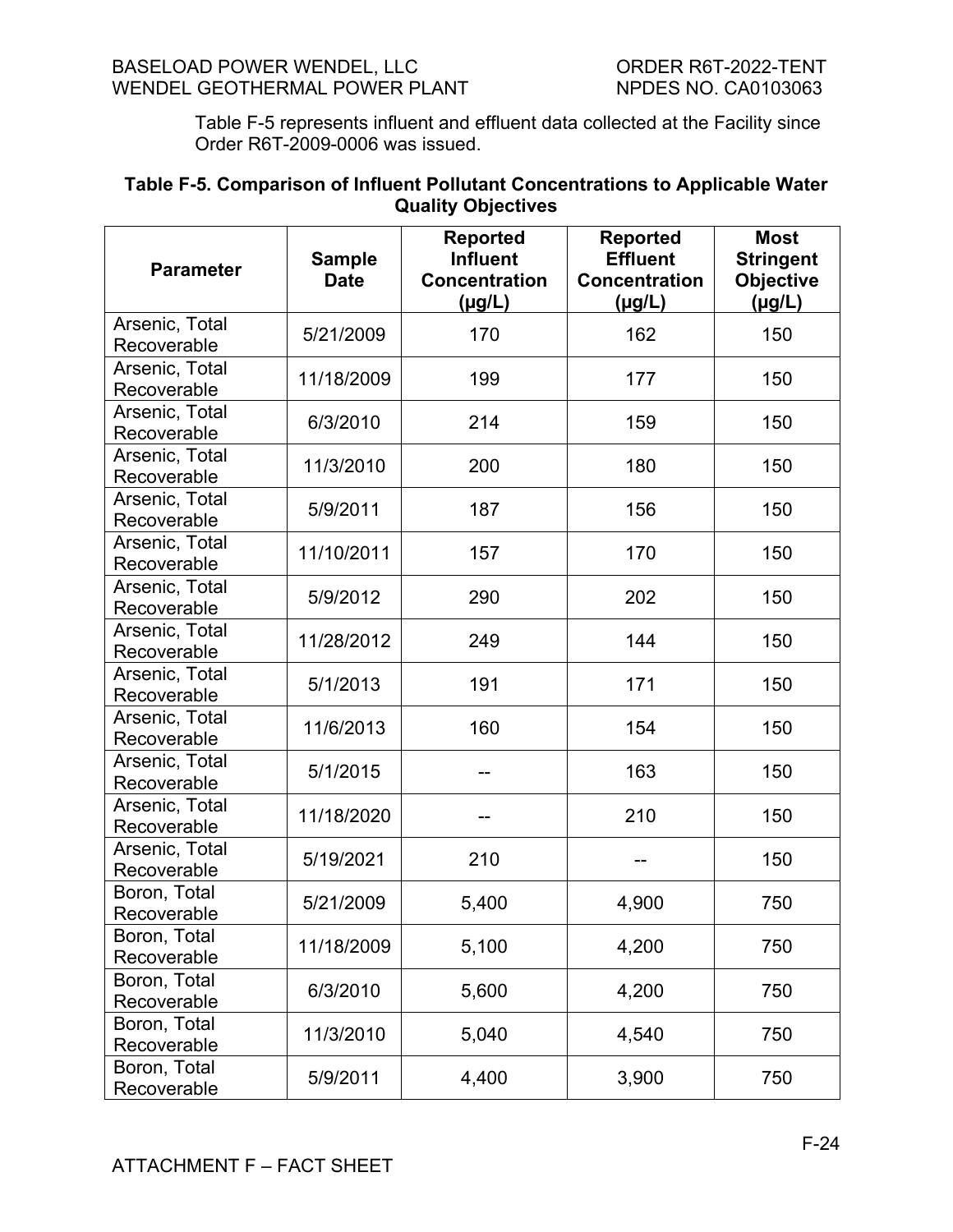#### BASELOAD POWER WENDEL, LLC<br>
WENDEL GEOTHERMAL POWER PLANT
WENDEL GEOTHERMAL
NER PLANT
UNERER SURFALL TOWER PLANT
UNER WENDEL GEOTHERMAL POWER PLANT

| <b>Parameter</b>             | <b>Sample</b><br><b>Date</b> | <b>Reported</b><br><b>Influent</b><br><b>Concentration</b><br>(µg/L) | <b>Reported</b><br><b>Effluent</b><br><b>Concentration</b><br>(µg/L) | <b>Most</b><br><b>Stringent</b><br><b>Objective</b><br>$(\mu g/L)$ |
|------------------------------|------------------------------|----------------------------------------------------------------------|----------------------------------------------------------------------|--------------------------------------------------------------------|
| Boron, Total<br>Recoverable  | 11/10/2011                   | 5,000                                                                | 4,600                                                                | 750                                                                |
| Boron, Total<br>Recoverable  | 5/9/2012                     | 4,900                                                                | 4,400                                                                | 750                                                                |
| Boron, Total<br>Recoverable  | 11/28/2012                   | 5,000                                                                | 4,300                                                                | 750                                                                |
| Boron, Total<br>Recoverable  | 5/1/2013                     | 4,800                                                                | 4,200                                                                | 750                                                                |
| Boron, Total<br>Recoverable  | 11/6/2013                    | 5,100                                                                | 4,000                                                                | 750                                                                |
| Boron, Total<br>Recoverable  | 11/18/2020                   |                                                                      | 5,800                                                                | 750                                                                |
| Boron, Total<br>Recoverable  | 5/19/2021                    | 5,700 (DNQ)                                                          |                                                                      | 750                                                                |
| Copper, Total<br>Recoverable | 5/21/2009                    | 1                                                                    | 1                                                                    | 4.3                                                                |
| Copper, Total<br>Recoverable | 11/18/2009                   | $\overline{2}$                                                       | 1                                                                    | 4.3                                                                |
| Copper, Total<br>Recoverable | 6/3/2010                     | 4                                                                    | $\overline{2}$                                                       | 4.3                                                                |
| Copper, Total<br>Recoverable | 11/3/2010                    | ~10                                                                  | < 10                                                                 | 4.3                                                                |
| Copper, Total<br>Recoverable | 5/9/2011                     | $\overline{7}$                                                       | $\overline{2}$                                                       | 4.3                                                                |
| Copper, Total<br>Recoverable | 11/10/2011                   | 10                                                                   | 12                                                                   | 4.3                                                                |
| Copper, Total<br>Recoverable | 5/9/2012                     | < 10                                                                 | $\overline{2}$                                                       | 4.3                                                                |
| Copper, Total<br>Recoverable | 11/28/2012                   | 1.35                                                                 | 4                                                                    | 4.3                                                                |
| Copper, Total<br>Recoverable | 5/1/2013                     | $\overline{2}$                                                       | $\overline{2}$                                                       | 4.3                                                                |
| Copper, Total<br>Recoverable | 11/6/2013                    | 9                                                                    | 1                                                                    | 4.3                                                                |
| Copper, Total<br>Recoverable | 11/18/2020                   |                                                                      | $\overline{7}$                                                       | 4.3                                                                |
| Copper, Total<br>Recoverable | 5/19/2021                    | 280 (DNQ)                                                            |                                                                      | 4.3                                                                |
| Lead, Total<br>Recoverable   | 5/21/2009                    | 0.3                                                                  | 0.3                                                                  | 0.99                                                               |
| Lead, Total<br>Recoverable   | 11/18/2009                   | < 0.2                                                                | < 0.2                                                                | 0.99                                                               |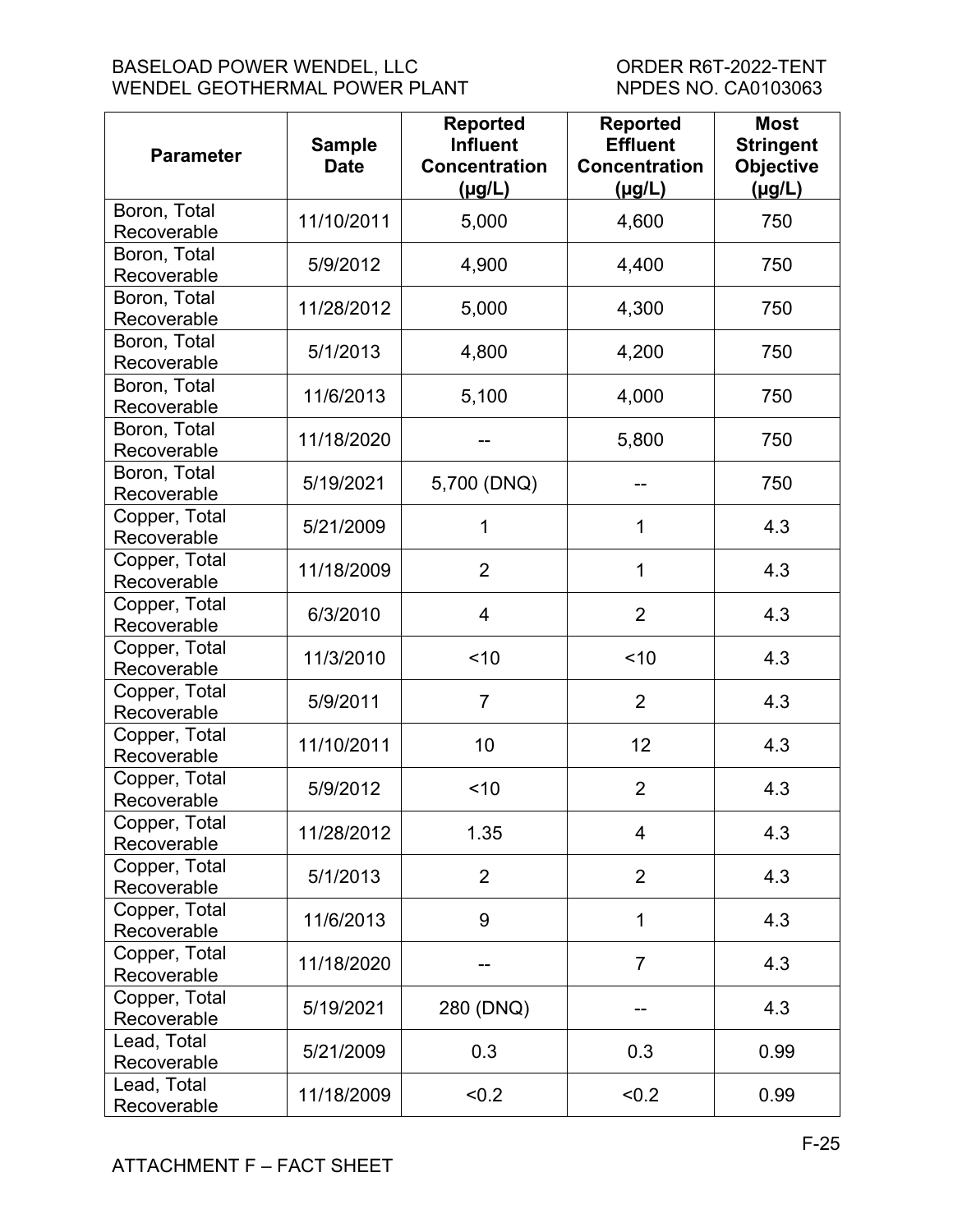#### BASELOAD POWER WENDEL, LLC<br>
WENDEL GEOTHERMAL POWER PLANT
WENDEL GEOTHERMAL
NERRIAL
NERRAL
NERRAL
NERRAL
NERRAL
NERRAL
NERRAL
UNERRAL
UNERRAL
NERRAL
NERRAL
NERRAL
NERRAL
NERRAL
NERRAL
NERRAL
NERRAL
NERRAL
NERRAL
NERRAL
NER BASELOAD FOWER WENDEL, ELC<br>WENDEL GEOTHERMAL POWER PLANT

| <b>Parameter</b>              | <b>Sample</b><br><b>Date</b> | <b>Reported</b><br><b>Influent</b><br><b>Concentration</b><br>(µg/L) | <b>Reported</b><br><b>Effluent</b><br><b>Concentration</b><br>(µg/L) | <b>Most</b><br><b>Stringent</b><br><b>Objective</b><br>$(\mu g/L)$ |
|-------------------------------|------------------------------|----------------------------------------------------------------------|----------------------------------------------------------------------|--------------------------------------------------------------------|
| Lead, Total<br>Recoverable    | 6/3/2010                     | 1.1                                                                  | 0.8                                                                  | 0.99                                                               |
| Lead, Total<br>Recoverable    | 11/3/2010                    | < 10                                                                 | ~10                                                                  | 0.99                                                               |
| Lead, Total<br>Recoverable    | 5/9/2011                     | 1.3                                                                  | 0.3                                                                  | 0.99                                                               |
| Lead, Total<br>Recoverable    | 11/10/2011                   | 5.8                                                                  | 0.9                                                                  | 0.99                                                               |
| Lead, Total<br>Recoverable    | 5/9/2012                     | $5$                                                                  | 0.3                                                                  | 0.99                                                               |
| Lead, Total<br>Recoverable    | 11/28/2012                   | 0.0352                                                               | 1                                                                    | 0.99                                                               |
| Lead, Total<br>Recoverable    | 5/1/2013                     | 1.2                                                                  | 1.5                                                                  | 0.99                                                               |
| Lead, Total<br>Recoverable    | 11/6/2013                    | 0.7                                                                  | < 0.2                                                                | 0.99                                                               |
| Lead, Total<br>Recoverable    | 11/18/2020                   |                                                                      | $5$                                                                  | 0.99                                                               |
| Lead, Total<br>Recoverable    | 5/19/2021                    | 24 (DNQ)                                                             |                                                                      | 0.99                                                               |
| Mercury, Total<br>Recoverable | 5/21/2009                    | 0.08                                                                 | 0.24                                                                 | 0.012                                                              |
| Mercury, Total<br>Recoverable | 11/18/2009                   | 0.07                                                                 | 0.24                                                                 | 0.012                                                              |
| Mercury, Total<br>Recoverable | 6/3/2010                     | 0.09                                                                 | 0.2                                                                  | 0.012                                                              |
| Mercury, Total<br>Recoverable | 11/3/2010                    | 0.1                                                                  | 0.06                                                                 | 0.012                                                              |
| Mercury, Total<br>Recoverable | 5/9/2011                     | 0.31                                                                 | 0.31                                                                 | 0.012                                                              |
| Mercury, Total<br>Recoverable | 11/10/2011                   | 0.16                                                                 | 0.25                                                                 | 0.012                                                              |
| Mercury, Total<br>Recoverable | 5/9/2012                     | 0.25                                                                 | 0.27                                                                 | 0.012                                                              |
| Mercury, Total<br>Recoverable | 11/28/2012                   | 0.1                                                                  | 0.25                                                                 | 0.012                                                              |
| Mercury, Total<br>Recoverable | 5/1/2013                     | 0.28                                                                 | 0.51                                                                 | 0.012                                                              |
| Mercury, Total<br>Recoverable | 11/6/2013                    | 0.17                                                                 | 0.42                                                                 | 0.012                                                              |
| Mercury, Total<br>Recoverable | 11/18/2020                   |                                                                      | 1.2                                                                  | 0.012                                                              |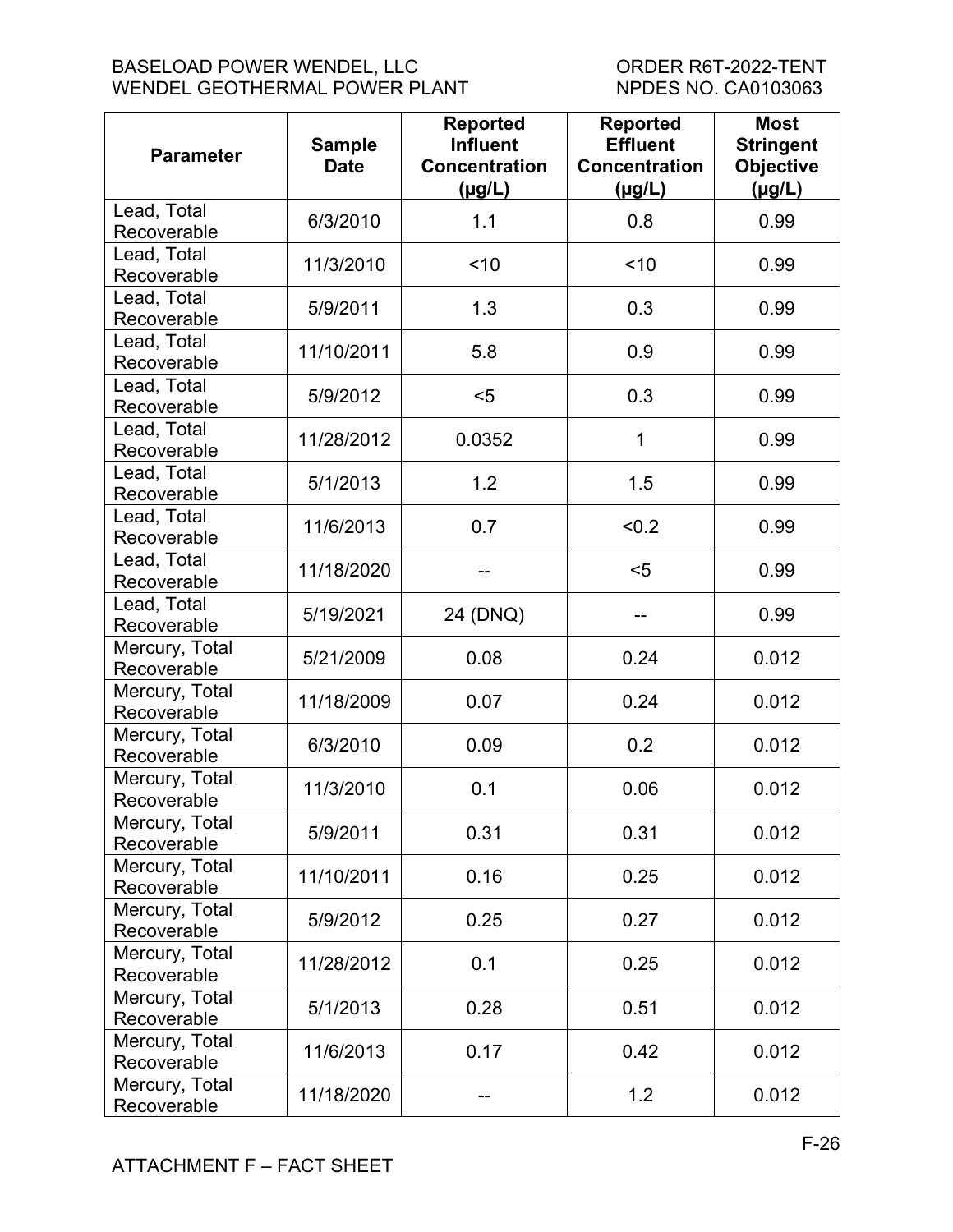| <b>Parameter</b>                 | <b>Sample</b><br><b>Date</b> | <b>Reported</b><br><b>Influent</b><br><b>Concentration</b><br>(µg/L) | <b>Reported</b><br><b>Effluent</b><br><b>Concentration</b><br>$(\mu g/L)$ | <b>Most</b><br><b>Stringent</b><br><b>Objective</b><br>$(\mu g/L)$ |
|----------------------------------|------------------------------|----------------------------------------------------------------------|---------------------------------------------------------------------------|--------------------------------------------------------------------|
| Mercury, Total<br>Recoverable    | 5/19/2021                    | 39                                                                   |                                                                           | 0.012                                                              |
| Molybdenum, Total<br>Recoverable | 5/21/2009                    | 63                                                                   | 60                                                                        | 10                                                                 |
| Molybdenum, Total<br>Recoverable | 11/18/2009                   | 62                                                                   | 56                                                                        | 10                                                                 |
| Molybdenum, Total<br>Recoverable | 6/3/2010                     | 71                                                                   | 53                                                                        | 10                                                                 |
| Molybdenum, Total<br>Recoverable | 11/3/2010                    | 60                                                                   | 50                                                                        | 10                                                                 |
| Molybdenum, Total<br>Recoverable | 5/9/2011                     | 64                                                                   | 64                                                                        | 10                                                                 |
| Molybdenum, Total<br>Recoverable | 11/10/2011                   | 59                                                                   | 64                                                                        | 10                                                                 |
| Molybdenum, Total<br>Recoverable | 5/9/2012                     | 60                                                                   | 56                                                                        | 10                                                                 |
| Molybdenum, Total<br>Recoverable | 11/28/2012                   | 62                                                                   | 50                                                                        | 10                                                                 |
| Molybdenum, Total<br>Recoverable | 5/1/2013                     | 63                                                                   | 56                                                                        | 10                                                                 |
| Molybdenum, Total<br>Recoverable | 11/18/2020                   |                                                                      | 62                                                                        | 10                                                                 |
| Molybdenum, Total<br>Recoverable | 5/19/2021                    | 68 (DNQ)                                                             |                                                                           | 10                                                                 |

Based on influent data collected at the Facility since Order R6T-2009-0006 was issued, this condition is met because the observed maximum intake water concentration for each pollutant exceeds the most stringent water quality criterion/objective.

*Condition 2. The intake water credits provided are consistent with any TMDL applicable to the discharge that has been approved by the Regional Water Board, State Water Board, and U.S. EPA.*

Wendel Hot Springs is not currently considered a water quality-limited segment requiring a TMDL. Honey Lake, to which Wendel Hot Springs is tributary, is listed on the CWA Section 303(d) List of Water Quality Limited Segments requiring TMDLs; however, additional studies are needed to verify whether impairment exists and whether a TMDL is needed. Arsenic in Honey Lake is known to originate from natural sources. Based on a past study contracted by the Lahontan Water Board, arsenic concentrations fluctuate based on flux from the sediments depending primarily on the ambient water levels, evaporation and dilution by runoff (*Analysis of the Effect of Arsenic,*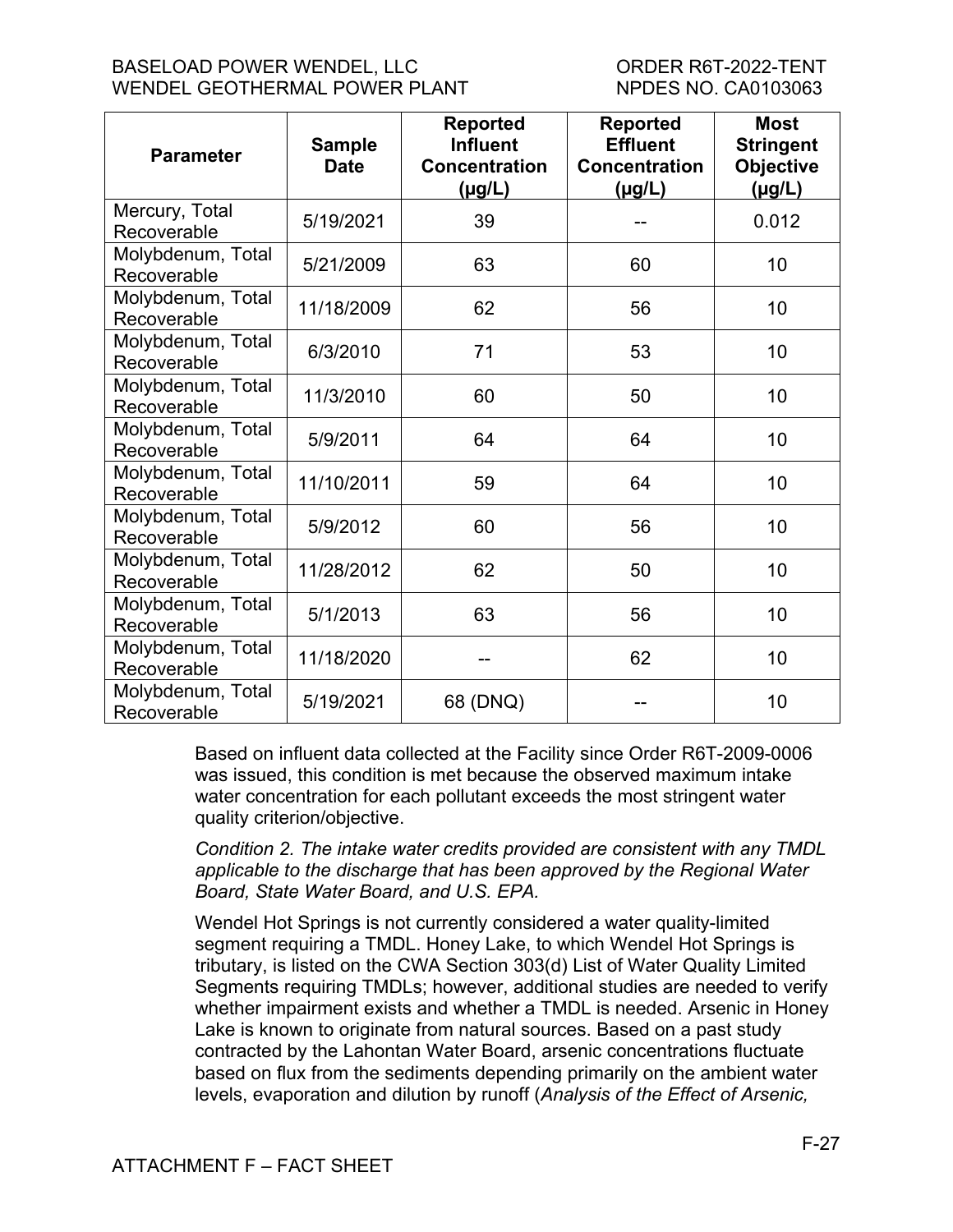*Boron, and Molybdenum in Water Discharges on Water Quality in Honey Lake*, Ruschemeyer and Tchobanoglous, UC Davis 1989). The Honey Lake Area Wetlands, also tributary from Wendel Hot Springs, is listed on the CWA Section 303(d) List of Water Quality Limited Segments requiring TMDLs for metals. This listing also requires additional studies to verify whether impairment exists and whether a TMDL is needed as the source of the impairment is unknown.

*Condition 3. The intake water is from the same water body as the receiving water body. The discharger may demonstrate this condition by showing that: a) the ambient background concentration of the pollutant in the receiving water, excluding any amount of the pollutant in the facility's discharge, is similar to that of the intake water; b) there is a direct hydrological connection between the intake and discharge points; c) the water quality characteristics are similar in the intake and receiving waters; and d) the intake water pollutant would have reached the vicinity of the discharge point in the receiving water within a reasonable period of time and with the same effect had it not been diverted by the discharger.*

As discussed under Condition 1, the ambient background concentration of each of the pollutants in the receiving water (that is, the local hot springs) is similar to that of the intake water (that is, produced water).

There is a direct and long-recognized hydrological connection between the Facility intake and natural hot springs along a fault zone near the Facility. Historically, geothermal water rose from a deep reservoir (depth greater than 3,000 feet) and then surfaced as hot springs at the land surface. Production from the Facility well diverts the upflowing geothermal water from its natural exit at the hot springs. When the well stops producing, the hot springs at Wendel reappears from the natural flow up the fault. So far as pollutant concentrations are concerned, the water quality characteristics are similar in the intake water (produced from the well) and receiving water (hot springs).

Given the very small estimated volume of the fault zone, the pollutants would have reached the vicinity of the discharge point in the receiving water (hot springs or Honey Lake) within a matter of months, and in a similar concentration, had it not been diverted by production of geothermal water for the Facility.

*Condition 4. The facility does not alter the intake water pollutant chemically or physically in a manner that adversely affects water quality and beneficial uses.*

As previously discussed in this Fact Sheet, except for removal of heat from the extracted groundwater, the Facility does not alter the groundwater that is eventually discharged to the receiving water by the addition of chemicals or other pollutants.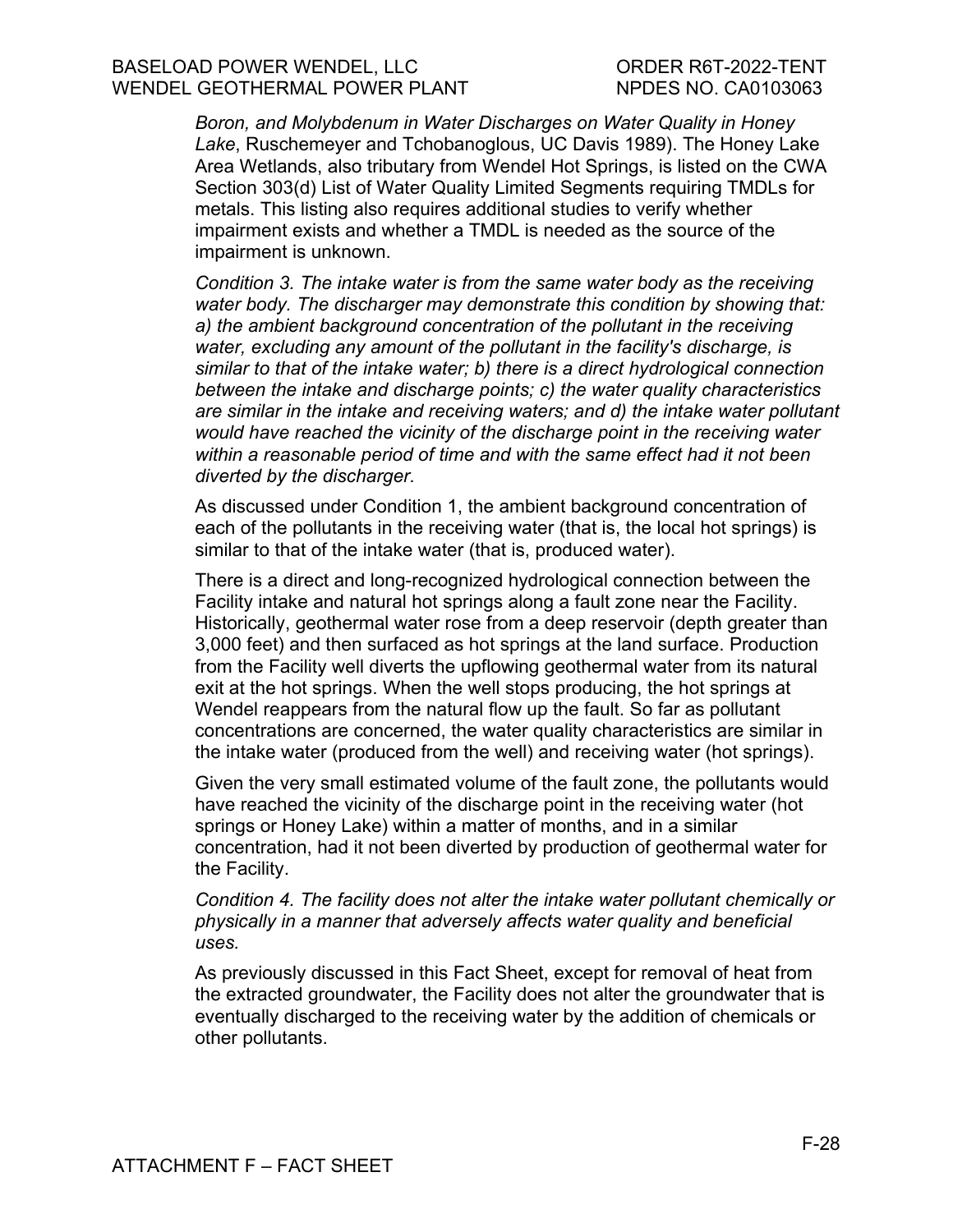*Condition 5. The timing and location of the discharge does not cause adverse effects on water quality and beneficial uses that would not occur if the intake water pollutant had been left in the receiving water body.*

The timing and location of the discharge from the Facility does not cause adverse effects on water quality and beneficial uses that would not occur if the pollutants in the intake water had been left in the intake water body, because (a) the hot springs will continue to surface geothermal water with similar pollutant concentrations and (b) there are no municipal uses of the water for either the local hot springs or Honey Lake.

Therefore, the Lahontan Water Board will allow intake water credits for arsenic, boron, copper, lead, mercury, and molybdenum. This credit is to offset elevated levels of these pollutants found in the intake water. As stated in section 1.4.4 of the SIP, the Lahontan Water Board "*may establish effluent limitations allowing the facility to discharge a mass and concentration of the intake water pollutant that is no greater than the mass and concentration in the facility's intake water ... so there is no net addition of the pollutant in the discharge compared to the intake water*."

4.3.4.2.2. **Calculation of Intake Water Credits for Discharge Point 001.** To qualify for an intake water credit, the effluent pollutant concentration must be less than or equal to the intake pollutant concentration. However, intake and effluent data collected on the same day may differ due to factors unrelated to Facility operations, such as sampling and laboratory analytical variability. Since the residence time of geothermal water from intake to discharge is of relatively short duration, samples taken on the same day should be representative of the same water (assuming the samples are collected within a reasonably short time from each other). Concurrent influent and effluent samples were not collected during the term of Order R6T-2015-0010. However, as shown in Table F-5, variability between the influent and effluent occurred throughout the term of previous Order R6T-2009-0006; for the same pollutants, there were times when the effluent concentrations were slightly higher than the influent concentrations, as well as instances when the influent concentrations were higher than effluent concentrations.

> In order to account for the variability among the influent and effluent samples collected by the Discharger, the methodology for developing effluent limitations was revised. Since the residence time of geothermal water from intake to discharge is of relatively short duration and the Discharger does not alter the waste stream except for the removal of heat, the Lahontan Water Board has assumed the influent and effluent pollutant concentration are drawn from the same distribution. Thus, the log-transformed 99th percentile concentration of the available data from both the influent and effluent monitoring locations was calculated. The resulting 99th percentile value represents the upper range of the variability between intake and effluent pollutant concentrations due to sampling and analysis variability. When used as the basis for the effluent limitation, it results in an intake credit that captures the variability between influent and effluent data and prevents the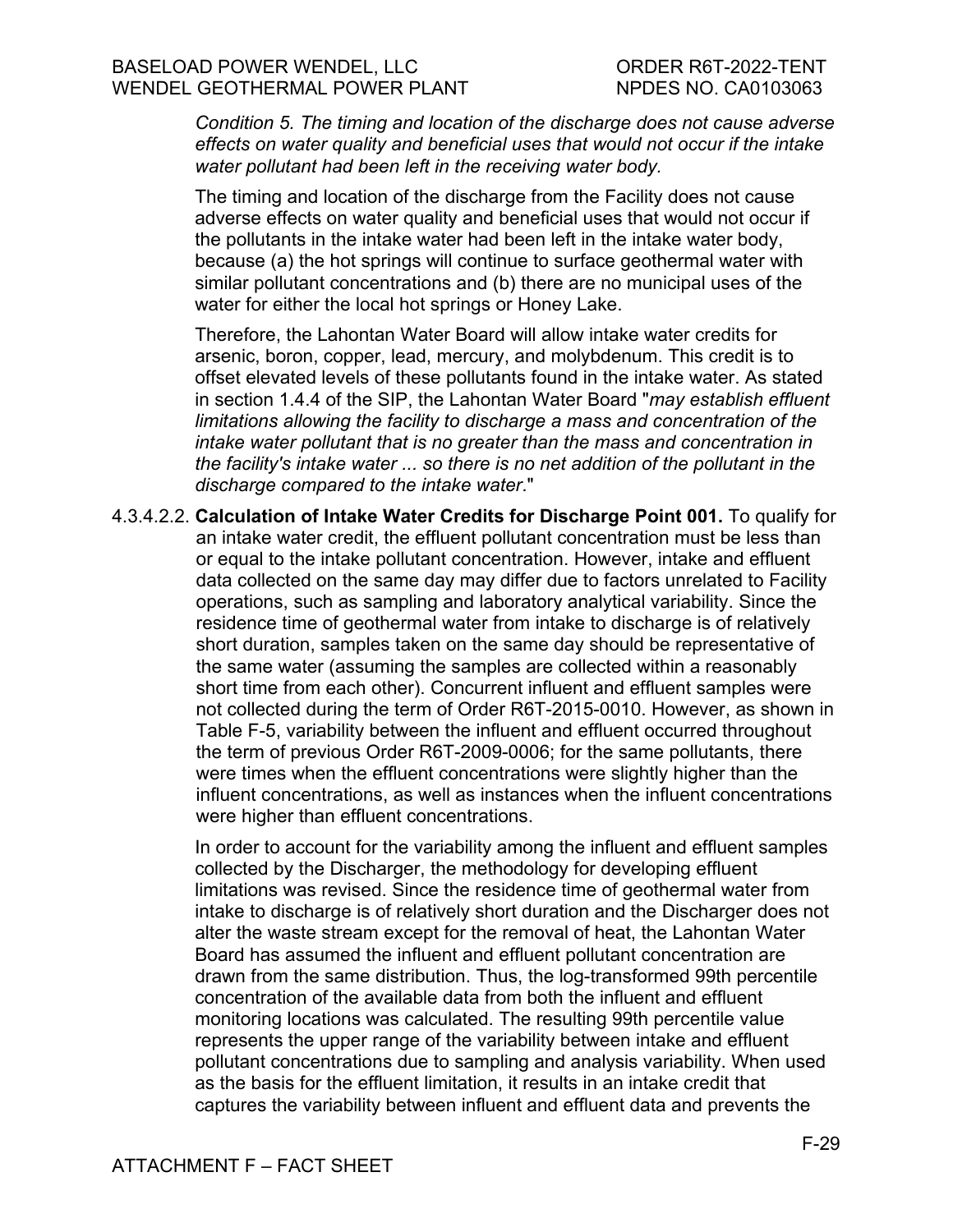discharge of additional pollutant mass. The 99th percentile effluent limit also implies that one percent of the time a value could occur that will exceed the 99th percentile, but a higher percentile might include extreme and possibly false values, which might mask a legitimate violation; a lower percentile might result in violations due to sample variability instead of the addition of pollutants. Since limited influent and effluent data was collected over the term of Order R6T-2015-0010, influent and effluent data collected at the Facility since Order R6T-2009-0006 was also considered for determining the 99th percentile effluent limits.

The maximum observed influent concentration for copper was 280 μg/L based on a May 19, 2021 sample collected by the Lahontan Water Board. Based on ten influent samples collected prior to the adoption of Order R6T-2015-0010, the maximum observed influent concentration for copper was 10 μg/L. According to the laboratory reports corresponding to the May 19, 2021 influent copper sample, the influent copper result of 280 μg/L is an estimated value and due to the sample matrix, the reporting limit was raised. Section 1.2 of the SIP states, "*The RWQCB shall have discretion to consider if any data are inappropriate or insufficient for use in implementing this Policy*." The May 19, 2021 influent sample result for copper is an estimated value and appears to be an outlier compared to the remainder of the influent data collected since 2009. Therefore, the Lahontan Water Board has not considered the May 19, 2021 influent copper result when calculating the 99th percentile effluent limit.

The maximum observed influent concentration for mercury was 39 μg/L based on a May 19, 2021 sample collected by the Lahontan Water Board. Based on ten influent samples collected prior to the adoption of Order R6T-2015-0010, the maximum observed influent concentration for mercury was 0.31 μg/L. Section 1.2 of the SIP states, "*The RWQCB shall have discretion to consider if any data are inappropriate or insufficient for use in implementing this Policy*." The May 19, 2021 influent sample result for mercury is an appears to be an outlier compared to the remainder of the influent data collected since 2009. Therefore, the Lahontan Water Board has not considered the May 19, 2021 influent mercury result when calculating the 99th percentile effluent limit.

As described in section 4.3.3.3.2 of this Fact Sheet, the May 19, 2021 influent sample result for lead is an estimated value and appears to be an outlier compared to the remainder of the influent data collected since 2009. Additionally, the November 18, 2020 effluent monitoring event for lead was not conducted according to sufficiently sensitive test methods approved under 40 C.F.R. part 136. Therefore, the Lahontan Water Board has not considered the influent and effluent results for lead collected on May 19, 2021 and November 18, 2020, respectively, when calculating the 99th percentile effluent limit.

Consistent with SIP section 1.4.4, which requires the Facility to discharge a mass and concentration of the intake water pollutant that is no greater than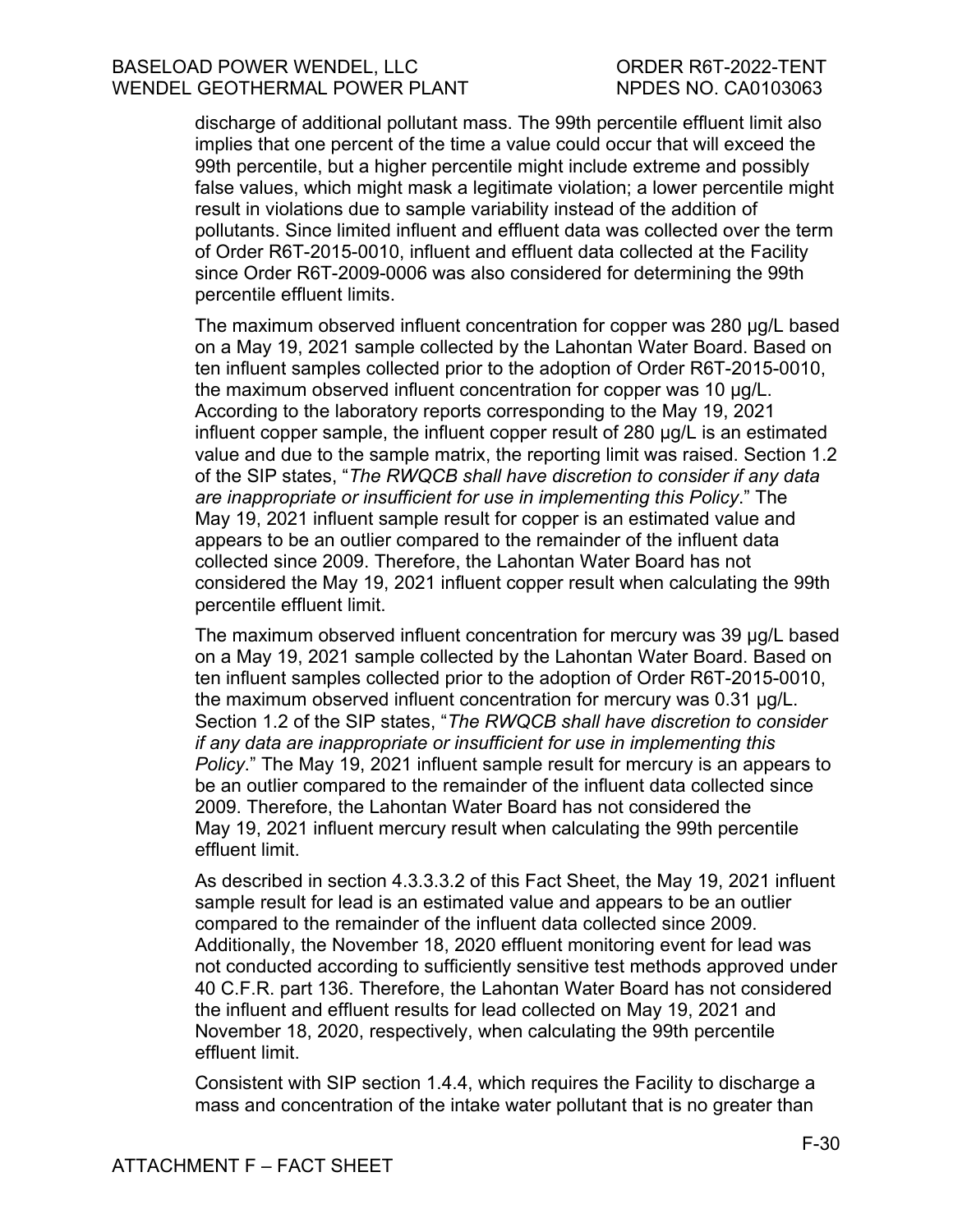the mass and concentration found in the Facility's intake water. Where the 99<sup>th</sup> percentile value for a pollutant exceeds the maximum observed influent concentration, the maximum observed influent concentration is established as the effluent limitation. The final effluent limitations for arsenic, boron, copper, lead, mercury and molybdenum, which account for intake credits, are shown in the table below.

| <b>Parameter</b>                 | <b>Units</b> | <b>99th</b><br><b>Percentile</b><br>Value | <b>Maximum</b><br><b>Influent</b><br><b>Concentration</b> | <b>Maximum Daily</b><br><b>Effluent</b><br>Limitation |
|----------------------------------|--------------|-------------------------------------------|-----------------------------------------------------------|-------------------------------------------------------|
| Arsenic, Total<br>Recoverable    | $\mu$ g/L    | 270                                       | 290                                                       | 270                                                   |
| Boron, Total<br>Recoverable      | $\mu$ g/L    | 6,200                                     | 5,700                                                     | 5,700                                                 |
| Copper, Total<br>Recoverable     | $\mu$ g/L    | 20                                        | 10                                                        | 10                                                    |
| Lead, Total<br>Recoverable       | $\mu$ g/L    | 18                                        | 5.8                                                       | 5.8                                                   |
| Mercury, Total<br>Recoverable    | $\mu$ g/L    | 1.1                                       | 0.31                                                      | 0.31                                                  |
| Molybdenum, Total<br>Recoverable | $\mu$ g/L    | 74                                        | 71                                                        | 71                                                    |

**Table F-6. Final Effluent Limitations for Discharge Point 001**

The maximum daily effluent limits above were established by an intake credit analysis. If the intake geothermal water concentrations appear to be increasing, intake credit analyses in conjunction with trend analyses may be necessary to establish revised effluent limitations. 40 C.F.R. section 122.45(d) requires, unless impracticable, that effluent limitations for continuous discharges be stated as maximum daily and average monthly effluent limitations. The method for deriving effluent limitations that account for pollutant concentrations in the intake to the Facility (i.e., intake credits) is based on statistically based upper bound (99th percentile) of the influent data. As such, this upper bound estimate is used to evaluate whether the Discharger contributes pollutant mass or concentrations above those levels contained in the influent to the Facility. Therefore, compliance with a maximum daily effluent limitation is considered more appropriate for this discharge situation where intake credits are being applied.

# 4.3.5. **Whole Effluent Toxicity (WET)**

No WET data exists for the discharge from the Facility. In light of the fact that no aquatic life designated uses apply to Wendel Hot Springs or Honey Lake, this Order does not require WET testing.

# **4.4. Final Effluent Limitation Considerations**

# 4.4.1. **Anti-Backsliding Requirements**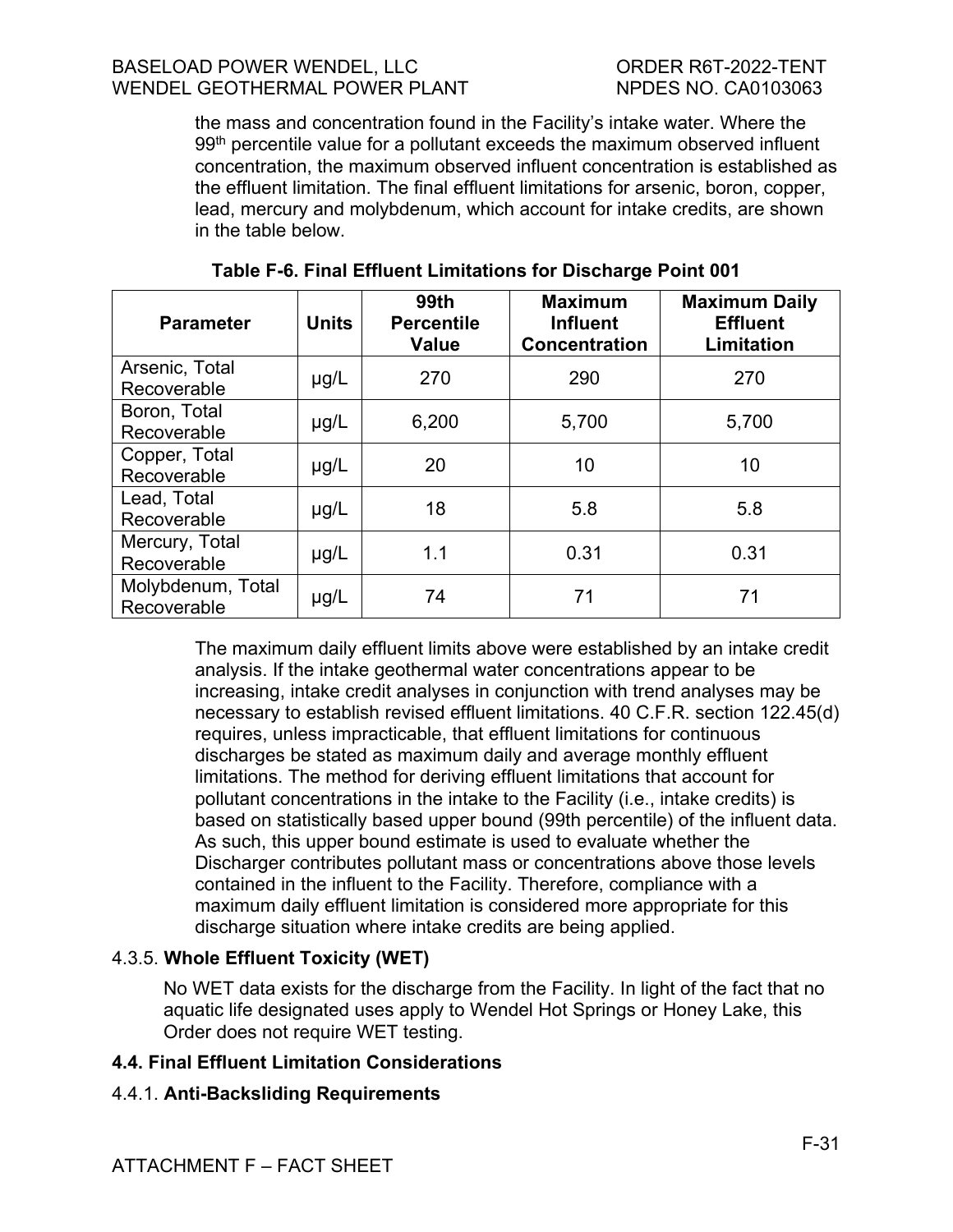Sections 402(o) and 303(d)(4) of the CWA and federal regulations at 40 C.F.R. section 122.44(l) prohibit backsliding in NPDES permits. These antibacksliding provisions require effluent limitations in a reissued permit to be as stringent as those in the previous permit, with some exceptions where limitations may be relaxed. All effluent limitations in this Order are at least as stringent as the effluent limitations in the previous Order.

4.4.1.1. **Flow.** Order R6T-2015-0010 included flow as an effluent limit based on the Facility design flow. Compliance with the effluent limits for flow in Order R6T-2015-0010 was calculated based on the maximum daily effluent flow. Flow is not a pollutant and therefore has been changed from an effluent limit to a discharge prohibition in this Order, which is an equivalent level of regulation. This Order is not less stringent because compliance with flow as a discharge prohibition will be calculated the same way as the previous Order. Flow as a discharge prohibition adequately regulates the Facility, does not allow for an increase in the discharge of pollutants, and does not constitute backsliding.

### 4.4.2. **Antidegradation Policies**

The permitted surface water discharge is consistent with the antidegradation provisions of 40 C.F.R. section 131.12 and State Water Board Resolution 68-16. This Order does not allow for an increase in flow or mass of pollutants to the receiving water. Therefore, a complete antidegradation analysis is not necessary. The Order requires compliance with applicable federal technology-based standards and with WQBELs where the discharge could have the reasonable potential to cause or contribute to an exceedance of water quality standards. The permitted discharge is consistent with the antidegradation provisions of 40 C.F.R. section 131.12 and State Water Board Resolution 68-16. Compliance with these requirements will result in the use of best practicable treatment or control of the discharge. The impact on existing water quality will be insignificant.

It is also acknowledged that the Facility removes heat from the geothermal fluid to produce electricity and as a result discharges from the Facility will be slightly cooler than what would occur naturally. Based on semiannual monitoring data collected during the term of previous Order R6T-2009-0006, the discharge of the cooled geothermal effluent to the Wendel Hot Springs is approximately 25 degrees Celsius cooler than the temperature of the geothermal fluid as it is extracted. Since the discharge of the cooled geothermal fluid from the Facility has occurred since 1986, no further impacts to aquatic life from the continued discharge of the cooled geothermal fluid are expected in the Wendel Hot Springs.

From a broader perspective, any degradation that could occur as a result of discharges from the Facility is considered in the best interest of the people of the state. The Facility provides energy without producing greenhouse gas emissions that contribute to climate change, and as described in section 4.3.4, the mass and concentration of any pollutant discharged are expected to occur even in the absence of the Facility. The discharge from the Facility also provides fresh water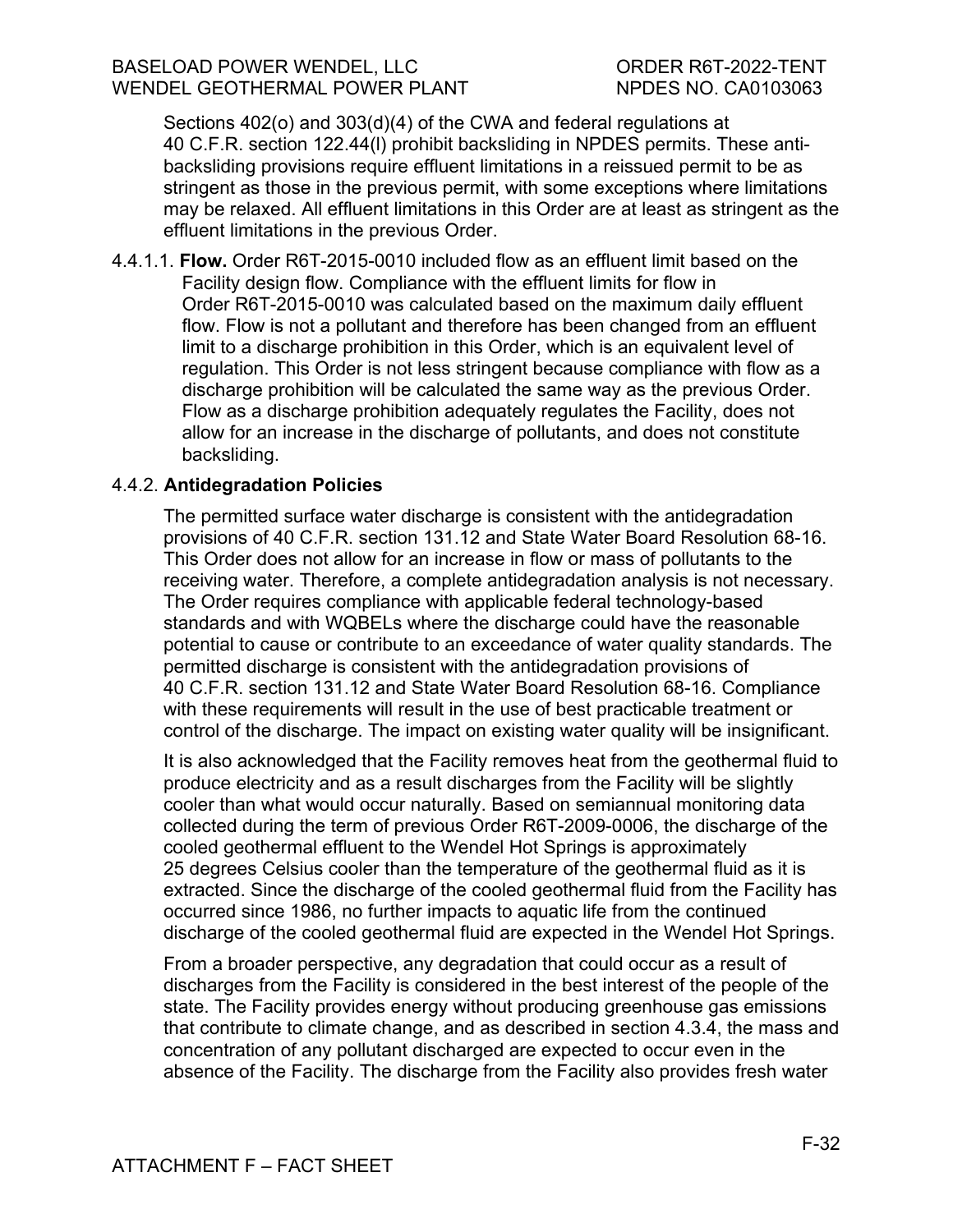that supports wetland habitats and potentially reduces salinity in Honey Lake, where the discharge ultimately reaches.

Therefore, the issuance of this Order is consistent with the federal antidegradation provisions of 40 C.F.R. section 131.12 and State Water Board Resolution 68-16.

### 4.4.3. **Stringency of Requirements for Individual Pollutants**

This Order contains both technology-based and water quality-based effluent limitations. Technology-based restrictions are discussed in section 4.2 of the Fact Sheet. This Order's technology-based pollutant restrictions implement the minimum, applicable federal technology-based requirements.

This Order includes WQBELs for arsenic, boron, copper, lead, mercury, and molybdenum at Discharge Point 001. WQBELs have been scientifically derived to implement water quality objectives that protect beneficial uses. Both the beneficial uses and the water quality objectives have been approved pursuant to federal law and are the applicable federal water quality standards. The scientific procedures for calculating the WQBELs are based on the SIP, which was approved by U.S. EPA on May 18, 2000. All beneficial uses and water quality objectives contained in the Basin Plan were approved under state law and submitted to and approved by U.S. EPA prior to May 30, 2000. Collectively, this Order's restrictions on individual pollutants are no more stringent than required to implement the requirements of the CWA.

### **4.5. Interim Effluent Limitations – Not Applicable**

# **4.6. Land Discharge Specifications – Not Applicable**

### **4.7. Recycling Specifications – Not Applicable**

# **5. RATIONALE FOR RECEIVING WATER LIMITATIONS**

The receiving water limitations in this Order are based upon the water quality objectives contained in the Basin Plan.

### **5.1. Surface Water**

The Basin Plan contains numeric and narrative water quality objectives applicable to all surface waters within the Lahontan Region. Water quality objectives include an objective to maintain the high-quality waters pursuant to federal regulations (section 131.12) and State Water Board Resolution 68-16. Additionally, *Part 3 of the Water Quality Control Plan for Inland Surface Waters, Enclosed Bays, and Estuaries of California – Bacteria Provisions and a Water Quality Standards Variance Policy* (Statewide Bacteria Provisions) contains numeric water quality objectives for bacteria in waters with Water Contact Recreation (REC-1) beneficial use. Surface water limitations in this Order are included to ensure protection of beneficial uses of the receiving waters, the minor surface waters and wetlands associated with Wendel Hot Springs.

The narrative objective for chemical constituents in the Basin Plan states that "*Waters shall not contain concentrations of chemicals that adversely affect the*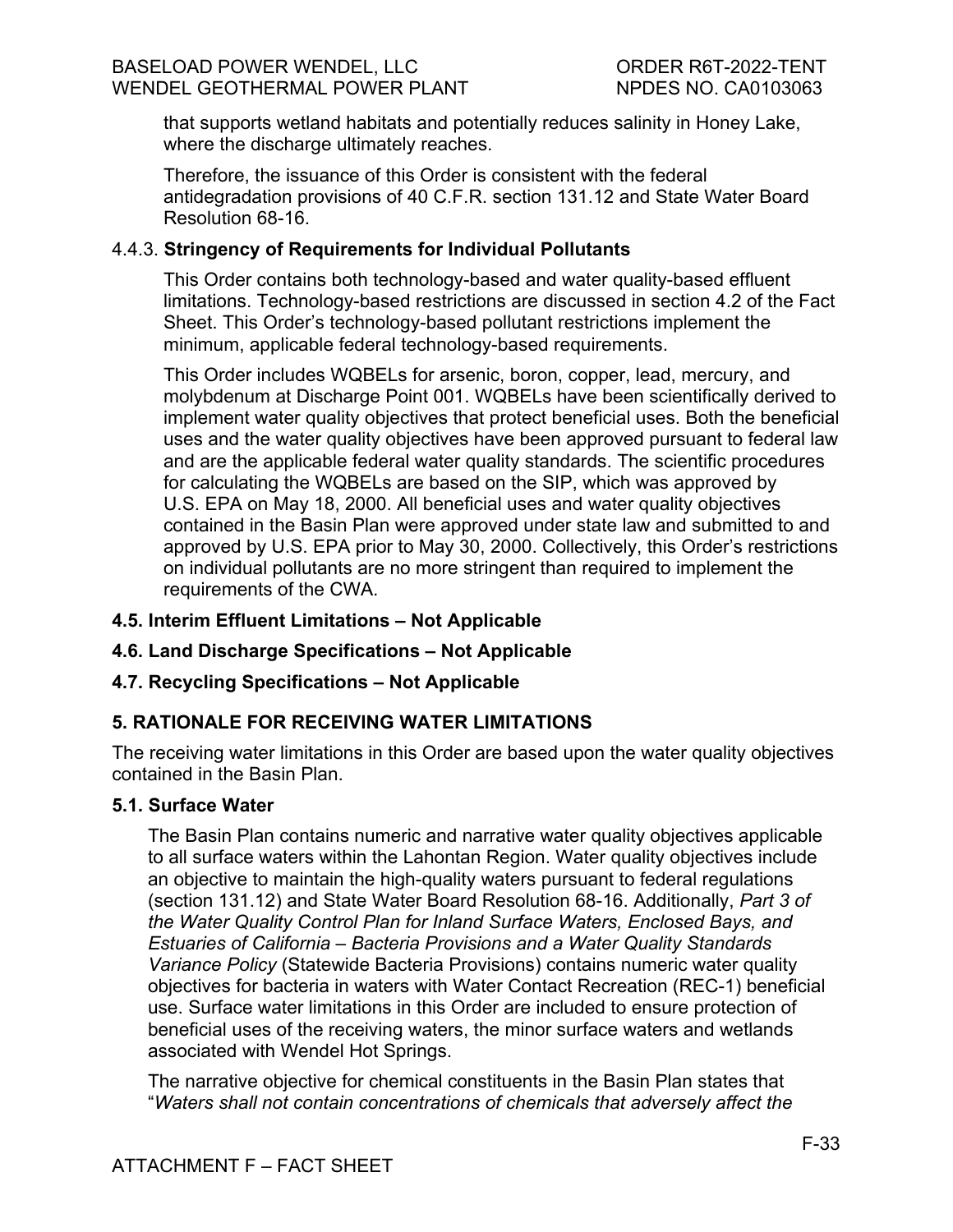*water beneficial uses*." The receiving waters collectively have the following beneficial uses: Agricultural Supply (AGR); Groundwater Recharge (GWR); Freshwater Replenishment (FRSH); Hydropower Generation (POW); Water Contact Recreation (REC-1); Non-Contact Water Recreation (REC-2); Wildlife Habitat (WILD); and Water Quality Enhancement (WQE).

## **5.2. Groundwater**

The Basin Plan contains numeric and narrative water quality objectives applicable to all groundwaters within the Lahontan Region. Groundwater quality objectives include an objective to maintain the high-quality waters pursuant to State Water Board Resolution 68-16. Groundwaters in the Honey Lake Valley Basin may not meet all objectives for applicable beneficial uses due to natural factors, including natural geothermal activity. Site specific monitoring and analyses are, in general, needed to establish the local groundwater quality conditions. Groundwater limitations in this Order are included to ensure protection of background water quality and beneficial uses of groundwater that may be affected by discharges.

# **6. RATIONALE FOR PROVISIONS**

### **6.1. Standard Provisions**

Standard Provisions, which apply to all NPDES permits in accordance with 40 C.F.R. section 122.41, and additional conditions applicable to specified categories of permits in accordance with 40 C.F.R. section 122.42, are provided in Attachment D. The Discharger must comply with all standard provisions and with those additional conditions that are applicable under section 122.42.

Sections 122.41(a)(1) and (b) through (n) of 40 C.F.R. establish conditions that apply to all state-issued NPDES permits. These conditions must be incorporated into the permits either expressly or by reference. If incorporated by reference, a specific citation to the regulations must be included in the Order. Section 123.25(a)(12) of 40 C.F.R. allows the state to omit or modify conditions to impose more stringent requirements. In accordance with 40 C.F.R. section 123.25, this Order omits federal conditions that address enforcement authority specified in 40 C.F.R. sections 122.41(j)(5) and (k)(2) because the enforcement authority under the Water Code is more stringent. In lieu of these conditions, this Order incorporates by reference Water Code section 13387(e).

### **6.2. Special Provisions**

### 6.2.1. **Reopener Provisions**

These provisions are based on 40 C.F.R. section 122.62 and allow modification of this Order and its effluent limitations as necessary in response to updated water quality objectives, regulations, or other new relevant information that may be established in the future and other circumstances as allowed by law.

# 6.2.2. **Special Studies and Additional Monitoring Requirements – Not Applicable**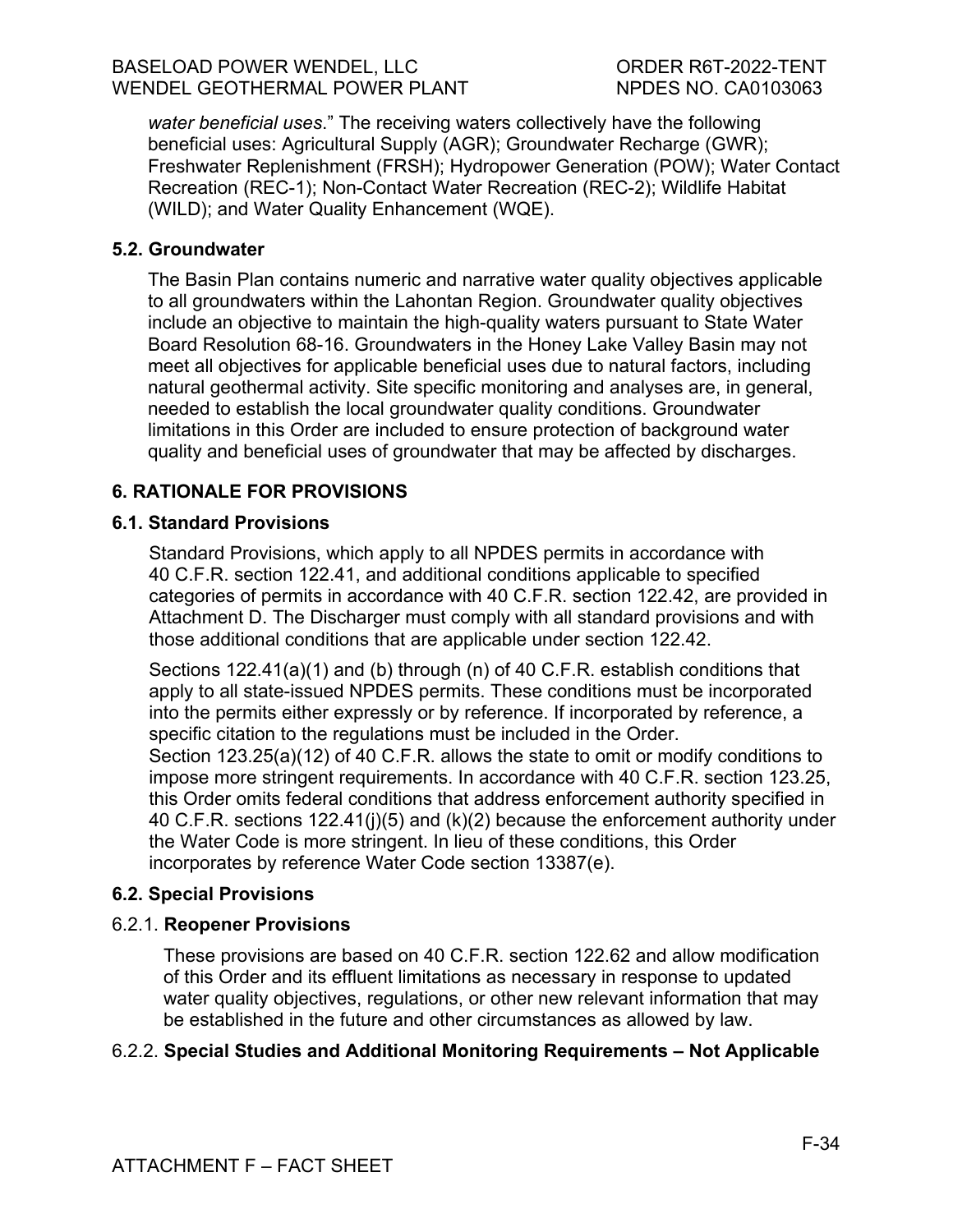# 6.2.3. **Best Management Practices and Pollution Prevention**

- 6.2.3.1. **Best Management Practices Plan.** This Order requires that the Discharger develop and implement a Best Management Practices (BMP) Plan. The BMP Plan requirements are specified in Attachment G to the Order, which are consistent with the general guidance contained in the U.S. EPA *Guidance Manual for Developing Best Management Practices (BMPs)*  (EPA 833-B-93-004).
- 6.2.4. **Construction, Operation, and Maintenance Specifications – Not Applicable**
- 6.2.5. **Special Provisions for Publicly-Owned Treatment Works (POTWs) – Not Applicable**
- 6.2.6. **Other Special Provisions – Not Applicable**
- 6.2.7. **Compliance Schedules – Not Applicable**

# **7. RATIONALE FOR MONITORING AND REPORTING REQUIREMENTS**

CWA section 308 and 40 C.F.R. sections 122.41(h), (j)-(l), 122.44(i), and 122.48 require that all NPDES permits specify monitoring and reporting requirements. Water Code sections 13267 and 13383 also authorize the Lahontan Water Board to establish monitoring, inspection, entry, reporting, and recordkeeping requirements. The Monitoring and Reporting Program (MRP), Attachment E of this Order establishes monitoring, reporting, and recordkeeping requirements that implement federal and state requirements. The following provides the rationale for the monitoring and reporting requirements contained in the MRP for this Facility.

# **7.1. Influent Monitoring**

Influent monitoring is required to collect data on the characteristics of the wastewater and to assess compliance with effluent limitations (i.e., use for calculating intake credits).

### 7.1.1. **Monitoring Location INF-001**

- 7.1.1.1. Influent monitoring frequencies (2/Year) and sample type (grab) for arsenic, boron, copper, lead, mercury, and molybdenum have been retained from Order R6T-2015- 0010 to assess the levels of pollutants in the extracted groundwater for these parameters. In addition, the influent monitoring frequencies and sample type for flow, pH, hardness, and temperature have been retained from Order R6T-2015- 0010 to assess the quality of the influent for these parameters.
- 7.1.1.2. This Order requires semiannual influent monitoring for bis (2-ethylhexyl) phthalate to assess the quality of the influent for this parameter and requires the Discharger to take steps to assure that sample containers, sampling apparatus, and analytical equipment are not sources of the detected contaminant.
- 7.1.1.3. Monitoring data collected over the term of Order R6T-2015- 0010 for zinc did not demonstrate reasonable potential to exceed water quality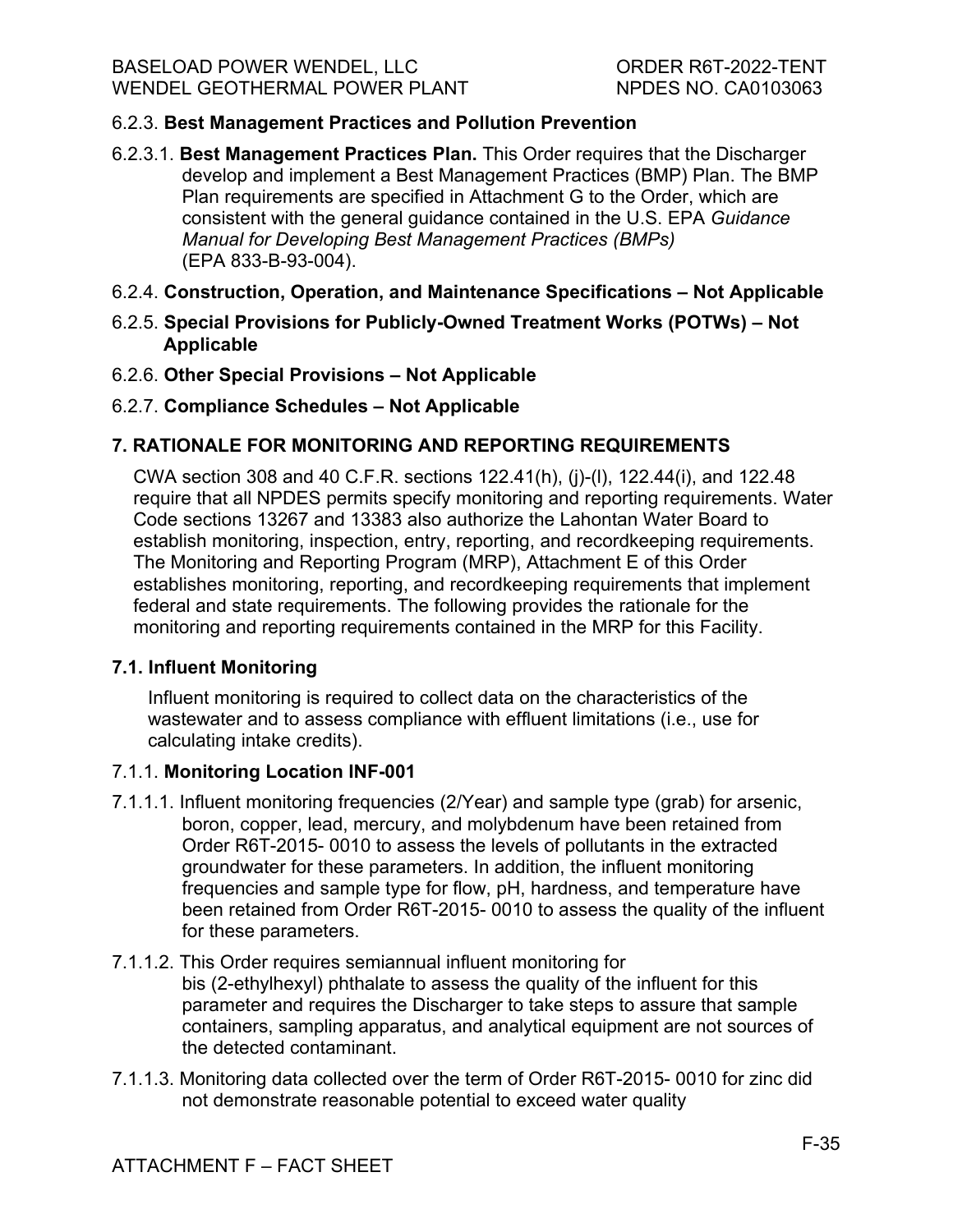objectives/criteria. Thus, specific monitoring requirements for zinc have not been retained from Order R6T-2015- 0010.

7.1.1.4. Due to the potential presence of priority pollutants in high concentrations in the influent over which the Discharger has no control, this Order retains the periodic monitoring requirement from Order R6T-2015- 0010 for priority pollutants. This Order requires monitoring twice (May and November) during the fourth year of the permit term, concurrent with effluent priority pollutant monitoring, to collect data for priority pollutants (including hardness) and conduct an assessment of the quality of the influent for the next permit renewal.

### **7.2. Effluent Monitoring**

Pursuant to the requirements of 40 C.F.R. section 122.44(i)(2), effluent monitoring is required for all constituents with effluent limitations. Effluent monitoring is necessary to assess compliance with effluent limitations, and to assess the impacts of the discharge on the receiving stream and groundwater.

### 7.2.1. **Monitoring Location EFF-001**

- 7.2.1.1. Effluent monitoring frequencies (2/Year) and sample type (grab) for arsenic, boron, copper, lead, mercury, and molybdenum have been retained from Order R6T-2015- 0010 to determine compliance with effluent limitations for these parameters. In addition, the effluent monitoring frequencies and sample type for flow, pH, hardness, and temperature have been retained from Order R6T-2015- 0010 to assess the quality of the effluent for these parameters.
- 7.2.1.2. This Order requires semiannual effluent monitoring for bis (2-ethylhexyl) phthalate to assess the quality of the effluent for this parameter and requires the Discharger to take steps to assure that sample containers, sampling apparatus, and analytical equipment are not sources of the detected contaminant.
- 7.2.1.3. Monitoring data collected over the term of Order R6T-2015- 0010 for zinc did not demonstrate reasonable potential to exceed water quality objectives/criteria. Thus, specific monitoring requirements for zinc have not been retained from Order R6T-2015- 0010.
- 7.2.1.3. In accordance with section 1.3 of the SIP, periodic monitoring for priority pollutants for which criteria or objectives apply and for which no effluent limitations have been established is required. This Order requires monitoring twice (May and November) during the fourth year of the permit term, concurrent with influent priority pollutant monitoring, in order to collect data for priority pollutants (including hardness) and conduct an RPA for the next permit renewal.

### **7.3. Whole Effluent Toxicity Testing Requirements – Not Applicable**

### **7.4. Receiving Water Monitoring**

Due to the fact that the Facility well diverts upflowing geothermal water from its natural exit at the hot springs, there is no upstream receiving water. Further, the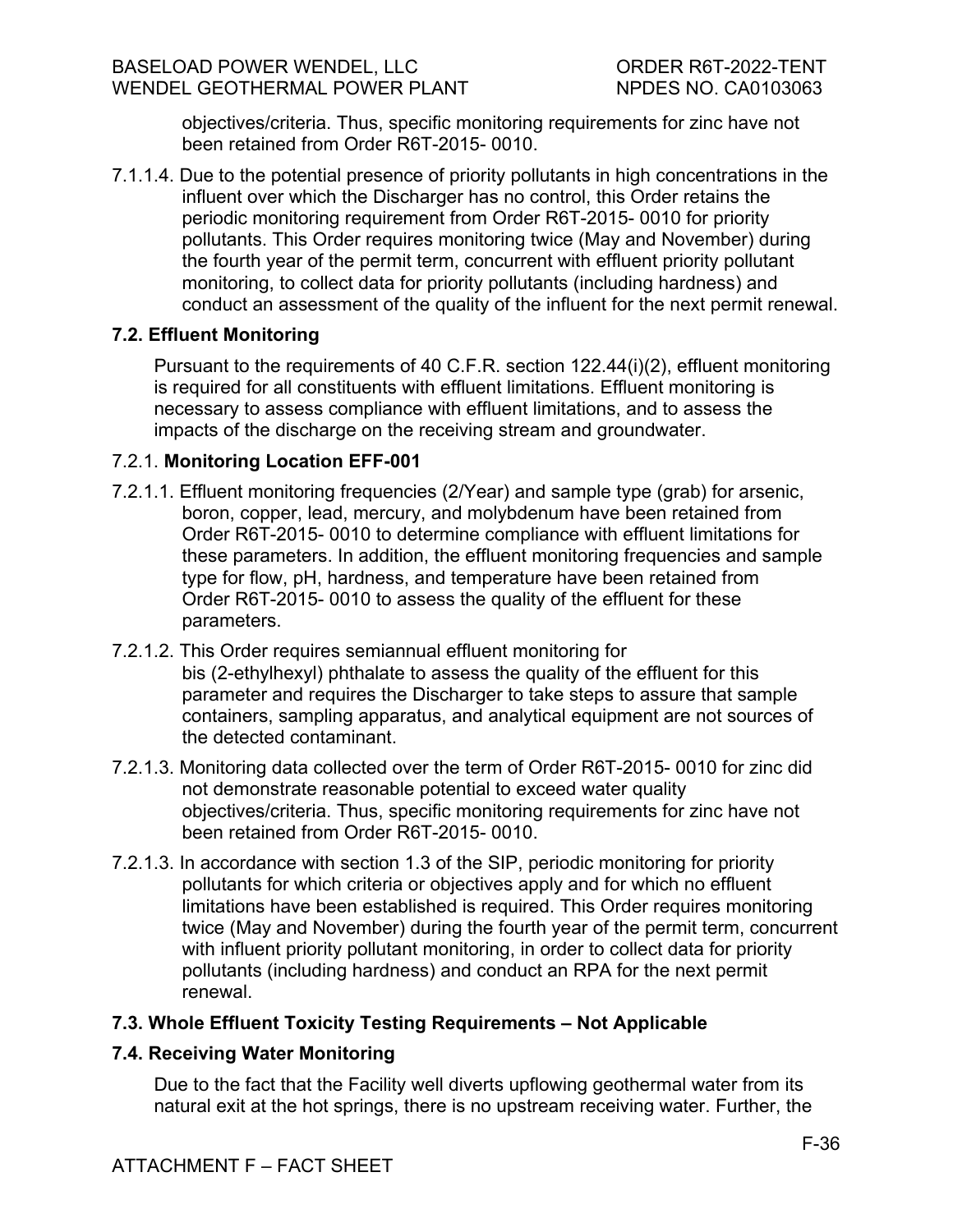immediate discharge at the Facility to the Wendel Hot Springs area makes monitoring downstream of the discharge impractical. The monitoring requirements contained in this Order for the influent to the Facility (i.e., the geothermal water as it exits the well), will be used to characterize the background surface and ground water.

## **7.5. Other Monitoring Requirements – Not Applicable**

### **8. PUBLIC PARTICIPATION**

The Lahontan Water Board has considered the issuance of WDRs that will serve as an NPDES permit for the Wendel Geothermal Power Plant. As a step in the WDR adoption process, the Lahontan Water Board staff has developed tentative WDRs and has encouraged public participation in the WDR adoption process.

### **8.1. Notification of Interested Parties**

The Lahontan Water Board notified the Discharger and interested agencies and persons of its intent to prescribe WDRs for the discharge and provided an opportunity to submit written comments and recommendations. Notification was provided through the following <**Describe Notification Process (e.g., newspaper name and date)**>

The public had access to the agenda and any changes in dates and locations through the Lahontan Water Board's website at <https://www.waterboards.ca.gov/lahontan/>

### **8.2. Written Comments**

Interested persons were invited to submit written comments concerning tentative WDRs as provided through the notification process. Comments were due either in person or by mail to the Executive Office at the Lahontan Water Board at the address on the cover page of this Order.

To be fully responded to by staff and considered by the Lahontan Water Board, the written comments were due at the Lahontan Water Board office by 5:00 p.m. on <**April 12, 2022**>.

### **8.3. Public Hearing**

The Lahontan Water Board held a public hearing on the tentative WDRs during its regular Board meeting on the following date and time and at the following location:

| Date:     | <b>June 8/9, 2022</b>                |
|-----------|--------------------------------------|
| Time:     | $9:00 \text{ am}$                    |
| Location: | <b>Video and Teleconference only</b> |

Interested persons were invited to attend. At the public hearing, the Lahontan Water Board heard testimony pertinent to the discharge, WDRs, and permit. For accuracy of the record, important testimony was requested in writing.

### **8.4. Review of Waste Discharge Requirements**

Any person aggrieved by this action of the Lahontan Water Board may petition the State Water Board to review the action in accordance with Water Code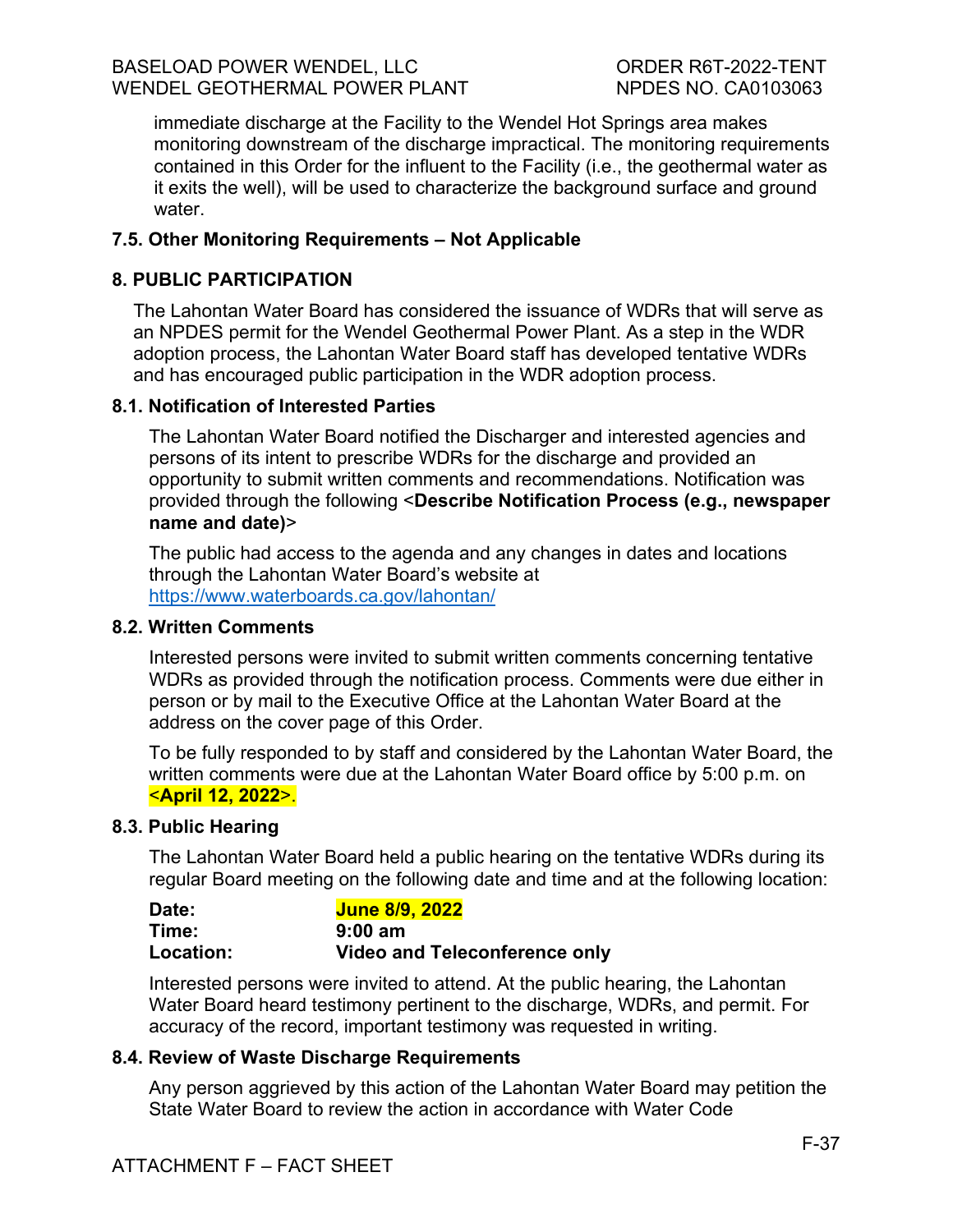section 13320 and California Code of Regulations, title 23, sections 2050 and following. The State Water Board must receive the petition by 5:00 p.m., within 30 calendar days of the date of adoption of this Order at the following address, except that if the thirtieth day following the date of this Order falls on a Saturday, Sunday, or state holiday, the petition must be received by the State Water Board by 5:00 p.m. on the next business day:

State Water Resources Control Board Office of Chief Counsel P.O. Box 100, 1001 I Street Sacramento, CA 95812-0100 Or by email at [waterqualitypetitions@waterboards.ca.gov](mailto:waterqualitypetitions@waterboards.ca.gov)

For [instructions on how to file a water quality petition for review,](https://www.waterboards.ca.gov/public_notices/petitions/water_quality/wqpetition_instr.shtml) see: (http://www.waterboards.ca.gov/public\_notices/petitions/water\_quality/wqpetition\_in str.shtml)

### **8.5. Information and Copying**

The ROWD, other supporting documents, and comments received are on file and may be inspected at the address above at any time between 8:30 a.m. and 4:45 p.m., Monday through Friday. Copying of documents may be arranged through the Lahontan Water Board by calling (530) 542-5400.

#### **8.6. Register of Interested Persons**

Any person interested in being placed on the mailing list for information regarding the WDRs and NPDES permit should contact the Lahontan Water Board, reference this facility, and provide a name, address, and phone number.

#### **8.7. Additional Information**

Requests for additional information or questions regarding this order should be directed to Trevor Miller at (530) 542-5430.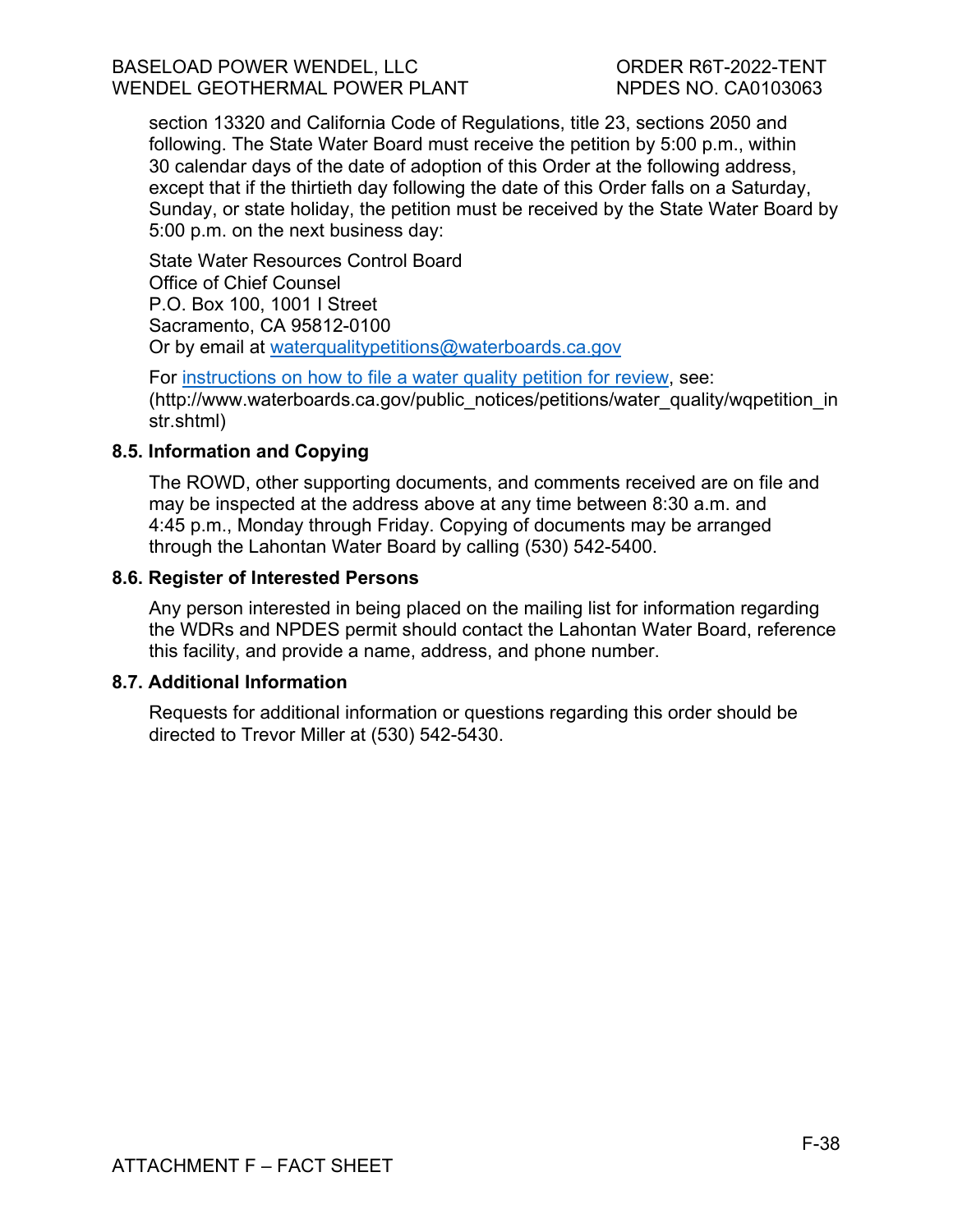## **ATTACHMENT G – BEST MANAGEMENT PRACTICES PLAN REQUIREMENTS**

- **1. Implementation.** The Discharger must develop and implement a Best Management Practices (BMP) Plan that achieves the objectives and the specific requirements listed below. The BMP Plan must be implemented as soon as possible, but no later than 120 days from the effective date of this Order. The Discharger must also submit a copy of the BMP Plan to the Executive Officer within 120 days from the effective date of this Order.
- **2. Purpose.** Through implementation of the BMP Plan the Discharger must prevent or minimize the generation and the potential for the release of pollutants from the Wendel Geothermal Power Plant to the waters of the United States through normal operations and ancillary activities.
- **3. Objectives.** The Discharger must develop the BMP Plan consistent with the following objectives for the control of pollutants:
- 3.1. The number and quantity of pollutants and the toxicity of effluent generated, discharged or potentially discharged from the Wendel Geothermal Power Plant must be reduced by the Discharger to the extent feasible by managing each influent waste stream in the most appropriate manner.
- 3.2. Under the BMP Plan, and any Standard Operating Procedures (SOPs) included in the Plan, the Discharger must ensure proper operation and maintenance of the Wendel Geothermal Power Plant. The Discharger must establish specific objectives for the control of pollutants by conducting the following evaluations.
- 3.2.1. Each facility component or system must be examined for its waste minimization opportunities and its potential for causing a release of pollutants that would violate water quality objectives for waters of the United States due to equipment failure, improper operation, and natural phenomena such as rain or snowfall, etc. The examination must include all normal operations and ancillary activities including, for example, material storage areas, plant site runoff, in-plant transfer, process and material handling areas, loading or unloading operations, spillage or leaks, sludge and waste disposal, or drainage from raw material storage.
- 3.2.2. Where experience or reason indicates a reasonable potential for equipment failure (e.g., a tank overflow or leakage), natural condition (e.g., precipitation), or other circumstances to release pollutants that would violate water quality objectives for waters of the United States, the program should include a prediction of the direction, rate of flow and total quantity of pollutants which could be discharged from the facility as a result of each condition or circumstance.
- **4. Requirements.** The BMP Plan must be consistent with the objectives in Part 3 above and the general guidance contained in the publication entitled *Guidance Manual for Developing Best Management Practices (BMPs)* (U.S. EPA, 1993) or any subsequent revisions to the guidance document. The BMP Plan must: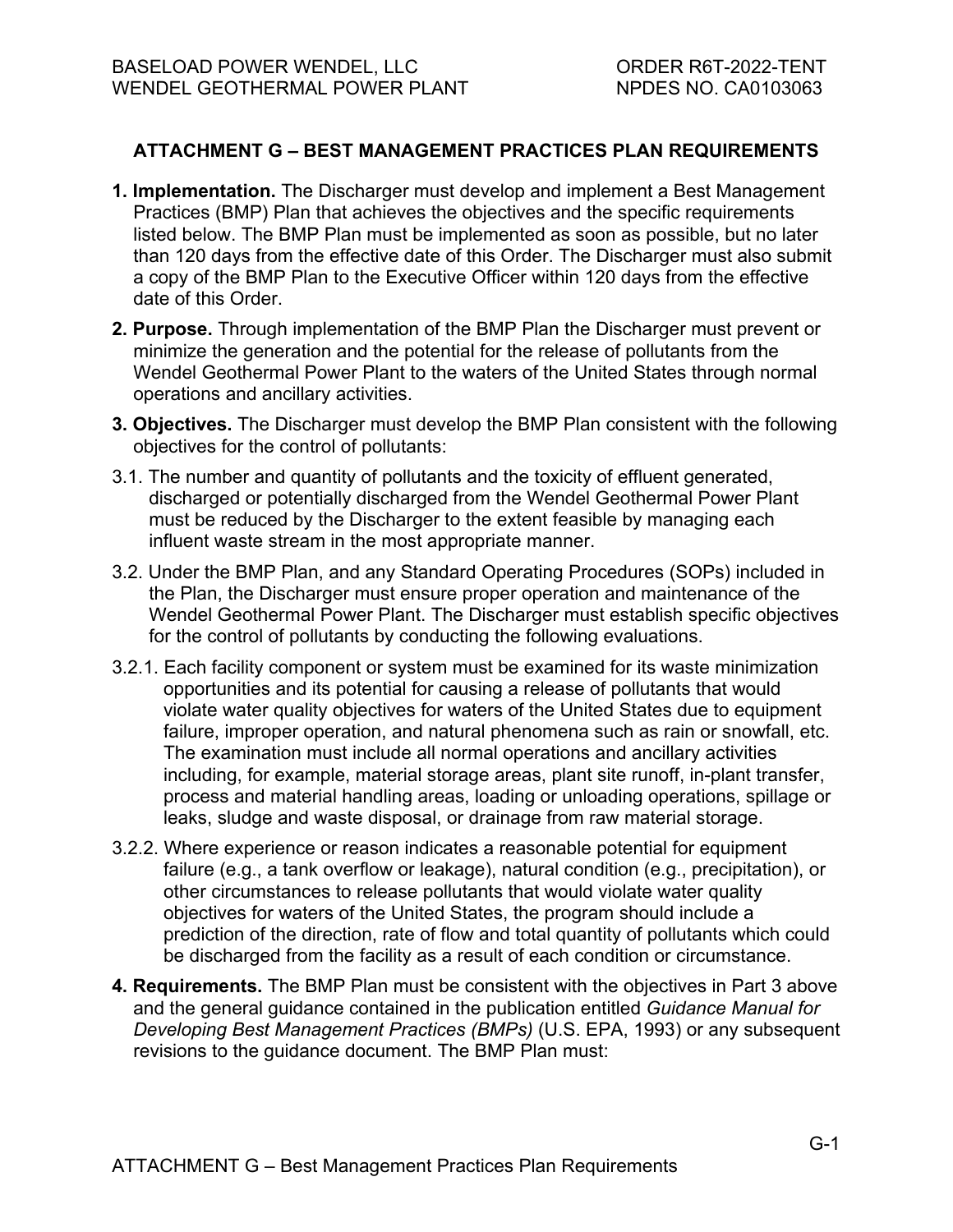- 4.1. Be documented in narrative form, must include any necessary plot plans, drawings or maps, and must be developed in accordance with good engineering practices. The BMP Plan must be organized and written with the following structure:
- 4.1.1. Name and location of the facility.
- 4.1.2. Statement of BMP policy.
- 4.1.3. Specific management practices and standard operating procedures to achieve the above objectives, including, but not limited to, the following:
- 4.1.3.1. Modification of equipment, facilities, technology, processes, and procedures;
- 4.1.3.2. Reformulation or redesign of products;
- 4.1.3.3. Substitution of materials; and
- 4.1.3.4. Improvement in management, inventory control, materials handling or general operational phases of the Facility.
- 4.1.4. Risk identification and assessment.
- 4.1.5. Reporting of BMP incidents.
- 4.1.6. Materials compatibility.
- 4.1.7. Good housekeeping.
- 4.1.8. Preventative maintenance.
- 4.1.9. Inspections and records.
- 4.1.10. Security.
- 4.1.11. Employee Training.
- 4.2. Include the following provisions concerning BMP Plan review:
- 4.2.1. Be reviewed by plant engineering staff and the plant manager.
- 4.2.2. Include a statement that the above reviews have been completed and that the BMP Plan fulfills the requirements set forth in this permit.
- 4.3. Establish specific BMPs to meet the objectives identified in part 3 of Attachment G, addressing each component or system capable of generating or causing a release of significant amounts of pollutants, and identifying specific preventative or remedial measures to be implemented.
- 4.4. Establish specific best management practices or other measures which ensure that the following specific requirements are met:
- 4.4.1. If applicable, ensure proper management of solid and hazardous waste in accordance with regulations promulgated under the Resource Conservation and Recovery Act (RCRA). Management practices required under RCRA regulations must be referenced in the BMP Plan.
- 4.4.2. If applicable, reflect requirements for Spill Prevention, Control, and Countermeasure (SPCC) plans under Section 311 of the Act and